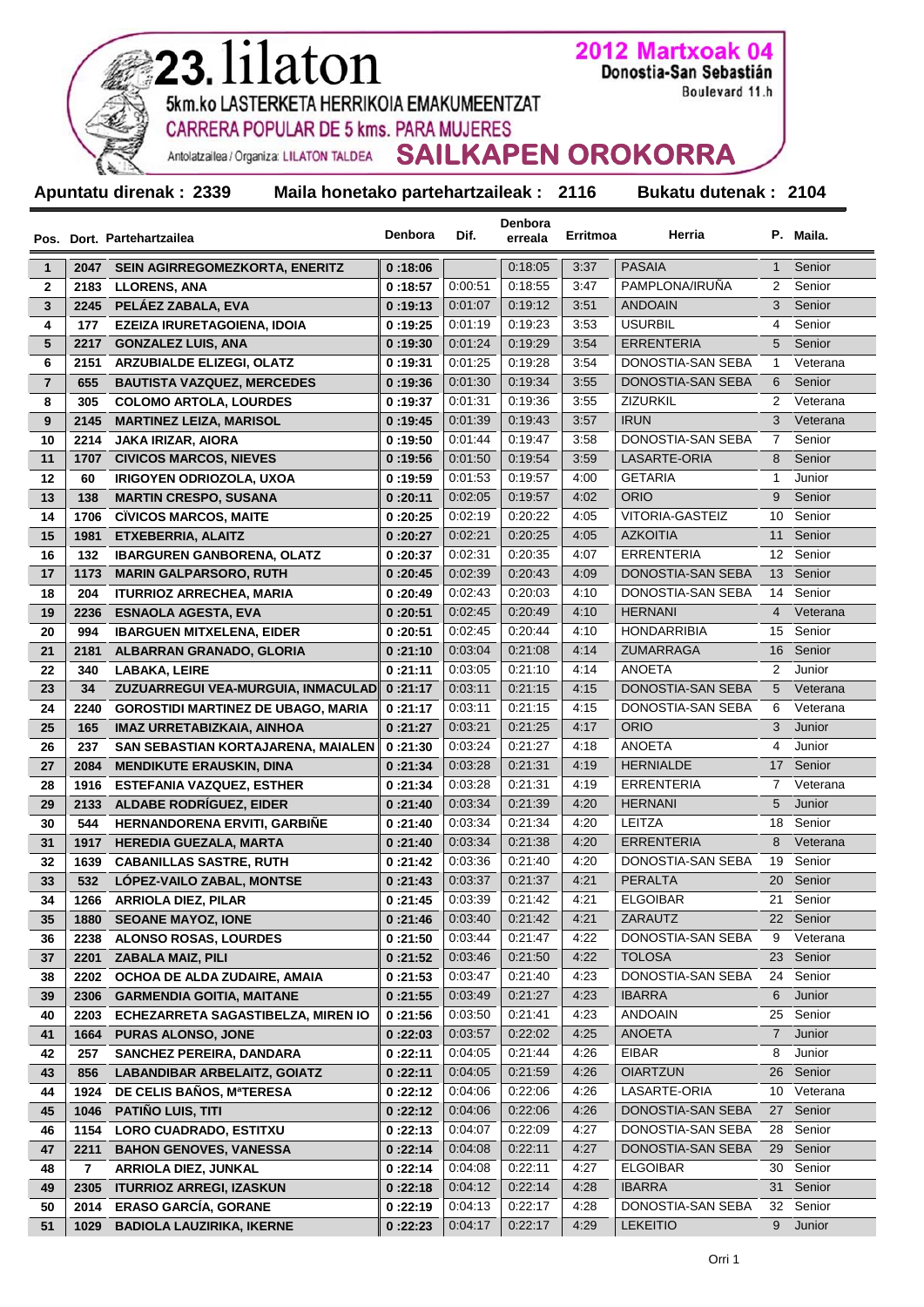|            |      | Pos. Dort. Partehartzailea            | Denbora  | Dif.    | Denbora<br>erreala | Erritmoa | Herria                  |                  | P. Maila.   |
|------------|------|---------------------------------------|----------|---------|--------------------|----------|-------------------------|------------------|-------------|
| 52         | 2066 | URAIN ZALDUA, ANE MIREN               | 0:22:25  | 0.04.19 | 0.22.22            | 4:29     | DONOSTIA-SAN SEBA       | 11               | Veterana    |
| 53         | 284  | <b>IGUARAN GARCIA, VEGA</b>           | 0:22:27  | 0:04:21 | 0:22:26            | 4:29     | <b>PASAIA</b>           | 33               | Senior      |
| 54         | 2242 | LARRAÑAGA JAIO, AINHOA                | 0:22:28  | 0:04:22 | 0:22:25            | 4:30     | DONOSTIA-SAN SEBA       |                  | 10 Junior   |
| 55         | 2050 | ZARRABEITIA PEÑALBA, CRISTINA         | 0:22:33  | 0.04.27 | 0:22:31            | 4:31     | DONOSTIA-SAN SEBA       |                  | 12 Veterana |
| 56         | 2244 | URANGA GARCIA, ENARA                  | 0:22:37  | 0:04:31 | 0:22:34            | 4:31     | DONOSTIA-SAN SEBA       | 34               | Senior      |
| 57         | 1329 | <b>MARIEZKURRENA EZKURRA, LOURDES</b> | 0:22:37  | 0.04.31 | 0:22:34            | 4:31     | <b>PASAIA</b>           |                  | 13 Veterana |
| 58         | 855  | <b>ARBELAITZ MITXELENA, PILI</b>      | 0:22:41  | 0:04:35 | 0:22:37            | 4:32     | <b>OIARTZUN</b>         |                  | 14 Veterana |
| 59         | 2055 | <b>LARRAÑAGA UGARTE, BEATRIZ</b>      | 0:22:41  | 0.04.35 | 0:22:34            | 4:32     | DONOSTIA-SAN SEBA       | 15 <sup>15</sup> | Veterana    |
| 60         | 867  | <b>BEREAU URROZ, IZASKUN</b>          | 0:22:42  | 0.04.36 | 0:22:29            | 4:32     | LEITZA                  | 35               | Senior      |
| 61         | 2719 | <b>TXUEKA MARIN, MAITANE</b>          | 0:22:43  | 0.04.37 | 0:22:09            | 4:33     | <b>ARBIZU</b>           | 36               | Senior      |
| 62         | 227  | GOIKOETXEA ENPARAN, ALEJANDRA         | 0:22:44  | 0:04:38 | 0:22:19            | 4:33     | <b>HONDARRIBIA</b>      | 37               | Senior      |
| 63         | 2052 | LARREA HERMOSILLA, MARÍA              | 0:22:44  | 0.04.38 | 0.21:55            | 4:33     | DONOSTIA-SAN SEBA       | 38               | Senior      |
| 64         | 2255 | <b>URKIOLA ZENDOIA, AITZIBER</b>      | 0:22:47  | 0.04.41 | 0:22:09            | 4:33     | <b>EIBAR</b>            | 11               | Junior      |
| 65         | 2051 | <b>LACALLE PRIETO, AMAIA</b>          | 0:22:48  | 0:04:42 | 0:22:31            | 4:34     | <b>ANDOAIN</b>          | 39               | Senior      |
| 66         | 1756 | <b>GARIKANO BELAUNZARAN, MADDI</b>    | 0:22:49  | 0:04:43 | 0:22:18            | 4:34     | <b>TOLOSA</b>           |                  | 12 Junior   |
| 67         | 356  | <b>SAN MARTIN, LOURDES</b>            | 0:22:56  | 0.04.50 | 0:22:51            | 4:35     | <b>ELGOIBAR</b>         | 16               | Veterana    |
| 68         | 296  | DE MIGUEL BARCO, TERESA               | 0:22:58  | 0.04.52 | 0:22:49            | 4:36     | <b>LASARTE-ORIA</b>     | 13               | Junior      |
| 69         | 1110 | RUIZ BLAZQUEZ, MARIA VICTORIA         | 0:23:00  | 0.04.54 | 0:22:59            | 4:36     | <b>IRUN</b>             | 40               | Senior      |
| 70         | 2005 | FDEZ. GARCIA, YOLANDA                 | 0:23:00  | 0:04:54 | 0:22:59            | 4:36     | <b>ERRENTERIA</b>       | 41               | Senior      |
| 71         | 1164 | <b>VITORIA GOMEZ, MARCE</b>           | 0:23:01  | 0:04:55 | 0:22:58            | 4:36     | <b>IBARRA</b>           | 17               | Veterana    |
| 72         | 145  | <b>CRUZ OYARZABAL, ANA</b>            | 0:23:04  | 0:04:58 | 0:23:01            | 4:37     | DONOSTIA-SAN SEBA       | 42               | Senior      |
| 73         | 2098 | RODRÍGUEZ CARRERA, SUSANA             | 0:23:07  | 0.05.01 | 0:22:40            | 4:37     | DONOSTIA-SAN SEBA       | 43               | Senior      |
| 74         | 767  | LOPEZ DE LACALLE LARREINA, GARAZI     | 0:23:09  | 0:05:03 | 0:22:56            | 4:38     | DONOSTIA-SAN SEBA       | 44               | Senior      |
| 75         | 2722 | <b>ZUBILLAGA GOMEZ, NAROA</b>         | 0:23:10  | 0.05.04 | 0:22:46            | 4:38     | VITORIA-GASTEIZ         | 45               | Senior      |
| 76         | 2237 | <b>LOPEZ PIRIS, PAQUI</b>             | 0:23:12  | 0.05.06 | 0.22:44            | 4:38     | DONOSTIA-SAN SEBA       | 46               | Senior      |
| ${\bf 77}$ | 321  | RUIZ DE ARKAUTE CAICEDO, ANA ISABEL   | 0:23:12  | 0.05.06 | 0:22:52            | 4:38     | DONOSTIA-SAN SEBA       | 18               | Veterana    |
| 78         | 2233 | OÑATIBIA ABALDE, CORO                 | 0:23:13  | 0:05:07 | 0:23:08            | 4:39     | DONOSTIA-SAN SEBA       | 19               | Veterana    |
| 79         | 160  | <b>SAN SEBASTIAN CORTA, IDOIA</b>     | 0:23:21  | 0:05:15 | 0:22:49            | 4:40     | <b>ORIO</b>             | 47               | Senior      |
| 80         | 2015 | <b>OLAIZOLA ALCORTA, ANA</b>          | 0:23:21  | 0:05:15 | 0:23:19            | 4:40     | DONOSTIA-SAN SEBA       | 20               | Veterana    |
| 81         | 2178 | ARSUAGA URRESTARAZU, GARBIÑE          | 0:23:25  | 0.05.19 | 0:23:24            | 4:41     | <b>IRURA</b>            | 48               | Senior      |
| 82         | 841  | MARTINEZ SANCHEZ, BEGOÑA MARTINEZ     | 0:23:26  | 0:05:20 | 0.23.21            | 4:41     | <b>ERRENTERIA</b>       | 49               | Senior      |
| 83         | 565  | <b>OIARZABAL ARANO, IDOIA</b>         | 0:23:26  | 0.05.20 | 0:23:24            | 4:41     | <b>ELGOIBAR</b>         | 50               | Senior      |
| 84         | 854  | URANGA ARTOLA, AINARA                 | 0:23:30  | 0.05.24 | 0:23:15            | 4:42     | <b>OIARTZUN</b>         | 14               | Junior      |
| 85         | 226  | <b>GARCIA PUERTO, EVA</b>             | 0:23:32  | 0.05.26 | 0:23:03            | 4:42     | <b>ERRENTERIA</b>       | 51               | Senior      |
| 86         | 482  | MUJIKA LAZKANO, NAIARA                | 0 :23:35 | 0:05:29 | 0.23.34            | 4:43     | BEASAIN                 | 52               | Senior      |
| 87         | 2046 | <b>GAINBERRI TXINTXURRETA, IDOIA</b>  | 0:23:36  | 0:05:30 | 0:23:34            | 4:43     | DONOSTIA-SAN SEBA       | 53               | Senior      |
| 88         | 835  | <b>GARMENDIA LARRARTE, IXIAR</b>      | 0:23:38  | 0.05.32 | 0:23:34            | 4:44     | ANOETA                  | 54               | Senior      |
| 89         | 208  | ARRANZ FERNÁNDEZ, RAQUEL              | 0:23:42  | 0.05.36 | 0:23:38            | 4:44     | DONOSTIA-SAN SEBA       | 15 <sup>15</sup> | Junior      |
| 90         | 2012 | <b>GONZALEZ CANO, ANGELA</b>          | 0:23:44  | 0:05:38 | 0:23:20            | 4:45     | <b>IRUN</b>             | 21               | Veterana    |
| 91         | 1745 | ALKAIAGA MAIZA, AGURTZANE             | 0:23:47  | 0:05:41 | 0:23:44            | 4:45     | <b>IBARRA</b>           | 55               | Senior      |
| 92         | 1404 | <b>AZPIROZ IBARGUREN, GURUZNE</b>     | 0:23:48  | 0.05.42 | 0:23:33            | 4:46     | <b>OIARTZUN</b>         | 56               | Senior      |
| 93         | 351  | <b>ECHEVESTE GARCIA, NAHIKARI</b>     | 0:23:49  | 0.05.43 | 0:23:45            | 4:46     | <b>IRUN</b>             | 57               | Senior      |
| 94         | 405  | <b>GONZALEZ VALLEJO, MARIA REBECA</b> | 0:23:49  | 0.05.43 | 0:23:44            | 4:46     | DONOSTIA-SAN SEBA       | 58               | Senior      |
| 95         | 2304 | DORRONSORO LIZARRIBAR, MARIA ANGE     | 0:23:51  | 0:05:45 | 0:23:47            | 4:46     | <b>IBARRA</b>           | 22               | Veterana    |
| 96         | 2093 | PEÑA DE LA FUENTE, KARMELE            | 0:23:51  | 0:05:45 | 0:23:27            | 4:46     | DONOSTIA-SAN SEBA       | 16               | Junior      |
| 97         | 1251 | <b>MOUTROUSTEGUI CASTET, KILLINE</b>  | 0:23:53  | 0:05:47 | 0:23:39            | 4:47     | <b>BUSSUNARITS-SARR</b> | 59               | Senior      |
| 98         | 952  | <b>CABRERA MONTERO, FELICIDAD</b>     | 0:23:54  | 0.05.48 | 0:23:53            | 4:47     | ERRENTERIA              | 60               | Senior      |
| 99         | 2142 | <b>ESNAL ECENARRO, LOURDES</b>        | 0:23:56  | 0:05:50 | 0:23:44            | 4:47     | ZARAUTZ                 | 61               | Senior      |
| 100        | 2028 | <b>ECHEVESTE CAMPANDEGUI, ANE</b>     | 0:23:58  | 0.05.52 | 0:23:34            | 4:48     | <b>HONDARRIBIA</b>      | 62               | Senior      |
| 101        | 2027 | <b>INTXAUSTI ZALDIVIA, ARANTXA</b>    | 0:24:00  | 0.05.54 | 0:23:58            | 4:48     | DONOSTIA-SAN SEBA       | 23               | Veterana    |
| 102        | 2180 | <b>MIGUELEZ QUINDOS, YOHANA</b>       | 0:24:02  | 0:05:56 | 0:24:01            | 4:48     | ZUMARRAGA               | 63               | Senior      |
| 103        | 1222 | <b>JAUREGI LOBREGAT, IZASKUN</b>      | 0:24:03  | 0:05:57 | 0:23:59            | 4:49     | <b>TOLOSA</b>           | 24               | Veterana    |
| 104        | 337  | MURUA MENDIZABAL, AINARA              | 0:24:05  | 0:05:59 | 0:24:01            | 4:49     | ZIZURKIL                | 64               | Senior      |
| 105        | 2044 | <b>SANCHEZ LOPEZ, ITXASO</b>          | 0:24:07  | 0:06:01 | 0:23:50            | 4:49     | DONOSTIA-SAN SEBA       | 17 <sup>2</sup>  | Junior      |
| 106        | 564  | <b>IZAGIRRE AYERBE, MAITE</b>         | 0:24:09  | 0.06.03 | 0:24:03            | 4:50     | LAZKAO                  | 65               | Senior      |
| 107        | 1971 | SIN ABIZANDA, Mª JOSE                 | 0:24:10  | 0.06.04 | 0:23:54            | 4:50     | <b>TOLOSA</b>           |                  | 25 Veterana |
| 108        | 229  | <b>GUERRICO AGUIRRE, GARBINE</b>      | 0:24:11  | 0:06:05 | 0:23:54            | 4:50     | DONOSTIA-SAN SEBA       | 18               | Junior      |
| 109        | 2190 | <b>AZURMENDI MAUPE, MARIAN</b>        | 0:24:11  | 0:06:05 | 0:24:03            | 4:50     | <b>ORDIZIA</b>          | 26               | Veterana    |
| 110        | 2189 | OLANO ZABALA, MARI KARMEN             | 0:24:12  | 0.06.06 | 0:24:03            | 4:50     | <b>ORDIZIA</b>          | 27               | Veterana    |
| 111        | 2056 | <b>UBEGUN MANTEROLA, AINHOA</b>       | 0:24:12  | 0.06.06 | 0.24:08            | 4:50     | <b>AIA</b>              | 66               | Senior      |
| 112        | 144  | <b>CRUZ OYARZABAL, INMA</b>           | 0:24:12  | 0:06:06 | 0:24:10            | 4:50     | <b>PASAIA</b>           | 67               | Senior      |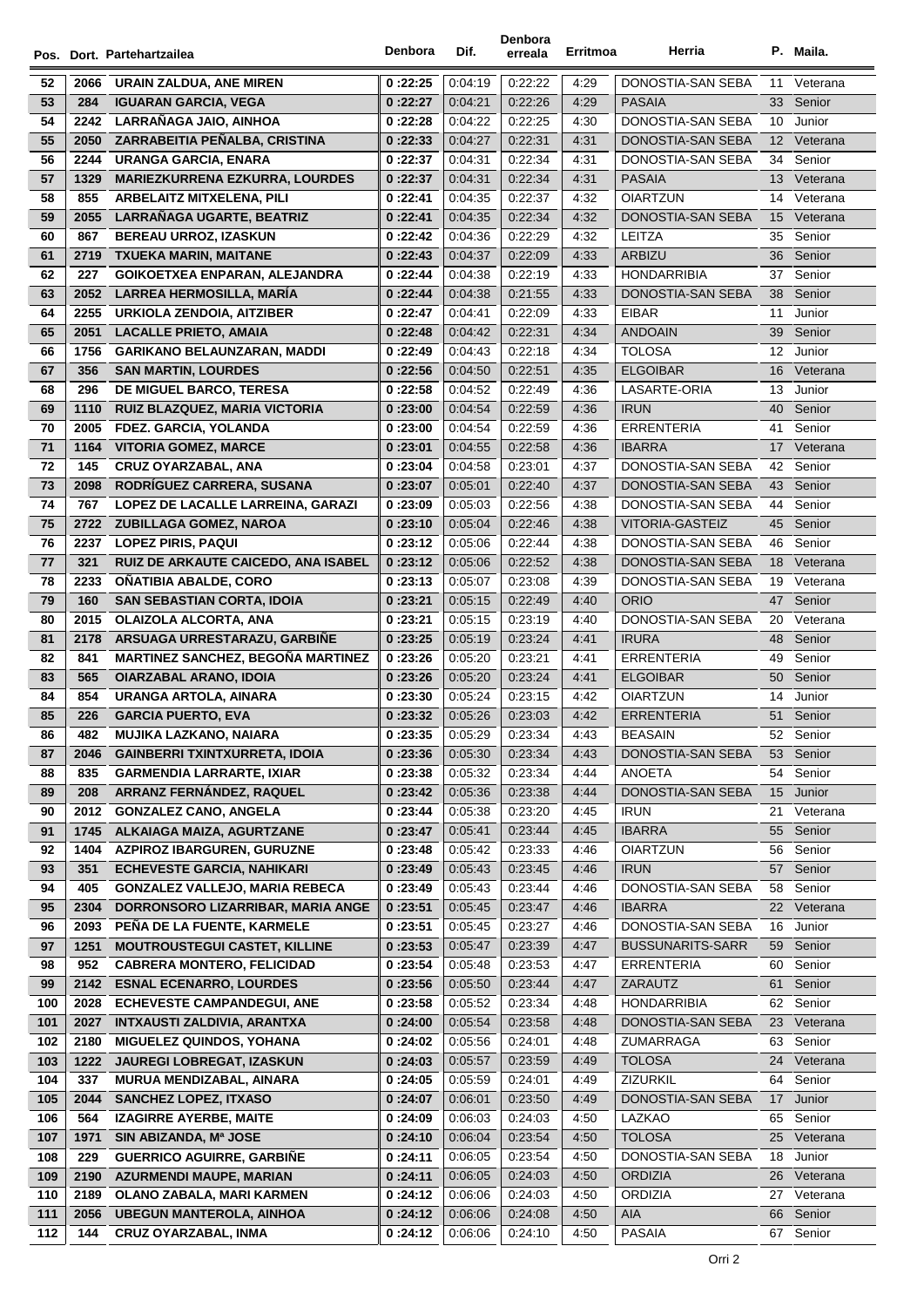|     |      | Pos. Dort. Partehartzailea               | Denbora | Dif.    | Denbora<br>erreala | Erritmoa | Herria            |    | P. Maila.  |
|-----|------|------------------------------------------|---------|---------|--------------------|----------|-------------------|----|------------|
| 113 | 2179 | <b>DOMINGUEZ ACUÑA, ROCIO</b>            | 0:24:12 | 0:06:06 | 0:24:08            | 4:50     | ZARAUTZ           | 28 | Veterana   |
| 114 | 1701 | <b>CABANILLAS ODRIOZOLA, UDANE</b>       | 0:24:13 | 0:06:07 | 0:24:06            | 4:51     | <b>ZESTOA</b>     | 19 | Junior     |
| 115 | 857  | DE LA LAMA LOPEZ, PILAR                  | 0:24:15 | 0:06:09 | 0:24:09            | 4:51     | <b>ELGOIBAR</b>   | 29 | Veterana   |
| 116 | 2222 | ZUBIZARRETA ESNAL, TXARO                 | 0:24:15 | 0:06:09 | 0.24.12            | 4:51     | <b>ZARAUTZ</b>    | 30 | Veterana   |
| 117 | 1479 | <b>BRIÑAS MANTEROLA, JONE</b>            | 0:24:16 | 0:06:10 | 0.23.48            | 4:51     | <b>ERRENTERIA</b> | 68 | Senior     |
| 118 | 781  | <b>CANTERO MARQUEZ, ARACELI</b>          | 0:24:16 | 0:06:10 | 0.23.55            | 4:51     | <b>BEASAIN</b>    | 69 | Senior     |
| 119 | 2104 | IRASTORZA ALUSTIZA, MAIKA                | 0:24:16 | 0:06:10 | 0.24.13            | 4:51     | <b>TOLOSA</b>     | 70 | Senior     |
| 120 | 2008 | <b>ALBISU URMENETA, NEREA</b>            | 0:24:19 | 0:06:13 | 0:24:08            | 4:52     | DONOSTIA-SAN SEBA | 71 | Senior     |
| 121 | 2711 | <b>INTXAUSTI BERISTAIN, ANA</b>          | 0:24:19 | 0:06:13 | 0:24:16            | 4:52     | <b>TOLOSA</b>     | 31 | Veterana   |
| 122 | 714  | <b>GARMENDIA, MIREN</b>                  | 0:24:21 | 0:06:15 | 0:24:11            | 4:52     | <b>BALIARRAIN</b> | 72 | Senior     |
| 123 | 481  | <b>OLANO ETXEBERRIA, JAIONE</b>          | 0:24:21 | 0:06:15 | 0.24.11            | 4:52     | <b>BALIARRAIN</b> | 73 | Senior     |
| 124 | 2082 | <b>BARTOLOME LOPEZ, PATRICIA</b>         | 0:24:21 | 0:06:15 | 0:24:19            | 4:52     | DONOSTIA-SAN SEBA | 20 | Junior     |
| 125 | 1416 | <b>ZAFRA SANTOS, CARMEN</b>              | 0:24:24 | 0:06:18 | 0.24.16            | 4:53     | <b>BERGARA</b>    |    | 74 Senior  |
| 126 | 1296 | <b>ZEBERIO ARRETXE, ONINTZA</b>          | 0:24:24 | 0:06:18 | 0.24.21            | 4:53     | <b>AZPEITIA</b>   | 75 | Senior     |
| 127 | 797  | ARRIZABALAGA LEZERTUA, NEREA             | 0:24:24 | 0:06:18 | 0.24.21            | 4:53     | <b>MUTRIKU</b>    | 76 | Senior     |
| 128 | 2170 | <b>HERNANDEZ CARO, MARI JOSE</b>         | 0:24:24 | 0:06:18 | 0:24:18            | 4:53     | <b>IRUN</b>       | 32 | Veterana   |
| 129 | 3051 | <b>RODRIGUEZ IBARRA, SONIA</b>           | 0:24:25 | 0:06:19 | 0.22.24            | 4:53     | LASARTE-ORIA      | 77 | Senior     |
| 130 | 1112 | ARBELAEZ HERRERA, MARIA                  | 0:24:25 | 0:06:19 | 0:24:20            | 4:53     | <b>ERRENTERIA</b> | 78 | Senior     |
| 131 | 1540 | <b>LAGUARDA NIEVA, LUCIA</b>             | 0:24:27 | 0:06:21 | 0.24.21            | 4:53     | DONOSTIA-SAN SEBA | 21 | Junior     |
| 132 | 2194 | <b>CUADRADO GARCIA, ROCIO</b>            | 0:24:27 | 0:06:21 | 0:24:26            | 4:53     | <b>LEGAZPI</b>    | 33 | Veterana   |
| 133 | 1100 | <b>TEJERO CANO, GEMA</b>                 | 0:24:28 | 0:06:22 | 0.24:10            | 4:54     | LASARTE-ORIA      | 79 | Senior     |
| 134 | 575  | <b>RODRIGUES MONTEIRO, SANDRA</b>        | 0:24:28 | 0:06:22 | 0:24:10            | 4:54     | <b>URNIETA</b>    | 80 | Senior     |
| 135 | 118  | <b>AIESTARAN ARREGI, PILI</b>            | 0:24:31 | 0:06:25 | 0.24.23            | 4:54     | <b>LAZKAO</b>     | 81 | Senior     |
| 136 | 1125 | <b>URDAMPILLETA, ELHUIAR</b>             | 0:24:31 | 0:06:25 | 0.24.08            | 4:54     | <b>USURBIL</b>    | 82 | Senior     |
| 137 | 805  | SUSZKA-GORZNY, ANNA                      | 0:24:33 | 0:06:27 | 0.24.09            | 4:55     | DONOSTIA-SAN SEBA | 83 | Senior     |
| 138 | 1541 | NIEVA TELLERÍA, MARÍA ÁNGELES            | 0:24:33 | 0:06:27 | 0:24:28            | 4:55     | DONOSTIA-SAN SEBA | 34 | Veterana   |
| 139 | 1470 | VÁZQUEZ IZQUIERDO, BLANCA                | 0:24:36 | 0:06:30 | 0.24.24            | 4:55     | ZARAUTZ           | 22 | Junior     |
| 140 | 1021 | <b>MARTIARENA ARRUABARRENA, AITZIBER</b> | 0:24:38 | 0:06:32 | 0:24:38            | 4:56     | <b>IRUN</b>       | 84 | Senior     |
| 141 | 1405 | <b>ERRONDOSORO LETAMENDIA, JOSUNE</b>    | 0:24:39 | 0:06:33 | 0:24:36            | 4:56     | <b>TOLOSA</b>     | 85 | Senior     |
| 142 | 874  | ARRIZABALAGA ETXEZARRETA, ONINTZA        | 0:24:40 | 0:06:34 | 0:24:35            | 4:56     | AIA               | 86 | Senior     |
| 143 | 2199 | <b>MATEO CANCHO, SOFIA</b>               | 0:24:40 | 0:06:34 | 0.24.35            | 4:56     | <b>URNIETA</b>    | 87 | Senior     |
| 144 | 646  | <b>HIGAREDA, VERONICA</b>                | 0:24:41 | 0:06:35 | 0:23:59            | 4:56     | DONOSTIA-SAN SEBA | 88 | Senior     |
| 145 | 76   | <b>BERMUDEZ PERAL, MELANY</b>            | 0:24:42 | 0:06:36 | 0:24:39            | 4:56     | <b>PASAIA</b>     | 89 | Senior     |
| 146 | 658  | <b>BILBAO BURGAÑA, IRATI</b>             | 0:24:42 | 0:06:36 | 0:24:30            | 4:56     | ONDARROA          | 23 | Junior     |
| 147 | 1059 | IJURRA GOÑI, MARIAN                      | 0:24:43 | 0:06:37 | 0:24:12            | 4:57     | ARBIZU            | 35 | Veterana   |
| 148 | 1942 | <b>AIZPURUA SALEGI, IRATI</b>            | 0:24:45 | 0:06:39 | 0.23.43            | 4:57     | <b>ZUMAIA</b>     | 24 | Junior     |
| 149 | 696  | <b>ARIAS DAVILA, MARIJO</b>              | 0:24:48 | 0:06:42 | 0.24.44            | 4:58     | ZARAUTZ           | 90 | Senior     |
| 150 | 2007 | GAZTAÑAGA MONTERO, AMAIA                 | 0:24:48 | 0:06:42 | 0.24.44            | 4:58     | DONOSTIA-SAN SEBA | 91 | Senior     |
| 151 | 1051 | <b>ARTEAGA LABAKA, MANOLI</b>            | 0:24:49 | 0:06:43 | 0.24.45            | 4:58     | <b>TOLOSA</b>     | 36 | Veterana   |
| 152 | 2010 | <b>GARCIA LARRAÑAGA, NIEVES</b>          | 0:24:49 | 0:06:43 | 0.24.46            | 4:58     | DONOSTIA-SAN SEBA | 37 | Veterana   |
| 153 | 1949 | <b>KORTES EIZAGIRRE, MAITE</b>           | 0:24:50 | 0:06:44 | 0.24.36            | 4:58     | <b>LEKEITIO</b>   | 92 | Senior     |
| 154 | 2090 | CHAURREAU BERNARDEZ, ARANTXA             | 0:24:50 | 0:06:44 | 0:24:18            | 4:58     | DONOSTIA-SAN SEBA | 93 | Senior     |
| 155 | 2173 | <b>MURILLO HORRILLO, INÉS</b>            | 0:24:50 | 0:06:44 | 0.24.18            | 4:58     | DONOSTIA-SAN SEBA | 94 | Senior     |
| 156 | 407  | URRESTARAZU ZABALA, OIHANE               | 0:24:52 | 0:06:46 | 0.24.47            | 4:58     | DONOSTIA-SAN SEBA | 95 | Senior     |
| 157 | 1819 | <b>GONZALEZ ETXEBERRIA, ANA</b>          | 0:24:52 | 0:06:46 | 0:24:50            | 4:58     | DONOSTIA-SAN SEBA | 96 | Senior     |
| 158 | 355  | <b>ELIZALDE CHASCO, ELISABET</b>         | 0:24:53 | 0:06:47 | 0.23.50            | 4:59     | TOLOSA            | 38 | Veterana   |
| 159 | 2252 | <b>MARIN LACARTA, ANE</b>                | 0:24:54 | 0:06:48 | 0:22:53            | 4:59     | DONOSTIA-SAN SEBA | 97 | Senior     |
| 160 | 547  | <b>FLORES MENA, ELISABETH</b>            | 0:24:54 | 0:06:48 | 0.24.35            | 4:59     | ARETXABALETA      | 98 | Senior     |
| 161 | 887  | ALONSO SARASOLA, MARTA                   | 0:24:55 | 0:06:49 | 0:24:30            | 4:59     | <b>TOLOSA</b>     | 25 | Junior     |
| 162 | 1724 | <b>CUADRADO, OLAIA</b>                   | 0:24:55 | 0:06:49 | 0:24:29            | 4:59     | <b>TOLOSA</b>     | 26 | Junior     |
| 163 | 915  | <b>MURUA LASA, ALICIA</b>                | 0:24:57 | 0:06:51 | 0.24.21            | 4:59     | TOLOSA            | 99 | Senior     |
| 164 | 1302 | <b>NOBREGA DE ARAUJO, PATRICIA</b>       | 0:24:57 | 0:06:51 | 0.24.21            | 4:59     | DONOSTIA-SAN SEBA |    | 100 Senior |
| 165 | 549  | <b>OIARTZABAL OLARRA, AINHOA</b>         | 0:24:57 | 0:06:51 | 0:24:55            | 4:59     | <b>TOLOSA</b>     |    | 101 Senior |
| 166 | 609  | DORRONSORO, PEPA                         | 0:24:58 | 0:06:52 | 0.24.52            | 5:00     | DONOSTIA-SAN SEBA | 39 | Veterana   |
| 167 | 1262 | <b>MUÑOZ, TAMARA</b>                     | 0:24:59 | 0:06:53 | 0:24:32            | 5:00     | DONOSTIA-SAN SEBA | 27 | Junior     |
| 168 | 700  | <b>REVUELTA MARTIN, IDOIA</b>            | 0:25:01 | 0:06:55 | 0.24.48            | 5:00     | DONOSTIA-SAN SEBA |    | 102 Senior |
| 169 | 918  | <b>ARREGUI DIEZ, AGATE</b>               | 0:25:01 | 0:06:55 | 0:24:47            | 5:00     | DONOSTIA-SAN SEBA | 28 | Junior     |
| 170 | 546  | DE LA CRUZ ORTIZ, YOLANDA                | 0:25:02 | 0:06:56 | 0:24:40            | 5:00     | ARRASATE/MONDRA   |    | 103 Senior |
| 171 | 1062 | <b>VIÑAS ZAPIRAIN, EDURNE</b>            | 0:25:02 | 0:06:56 | 0.23.28            | 5:00     | <b>OIARTZUN</b>   |    | 104 Senior |
| 172 | 2193 | <b>MINGO ROJO, AMAIA</b>                 | 0:25:03 | 0:06:57 | 0:24:55            | 5:01     | <b>ORDIZIA</b>    | 40 | Veterana   |
| 173 | 215  | SAGASTIBELTZA GANBOA, SAIOA              | 0:25:05 | 0:06:59 | 0:24:50            | 5:01     | LEITZA            |    | 105 Senior |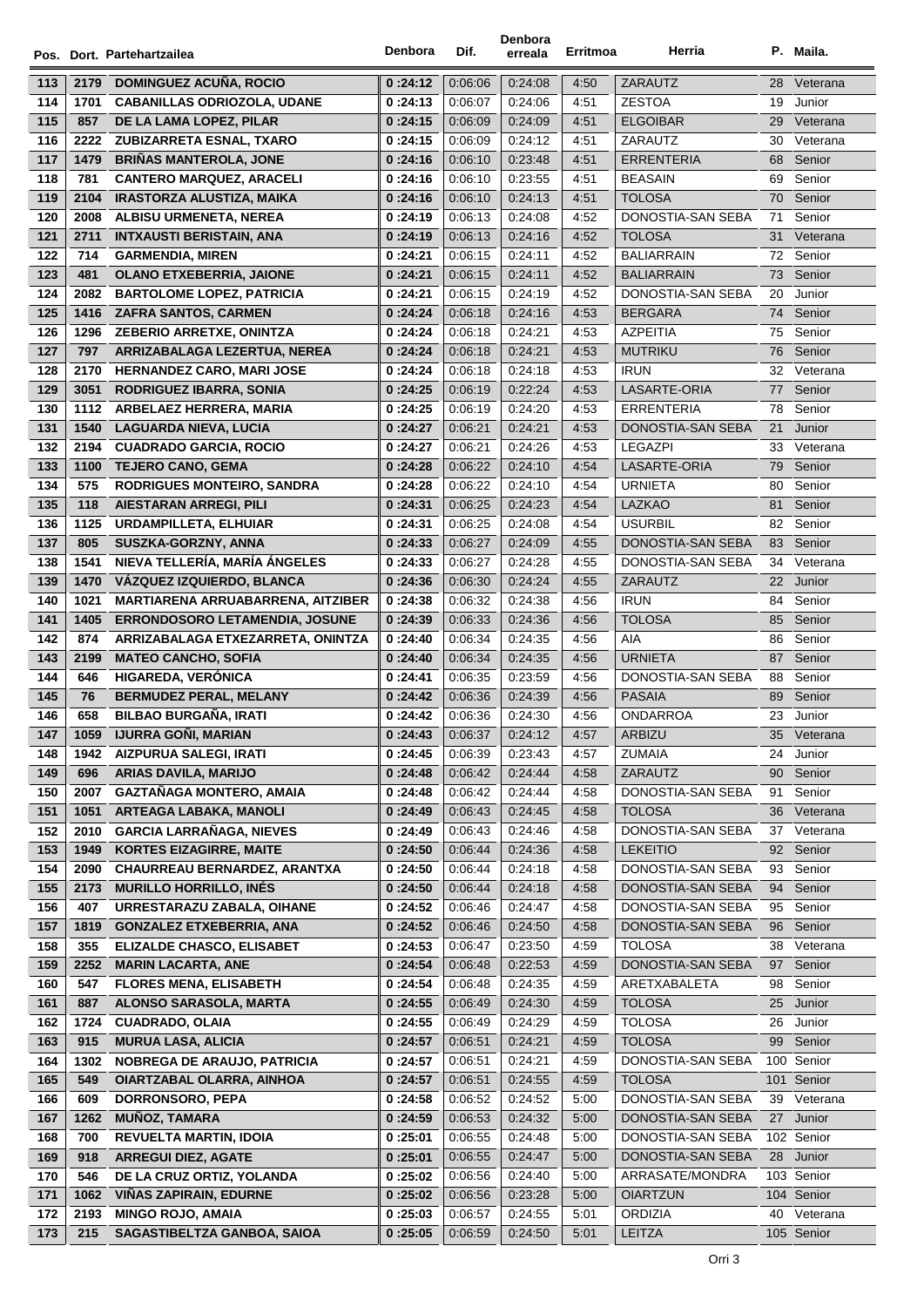|            |      | Pos. Dort. Partehartzailea                                  | Denbora  | Dif.               | Denbora<br>erreala | Erritmoa     | Herria                             |     | P. Maila.                |
|------------|------|-------------------------------------------------------------|----------|--------------------|--------------------|--------------|------------------------------------|-----|--------------------------|
|            |      |                                                             |          |                    |                    |              | OÑATI                              |     | 106 Senior               |
| 174        | 2254 | <b>ARRESE MURGUZUR, SUSANA</b>                              | 0:25:06  | 0.07:00            | 0.24.48            | 5:01         |                                    |     | 107 Senior               |
| 175        | 1828 | <b>VICENTE CHAVARRI, SARA</b>                               | 0:25:06  | 0:07:00<br>0:07:00 | 0.24.58<br>0:23:27 | 5:01<br>5:01 | <b>HONDARRIBIA</b><br><b>EIBAR</b> |     | 108 Senior               |
| 176        | 234  | <b>HERRERO GARCIA, OLGA</b><br><b>ETXEBURU EGIA, MERTXE</b> | 0:25:06  | 0:07:01            | 0:24:42            | 5:01         | <b>HONDARRIBIA</b>                 |     | 109 Senior               |
| 177<br>178 | 4    |                                                             | 0:25:07  | 0:07:02            | 0:24:57            | 5:02         | <b>BEASAIN</b>                     |     | 110 Senior               |
|            | 861  | <b>ZABALO LASA, ANE</b>                                     | 0:25:08  | 0:07:03            | 0:24:36            | 5:02         | <b>TOLOSA</b>                      |     | Junior                   |
| 179        | 916  | <b>CALAHORRA MURUA, EIDER</b>                               | 0:25:09  |                    |                    |              | <b>URRETXU</b>                     | 29  | Senior                   |
| 180        | 1938 | ZUFIAURRE LANDA, AINHOA                                     | 0:25:10  | 0:07:04            | 0:24:53            | 5:02         | <b>OÑATI</b>                       | 111 |                          |
| 181        | 833  | <b>ELORZA ARREGI, IZARO</b>                                 | 0:25:13  | 0:07:07            | 0.24.42            | 5:03         |                                    |     | 112 Senior               |
| 182        | 2096 | IRAZUSTABARRENA URANGA, OIHANA                              | 0:25:14  | 0.07:08            | 0:24:31            | 5:03         | <b>HERNANI</b><br><b>IDIAZABAL</b> |     | 113 Senior<br>114 Senior |
| 183        | 1976 | <b>OTAEGI LEGORBURU, MAITANE</b>                            | 0:25:14  | 0:07:08            | 0.25:11            | 5:03         |                                    |     |                          |
| 184        | 566  | <b>MUJIKA URANGA, AMAIA</b>                                 | 0:25:15  | 0:07:09            | 0:25:10            | 5:03         | ZARAUTZ                            |     | 115 Senior               |
| 185        | 2085 | <b>ERRASTI LARRAURI, ESTER</b>                              | 0:25:17  | 0:07:11            | 0.25:14            | 5:03         | LASARTE-ORIA                       |     | 116 Senior               |
| 186        | 2260 | SANTAMARTA CRIADO, VIRGINIA                                 | 0:25:20  | 0:07:14            | 0:25:09            | 5:04         | <b>MENDARO</b>                     |     | 117 Senior               |
| 187        | 2247 | <b>LERGA REVUELTA, MARIAN</b>                               | 0:25:20  | 0:07:14            | 0:25:11            | 5:04         | DONOSTIA-SAN SEBA                  |     | 41 Veterana              |
| 188        | 289  | <b>KILPATRICK, MARTI</b>                                    | 0:25:20  | 0:07:14            | 0:24:06            | 5:04         | DONOSTIA-SAN SEBA                  |     | 118 Senior               |
| 189        | 342  | <b>FERNANDEZ RODRIGUEZ, IDOIA</b>                           | 0:25:21  | 0:07:15            | 0:25:20            | 5:04         | <b>PASAIA</b>                      |     | 119 Senior               |
| 190        | 69   | <b>GARCIA MONTALVO, NIEVES</b>                              | 0:25:22  | 0:07:16            | 0:25:18            | 5:04         | <b>TUDELA</b>                      |     | 42 Veterana              |
| 191        | 1309 | <b>ALVIZ RUBIO, MONICA</b>                                  | 0:25:25  | 0:07:19            | 0.25:16            | 5:05         | <b>ORDIZIA</b>                     |     | 120 Senior               |
| 192        | 1388 | <b>BENDOIRO ALDASORO, JAIONE</b>                            | 0:25:25  | 0:07:19            | 0:25:18            | 5:05         | ARAMA                              |     | 121 Senior               |
| 193        | 2033 | <b>GAZTAÑAGA GIL, KRISTINA</b>                              | 0:25:26  | 0:07:20            | 0:25:16            | 5:05         | DONOSTIA-SAN SEBA                  |     | 122 Senior               |
| 194        | 1079 | AGUILAR FERNÁNDEZ, GLORIA                                   | 0:25:28  | 0:07:22            | 0:25:28            | 5:06         | DONOSTIA-SAN SEBA                  |     | 123 Senior               |
| 195        | 53   | <b>GARMENDIA VARELA, MONTSE</b>                             | 0:25:30  | 0:07:24            | 0.25.06            | 5:06         | <b>HONDARRIBIA</b>                 |     | 124 Senior               |
| 196        | 2135 | <b>GARCIA MAIZTEGI, NEREA</b>                               | 0:25:31  | 0.07:25            | 0.25.01            | 5:06         | DONOSTIA-SAN SEBA                  |     | 125 Senior               |
| 197        | 1929 | <b>BALDA ZUBIRI, OLAIA</b>                                  | 0:25:32  | 0:07:26            | 0.25:00            | 5:06         | <b>ANOETA</b>                      | 30  | Junior                   |
| 198        | 1527 | <b>IBARBIA BELDARRAIN, NEREA</b>                            | 0:25:32  | 0:07:26            | 0.25.09            | 5:06         | <b>TOLOSA</b>                      | 31  | Junior                   |
| 199        | 213  | EIZAGIRRE BRUÑO, ELIXABETE                                  | 0:25:32  | 0:07:26            | 0.25:10            | 5:06         | <b>USURBIL</b>                     |     | 126 Senior               |
| 200        | 1491 | <b>ALONSO GUTIERREZ, OLGA</b>                               | 0:25:32  | 0:07:26            | 0.25:00            | 5:06         | <b>ANOETA</b>                      | 43  | Veterana                 |
| 201        | 1300 | <b>ACHAGA ANSA, AITZIBER</b>                                | 0:25:32  | 0:07:26            | 0:25:16            | 5:06         | DONOSTIA-SAN SEBA                  |     | 127 Senior               |
| 202        | 668  | AGINAGA IRIGOIEN, KARMELE                                   | 0:25:33  | 0:07:27            | 0:25:18            | 5:07         | <b>PASAIA</b>                      |     | 128 Senior               |
| 203        | 1789 | <b>FERNANDEZ, IDURRE</b>                                    | 0:25:34  | 0:07:28            | 0:24:27            | 5:07         | LASARTE-ORIA                       |     | 129 Senior               |
| 204        | 184  | <b>LORIENTE ARIAS, TAMARA</b>                               | 0:25:39  | 0:07:33            | 0.25.12            | 5:08         | <b>BEASAIN</b>                     |     | 32 Junior                |
| 205        | 1908 | PIKABEA LANZ, ARANTXA                                       | 0:25:41  | 0:07:35            | 0:25:33            | 5:08         | TOLOSA                             |     | 44 Veterana              |
| 206        | 2140 | <b>ABAD MENDIA, MARTA</b>                                   | 0:25:41  | 0:07:35            | 0:25:31            | 5:08         | DONOSTIA-SAN SEBA                  |     | 130 Senior               |
| 207        | 726  | KORTABARRIA AGIRRE, AINHOA                                  | 0:25:42  | 0:07:36            | 0.25.09            | 5:08         |                                    |     | 131 Senior               |
| 208        | 100  | <b>SALAS SOLIS, LEIRE</b>                                   | 0 :25:42 | 0.07.36            | 0:25:15            | 5:08         | PASAIA                             |     | 33 Junior                |
| 209        | 776  | <b>SANZ GONZALEZ, SONIA</b>                                 | 0:25:43  | 0:07:37            | 0:25:37            | 5:09         | <b>TOLOSA</b>                      |     | 132 Senior               |
| 210        | 2159 | <b>MENDEZ MANZANAS, KARMEN</b>                              | 0:25:44  | 0:07:38            | 0:25:24            | 5:09         | ASTIGARRAGA                        |     | 133 Senior               |
| 211        | 2315 | <b>CARRILLO ALTUNA, GURUTZE</b>                             | 0:25:45  | 0:07:39            | 0.25.39            | 5:09         | DONOSTIA-SAN SEBA                  |     | 134 Senior               |
| 212        | 1743 | <b>ALEGRE LABAIEN, NORA</b>                                 | 0:25:45  | 0:07:39            | 0.25.40            | 5:09         | DONOSTIA-SAN SEBA                  |     | 135 Senior               |
| 213        | 938  | AGUIRREZABAL GARCIA DE CORTAZAR, E                          | 0:25:46  | 0:07:40            | 0.25.43            | 5:09         | <b>ZUMAIA</b>                      | 45  | Veterana                 |
| 214        | 217  | LEGORBURU ARRAZOLA, Mª ANGELES                              | 0:25:47  | 0.07:41            | 0.25.38            | 5:09         | DONOSTIA-SAN SEBA                  | 46  | Veterana                 |
| 215        | 777  | <b>GARMENDIA USABIAGA, BAKARNE</b>                          | 0:25:50  | 0.07:44            | 0.25.44            | 5:10         | <b>ANOETA</b>                      |     | 136 Senior               |
| 216        | 1446 | <b>RODRIGUEZ, LIBE</b>                                      | 0:25:51  | 0:07:45            | 0:25:31            | 5:10         | <b>PASAIA</b>                      |     | 137 Senior               |
| 217        | 879  | <b>CELARAIN ORTIZ, VIRGINIA</b>                             | 0:25:51  | 0:07:45            | 0.25.36            | 5:10         | DONOSTIA-SAN SEBA                  |     | 138 Senior               |
| 218        | 886  | ANDRES BERAKOETXEA, AMAIA                                   | 0:25:51  | 0:07:45            | 0.25.35            | 5:10         | DONOSTIA-SAN SEBA                  |     | 139 Senior               |
| 219        | 927  | <b>SZOMBATHY, VIKTORIA</b>                                  | 0:25:54  | 0:07:48            | 0.24.54            | 5:11         | <b>BERGARA</b>                     |     | 140 Senior               |
| 220        | 2108 | KEREJETA LIZARAZU, AINTXINE                                 | 0:25:54  | 0:07:48            | 0.25.46            | 5:11         | LEGAZPI                            |     | 141 Senior               |
| 221        | 1020 | GALFARSORO LARDIZABAL, ARROSANE                             | 0:25:54  | 0:07:48            | 0:24:54            | 5:11         | OÑATI                              |     | 142 Senior               |
| 222        | 699  | KEREJETA LIZARAZU, IXABEL                                   | 0:25:54  | 0:07:48            | 0:25:47            | 5:11         | ZARAUTZ                            |     | 47 Veterana              |
| 223        | 167  | ALVAREZ JUAREZ, GUADALUPE                                   | 0:25:55  | 0:07:49            | 0:25:39            | 5:11         | <b>ORIO</b>                        |     | 143 Senior               |
| 224        | 2074 | <b>GOMEZ SASTRE, MARTA</b>                                  | 0:25:58  | 0:07:52            | 0:25:47            | 5:12         | DONOSTIA-SAN SEBA                  |     | 144 Senior               |
| 225        | 799  | <b>URTXEGI TELLETXEA, IDOIA</b>                             | 0:26:00  | 0.07.54            | 0.25:51            | 5:12         | <b>IGANTZI</b>                     |     | 145 Senior               |
| 226        | 653  | <b>URIGOITIA SERNA, ESTHER</b>                              | 0:26:01  | 0:07:55            | 0.25.50            | 5:12         | <b>ERRENTERIA</b>                  | 48  | Veterana                 |
| 227        | 654  | RODRIGUEZ CELEMIN, ARANTZA                                  | 0:26:02  | 0:07:56            | 0.25.52            | 5:12         | <b>ERRENTERIA</b>                  |     | 49 Veterana              |
| 228        | 647  | <b>HUICI ERASUN, EDURNE</b>                                 | 0:26:02  | 0:07:56            | 0.25.52            | 5:12         | <b>IGANTZI</b>                     |     | 146 Senior               |
| 229        | 836  | <b>BARQUERO MEDRANO, MARI TERE</b>                          | 0:26:02  | 0:07:56            | 0.25.57            | 5:12         | <b>ANOETA</b>                      |     | 147 Senior               |
| 230        | 1884 | <b>BUENAPOSADA PEREZ, MARI CARMEN</b>                       | 0:26:04  | 0:07:58            | 0.25.51            | 5:13         | LASARTE-ORIA                       | 50  | Veterana                 |
| 231        | 548  | PAGOAGA, ARANTZA                                            | 0:26:04  | 0:07:58            | 0.25.44            | 5:13         | ARRASATE/MONDRA                    |     | 148 Senior               |
| 232        | 158  | <b>MUJIKA ETXEBERRIA, OLATZ</b>                             | 0:26:05  | 0:07:59            | 0:25:37            | 5:13         | ORIO                               | 34  | Junior                   |
| 233        | 2191 | <b>GARCIA DOMINGUEZ, MARIA ANGELES</b>                      | 0:26:06  | 0:08:00            | 0:25:58            | 5:13         | <b>IDIAZABAL</b>                   | 51  | Veterana                 |
| 234        | 471  | <b>ARRIOLA FERRER, ANDREA</b>                               | 0:26:06  | 0:08:00            | 0:25:35            | 5:13         | <b>ELGOIBAR</b>                    |     | 149 Senior               |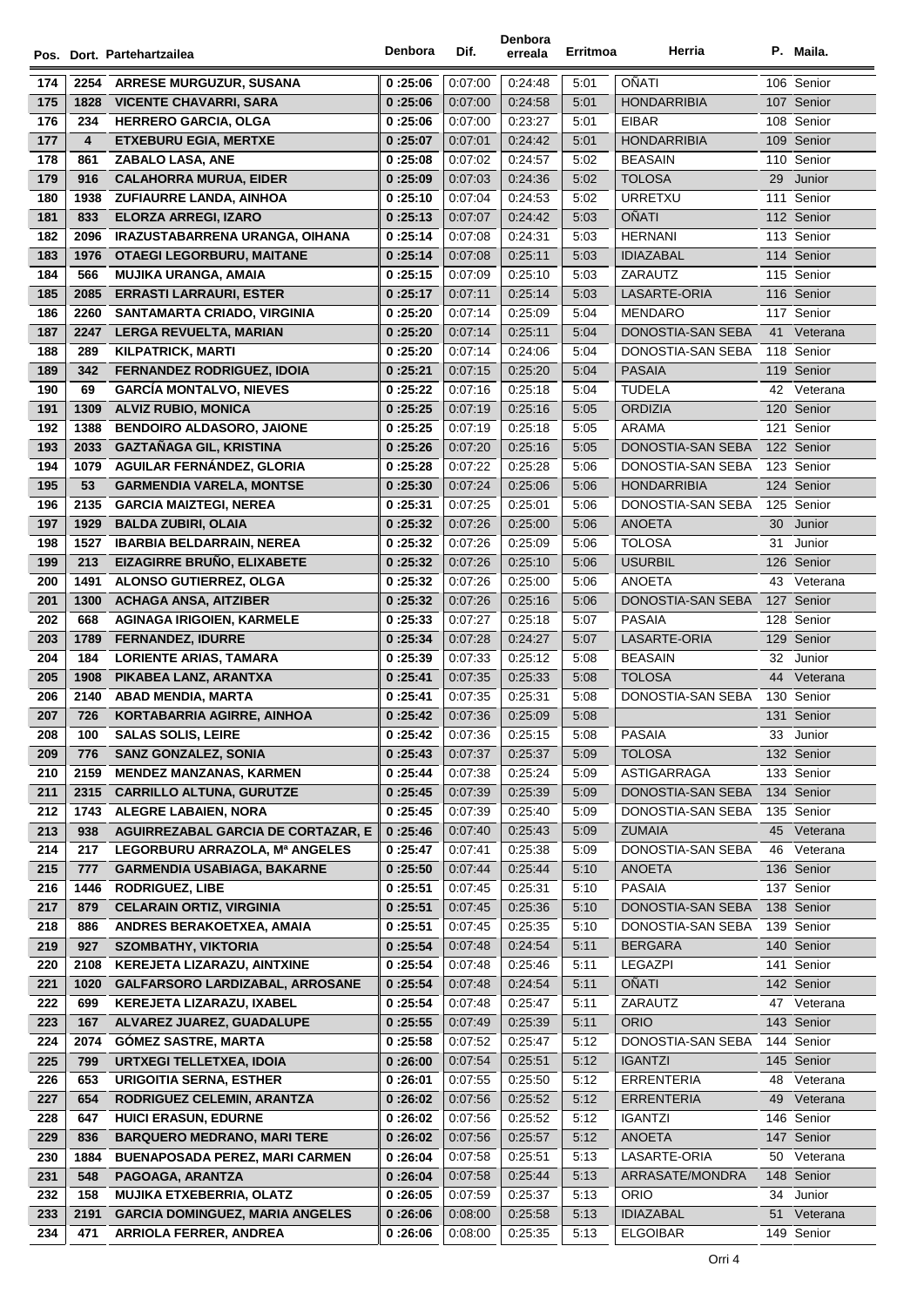|     |      | Pos. Dort. Partehartzailea           | Denbora  | Dif.               | Denbora<br>erreala | Erritmoa     | Herria                        |    | P. Maila.   |
|-----|------|--------------------------------------|----------|--------------------|--------------------|--------------|-------------------------------|----|-------------|
| 235 | 2035 | <b>ARRIBAS GALARRAGA, ESTHER</b>     | 0:26:07  | 0:08:01            | 0:25:27            | 5:13         | DONOSTIA-SAN SEBA             |    | 150 Senior  |
| 236 | 1931 | <b>OLEAGA BARANDIKA, NAROA</b>       | 0:26:11  | 0:08:05            | 0:24:24            | 5:14         | DONOSTIA-SAN SEBA             |    | 151 Senior  |
| 237 | 2715 | <b>OLALLA LACALLE, ANA MARÍA</b>     | 0:26:11  | 0.08.05            | 0.25.43            | 5:14         | DONOSTIA-SAN SEBA             |    | 52 Veterana |
| 238 | 2153 | DE JESUS CLARO, RAKEL                | 0 :26:11 | 0:08:05            | 0:24:57            | 5:14         | <b>ANDOAIN</b>                |    | 152 Senior  |
| 239 | 1089 | <b>VALDECANTOS GALAN, MARIAN</b>     | 0 :26:12 | 0:08:06            | 0:25:37            | 5:14         | <b>ANDOAIN</b>                |    | 153 Senior  |
| 240 | 1588 | EGIAZABAL ETXARRI, AINHOA            | 0:26:13  | 0:08:07            | 0:25:51            | 5:15         | DONOSTIA-SAN SEBA             | 35 | Junior      |
| 241 | 2060 | <b>LARREA HERMOSILLA, CARMEN</b>     | 0:26:13  | 0:08:07            | 0.25.22            | 5:15         | DONOSTIA-SAN SEBA             |    | 154 Senior  |
| 242 | 1468 | ALBILLOS GARCIA, MARIA               | 0 :26:14 | 0.08.08            | 0:25:29            | 5:15         | LESAKA                        |    | 155 Senior  |
| 243 | 1894 | <b>IDIAQUEZ MIRAMON, SILVIA</b>      | 0:26:14  | 0:08:08            | 0:25:54            | 5:15         | <b>IRURA</b>                  |    | 156 Senior  |
| 244 | 1733 | PEÑA DE LA FUENTE. MADDI             | 0 :26:14 | 0:08:08            | 0:25:49            | 5:15         | DONOSTIA-SAN SEBA             | 36 | Junior      |
| 245 | 1481 | <b>CENZANO GOMEZ, MADDI</b>          | 0:26:14  | 0:08:08            | 0:25:49            | 5:15         | DONOSTIA-SAN SEBA             |    | 37 Junior   |
| 246 | 2004 | BEÑARAN GONZALEZ, CRISTINA           | 0 :26:15 | 0:08:09            | 0:25:37            | 5:15         | DONOSTIA-SAN SEBA             |    | 53 Veterana |
| 247 | 435  | <b>ALBERDI ARAIZTEGI, ITZIAR</b>     | 0 :26:17 | 0:08:11            | 0:25:57            | 5:15         | <b>BERGARA</b>                |    | 157 Senior  |
| 248 | 21   | <b>ETXETXIKIA ETXEBESTE, LEIRE</b>   | 0 :26:17 | 0:08:11            | 0:26:13            | 5:15         | DONOSTIA-SAN SEBA             |    | 158 Senior  |
| 249 | 1105 | <b>MARKOTEGI MENDIOLA, ELENA</b>     |          | 0.08:14            | 0.25.29            | 5:16         | <b>LEGAZPI</b>                |    | 159 Senior  |
| 250 |      |                                      | 0:26:20  |                    |                    |              |                               |    |             |
|     | 893  | <b>JAUREGI SAIZAR, IZASKUN</b>       | 0 :26:21 | 0.08.15            | 0:26:13            | 5:16<br>5:17 | ANOETA                        | 54 | Veterana    |
| 251 | 1367 | LARRAÑAGA LARRAÑAGA, Mª CRUZ         | 0:26:23  | 0.08.17            | 0.26:10<br>0:25:45 |              | <b>AZPEITIA</b>               | 55 | Veterana    |
| 252 | 1221 | <b>ALTUNA GANTXEGI, LEIRE</b>        | 0:26:23  | 0:08:17<br>0:08:17 |                    | 5:17         | BERGARA                       |    | 160 Senior  |
| 253 | 1551 | AMASORRAIN LIZARRALDE, MIREN         | 0:26:23  |                    | 0:25:45            | 5:17<br>5:17 | <b>BERGARA</b><br><b>ORIO</b> |    | 161 Senior  |
| 254 | 2195 | <b>IGARTUA TELLERIA, MONICA</b>      | 0:26:23  | 0:08:17            | 0:26:06            |              | <b>ORIO</b>                   |    | 162 Senior  |
| 255 | 2196 | <b>SALSAMENDI GOÑI, LOURDES</b>      | 0:26:23  | 0.08:17            | 0:26:06            | 5:17         |                               |    | 163 Senior  |
| 256 | 2188 | <b>LAKUNZA ELIZEGI, KRISTINA</b>     | 0:26:23  | 0:08:17            | 0:25:58            | 5:17         | DONOSTIA-SAN SEBA             |    | 164 Senior  |
| 257 | 2187 | <b>AYESTARAN COBOS, NAGORE</b>       | 0:26:23  | 0.08:17            | 0:25:56            | 5:17         | DONOSTIA-SAN SEBA             |    | 165 Senior  |
| 258 | 1939 | <b>EIZMENDI IRAOLA, MAIDER</b>       | 0 :26:24 | 0.08.18            | 0:25:50            | 5:17         | <b>ZIZURKIL</b>               |    | 166 Senior  |
| 259 | 1940 | <b>ZURIARRAIN OTAEGI, LOREA</b>      | 0:26:24  | 0.08.18            | 0:25:53            | 5:17         | <b>ZIZURKIL</b>               |    | 167 Senior  |
| 260 | 1950 | <b>ZUBIA TORREGARAY, OLATZ</b>       | 0 :26:24 | 0:08:18            | 0:25:59            | 5:17         | DONOSTIA-SAN SEBA             | 38 | Junior      |
| 261 | 491  | <b>GARIN ATORRASAGASTI, MIREN</b>    | 0:26:26  | 0:08:20            | 0.25.48            | 5:17         | DONOSTIA-SAN SEBA             |    | 168 Senior  |
| 262 | 1117 | ARMENTEROS ROMAN, SILVIA             | 0:26:26  | 0:08:20            | 0:25:32            | 5:17         | ASTIGARRAGA                   |    | 169 Senior  |
| 263 | 490  | ARRIBAS GALARRAGA, SILVIA            | 0:26:26  | 0:08:20            | 0:25:45            | 5:17         | DONOSTIA-SAN SEBA             |    | 170 Senior  |
| 264 | 2224 | TXINTXURRETA AGIRRE, ARANTXA         | 0 :26:27 | 0:08:21            | 0:26:10            | 5:17         | DONOSTIA-SAN SEBA             |    | 171 Senior  |
| 265 | 223  | <b>ESTEVEZ HERNANDEZ, PATRICIA</b>   | 0:26:28  | 0.08.22            | 0:26:23            | 5:18         | DONOSTIA-SAN SEBA             |    | 172 Senior  |
| 266 | 154  | ARRIOLA IRIZAR, MIRARI               | 0:26:28  | 0:08:22            | 0:25:57            | 5:18         | ORIO                          | 39 | Junior      |
| 267 | 878  | ARRITOKIETA EGAÑA, MARTA             | 0:26:28  | 0.08.22            | 0:26:12            | 5:18         | DONOSTIA-SAN SEBA             |    | 173 Senior  |
| 268 | 84   | <b>ALZUART OTEIZA, BEATRIZ</b>       | 0 :26:28 | 0:08:22            | 0:26:11            | 5:18         | BAZTAN                        |    | 174 Senior  |
| 269 | 652  | RODRIGUEZ CRESPO, Mª VICTORIA        | 0:26:31  | 0:08:25            | 0:26:22            | 5:18         | ERRENTERIA                    | 56 | Veterana    |
| 270 | 553  | <b>VAZQUEZ EGUZKIZA, NEREA</b>       | 0 :26:31 | 0:08:25            | 0.25.50            | 5:18         | DONOSTIA-SAN SEBA             |    | 175 Senior  |
| 271 | 1083 | <b>MENGUAL AGUAYO, NIKO</b>          | 0:26:32  | 0.08.26            | 0.26.13            | 5:18         | <b>BERGARA</b>                |    | 57 Veterana |
| 272 | 485  | <b>SAN JOSE MARTINEZ, NAGORE</b>     | 0:26:32  | 0:08:26            | 0:25:51            | 5:18         | <b>ERRENTERIA</b>             |    | 176 Senior  |
| 273 | 651  | <b>MENDIZABAL RODRIGUEZ, ENERITZ</b> | 0:26:33  | 0:08:27            | 0:26:21            | 5:19         | <b>ERRENTERIA</b>             | 40 | Junior      |
| 274 | 1271 | ETXEBERRIA ULAIAR, ENARI             | 0:26:33  | 0:08:27            | 0.26.22            | 5:19         | <b>BEASAIN</b>                |    | 177 Senior  |
| 275 | 1272 | <b>REY SOBRIAN, ESTER</b>            | 0:26:33  | 0.08.27            | 0:26:22            | 5:19         | <b>BEASAIN</b>                |    | 178 Senior  |
| 276 | 588  | <b>LACUNZA, NICOLE</b>               | 0:26:33  | 0:08:27            | 0:24:55            | 5:19         | DONOSTIA-SAN SEBA             | 41 | Junior      |
| 277 | 1391 | <b>IRIARTE MANTEROLA, MERTXE</b>     | 0:26:33  | 0:08:27            | 0.25.36            | 5:19         | <b>HONDARRIBIA</b>            |    | 179 Senior  |
| 278 | 612  | HERNÁNDEZ PERRINO, REBECA            | 0:26:33  | 0:08:27            | 0.25:11            | 5:19         | LEZO                          |    | 180 Senior  |
| 279 | 2182 | <b>IRIBAR MENDIOLA, MAITENA</b>      | 0:26:35  | 0:08:29            | 0:26:29            | 5:19         | DONOSTIA-SAN SEBA             |    | 181 Senior  |
| 280 | 704  | <b>MENDILUZE GONZALO, IDOIA</b>      | 0:26:37  | 0:08:31            | 0:26:04            | 5:19         | <b>ANDOAIN</b>                |    | 182 Senior  |
| 281 | 577  | <b>BETELU TAPIA, JAIONE</b>          | 0:26:40  | 0:08:34            | 0:26:11            | 5:20         | DONOSTIA-SAN SEBA             |    | 183 Senior  |
| 282 | 627  | <b>MARTIN ALDASORO, AMAIA</b>        | 0:26:41  | 0:08:35            | 0:26:01            | 5:20         | <b>ERRENTERIA</b>             |    | 184 Senior  |
| 283 | 708  | ALCORTA MUGICA, MARINA               | 0:26:41  | 0:08:35            | 0:26:27            | 5:20         | <b>ANDOAIN</b>                |    | 185 Senior  |
| 284 | 130  | ALFONSO IBARGUREN, ENARA             | 0:26:41  | 0:08:35            | 0:26:15            | 5:20         | <b>ERRENTERIA</b>             |    | 42 Junior   |
| 285 | 113  | <b>GONZÁLEZ CABALLERO, IDOIA</b>     | 0:26:41  | 0.08.35            | 0.26.37            | 5:20         | LASARTE-ORIA                  |    | 186 Senior  |
| 286 | 214  | EIZAGIRRE BRUÑO, MAITANE             | 0:26:41  | 0:08:35            | 0.26.18            | 5:20         | <b>USURBIL</b>                |    | 187 Senior  |
| 287 | 1259 | IRAOLA ARIZTIMUÑO, MAITANE           | 0:26:43  | 0:08:37            | 0.26.27            | 5:21         | <b>ZIZURKIL</b>               |    | 188 Senior  |
| 288 | 2231 | <b>MAÑERU GUINDO, GEMA</b>           | 0:26:43  | 0:08:37            | 0.25.45            | 5:21         | <b>IRUN</b>                   |    | 189 Senior  |
| 289 | 68   | <b>NUÑEZ MANZANAS, ITZIAR</b>        | 0:26:43  | 0:08:37            | 0:26:30            | 5:21         | LASARTE-ORIA                  |    | 190 Senior  |
| 290 | 1213 | <b>DOMINGO, JOANNA</b>               | 0:26:44  | 0:08:38            | 0.26.09            | 5:21         | <b>ORIO</b>                   |    | 191 Senior  |
| 291 | 2208 | <b>DOMINGO ONDOZABAL, NOEMI</b>      | 0:26:45  | 0:08:39            | 0.26:05            | 5:21         | <b>ORIO</b>                   |    | 192 Senior  |
| 292 | 552  | <b>SALABERRIA CEBERIO, JAIONE</b>    | 0 :26:45 | 0:08:39            | 0.25.44            | 5:21         | <b>HONDARRIBIA</b>            |    | 193 Senior  |
| 293 | 2709 | <b>ROMERO ROMERO, LUISA</b>          | 0:26:45  | 0:08:39            | 0:26:38            | 5:21         | DONOSTIA-SAN SEBA             |    | 194 Senior  |
| 294 | 1160 | <b>IRAETA AGIRRE, AROA</b>           | 0 :26:45 | 0:08:39            | 0:26:34            | 5:21         | AZKOITIA                      |    | 195 Senior  |
| 295 | 567  | ARRIZABALAGA GOIBURU, GARBIÑE        | 0:26:46  | 0:08:40            | 0:26:41            | 5:21         | ZARAUTZ                       |    | 196 Senior  |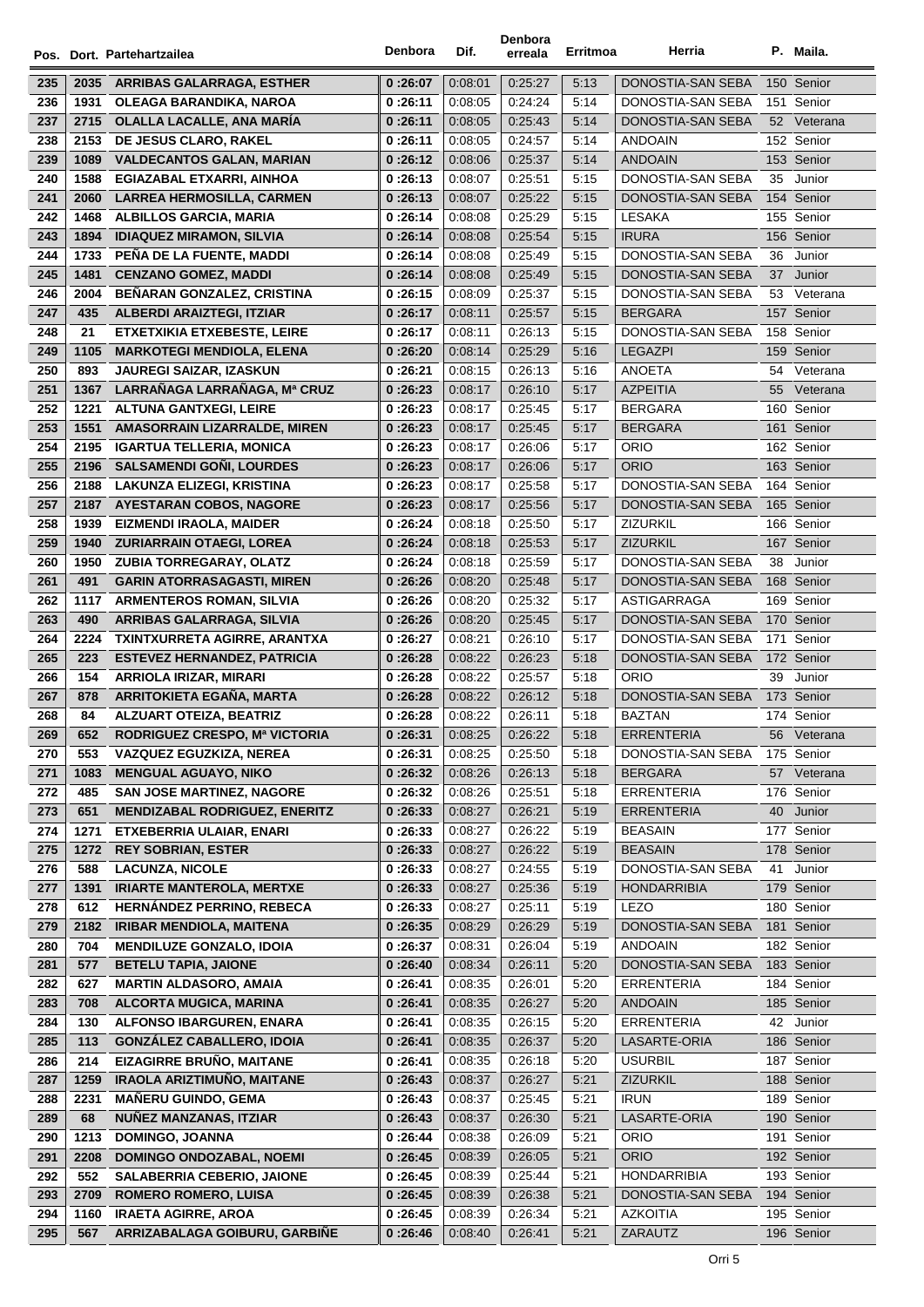|            |              | Pos. Dort. Partehartzailea                                        | <b>Denbora</b>     | Dif.               | Denbora<br>erreala | Erritmoa     | Herria                                          |     | P. Maila.                |
|------------|--------------|-------------------------------------------------------------------|--------------------|--------------------|--------------------|--------------|-------------------------------------------------|-----|--------------------------|
|            |              |                                                                   |                    |                    |                    |              |                                                 |     |                          |
| 296        | 750          | <b>SAMANIEGO, IRATI</b>                                           | 0:26:48            | 0.08.42            | 0:25:45            | 5:22         | DONOSTIA-SAN SEBA                               | 43  | Junior                   |
| 297        | 923          | ZABALETA ARANBURU, ELIXABET                                       | 0:26:48            | 0:08:42            | 0:25:44            | 5:22         | <b>IRUN</b>                                     | 44  | Junior                   |
| 298        | 632          | <b>BARRENETXEA OLIDEN, ITZIAR</b>                                 | 0:26:50            | 0.08:44            | 0:25:59            | 5:22         | <b>ORIO</b>                                     | 45  | Junior                   |
| 299        | 1355         | <b>ERKIAGA ORBE, AINHOA</b>                                       | 0:26:50            | 0.08.44            | 0:25:59            | 5:22         | <b>AZPEITIA</b>                                 |     | 197 Senior               |
| 300        | 1964         | <b>LASA GALLEGO, ANA</b>                                          | 0:26:50            | 0.08:44            | 0:26:00            | 5:22         | <b>ORIO</b>                                     | 46  | Junior                   |
| 301        | 1716         | <b>IRURETAGOYENA ARRIAZA, MARIÑE</b>                              | 0:26:50            | 0.08.44            | 0:26:27            | 5:22         | <b>BEASAIN</b>                                  | 47  | Junior                   |
| 302        | 79           | <b>URANGA ROYO, NEREA</b>                                         | 0:26:51            | 0:08:45            | 0:26:37            | 5:22         | <b>HONDARRIBIA</b><br><b>BERA/VERA DE BIDAS</b> |     | 198 Senior<br>199 Senior |
| 303        | 33           | <b>BARRETO ARIZMENDI, KARMELE</b>                                 | 0:26:52            | 0.08.46            | 0:26:43            | 5:22<br>5:22 |                                                 |     |                          |
| 304<br>305 | 2218<br>1585 | <b>MIMENTZA, MIREN</b><br><b>ROMERO MERINO, AINHOA</b>            | 0:26:52<br>0:26:53 | 0.08.46<br>0:08:47 | 0:25:43<br>0:25:06 | 5:23         | DONOSTIA-SAN SEBA<br>LASARTE-ORIA               | 48  | 200 Senior<br>Junior     |
| 306        | 488          | <b>EZQUERRO URDAMPILLETA, MAIER</b>                               | 0:26:53            | 0:08:47            | 0:26:13            | 5:23         | <b>OIARTZUN</b>                                 |     | 201 Senior               |
| 307        | 2186         | <b>COLINAS GARCIA, NAGORE</b>                                     | 0:26:54            | 0:08:48            | 0:25:44            | 5:23         | DONOSTIA-SAN SEBA                               | 49  | Junior                   |
| 308        | 6            | <b>GONZALEZ BRAZALEZ, NEKANE</b>                                  | 0:26:54            | 0.08.48            | 0:26:47            | 5:23         | AMOREBIETA-ETXAN                                |     | 202 Senior               |
| 309        | 486          | <b>PADILLA SILVA, MARIA</b>                                       | 0:26:54            | 0:08:48            | 0:26:13            | 5:23         | <b>EIBAR</b>                                    |     | 203 Senior               |
| 310        | 2298         | <b>ARZOZ URROZ, AINHOA</b>                                        | 0:26:55            | 0:08:49            | 0:26:10            | 5:23         | OLLO                                            |     | 204 Senior               |
| 311        | 2059         | ZUBILLAGA IGLESIAS, MADDI                                         | 0:26:55            | 0.08.49            | 0:26:31            | 5:23         | <b>ASTIGARRAGA</b>                              | 50  | Junior                   |
| 312        | 1764         | <b>UNANUE ZABALA, ALAITZ</b>                                      | 0:26:55            | 0.08.49            | 0:26:45            | 5:23         | <b>ZESTOA</b>                                   |     | 205 Senior               |
| 313        | 156          | <b>MARTI ZINKUNEGI, LOREDI</b>                                    | 0:26:55            | 0.08.49            | 0:26:26            | 5:23         | <b>ORIO</b>                                     |     | 206 Senior               |
| 314        | 1719         | <b>IKUTZA OLIDEN, IXA</b>                                         | 0:26:55            | 0:08:49            | 0:26:24            | 5:23         | <b>ORIO</b>                                     |     | 207 Senior               |
| 315        | 2184         | <b>LUENGO LASA, MAIDER</b>                                        | 0:26:56            | 0:08:50            | 0.25.46            | 5:23         | DONOSTIA-SAN SEBA                               |     | 208 Senior               |
| 316        | 1952         | <b>ITURBE ALBERDI, NAGORE</b>                                     | 0:26:56            | 0:08:50            | 0:26:53            | 5:23         | <b>AZKOITIA</b>                                 |     | 209 Senior               |
| 317        | 1576         | <b>FERNANDEZ MINGO, SARA</b>                                      | 0:26:56            | 0.08.50            | 0:25:33            | 5:23         | <b>DONOSTIA-SAN SEBA</b>                        |     | 210 Senior               |
| 318        | 487          | <b>SAN JOSE MARTINEZ, LEIRE</b>                                   | 0:26:57            | 0:08:51            | 0:26:16            | 5:23         | <b>ERRENTERIA</b>                               |     | 211 Senior               |
| 319        | 468          | <b>CANALES, AMAIA</b>                                             | 0:26:57            | 0:08:51            | 0:26:40            | 5:23         | <b>IRUN</b>                                     | 51  | Junior                   |
| 320        | 520          | <b>LEGARRA MARTINEZ, ELENA</b>                                    | 0:26:57            | 0:08:51            | 0:26:04            | 5:23         | <b>ASTIGARRAGA</b>                              |     | 212 Senior               |
| 321        | 2169         | <b>SOROA LOIDI, AINHOA</b>                                        | 0:26:58            | 0.08.52            | 0:26:53            | 5:24         | DONOSTIA-SAN SEBA                               |     | 213 Senior               |
| 322        | 2043         | <b>CASTRO COLINA, SUSANA</b>                                      | 0:26:58            | 0:08:52            | 0:26:47            | 5:24         | DONOSTIA-SAN SEBA                               |     | 214 Senior               |
| 323        | 1688         | GOIKOETXEA AIZPURUA, ELENA                                        | 0:26:58            | 0:08:52            | 0:26:48            | 5:24         | <b>ZESTOA</b>                                   |     | 215 Senior               |
| 324        | 1518         | EGIAZABAL, ALAITZ                                                 | 0:27:01            | 0:08:55            | 0:26:39            | 5:24         | DONOSTIA-SAN SEBA                               |     | 52 Junior                |
| 325        | 1853         | POBLETE, LAURA A.                                                 | 0:27:01            | 0.08.55            | 0:26:40            | 5:24         | DONOSTIA-SAN SEBA                               |     | 216 Senior               |
| 326        | 2168         | <b>IRAETA IGARTUA, ARRATE</b>                                     | 0:27:02            | 0:08:56            | 0:26:56            | 5:24         | ANOETA                                          | 58  | Veterana                 |
| 327        | 1620         | <b>MARZOL ORMAZABAL, JOSUNE</b>                                   | 0:27:02            | 0.08.56            | 0:26:48            | 5:24         | <b>LEITZA</b>                                   |     | 59 Veterana              |
| 328        | 970          | <b>VELEZ ISASMENDI, IGONE</b>                                     | 0:27:03            | 0:08:57            | 0:26:47            | 5:25         | DONOSTIA-SAN SEBA                               |     | 217 Senior               |
| 329        | 245          | <b>GUERRA LOPEZ, CRISTINA</b>                                     | 0:27:03            | 0.08.57            | 0:25:48            | 5:25         | <b>ERRENTERIA</b>                               |     | 218 Senior               |
| 330        | 778          | <b>ESNAOLA HUICI, NAGORE</b>                                      | 0:27:03            | 0:08:57            | 0:25:54            | 5:25         | LEABURU                                         |     | 219 Senior               |
| 331        | 467          | LOPEZ DE ARBINA LABANDIBAR, AMAIA                                 | 0:27:03            | 0:08:57            | 0:26:47            | 5:25         | <b>IRUN</b>                                     | 53  | Junior                   |
| 332        | 2034         | ETXEBERRIA ESKUDERO, AINARA                                       | 0:27:06            | 0.09:00            | 0:26:45            | 5:25         | DONOSTIA-SAN SEBA                               |     | 220 Senior               |
| 333        | 1618         | <b>APALATEGI URBIZTONDO, ANE</b>                                  | 0:27:08            | 0.09.02            | 0:26:05            | 5:26         | <b>ORDIZIA</b>                                  | 54  | Junior                   |
| 334        | 806          | <b>FERTIN, MARIE</b>                                              | 0:27:09            | 0.09.03            | 0:26:45            | 5:26         | HENDAYE                                         | 221 | Senior                   |
| 335        | 2109         | <b>AUZMENDI SALGADO, AINHOA</b>                                   | 0:27:10            | 0.09.04            | 0:26:05            | 5:26         | <b>LEGAZPI</b>                                  |     | 222 Senior               |
| 336        | 1073         | <b>AZPITARTE EPELDE, OIHANA</b>                                   | 0:27:11            | 0:09:05            | 0:26:58            | 5:26         | <b>AZKOITIA</b>                                 |     | 223 Senior               |
| 337        | 1072         | <b>AZPILLAGA ALBERDI, MAITE</b>                                   | 0:27:11            | 0:09:05            | 0:26:57            | 5:26         | <b>AZKOITIA</b>                                 |     | 224 Senior               |
| 338        | 1374         | <b>SALEGI BEJARANO, MIREN</b>                                     | 0:27:13            | 0.09.07            | 0:27:03            | 5:27         | <b>IRUN</b>                                     |     | 225 Senior               |
| 339        | 1354         | IZAGIRRE BASTARRIKA, AINHOA                                       | 0:27:13            | 0.09.07            | 0:27:00            | 5:27         | <b>AZPEITIA</b>                                 |     | 226 Senior               |
| 340        | 1378         | <b>GARMENDIA AGIRREGABIRIA, ONINTZA</b>                           | 0:27:13            | 0:09:07            | 0:27:03            | 5:27         | <b>AZPEITIA</b>                                 |     | 227 Senior               |
| 341<br>342 | 2039<br>953  | FERNANDEZ LIZARRIBAR, GARBIÑE                                     | 0:27:14            | 0.09.08            | 0:25:47            | 5:27         | <b>ANDOAIN</b>                                  |     | 228 Senior               |
| 343        |              | <b>PARK, SAEYIE</b>                                               | 0:27:14            | 0.09.08            | 0:25:42            | 5:27<br>5:27 | DONOSTIA-SAN SEBA<br><b>OÑATI</b>               |     | 229 Senior               |
| 344        | 427<br>455   | <b>VELASCO ALONSO, SANDRA</b><br><b>IGLESIAS INSAUSTI, AMAIUR</b> | 0:27:15<br>0:27:15 | 0:09:09<br>0.09.09 | 0:26:33<br>0:26:17 | 5:27         | <b>ERRENTERIA</b>                               | 55  | 230 Senior<br>Junior     |
| 345        | 1428         | <b>TAPIA EIZAGUIRRE, HAIZEA</b>                                   | 0:27:16            | 0.09.10            | 0:26:52            | 5:27         | <b>BEASAIN</b>                                  | 56  | Junior                   |
| 346        | 521          | RODRIGUEZ LARRARTE, BELEN                                         | 0:27:16            | 0.09.10            | 0:27:04            | 5:27         | ZARAUTZ                                         |     | 231 Senior               |
| 347        | 2073         | <b>ALKORTA AIERZA, BELEN</b>                                      | 0:27:16            | 0.09.10            | 0.27:12            | 5:27         | ZARAUTZ                                         |     | 232 Senior               |
| 348        | 1603         | GONZÁLEZ PEÑALBA, JULIA                                           | 0:27:16            | 0:09:10            | 0:27:04            | 5:27         | ZARAUTZ                                         | 60  | Veterana                 |
| 349        | 1243         | <b>ROJO ARREGUI, IRATI</b>                                        | 0:27:17            | 0:09:11            | 0:26:17            | 5:27         | <b>BILBAO</b>                                   | 57  | Junior                   |
| 350        | 2077         | <b>BARBIER ZABALETA, IZASKUN</b>                                  | 0:27:17            | 0.09.11            | 0:26:56            | 5:27         | DONOSTIA-SAN SEBA                               |     | 233 Senior               |
| 351        | 1109         | ETXENIKE ERAUNZETAMURGIL, ARANTZA                                 | 0:27:17            | 0.09.11            | 0:26:48            | 5:27         | DONOSTIA-SAN SEBA                               | 61  | Veterana                 |
| 352        | 2057         | ELUSTONDO IRURETAGOIENA, IOSUNE                                   | 0:27:18            | 0.09.12            | 0:27:14            | 5:28         | ZARAUTZ                                         |     | 234 Senior               |
| 353        | 2717         | DÍAZ MONTIEL, DORA MARÍA                                          | 0:27:18            | 0.09.12            | 0:27:15            | 5:28         | ZARAUTZ                                         |     | 235 Senior               |
| 354        | 419          | <b>UDABE ARRONA, IZASKUN</b>                                      | 0:27:18            | 0.09.12            | 0.27:07            | 5:28         | ZARAUTZ                                         | 62  | Veterana                 |
| 355        | 2713         | <b>AIERTZA LETE, MAITE</b>                                        | 0:27:18            | 0:09:12            | 0:27:10            | 5:28         | ZARAUTZ                                         | 63  | Veterana                 |
| 356        | 519          | <b>HIDALGO MATEO, SOLEDAD</b>                                     | 0:27:19            | 0:09:13            | 0:27:15            | 5:28         | AIZARNAZABAL                                    |     | 236 Senior               |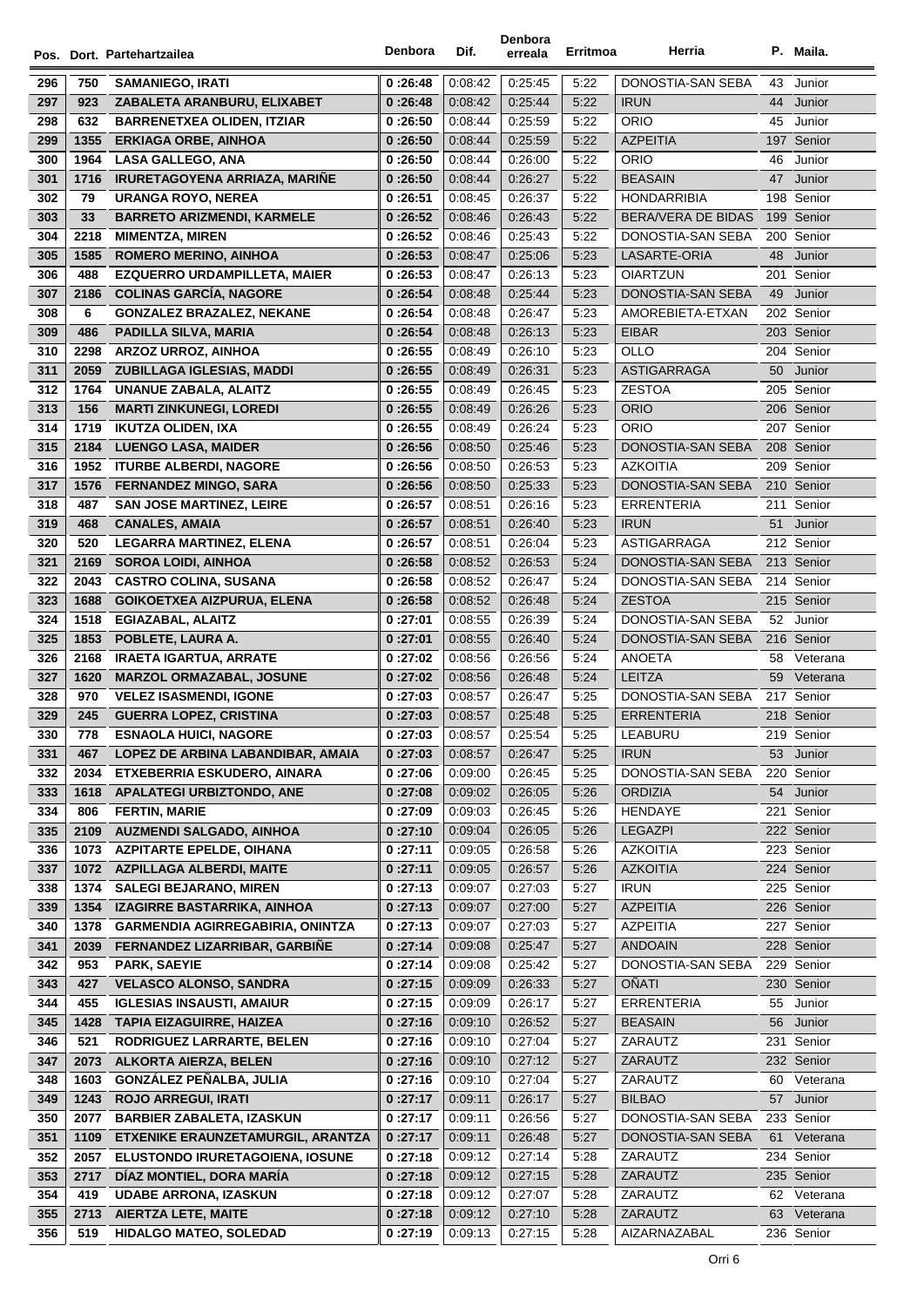|     |      | Pos. Dort. Partehartzailea             | Denbora  | Dif.    | <b>Denbora</b><br>erreala | Erritmoa | Herria                    |     | P. Maila.   |
|-----|------|----------------------------------------|----------|---------|---------------------------|----------|---------------------------|-----|-------------|
| 357 | 1747 | <b>GARATE VILOIN, AMAIA</b>            | 0:27:19  | 0:09:13 | 0:27:04                   | 5:28     | ZARAUTZ                   |     | 64 Veterana |
| 358 | 3    | <b>GONZALEZ DELGADO, SONIA</b>         | 0:27:19  | 0.09.13 | 0.26.41                   | 5:28     | <b>IRUN</b>               |     | 237 Senior  |
| 359 | 2317 | <b>JUSTINIANO RODRIGUEZ, JAQUELINE</b> | 0:31:04  | 0:12:58 | 0:27:06                   | 6:13     | ZARAUTZ                   |     | 238 Senior  |
| 360 | 200  | <b>AZPIAZU GARCIA, NAGORE</b>          | 0:27:20  | 0.09.14 | 0:27:08                   | 5:28     | ZARAUTZ                   |     | 239 Senior  |
| 361 | 1044 | <b>SAIZAR MAKAZAGA, NEKANE</b>         | 0:27:20  | 0.09.14 | 0:27:09                   | 5:28     | ZARAUTZ                   |     | 240 Senior  |
| 362 | 2094 | LOIOLA ONEDERRA, ARRATE                | 0:27:20  | 0:09:14 | 0:27:05                   | 5:28     | ZARAUTZ                   | 65  | Veterana    |
| 363 | 2150 | <b>PLATERO MORAGON, MAITE</b>          | 0:27:20  | 0:09:14 | 0:27:15                   | 5:28     | ZARAUTZ                   | 241 | Senior      |
| 364 | 2076 | ASKASIBAR GARITANO, MIRARI             | 0:27:20  | 0:09:14 | 0:27:09                   | 5:28     | ZARAUTZ                   | 66  | Veterana    |
| 365 | 301  | <b>GRANDEZ PANDURO, CARMEN</b>         | 0:27:20  | 0:09:14 | 0:27:15                   | 5:28     | ZARAUTZ                   |     | 242 Senior  |
| 366 | 2134 | <b>GUTIERREZ MARTIN, M. PILAR</b>      | 0:27:20  | 0:09:14 | 0:27:16                   | 5:28     | ZARAUTZ                   |     | 243 Senior  |
| 367 | 926  | <b>ESKOBAR MENDIZABAL, IOSUNE</b>      | 0:27:20  | 0:09:14 | 0.27.11                   | 5:28     | ZARAUTZ                   | 67  | Veterana    |
| 368 | 1390 | ORMAZURI ALKIZA, MIREN JOSEBE          | 0:27:20  | 0:09:14 | 0:27:08                   | 5:28     | ZARAUTZ                   | 68  | Veterana    |
| 369 | 1767 | <b>BALENTZIAGA PEÑA, MAIDER</b>        | 0:27:21  | 0:09:15 | 0.27.21                   | 5:28     | <b>LEGAZPI</b>            |     | 244 Senior  |
| 370 | 584  | SALVADO AGOSTINHO, SONIA ISABEL        | 0:27:21  | 0.09.15 | 0:25:55                   | 5:28     | <b>BAZTAN</b>             |     | 245 Senior  |
| 371 | 2016 | <b>TELLETXEA MARTIARENA, LEIRE</b>     | 0:27:21  | 0:09:15 | 0.25.27                   |          | <b>BERA/VERA DE BIDAS</b> | 58  |             |
| 372 |      | <b>SAYANS GARRIDO, MONICA</b>          |          |         |                           | 5:28     |                           |     | Junior      |
|     | 112  |                                        | 0:27:22  | 0:09:16 | 0:27:20                   | 5:28     | <b>PASAIA</b>             |     | 246 Senior  |
| 373 | 221  | <b>CANO MÁRQUEZ, CHARO</b>             | 0:27:22  | 0.09:16 | 0:27:20                   | 5:28     | <b>PASAIA</b>             |     | 247 Senior  |
| 374 | 2232 | <b>TABOADA CENDÓN, ANA</b>             | 0:27:23  | 0:09:17 | 0:27:14                   | 5:29     | ZUMARRAGA                 |     | 248 Senior  |
| 375 | 27   | <b>LABAKA ARRATE, ANE</b>              | 0:27:23  | 0:09:17 | 0:26:58                   | 5:29     | DONOSTIA-SAN SEBA         | 59  | Junior      |
| 376 | 905  | <b>INTXAURRONDO ARRARAS, MIREN</b>     | 0:27:23  | 0:09:17 | 0:27:09                   | 5:29     | LEITZA                    | 69  | Veterana    |
| 377 | 2103 | <b>LAGAR TOSTADO, JOSUNE</b>           | 0:27:24  | 0:09:18 | 0:27:02                   | 5:29     | <b>HERNANI</b>            | 60  | Junior      |
| 378 | 659  | BURGAÑA ALDARONDO, LAURA               | 0:27:25  | 0:09:19 | 0:27:09                   | 5:29     | <b>ONDARROA</b>           | 249 | Senior      |
| 379 | 1228 | <b>FREIRIA COUSIÑO, NELY</b>           | 0:27:25  | 0:09:19 | 0:26:19                   | 5:29     | <b>PASAIA</b>             | 70  | Veterana    |
| 380 | 842  | <b>GAZTAÑAGA SÁNCHEZ, ITZIAR</b>       | 0:27:26  | 0:09:20 | 0:27:10                   | 5:29     | LASARTE-ORIA              | 250 | Senior      |
| 381 | 264  | <b>VAQUERO GONZALEZ, MAIDER</b>        | 0:27:26  | 0:09:20 | 0:27:14                   | 5:29     | <b>ANDOAIN</b>            |     | 251 Senior  |
| 382 | 2087 | <b>OZCARIZ EZCURRA, IRENE</b>          | 0:27:27  | 0:09:21 | 0:26:56                   | 5:29     | DONOSTIA-SAN SEBA         |     | 252 Senior  |
| 383 | 265  | <b>ERDOCIA CABALLERO, NEREA</b>        | 0:27:27  | 0:09:21 | 0:27:14                   | 5:29     | <b>ANDOAIN</b>            |     | 253 Senior  |
| 384 | 2086 | OZCARIZ EZCURRA, ALEJANDRA             | 0:27:27  | 0:09:21 | 0:26:58                   | 5:29     | DONOSTIA-SAN SEBA         |     | 254 Senior  |
| 385 | 293  | <b>CORCHERO CALLE, LAURA</b>           | 0:27:28  | 0:09:22 | 0:27:15                   | 5:30     |                           |     | 255 Senior  |
| 386 | 242  | <b>HORMAZA QUEVEDO, ANE</b>            | 0:27:29  | 0:09:23 | 0:26:58                   | 5:30     | DONOSTIA-SAN SEBA         |     | 256 Senior  |
| 387 | 796  | <b>HORMAZA QUEVEDO, IRUNE</b>          | 0:27:29  | 0:09:23 | 0:26:59                   | 5:30     | <b>HONDARRIBIA</b>        |     | 257 Senior  |
| 388 | 1421 | <b>FERNANDEZ RODRIGUEZ, MAIDER</b>     | 0:27:30  | 0:09:24 | 0:26:37                   | 5:30     | LEZO                      |     | 258 Senior  |
| 389 | 1469 | <b>AISA SORRELUZ, OIHANE</b>           | 0:27:31  | 0:09:25 | 0:27:18                   | 5:30     | <b>ZARAUTZ</b>            | 61  | Junior      |
| 390 | 421  | <b>GARMENDIA GOMEZ, IRATI</b>          | 0:27:32  | 0:09:26 | 0:27:16                   | 5:30     | <b>IRUN</b>               |     | 62 Junior   |
| 391 | 2106 | <b>TOMÁS RISCADO, SONIA</b>            | 0:27:32  | 0:09:26 | 0:27:26                   | 5:30     | EGÜÉS                     |     | 259 Senior  |
| 392 | 2261 | <b>BENITEZ REYES, BELEN</b>            | 0:27:32  | 0:09:26 | 0:27:27                   | 5:30     | ZARAUTZ                   | 71  | Veterana    |
| 393 | 578  | <b>AZPIROZ ARRIBAS, MIREN</b>          | 0:27:33  | 0:09:27 | 0:27:07                   | 5:31     | DONOSTIA-SAN SEBA         | 72  | Veterana    |
| 394 | 335  | <b>BARREROS IBARGUEN, ARANTXA</b>      | 0:27:33  | 0:09:27 | 0:27:26                   | 5:31     | LAZKAO                    | 63  | Junior      |
| 395 | 1295 | URANGA TXINTXURRETA, MAITANE           | 0:27:33  | 0:09:27 | 0:26:15                   | 5:31     | <b>BEASAIN</b>            | 64  | Junior      |
| 396 | 1553 | URANGATXINTXURRETA, AGURTZANE          | 0:27:34  | 0:09:28 | 0:26:17                   | 5:31     | <b>BEASAIN</b>            | 260 | Senior      |
| 397 | 815  | <b>ERAUSKIN ITURRIOZ, MADDALEN</b>     | 0:27:34  | 0:09:28 | 0:26:29                   | 5:31     | <b>ORDIZIA</b>            | 65  | Junior      |
| 398 | 1192 | <b>TXOPERENA ALZUGARAI, GURUTZE</b>    | 0:27:34  | 0:09:28 | 0:27:27                   | 5:31     | <b>OIARTZUN</b>           | 73  | Veterana    |
| 399 | 1128 | <b>PAULINO, LEDA</b>                   | 0:27:34  | 0:09:28 | 0:26:58                   | 5:31     | <b>BERASTEGI</b>          |     | 261 Senior  |
| 400 | 316  | EIZMENDI GOIKOETXEA, ARRITOKIETA       | 0:27:35  | 0:09:29 | 0:27:24                   | 5:31     | ZUMAIA                    |     | 262 Senior  |
| 401 | 1434 | <b>GARATE ARBELAIZ, JUGATZ</b>         | 0:27:35  | 0:09:29 | 0:26:58                   | 5:31     | <b>ERRENTERIA</b>         |     | 263 Senior  |
| 402 | 618  | <b>FRIAS IPARREGUIRRE, MAITE</b>       | 0:27:36  | 0:09:30 | 0:27:08                   | 5:31     | DONOSTIA-SAN SEBA         |     | 264 Senior  |
| 403 | 816  | ZIAURRITZ ALBIZU, AINHOA               | 0:27:36  | 0:09:30 | 0:26:42                   | 5:31     | <b>URNIETA</b>            |     | 265 Senior  |
| 404 | 1412 | <b>SALAZAR SCHEIFLER, MARIA JOSE</b>   | 0:27:37  | 0:09:31 | 0.27.29                   | 5:31     | DONOSTIA-SAN SEBA         |     | 74 Veterana |
| 405 | 231  | <b>OLESINSKA, ZUZANNA</b>              | 0:27:37  | 0:09:31 | 0:26:55                   | 5:31     | <b>SEVILLA</b>            |     | 266 Senior  |
| 406 | 944  | <b>URCOLA MARTIARENA, NEREA</b>        | 0:27:38  | 0:09:32 | 0:26:23                   | 5:32     | DONOSTIA-SAN SEBA         |     | 267 Senior  |
| 407 | 2274 | <b>GUTIERREZ ALMAZOR, PILAR</b>        | 0:27:38  | 0:09:32 | 0:26:24                   | 5:32     | DONOSTIA-SAN SEBA         |     | 268 Senior  |
| 408 | 1225 | <b>GINER GARCÍA, ESTER</b>             | 0:27:39  | 0:09:33 | 0:27:19                   | 5:32     | DONOSTIA-SAN SEBA         |     | 269 Senior  |
| 409 | 1596 | <b>ZEZIAGA MENDIZABAL, MIREN ARGI</b>  | 0:27:39  | 0:09:33 | 0:26:15                   | 5:32     | <b>ELGETA</b>             |     | 270 Senior  |
| 410 | 2166 | KORTABITARTE GARCÍA, ARANTXA           | 0:27:40  | 0:09:34 | 0:26:25                   | 5:32     | DONOSTIA-SAN SEBA         |     | 271 Senior  |
| 411 | 1963 | OTEIZA ARIZTIA, ANA                    | 0:27:40  | 0:09:34 | 0:27:21                   | 5:32     | <b>BERTIZARANA</b>        |     | 272 Senior  |
| 412 | 83   | <b>ALZUART OTEIZA, KRISTINA</b>        | 0:27:40  | 0:09:34 | 0:27:22                   | 5:32     | <b>BAZTAN</b>             |     | 273 Senior  |
| 413 | 2311 | <b>LOPEZ ARSUAGA, LIDE</b>             | 0:27:41  | 0:09:35 | 0:26:38                   | 5:32     | $\blacksquare$            |     | 274 Senior  |
| 414 | 1413 | <b>GOZALO AMIGO, LUCIA</b>             | 0 :27:41 | 0:09:35 | 0:27:34                   | 5:32     | <b>BILBAO</b>             | 75  | Veterana    |
| 415 | 117  | <b>GARCIA TEJERIA, MARIA</b>           | 0:27:42  | 0:09:36 | 0:26:27                   | 5:32     | DONOSTIA-SAN SEBA         |     | 275 Senior  |
| 416 | 1443 | <b>AGIRRE LIZARRAGA, LEIRE</b>         | 0:27:42  | 0:09:36 | 0:27:06                   | 5:32     | ETXARRI-ARANATZ           |     | 276 Senior  |
| 417 | 1487 | <b>BERRUEZO IRISARRI, ANE</b>          | 0:27:42  | 0:09:36 | 0:26:54                   | 5:32     | ZARAUTZ                   |     | 277 Senior  |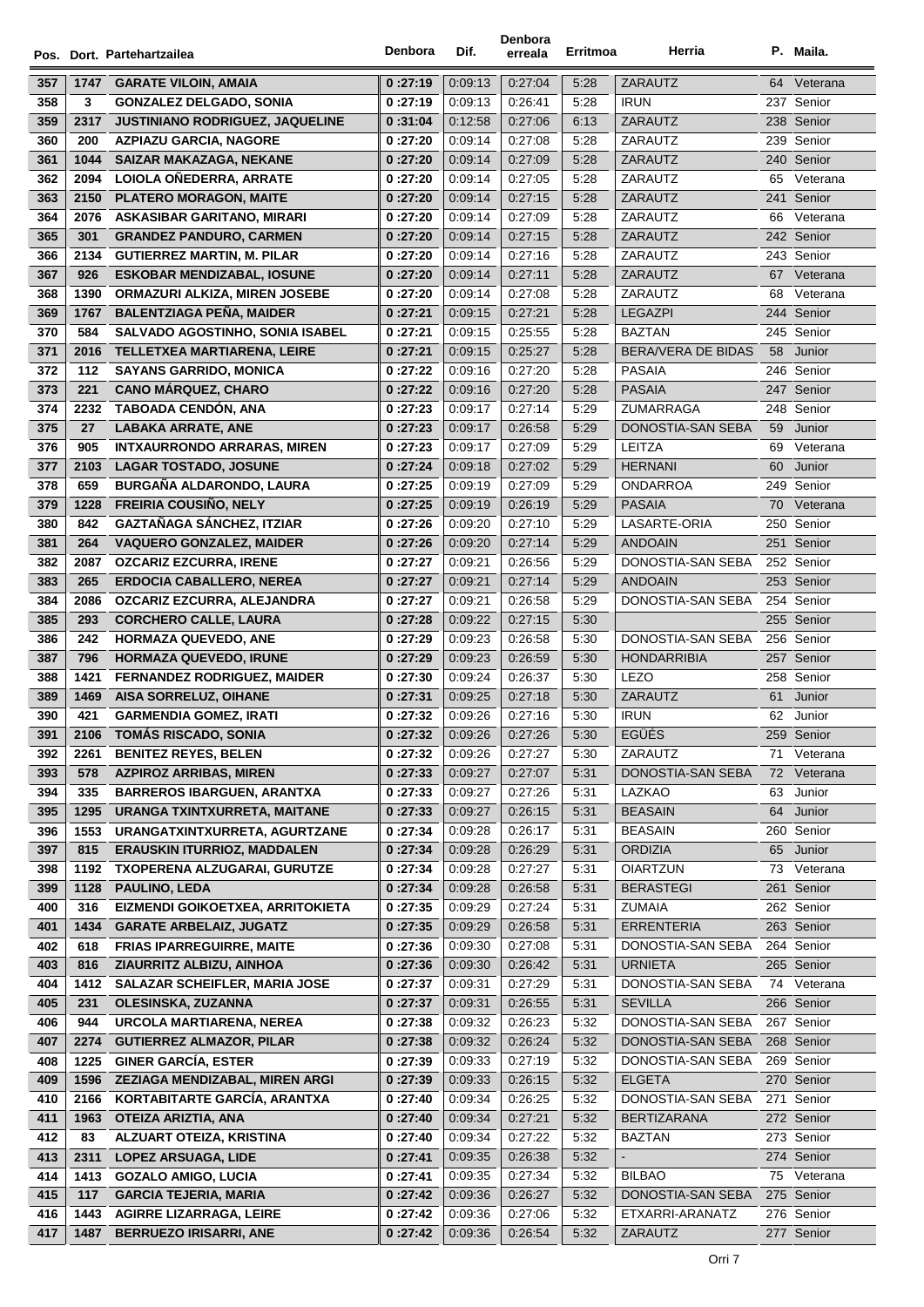|     |      | Pos. Dort. Partehartzailea                | Denbora  | Dif.    | Denbora<br>erreala | Erritmoa | Herria                 |     | P. Maila.   |
|-----|------|-------------------------------------------|----------|---------|--------------------|----------|------------------------|-----|-------------|
| 418 | 958  | <b>BELOQUI, BEGONA</b>                    | 0:27:43  | 0:09:37 | 0:26:53            | 5:33     | PAMPLONA/IRUÑA         |     | 278 Senior  |
| 419 | 957  | <b>BELOQUI, ANA</b>                       | 0:27:43  | 0:09:37 | 0:26:55            | 5:33     | PAMPLONA/IRUNA         |     | 279 Senior  |
| 420 | 1578 | <b>AYALA OLMEDO, MERITXELL</b>            | 0:27:43  | 0:09:37 | 0:27:16            | 5:33     | ARRASATE/MONDRA        | 66  | Junior      |
| 421 | 1587 | AYALA OLMEDO, JURDANA                     | 0:27:43  | 0:09:37 | 0:27:17            | 5:33     | DONOSTIA-SAN SEBA      |     | 280 Senior  |
| 422 | 1247 | URRETAVIZCAYA GOSTIN, ARANTXA             | 0:27:43  | 0:09:37 | 0:27:10            | 5:33     | <b>ANDOAIN</b>         |     | 76 Veterana |
| 423 | 2132 | <b>ARIN, MURENA</b>                       | 0:27:43  | 0:09:37 | 0:27:17            | 5:33     | DONOSTIA-SAN SEBA      |     | 281 Senior  |
| 424 | 1893 | BIKUÑA ZUGASTI, AMAIA                     | 0:27:43  | 0:09:37 | 0:27:26            | 5:33     | <b>OÑATI</b>           |     | 282 Senior  |
| 425 | 2120 | <b>BRUN GIL, ALICIA</b>                   | 0:27:43  | 0:09:37 | 0:27:18            | 5:33     | DONOSTIA-SAN SEBA      |     | 283 Senior  |
| 426 | 1453 | <b>ETXEBERRIARTEUN BELATEGI, AITZIBER</b> | 0:27:44  | 0:09:38 | 0:27:25            | 5:33     | OÑATI                  |     | 284 Senior  |
| 427 | 1430 | <b>MARTIN AGUI, MAITE</b>                 | 0:27:45  | 0:09:39 | 0:27:12            | 5:33     | <b>ANDOAIN</b>         |     | 285 Senior  |
| 428 | 2200 | <b>SISTIAGA, BELEN</b>                    | 0:27:46  | 0.09:40 | 0:27:29            | 5:33     | <b>PASAIA</b>          |     | 286 Senior  |
| 429 | 1163 | <b>LOPEZ, SONIA</b>                       | 0:27:46  | 0:09:40 | 0:27:28            | 5:33     | DONOSTIA-SAN SEBA      |     | 287 Senior  |
| 430 | 624  | <b>ANTERO SANCHEZ, OLAIA</b>              | 0:27:46  | 0:09:40 | 0:27:37            | 5:33     | DONOSTIA-SAN SEBA      | 67  | Junior      |
| 431 | 1600 | <b>NIEVA SERRANO, AMAIA</b>               | 0:27:47  | 0:09:41 | 0:26:30            | 5:33     | SOPELANA               | 68  | Junior      |
| 432 | 1005 | <b>RODRIGUEZ DILIS, PILAR</b>             | 0:27:48  | 0:09:42 | 0.26:01            | 5:34     | VITORIA-GASTEIZ        |     | 288 Senior  |
| 433 | 706  | <b>BALERDI AIZPURUA, KRISTINA</b>         | 0:27:48  | 0.09.42 | 0:27:43            | 5:34     | AIA                    |     | 289 Senior  |
| 434 | 1250 | AZKOAGA AIZPURUA, NEREA                   | 0:27:48  | 0:09:42 | 0:26:52            | 5:34     | <b>HERNANI</b>         |     | 290 Senior  |
| 435 | 1278 | TELLETXEA EGUZKIZA, IZASKUN               | 0:27:48  | 0.09.42 | 0:26:50            | 5:34     | <b>VITORIA-GASTEIZ</b> |     | 291 Senior  |
| 436 | 1544 | EZEIZA IRIZAR, IZASKUN                    | 0:27:48  | 0:09:42 | 0:27:38            | 5:34     | <b>TOLOSA</b>          | 77  | Veterana    |
| 437 | 1994 | <b>MARTIN, LURDES</b>                     | 0:27:49  | 0:09:43 | 0.27.34            | 5:34     | <b>ANDOAIN</b>         |     | 292 Senior  |
| 438 | 1984 | <b>SANCHEZ EIZAGUIRRE, NAGORE</b>         | 0:27:49  | 0:09:43 | 0:27:35            | 5:34     | <b>ANDOAIN</b>         |     | 293 Senior  |
| 439 | 1645 | FRANZESENA ZUBILLAGA, PAKENE              | 0:27:49  | 0.09.43 | 0:27:42            | 5:34     | <b>LESAKA</b>          |     | 294 Senior  |
| 440 | 576  | AYESTA UGARRIZA, AMAIA                    | 0:27:50  | 0.09.44 | 0:27:30            | 5:34     | OÑATI                  |     | 295 Senior  |
| 441 | 554  | <b>URIARTE ITZAZELAIA, ESTHER</b>         | 0:27:50  | 0.09.44 | 0:26:45            | 5:34     | <b>BILBO</b>           |     | 78 Veterana |
| 442 | 888  | <b>GUTIERRO CALVO, ANA</b>                | 0:27:50  | 0.09.44 | 0:26:33            | 5:34     | <b>ERRENTERIA</b>      | 296 | Senior      |
| 443 | 333  | <b>BERMEJO PAJARES, NATALIA</b>           | 0:27:50  | 0.09.44 | 0:27:45            | 5:34     | LASARTE-ORIA           |     | 297 Senior  |
| 444 | 307  | <b>GARCIA GONZALEZ, NIEVES</b>            | 0:27:51  | 0:09:45 | 0.27:44            | 5:34     | ZARAUTZ                |     | 298 Senior  |
| 445 | 691  | <b>BURGOA LASARTE, ELIXABETE</b>          | 0:27:52  | 0.09:46 | 0.27.38            | 5:34     | <b>MUTRIKU</b>         |     | 299 Senior  |
| 446 | 1774 | <b>SUSO MORATO, IZASKUN</b>               | 0:27:52  | 0:09:46 | 0:27:22            | 5:34     | <b>BEASAIN</b>         |     | 300 Senior  |
| 447 | 960  | LAZKANO ORTEGA, ELENA                     | 0:27:52  | 0.09.46 | 0:27:20            | 5:34     | DONOSTIA-SAN SEBA      |     | 301 Senior  |
| 448 | 2158 | <b>GARCIA GONZALEZ, MARTA</b>             | 0:27:52  | 0.09:46 | 0:27:35            | 5:34     | DONOSTIA-SAN SEBA      |     | 302 Senior  |
| 449 | 105  | <b>CORDERO CABIDO, JOSUNE</b>             | 0:27:52  | 0.09.46 | 0:27:23            | 5:34     | LAZKAO                 |     | 303 Senior  |
| 450 | 1960 | DÍEZ GARCÍA, LEIRE                        | 0:27:52  | 0:09:46 | 0:26:30            | 5:34     | <b>ERRENTERIA</b>      |     | 304 Senior  |
| 451 | 1773 | <b>ANATOL PAZ, LAURA</b>                  | 0:27:52  | 0.09:46 | 0:26:44            | 5:34     | DONOSTIA-SAN SEBA      |     | 305 Senior  |
| 452 | 1959 | HERRERA, OLAIA                            | 0 :27:52 | 0:09:46 | 0.26.30            | 5:34     | ERRENTERIA             | 69  | Junior      |
| 453 | 959  | <b>GOENAGA SAN MIGUEL, AINHOA</b>         | 0:27:53  | 0.09:47 | 0:27:21            | 5:35     | DONOSTIA-SAN SEBA      |     | 306 Senior  |
| 454 | 838  | <b>CALVO CALVO, INO</b>                   | 0:27:53  | 0:09:47 | 0:26:36            | 5:35     | <b>ERRENTERIA</b>      |     | 79 Veterana |
| 455 | 1114 | <b>IZAGIRRE INTXAUSPE, GURUTZE</b>        | 0:27:54  | 0:09:48 | 0:26:44            | 5:35     | ZARAUTZ                |     | 307 Senior  |
| 456 | 764  | SOMOANO DE LUCAS, OLATZ                   | 0:27:55  | 0:09:49 | 0:27:38            | 5:35     | PASAIA                 |     | 308 Senior  |
| 457 | 2053 | <b>MACHIMBARRENA GARCIA, MARIA</b>        | 0:27:55  | 0:09:49 | 0:26:22            | 5:35     | DONOSTIA-SAN SEBA      |     | 309 Senior  |
| 458 | 329  | <b>SALABERRIA CEBERIO, ESTIBALIZ</b>      | 0:27:56  | 0:09:50 | 0:27:33            | 5:35     | <b>HONDARRIBIA</b>     |     | 310 Senior  |
| 459 | 1238 | <b>GARCÍA OIARZABAL, MAORE</b>            | 0:27:58  | 0.09.52 | 0:27:33            | 5:36     | <b>LAZKAO</b>          | 70  | Junior      |
| 460 | 1474 | RODRIGUEZ ALDALUR, SARA                   | 0:27:59  | 0:09:53 | 0:27:17            | 5:36     | <b>AZKOITIA</b>        | 311 | Senior      |
| 461 | 1473 | <b>ODRIOZOLA ROMARATE, DESIREE</b>        | 0:27:59  | 0:09:53 | 0:27:18            | 5:36     | <b>AZPEITIA</b>        |     | 312 Senior  |
| 462 | 1681 | <b>VICENTE SÁNCHEZ, ROCIO</b>             | 0 :28:01 | 0:09:55 | 0:27:19            | 5:36     | LASARTE-ORIA           | 80  | Veterana    |
| 463 | 2036 | <b>GALDONA JUANGO, MAITE</b>              | 0:28:01  | 0:09:55 | 0:27:02            | 5:36     | DONOSTIA-SAN SEBA      | 81  | Veterana    |
| 464 | 1753 | <b>SASTRE SECO, MARTA</b>                 | 0:28:02  | 0:09:56 | 0:27:01            | 5:36     | DONOSTIA-SAN SEBA      |     | 313 Senior  |
| 465 | 1298 | <b>ZUBIA ZABALETA, ELENA</b>              | 0:28:03  | 0:09:57 | 0:27:46            | 5:37     | DONOSTIA-SAN SEBA      |     | 82 Veterana |
| 466 | 1992 | <b>LASA LETE, OIHANE</b>                  | 0:28:03  | 0:09:57 | 0:27:51            | 5:37     | SORALUZE/PLACENCI      | 71  | Junior      |
| 467 | 1018 | <b>OSINALDE ZALDUA, AINHOA</b>            | 0:28:03  | 0:09:57 | 0:27:30            | 5:37     | ZUMARRAGA              |     | 314 Senior  |
| 468 | 25   | <b>SALAZAR TELLETXEA, LEIRE</b>           | 0 :28:03 | 0:09:57 | 0:27:17            | 5:37     | <b>ERRENTERIA</b>      |     | 315 Senior  |
| 469 | 1993 | IÑARRA ARANBURU, IXONE                    | 0:28:03  | 0:09:57 | 0:27:51            | 5:37     | SORALUZE/PLACENCI      |     | 72 Junior   |
| 470 | 24   | <b>SUSPERREGI LASKARI, IXIAR</b>          | 0:28:03  | 0:09:57 | 0:27:18            | 5:37     | ERRENTERIA             |     | 316 Senior  |
| 471 | 1988 | <b>IRASTORZA ELIZONDO, MARIJO</b>         | 0:28:03  | 0:09:57 | 0:27:57            | 5:37     | <b>ANDOAIN</b>         |     | 317 Senior  |
| 472 | 897  | AYESTARAN ANDUEZA, IDOIA                  | 0:28:04  | 0:09:58 | 0:27:38            | 5:37     | <b>TOLOSA</b>          | 73  | Junior      |
| 473 | 1990 | AMUNDARAIN IRAOLA, ANE                    | 0:28:04  | 0:09:58 | 0:27:38            | 5:37     | <b>TOLOSA</b>          | 74  | Junior      |
| 474 | 765  | ALDAMIZ-ECHEBARRIA IRAZUSTA, LIBE         | 0:28:04  | 0:09:58 | 0:27:38            | 5:37     | ASTEASU                | 75  | Junior      |
| 475 | 246  | <b>NAVARRO ROJO, RITA</b>                 | 0:28:05  | 0:09:59 | 0:26:47            | 5:37     | <b>ERRENTERIA</b>      | 83  | Veterana    |
| 476 | 898  | DEL OLMO HERNANDO, CONSUELO               | 0:28:05  | 0:09:59 | 0:26:46            | 5:37     | <b>ERRENTERIA</b>      | 84  | Veterana    |
| 477 | 494  | HERNANDEZ CARRACEDO, ELISABET             | 0:28:05  | 0:09:59 | 0:26:47            | 5:37     | <b>ERRENTERIA</b>      |     | 318 Senior  |
| 478 | 2702 | PEREZ CARDIEL, EDURNE                     | 0:28:05  | 0:09:59 | 0:27:33            | 5:37     | <b>IRUN</b>            |     | 319 Senior  |
|     |      |                                           |          |         |                    |          |                        |     |             |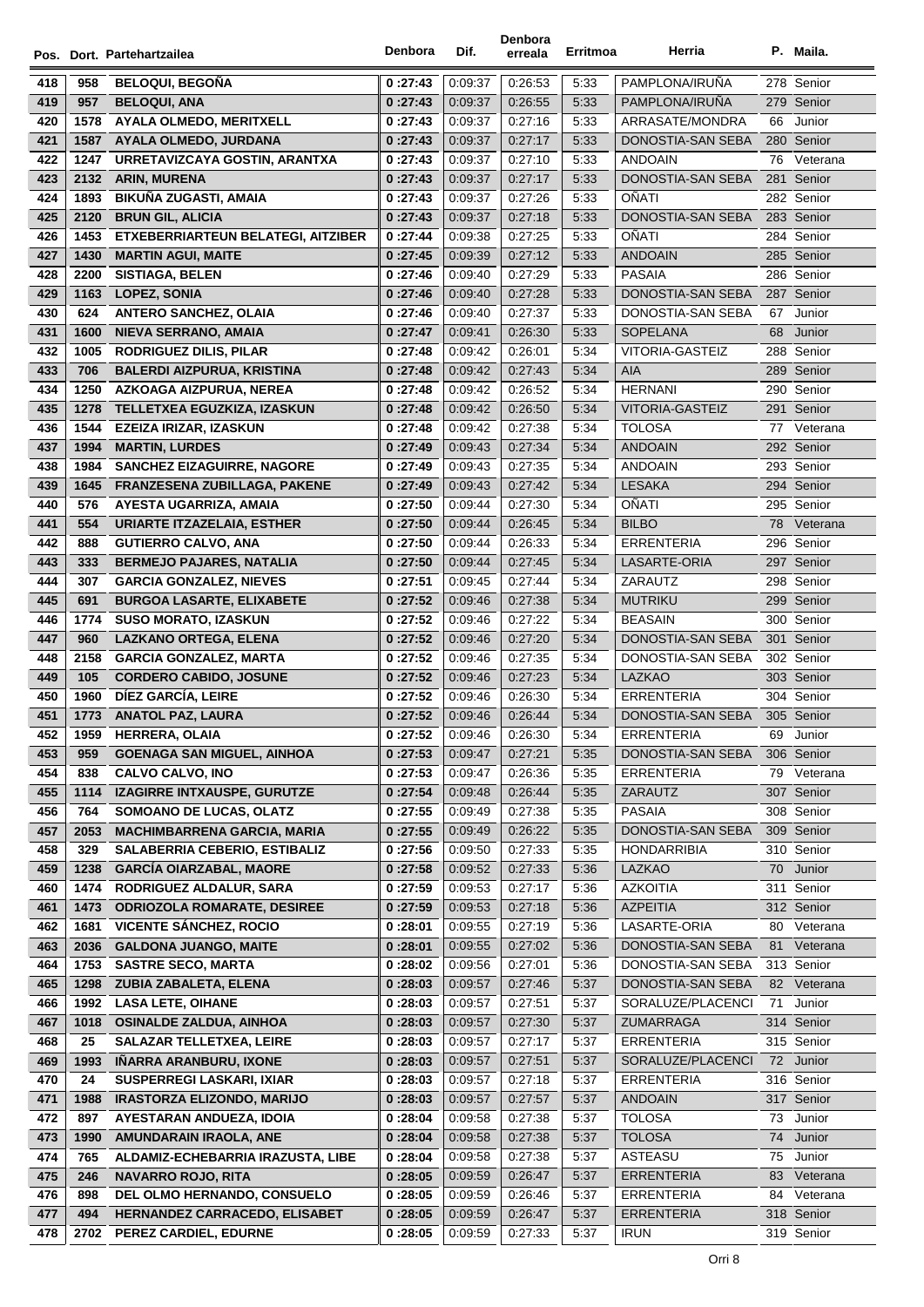|            |      | Pos. Dort. Partehartzailea          | Denbora | Dif.               | Denbora<br>erreala | Erritmoa     | Herria                            |     | P. Maila.                |
|------------|------|-------------------------------------|---------|--------------------|--------------------|--------------|-----------------------------------|-----|--------------------------|
| 479        | 14   | FERNANDEZ ZAMARREÑO, MONTSERRAT     | 0:28:05 | 0:09:59            | 0:27:33            | 5:37         | <b>IRUN</b>                       |     | 320 Senior               |
| 480        | 1088 | <b>GARATE RODRIGO, LEIRE</b>        | 0:28:06 | 0:10:00            | 0:27:49            | 5:37         | <b>ELGOIBAR</b>                   | 76  | Junior                   |
| 481        | 1078 | <b>ODRIA TUDANCA, ANE</b>           | 0:28:06 | 0:10:00            | 0:27:49            | 5:37         | <b>ELGOIBAR</b>                   | 77  | Junior                   |
| 482        | 1194 | ZUBIMENDI ARZUBIALDE, BEGOÑA        | 0:28:07 | 0:10:01            | 0:27:04            | 5:37         | DONOSTIA-SAN SEBA                 | 85  | Veterana                 |
| 483        | 1142 | <b>ARANBARRI ORUESAGASTI, IGONE</b> | 0:28:07 | 0:10:01            | 0:27:37            | 5:37         | DONOSTIA-SAN SEBA                 | 86  | Veterana                 |
| 484        | 1728 | <b>RODRIGUEZ AGIRRE, AMAIA</b>      | 0:28:07 | 0:10:01            | 0:27:29            | 5:37         | <b>EIBAR</b>                      | 78  | Junior                   |
| 485        | 1817 | <b>BELATEGI, MAIDER</b>             | 0:28:07 | 0:10:01            | 0:26:47            | 5:37         | <b>ELDUAIN</b>                    |     | 321 Senior               |
| 486        | 2248 | URRUTXUA MUNITIS, AMAIA             | 0:28:07 | 0:10:01            | 0.27.42            | 5:37         | DONOSTIA-SAN SEBA                 | 79  | Junior                   |
| 487        | 1692 | <b>OLAZABAL ARZALLUS, NAGORE</b>    | 0:28:08 | 0:10:02            | 0:28:01            | 5:38         | <b>ZESTOA</b>                     |     | 322 Senior               |
| 488        | 1696 | ALBERDI FERNANDEZ, NEREA            | 0:28:08 | 0.10.02            | 0:28:01            | 5:38         | <b>ZESTOA</b>                     |     | 323 Senior               |
| 489        | 1702 | EIZAGIRRE ARANBURU, JAXONE          | 0:28:08 | 0.10:02            | 0:28:02            | 5:38         | <b>ZESTOA</b>                     |     | 324 Senior               |
| 490        | 1629 | <b>ZAMARREÑO FONSECA, ROCIO</b>     | 0:28:09 | 0:10:03            | 0:28:01            | 5:38         | LEZO                              |     | 87 Veterana              |
| 491        | 1765 | LINAZASORO LAZKANO, NEREA           | 0:28:09 | 0:10:03            | 0:28:01            | 5:38         | <b>ZESTOA</b>                     |     | 325 Senior               |
| 492        | 425  | <b>EIZAGUIRRE REQUEJO, IZAR</b>     | 0:28:10 | 0:10:04            | 0:27:10            | 5:38         | DONOSTIA-SAN SEBA                 |     | 326 Senior               |
| 493        | 314  | <b>VILES AZOFRA, NAROA</b>          | 0:28:10 | 0.10.04            | 0:27:10            | 5:38         | DONOSTIA-SAN SEBA                 |     | 327 Senior               |
| 494        | 119  | <b>IRIONDO, EIDER</b>               | 0:28:10 | 0:10:04            | 0:27:10            | 5:38         | <b>ELGOIBAR</b>                   |     | 328 Senior               |
|            |      | <b>GONZÁLEZ GOENAGA, ARANTXA</b>    |         | 0.10.04            | 0:27:57            | 5:38         | <b>TOLOSA</b>                     |     | 88 Veterana              |
| 495        | 1178 |                                     | 0:28:10 |                    |                    |              |                                   |     |                          |
| 496<br>497 | 674  | <b>ZURBANO MUNIAIN, MAITE</b>       | 0:28:10 | 0.10.04<br>0:10:05 | 0:27:43<br>0:27:30 | 5:38<br>5:38 | DONOSTIA-SAN SEBA<br><b>OÑATI</b> |     | 329 Senior<br>330 Senior |
|            | 428  | <b>VELASCO ALONSO, NURIA</b>        | 0:28:11 |                    |                    |              | LEZO                              |     | Senior                   |
| 498        | 2129 | <b>INTXAUSTI ASKASIBAR, AMAIA</b>   | 0:28:11 | 0:10:05            | 0:28:04            | 5:38         |                                   | 331 |                          |
| 499        | 683  | <b>INTXAUSTI ASKASIBAR, JONE</b>    | 0:28:12 | 0:10:06            | 0:28:04            | 5:38         | <b>LEZO</b>                       |     | 332 Senior               |
| 500        | 684  | <b>LUJAMBIO ERKIZIA, EMEREN</b>     | 0:28:12 | 0.10.06            | 0:28:01            | 5:38         | <b>LEZO</b>                       | 89  | Veterana                 |
| 501        | 682  | <b>ARRIETA ZALAKAIN, BELEN</b>      | 0:28:12 | 0:10:06            | 0:28:02            | 5:38         | DONOSTIA-SAN SEBA                 |     | 333 Senior               |
| 502        | 62   | <b>MENDICUTE ARANGUREN, AMAIA</b>   | 0:28:12 | 0:10:06            | 0:27:34            | 5:38         | DONOSTIA-SAN SEBA                 |     | 334 Senior               |
| 503        | 1131 | <b>IMAZ JAUREGI, NEKANE</b>         | 0:28:12 | 0.10:06            | 0:26:29            | 5:38         | <b>BEASAIN</b>                    |     | 335 Senior               |
| 504        | 2116 | <b>OLALLA LACALLE, MERTXE</b>       | 0:28:13 | 0:10:07            | 0.27.44            | 5:39         | DONOSTIA-SAN SEBA                 |     | 336 Senior               |
| 505        | 2136 | <b>CAMPO PABLOS, ANA</b>            | 0:28:13 | 0.10:07            | 0.27.48            | 5:39         | DONOSTIA-SAN SEBA                 |     | 337 Senior               |
| 506        | 317  | <b>ARRIZUBIETA GARRO, LEIRE</b>     | 0:28:13 | 0:10:07            | 0.27:12            | 5:39         | <b>HERNANI</b>                    |     | 338 Senior               |
| 507        | 1785 | URANGA BARANDIARAN, OLATZ           | 0:28:13 | 0.10:07            | 0:27:17            | 5:39         | DONOSTIA-SAN SEBA                 | 80  | Junior                   |
| 508        | 460  | <b>IRIGOYEN LAPEIRA, NEREA</b>      | 0:28:13 | 0:10:07            | 0:27:59            | 5:39         | ZUMAIA                            |     | 339 Senior               |
| 509        | 280  | <b>AMADOR ORONOZ, IANIRE</b>        | 0:28:14 | 0:10:08            | 0:27:08            | 5:39         | <b>HONDARRIBIA</b>                |     | 340 Senior               |
| 510        | 2113 | SÁNCHEZ VALDIVIELSO, Mª MAR         | 0:28:14 | 0:10:08            | 0.27.44            | 5:39         | DONOSTIA-SAN SEBA                 |     | 341 Senior               |
| 511        | 2099 | <b>ZABALA, VIRGINIA</b>             | 0:28:14 | 0.10:08            | 0.27.43            | 5:39         | DONOSTIA-SAN SEBA                 |     | 342 Senior               |
| 512        | 319  | <b>TIFE CUENCA, AMAIA</b>           | 0:28:14 | 0:10:08            | 0.27:08            | 5.39         | <b>HONDARRIBIA</b>                |     | 81 Junior                |
| 513        | 464  | JUNQUERA RODRIGO, MARGA             | 0:28:14 | 0:10:08            | 0:27:43            | 5:39         | DONOSTIA-SAN SEBA                 |     | 343 Senior               |
| 514        | 2284 | <b>CORRAL BERLOSO, LOLI</b>         | 0:28:15 | 0.10.09            | 0:28:13            | 5:39         | DONOSTIA-SAN SEBA                 | 90  | Veterana                 |
| 515        | 527  | AROZENA URIA, ANA                   | 0:28:15 | 0:10:09            | 0:28:04            | 5:39         | ZARAUTZ                           | 91  | Veterana                 |
| 516        | 556  | ARA IGLESIAS, ELENA                 | 0:28:15 | 0:10:09            | 0:28:08            | 5:39         | BERA/VERA DE BIDAS                |     | 344 Senior               |
| 517        | 1461 | <b>MIRANDA EGEA, NAIARA</b>         | 0:28:15 | 0:10:09            | 0.27.30            | 5:39         | <b>HERNANI</b>                    |     | 345 Senior               |
| 518        | 560  | ZUBIETA APEZTEGIA, IZASKUN          | 0:28:16 | 0.10.10            | 0:28:09            | 5:39         | LESAKA                            |     | 346 Senior               |
| 519        | 859  | <b>SÁNCHEZ ROMERO, CARMEN</b>       | 0:28:16 | 0:10:10            | 0:28:06            | 5:39         | ZARAUTZ                           |     | 92 Veterana              |
| 520        | 810  | ASURABARRENA ZIPITRIA, LIERNI       | 0:28:16 | 0:10:10            | 0:27:25            | 5:39         | LEGAZPI                           |     | 347 Senior               |
| 521        | 713  | <b>SANCHEZ GONZALEZ, MAITANE</b>    | 0:28:17 | 0:10:11            | 0:28:10            | 5:39         | LAZKAO                            |     | 348 Senior               |
| 522        | 712  | <b>CARO BARNETO, GRACIABEL</b>      | 0:28:17 | 0:10:11            | 0:28:10            | 5:39         | LEGORRETA                         |     | 349 Senior               |
| 523        | 637  | <b>LAKA MARTIARTU, SAIOA</b>        | 0:28:17 | 0:10:11            | 0:27:54            | 5:39         | MARKINA-XEMEIN                    |     | 82 Junior                |
| 524        | 291  | <b>ELORZA MARTIJA, LEIRE</b>        | 0:28:17 | 0:10:11            | 0:27:56            | 5:39         | <b>AZKOITIA</b>                   |     | 350 Senior               |
| 525        | 622  | DEL CASTILLO ECHEVARRIA, VANESSA    | 0:28:18 | 0:10:12            | 0.27.57            | 5:40         | <b>AZKOITIA</b>                   |     | 351 Senior               |
| 526        | 636  | SALABERRIA EGAÑA, IRATI             | 0:28:18 | 0.10.12            | 0.27:55            | 5:40         | <b>ETXEBARRIA</b>                 | 83  | Junior                   |
| 527        | 1462 | <b>HERNANDEZ NACARINO, SARA</b>     | 0:28:18 | 0.10.12            | 0:27:33            | 5:40         | <b>URNIETA</b>                    |     | 352 Senior               |
| 528        | 1503 | <b>TRIGERO, ANA</b>                 | 0:28:18 | 0.10.12            | 0.27.26            | 5:40         | LEGAZPI                           | 93  | Veterana                 |
| 529        | 1954 | <b>SOLOZABAL SALEGUI, IANHIRE</b>   | 0:28:18 | 0:10:12            | 0:27:54            | 5:40         | MARKINA-XEMEIN                    | 84  | Junior                   |
| 530        | 71   | <b>AGIRRE ALDASORO, NEREA</b>       | 0:28:18 | 0.10.12            | 0.27:40            | 5:40         | DONOSTIA-SAN SEBA                 |     | 353 Senior               |
| 531        | 64   | <b>IBORRA ESPARZA, MARINA</b>       | 0:28:18 | 0:10:12            | 0:27:06            | 5:40         | PAMPLONA/IRUÑA                    |     | 354 Senior               |
| 532        | 431  | ARRIZABALAGA KORTAZAR, ANA          | 0:28:18 | 0:10:12            | 0:27:58            | 5:40         | <b>BERGARA</b>                    | 94  | Veterana                 |
| 533        | 828  | AIZPURUA SACRISTAN, ERIKA           | 0:28:19 | 0:10:13            | 0:27:35            | 5:40         | <b>HONDARRIBIA</b>                |     | 355 Senior               |
| 534        | 2197 | <b>MARTIN PAZO, ROSA</b>            | 0:28:19 | 0:10:13            | 0:27:12            | 5:40         | <b>ERRENTERIA</b>                 |     | 356 Senior               |
| 535        | 1510 | <b>MANSO, AINARA</b>                | 0:28:19 | 0.10.13            | 0.27.31            | 5:40         | <b>LEGAZPI</b>                    |     | 357 Senior               |
| 536        | 616  | <b>ARISTIZABAL LOPEZ, MAIDER</b>    | 0:28:19 | 0.10.13            | 0:27:35            | 5:40         | <b>HONDARRIBIA</b>                |     | 358 Senior               |
| 537        | 732  | ALZA ERRAZKIN, AINHOA               | 0:28:20 | 0:10:14            | 0:27:36            | 5:40         | <b>HONDARRIBIA</b>                |     | 359 Senior               |
| 538        | 1289 | ALBERDI BASTIDA, IDOIA              | 0:28:20 | 0:10:14            | 0:28:14            | 5:40         | ZARAUTZ                           |     | 360 Senior               |
| 539        | 728  | <b>RODRIGUEZ MATIAS, PAULA</b>      | 0:28:20 | 0:10:14            | 0:28:16            | 5:40         | ZARAUTZ                           |     | 95 Veterana              |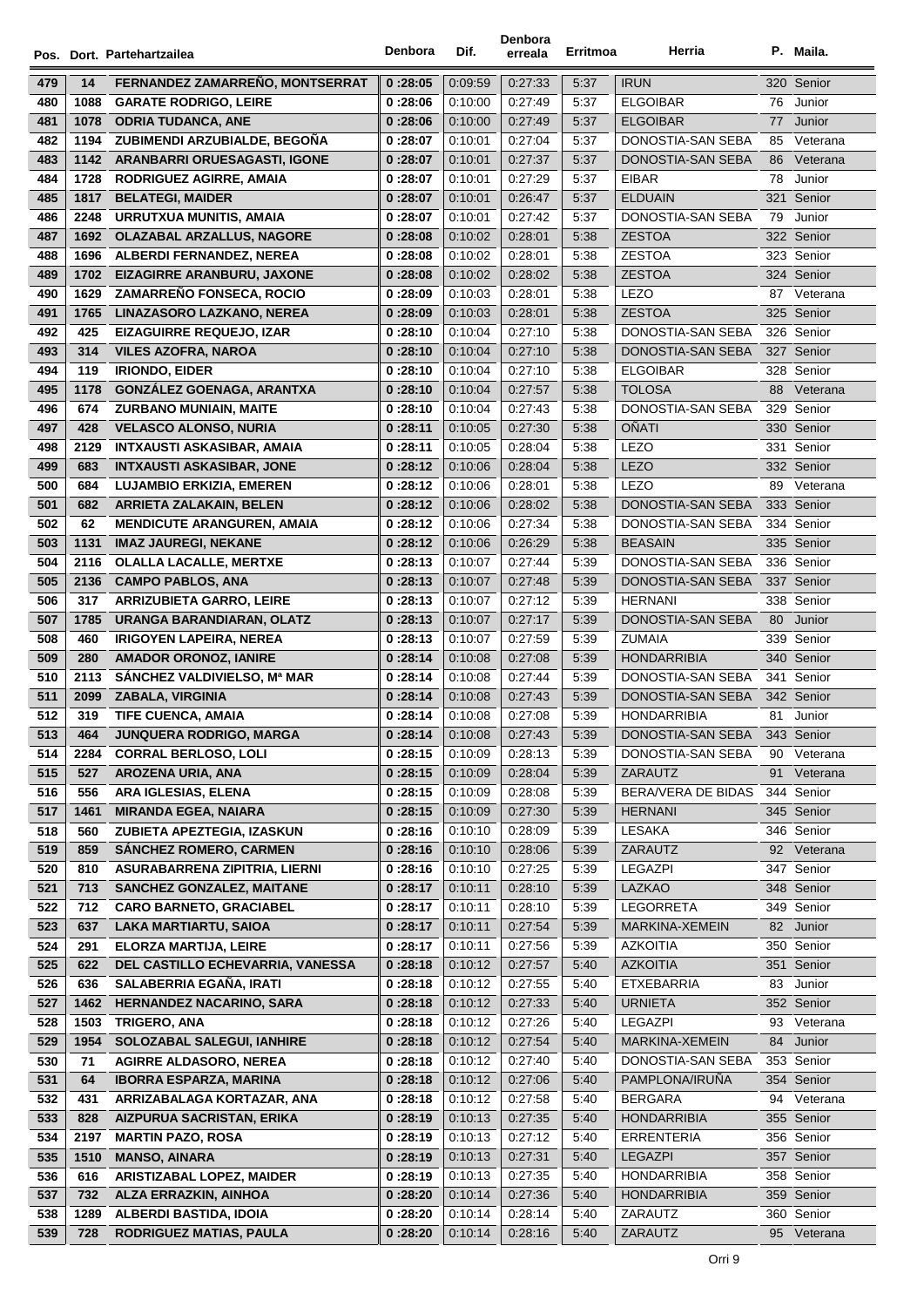|            |             | Pos. Dort. Partehartzailea                                    | Denbora            | Dif.               | Denbora<br>erreala | Erritmoa     | Herria                                  |          | P. Maila.                  |
|------------|-------------|---------------------------------------------------------------|--------------------|--------------------|--------------------|--------------|-----------------------------------------|----------|----------------------------|
|            |             |                                                               |                    |                    |                    |              |                                         |          |                            |
| 540        | 391         | <b>ARESTIN DUINAT, ALAITZ</b>                                 | 0:28:21            | 0.10.15            | 0:27:15            | 5:40         | <b>HONDARRIBIA</b>                      |          | 361 Senior                 |
| 541        | 2241        | <b>BEGIRISTAIN LAIMUNS, HAIZEA</b>                            | 0:28:22            | 0:10:16            | 0:27:13            | 5:40         | LAZKAO                                  |          | 362 Senior                 |
| 542        | 2262        | <b>MAIZ ETXANIZ, MIRIAM</b>                                   | 0:28:22            | 0:10:16            | 0.27:13            | 5:40         | LAZKAO                                  |          | 363 Senior                 |
| 543        | 1863        | ELOLA ELIZALDE, P                                             | 0:28:22            | 0:10:16            | 0.27.21            | 5:40         | <b>PASAIA</b>                           |          | 96 Veterana                |
| 544        | 1864        | <b>LABAIEN ARRILLAGA, LOURDES</b>                             | 0:28:22            | 0:10:16            | 0.27:22            | 5:40         | <b>PASAIA</b><br><b>PASAIA</b>          |          | 97 Veterana                |
| 545<br>546 | 1865<br>681 | ELOLA ELIZALDE, BEGOÑA<br><b>GONZALEZ DE LA PUENTE, AMAIA</b> | 0:28:23            | 0.10.17<br>0:10:18 | 0:27:22<br>0:27:36 | 5:41<br>5:41 | DONOSTIA-SAN SEBA                       | 98<br>85 | Veterana<br>Junior         |
| 547        | 52          | ARETA IBAÑEZ, AMAIA                                           | 0:28:24<br>0:28:24 | 0:10:18            | 0:27:12            | 5:41         | ESTELLA/LIZARRA                         | 86       | Junior                     |
| 548        | 676         | <b>ALEGRIA MARTIN, AITZIBER</b>                               | 0:28:24            | 0:10:18            | 0:27:58            | 5:41         | DONOSTIA-SAN SEBA                       | 364      | Senior                     |
| 549        | 206         | PANIAGUA GONZALEZ, HELENA                                     | 0:28:24            | 0:10:18            | 0:26:45            | 5:41         | <b>IRUN</b>                             |          | 365 Senior                 |
| 550        | 508         | <b>LAFUENTE ESPILLA, IDOIA</b>                                | 0:28:24            | 0:10:18            | 0:27:01            | 5:41         | <b>EIBAR</b>                            |          | 366 Senior                 |
| 551        | 1786        | <b>SAN SEBASTIAN, IDOIA</b>                                   | 0:28:25            | 0:10:19            | 0:27:27            | 5:41         | <b>ORIO</b>                             |          | 367 Senior                 |
| 552        | 2212        | ARROYO NIÑO, ALICIA                                           | 0:28:26            | 0:10:20            | 0:27:27            | 5:41         | DONOSTIA-SAN SEBA                       |          | 99 Veterana                |
| 553        | 2101        | EGAÑA GUILISAGASTI, MARISA                                    | 0:28:26            | 0:10:20            | 0:27:28            | 5:41         | DONOSTIA-SAN SEBA                       |          | 368 Senior                 |
| 554        | 907         | <b>ARRIOLA MUGERZA, MILAGROS</b>                              | 0 :28:27           | 0.10.21            | 0.27:57            | 5:41         | DONOSTIA-SAN SEBA                       |          | 100 Veterana               |
| 555        | 30          | <b>MERINO LOPEZ, INES</b>                                     | 0:28:27            | 0:10:21            | 0.28.11            | 5:41         | <b>ORDIZIA</b>                          |          | 369 Senior                 |
| 556        | 752         | <b>VIGIL MARTÍN, IMMACULADA</b>                               | 0 :28:28           | 0.10.22            | 0:28:12            | 5:42         | VITORIA-GASTEIZ                         |          | 370 Senior                 |
| 557        | 2716        | <b>SANCHEZ LLANOS, AINARA</b>                                 | 0:28:29            | 0.10.23            | 0.27.41            | 5:42         | <b>DONOSTIA-SAN SEBA</b>                |          | 371 Senior                 |
| 558        | 87          | <b>GARRIDO IBAIBARRIAGA, OIHANE</b>                           | 0:28:29            | 0:10:23            | 0:26:37            | 5:42         | ERMUA                                   |          | 372 Senior                 |
| 559        | 1280        | ZARZUELO LANDA, AMAIA                                         | 0:28:30            | 0:10:24            | 0.27:41            | 5:42         | <b>LASARTE-ORIA</b>                     | 87       | Junior                     |
| 560        | 890         | <b>LOI, RAFFAELINA</b>                                        | 0:28:30            | 0:10:24            | 0:28:19            | 5:42         | <b>DONOSTIA</b>                         |          | 373 Senior                 |
| 561        | 176         | ARAMENDI AIZPURU, ALAZNE                                      | 0:28:30            | 0:10:24            | 0:27:49            | 5:42         | <b>ORDIZIA</b>                          |          | 374 Senior                 |
| 562        | 402         | <b>GALAN DE LA NAVA, MAITANE</b>                              | 0:28:30            | 0.10.24            | 0:27:56            | 5:42         | ZIZURKIL                                | 88       | Junior                     |
| 563        | 13          | NARVAIZA CANTIN, ARANTXA                                      | 0:28:31            | 0:10:25            | 0:27:39            | 5:42         | DONOSTIA-SAN SEBA                       |          | 375 Senior                 |
| 564        | 1561        | <b>TELLETXEA VERTIZ, MARILEN</b>                              | 0:28:32            | 0.10.26            | 0:28:26            | 5:42         | <b>BERA/VERA DE BIDAS</b>               |          | 376 Senior                 |
| 565        | 423         | <b>GARMENDIA GOMEZ, MALEN</b>                                 | 0:28:33            | 0.10.27            | 0:28:17            | 5:43         | <b>IRUN</b>                             | 89       | Junior                     |
| 566        | 268         | <b>BABIANO, AINHOA</b>                                        | 0:28:33            | 0:10:27            | 0:27:50            | 5:43         | <b>IRUN</b>                             |          | 377 Senior                 |
| 567        | 1560        | <b>FAGOAGA VERGARA, MARIXE</b>                                | 0:28:33            | 0:10:27            | 0:28:27            | 5:43         | <b>ARANTZA</b>                          |          | 378 Senior                 |
| 568        | 1669        | <b>ELKORO GALDOS, ELENA</b>                                   | 0:28:33            | 0:10:27            | 0:27:08            | 5:43         | <b>ELGETA</b>                           |          | 101 Veterana               |
| 569        | 1483        | <b>ARAMENDI ESNAL, NAGORE</b>                                 | 0:28:34            | 0:10:28            | 0:27:50            | 5:43         | ZARAUTZ                                 |          | 379 Senior                 |
| 570        | 1486        | <b>ESNAL ANCIN, ROSA</b>                                      | 0:28:34            | 0:10:28            | 0.27:51            | 5:43         | ZARAUTZ                                 |          | 102 Veterana               |
| 571        | 166         | PEINADO JIMENEZ, NAIARA                                       | 0:28:36            | 0.10.30            | 0:28:03            | 5:43         | <b>ORIO</b>                             |          | 380 Senior                 |
| 572        | 1090        | <b>URIEN OJINAGA, USOA</b>                                    | 0:28:37            | 0:10:31            | 0:27:39            | 5:43         | <b>MUNGIA</b>                           |          | 381 Senior                 |
| 573        | 1181        | ZABALA ARAMENDI, UXUE                                         | 0:28:37            | 0:10:31            | 0:27:08            | 5:43         | <b>URRETXU</b>                          |          | 382 Senior                 |
| 574        | 621         | DAVILA JUAREZ, MANKE<br>POLO SANTOVEÑA, AMAIA                 | 0 :28:37           | 0.10.31<br>0:10:31 | 0.28.01<br>0:27:40 | 5:43<br>5:43 | <b>IBARRA</b><br><b>ELGOIBAR</b>        |          | 383 Senior<br>384 Senior   |
| 575<br>576 | 1567<br>620 | MUÑAGORRI ZABALETA, AINHOA                                    | 0:28:37<br>0:28:37 | 0.10.31            | 0:28:04            | 5:43         | <b>IBARRA</b>                           |          | 385 Senior                 |
| 577        | 1966        | <b>HERNANDEZ ANTERO, ANE</b>                                  | 0:28:38            | 0.10.32            | 0:28:12            | 5:44         | DONOSTIA-SAN SEBA                       | 90       | Junior                     |
| 578        | 1613        | <b>SOLANA ARCE, MAIDER</b>                                    | 0:28:38            | 0:10:32            | 0:27:40            | 5:44         | <b>HERNANI</b>                          |          | 386 Senior                 |
| 579        | 269         | <b>GORJON DIEZ, LIDIA</b>                                     | 0:28:39            | 0:10:33            | 0:27:56            | 5:44         | <b>IRUN</b>                             |          | 387 Senior                 |
| 580        | 666         | LLORENTE OLASAGASTI, MADDI                                    | 0:28:39            | 0.10.33            | 0:28:14            | 5:44         | DONOSTIA-SAN SEBA                       | 91       | Junior                     |
| 581        | 1825        | <b>MADINA GONZALEZ, MARGOT</b>                                | 0:28:39            | 0:10:33            | 0:28:23            | 5:44         | <b>URNIETA</b>                          | 92       | Junior                     |
| 582        | 1303        | DE LIMA MARCH, MAYARA                                         | 0 :28:40           | 0:10:34            | 0:28:04            | 5:44         | DONOSTIA-SAN SEBA                       | 93       | Junior                     |
| 583        | 536         | MARIÑELARENA MAÑERU, EULALI                                   | 0:28:40            | 0:10:34            | 0:28:17            | 5:44         | DONOSTIA-SAN SEBA                       |          | 103 Veterana               |
| 584        | 940         | AIZPURUA AGUIRREZABAL, IZASKUN                                | 0:28:40            | 0:10:34            | 0:28:35            | 5:44         | <b>ZUMAIA</b>                           | 94       | Junior                     |
| 585        | 939         | AIZPURUA AGUIRREZABAL, AMAIA                                  | 0:28:40            | 0.10.34            | 0:28:40            | 5:44         | <b>ZUMAIA</b>                           |          | 388 Senior                 |
| 586        | 2071        | <b>GODINEZ HIDALGO, ISABEL</b>                                | 0:28:40            | 0:10:34            | 0:27:51            | 5:44         | DONOSTIA-SAN SEBA                       |          | 389 Senior                 |
| 587        | 1310        | <b>ZABALETA GUERRAS, NAGORE</b>                               | 0:28:41            | 0:10:35            | 0:27:23            | 5:44         | <b>ERRENTERIA</b>                       |          | 390 Senior                 |
| 588        | 523         | <b>CABALLERO RODRIGUEZ, ANA ISABEL</b>                        | 0:28:41            | 0.10.35            | 0:28:28            | 5:44         | ZARAUTZ                                 |          | 95 Junior                  |
| 589        | 941         | <b>PROL LUIS, ROSA</b>                                        | 0:28:41            | 0:10:35            | 0:28:37            | 5:44         | ZUMAIA                                  |          | 104 Veterana               |
| 590        | 2209        | ORMAZABAL PUYADENA, KONTXI                                    | 0:28:41            | 0:10:35            | 0:27:31            | 5:44         | <b>HERNANI</b>                          |          | 105 Veterana               |
| 591        | 936         | <b>MANTEROLA SALEGUI, Mª PILAR</b>                            | 0:28:41            | 0:10:35            | 0:28:37            | 5:44         | <b>ZUMAIA</b>                           |          | 106 Veterana               |
| 592        | 1411        | <b>ALTUNA TROJAOLA, MIREN</b>                                 | 0 :28:42           | 0:10:36            | 0:28:20            | 5:44         | DONOSTIA-SAN SEBA                       |          | 96 Junior                  |
| 593        | 1751        | ZUBILLAGA OLAZIREGI, ARANTXA                                  | 0:28:43            | 0:10:37            | 0:28:28            | 5:45         | LASARTE-ORIA                            |          | 107 Veterana               |
| 594        | 114         | <b>JIMENEZ RUIZ, CRISTINA</b>                                 | 0 :28:43           | 0.10.37            | 0:28:36            | 5:45         | <b>IRUN</b>                             |          | 108 Veterana               |
| 595        | 489         | RAMOS GONZALEZ, ESPERANZA                                     | 0:28:44            | 0:10:38            | 0:28:33            | 5:45         | DONOSTIA-SAN SEBA                       |          | 391 Senior                 |
| 596        | 2223        | <b>FERNANDEZ RODRIGUEZ, LOLI</b>                              | 0:28:44            | 0:10:38            | 0:27:53            | 5:45         | DONOSTIA-SAN SEBA                       |          | 392 Senior                 |
| 597        | 247         | NAVARRO ROJO, MARGARITA                                       | 0:28:45            | 0:10:39            | 0:27:27            | 5:45         | <b>ERRENTERIA</b>                       |          | 109 Veterana               |
| 598<br>599 | 2078<br>685 | <b>JAUREGI MUJIKA, LURDES</b><br><b>LIWONDE, ESNART</b>       | 0:28:45            | 0:10:39<br>0:10:40 | 0:27:46<br>0:26:59 | 5:45<br>5:45 | DONOSTIA-SAN SEBA<br><b>VILLATUERTA</b> |          | 110 Veterana<br>393 Senior |
| 600        | 1095        | PÉREZ DE NANCLARES SARASÚA, MAITE                             | 0:28:46<br>0:28:46 | 0:10:40            | 0:27:01            | 5:45         | <b>VITORIA-GASTEIZ</b>                  |          | 394 Senior                 |
|            |             |                                                               |                    |                    |                    |              |                                         |          |                            |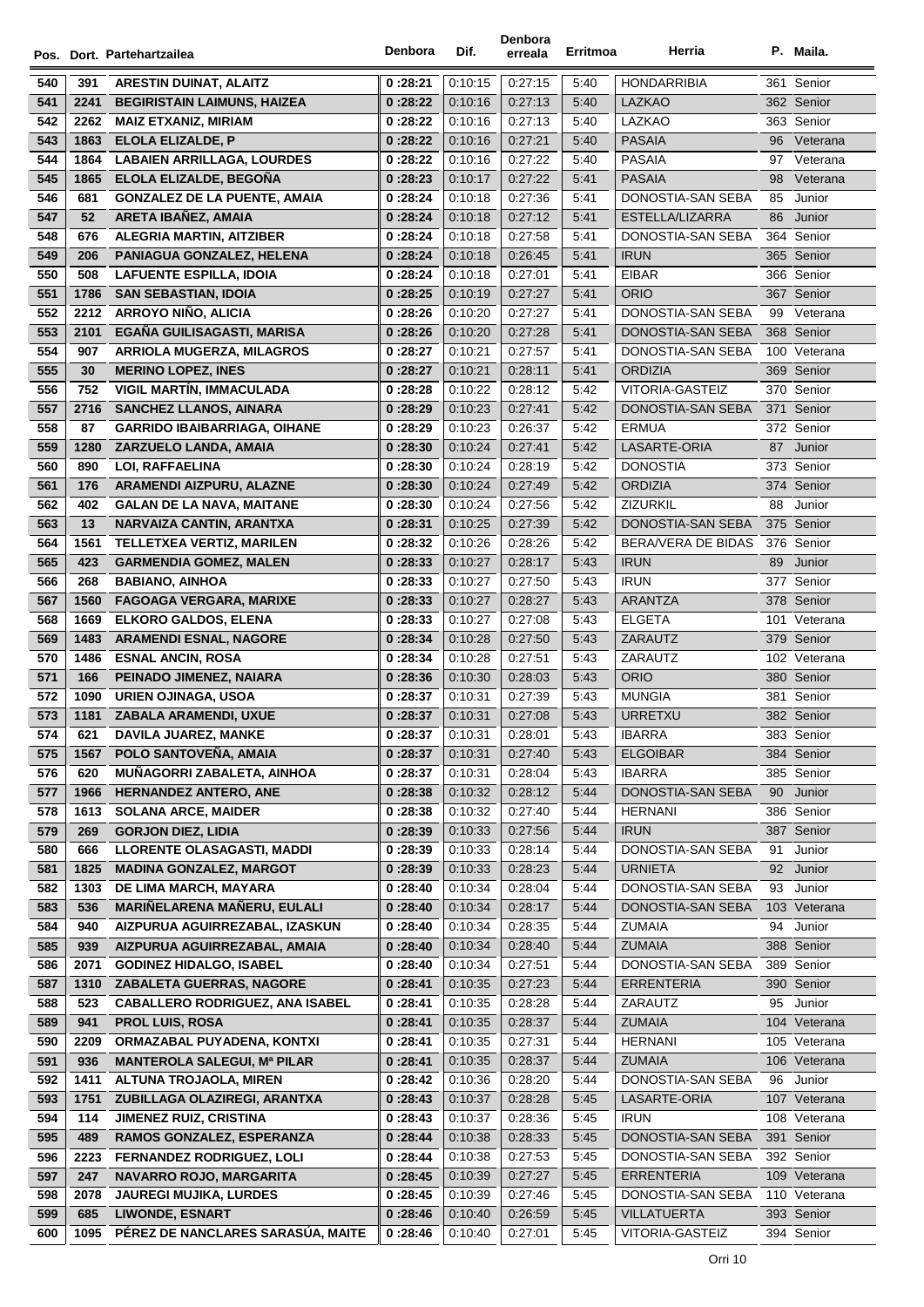|     |      | Pos. Dort. Partehartzailea             | Denbora  | Dif.    | Denbora<br>erreala | Erritmoa | Herria                              |     | P. Maila.    |
|-----|------|----------------------------------------|----------|---------|--------------------|----------|-------------------------------------|-----|--------------|
| 601 | 1504 | LARRAÑAGA, JANIRE                      | 0:28:47  | 0:10:41 | 0.27.57            | 5:45     | <b>LEGAZPI</b>                      | 97  | Junior       |
| 602 | 2045 | <b>GONZÁLEZ FERNÁNDEZ, MARIAN</b>      | 0:28:47  | 0:10:41 | 0:27:27            | 5:45     | <b>ERRENTERIA</b>                   |     | 395 Senior   |
| 603 | 480  | <b>MARTINEZ DE ICAYA MEJIAS, IDOIA</b> | 0:28:47  | 0:10:41 | 0:27:01            | 5:45     | VITORIA-GASTEIZ                     |     | 396 Senior   |
| 604 | 170  | PAJARES VAZQUEZ, ANA                   | 0:28:47  | 0.10.41 | 0:28:42            | 5:45     | <b>PASAIA</b>                       |     | 397 Senior   |
| 605 | 2283 | <b>ESKUTXURI, ALAITZ</b>               | 0 :28:47 | 0:10:41 | 0:27:23            | 5:45     | DONOSTIA-SAN SEBA                   | 98  | Junior       |
| 606 | 174  | AMANTEGI MAKUSO, JOSUNE                | 0:28:48  | 0:10:42 | 0:28:06            | 5:46     | <b>IRURA</b>                        |     | 398 Senior   |
| 607 | 2270 | BERASARTE GOLDARACENA, ANE             | 0:28:48  | 0:10:42 | 0:27:41            | 5:46     | <b>LEZO</b>                         |     | 399 Senior   |
| 608 | 725  | <b>ARTOLA FERRAN, BEA</b>              | 0:28:48  | 0:10:42 | 0:28:40            | 5:46     | BERA/VERA DE BIDAS                  |     | 400 Senior   |
| 609 | 175  | <b>ARAMENDI AIZPURU, NAGORE</b>        | 0:28:48  | 0:10:42 | 0:28:07            | 5:46     | <b>ALTZAGA</b>                      |     | 401 Senior   |
| 610 | 430  | <b>FAGOAGA LOPEZ, ITZIAR</b>           | 0:28:48  | 0:10:42 | 0:28:39            | 5:46     | BERA/VERA DE BIDAS                  |     | 402 Senior   |
| 611 | 1962 | PEREZ MENA, IZASKUN                    | 0:28:49  | 0:10:43 | 0:27:42            | 5:46     | <b>PASAIA</b>                       |     | 403 Senior   |
| 612 | 542  | FERNANDEZ DIEZ, ARANTXA                | 0:28:49  | 0.10.43 | 0:28:40            | 5:46     | BERA/VERA DE BIDAS                  |     | 404 Senior   |
| 613 | 1898 | <b>ARRATIBEL ETXEBERRIA, HIART</b>     | 0:28:49  | 0.10.43 | 0:28:22            | 5:46     | DONOSTIA-SAN SEBA                   | 99  | Junior       |
| 614 | 1621 | <b>ALARCIA COBO, NEREA</b>             | 0 :28:49 | 0.10.43 | 0:28:25            | 5:46     | LEGAZPI                             |     | 405 Senior   |
| 615 | 1622 | <b>LEKUONA AMANTEGI, NEKANE</b>        | 0:28:49  | 0:10:43 | 0:28:25            | 5:46     | <b>LEGAZPI</b>                      |     | 406 Senior   |
|     |      |                                        | 0:28:49  |         |                    |          | <b>BEASAIN</b>                      |     |              |
| 616 | 2259 | <b>HERROJO TENA, ANTONIA MERCEDES</b>  |          | 0:10:43 | 0:27:52            | 5:46     |                                     |     | 111 Veterana |
| 617 | 881  | <b>GOMEZ SANCHEZ, MARIA</b>            | 0:28:50  | 0:10:44 | 0:27:09            | 5:46     | LAZKAO                              |     | 407 Senior   |
| 618 | 1772 | ETXANIZ ARIZMENDIARRIETA, NEREA        | 0:28:50  | 0:10:44 | 0:28:28            | 5:46     | <b>BERGARA</b><br>DONOSTIA-SAN SEBA |     | 100 Junior   |
| 619 | 573  | <b>MARTIN BARREDO, LAURA</b>           | 0:28:50  | 0:10:44 | 0:28:45            | 5:46     |                                     |     | 408 Senior   |
| 620 | 1155 | <b>IBARBIA ZUBELZU. IRATI</b>          | 0:28:50  | 0:10:44 | 0:28:18            | 5:46     | <b>IBARRA</b>                       |     | 101 Junior   |
| 621 | 1570 | <b>ARSUAGA ORIA, IRENE</b>             | 0:28:50  | 0.10.44 | 0:28:19            | 5:46     | <b>TOLOSA</b>                       |     | 102 Junior   |
| 622 | 574  | <b>GARMENDIA EGAÑA, ITSASO</b>         | 0:28:50  | 0:10:44 | 0:28:01            | 5:46     | <b>ANTZUOLA</b>                     |     | 103 Junior   |
| 623 | 1489 | GAZTAÑAGA AMIANO, GURUTZE              | 0:28:50  | 0.10.44 | 0:27:30            | 5:46     | <b>AZKOITIA</b>                     | 409 | Senior       |
| 624 | 1529 | <b>GABIRONDO GAZTAÑAGA, IZARO</b>      | 0:28:50  | 0:10:44 | 0:27:30            | 5:46     | <b>ALEGIA</b>                       | 104 | Junior       |
| 625 | 37   | PALOP MORA, MAYRA                      | 0:28:50  | 0:10:44 | 0:28:16            | 5:46     | ARBIZU                              | 410 | Senior       |
| 626 | 239  | <b>CLEMENTE GONZALEZ, AMAYA</b>        | 0:28:50  | 0:10:44 | 0:28:27            | 5:46     | <b>IRUN</b>                         |     | 411 Senior   |
| 627 | 397  | <b>GARAY RECIO, EVA</b>                | 0:28:51  | 0:10:45 | 0:28:28            | 5:46     | <b>HENDAYE</b>                      |     | 412 Senior   |
| 628 | 1290 | <b>SAGASTA ZUBIAGA, ANE</b>            | 0:28:51  | 0:10:45 | 0:28:28            | 5:46     | <b>BERGARA</b>                      |     | 112 Veterana |
| 629 | 1752 | ARIZMENDIARRIETA BELASTEGI, IZASKUN    | 0:28:51  | 0.10.45 | 0:28:27            | 5:46     | <b>BERGARA</b>                      |     | 413 Senior   |
| 630 | 484  | <b>IBARRONDO URIARTE, MARIA JOSE</b>   | 0:28:51  | 0.10.45 | 0:28:06            | 5:46     | OÑATI                               |     | 113 Veterana |
| 631 | 18   | AZKARATE-ASKASUA GAMINO, MAITANE       | 0:28:51  | 0.10.45 | 0:28:39            | 5:46     | <b>BERGARA</b>                      |     | 414 Senior   |
| 632 | 1218 | <b>ESPINAR LABIAN, PATRI</b>           | 0 :28:51 | 0:10:45 | 0:28:51            | 5:46     | <b>URNIETA</b>                      |     | 415 Senior   |
| 633 | 16   | LOYOLA ZUBIA, MAITANE                  | 0:28:51  | 0:10:45 | 0:28:39            | 5:46     | <b>BERGARA</b>                      |     | 416 Senior   |
| 634 | 1941 | <b>MUNILLA NUÑEZ, AMAIA</b>            | 0:28:51  | 0:10:45 | 0:28:15            | 5:46     | DONOSTIA-SAN SEBA                   |     | 417 Senior   |
| 635 | 1227 | <b>RODRIGUEZ, MARCE</b>                | 0:28:53  | 0:10:47 | 0:27:45            | 5:47     | DONOSTIA-SAN SEBA                   |     | 114 Veterana |
| 636 | 123  | <b>BLANCO GONZALEZ, MARI MAR</b>       | 0:28:54  | 0.10.48 | 0:28:08            | 5:47     | OÑATI                               |     | 115 Veterana |
| 637 | 1715 | <b>AIZPURUA OTEGUI, MAITANE</b>        | 0:28:54  | 0:10:48 | 0:28:32            | 5:47     | <b>BEASAIN</b>                      |     | 105 Junior   |
| 638 | 1659 | <b>LASA GARAIKOETXEA, NAROA</b>        | 0:28:54  | 0.10.48 | 0:27:59            | 5:47     | <b>IRURA</b>                        |     | 106 Junior   |
| 639 | 1661 | JARAMILLO BERNAL, KAREN SOFIA          | 0:28:55  | 0.10.49 | 0:27:59            | 5:47     | <b>ORDIZIA</b>                      |     | 107 Junior   |
| 640 | 279  | ARAMENDI MARTIN, BARBARA               | 0 :28:55 | 0:10:49 | 0:28:35            | 5:47     | PASAIA                              |     | 418 Senior   |
| 641 | 814  | <b>OLANO CAMPOS, IZASKUN</b>           | 0:28:55  | 0:10:49 | 0:27:06            | 5:47     | ASTEASU                             |     | 419 Senior   |
| 642 | 1239 | <b>SOTIL BULDAIN, MADDI</b>            | 0:28:55  | 0:10:49 | 0:28:20            | 5:47     | <b>BETELU</b>                       |     | 108 Junior   |
| 643 | 1057 | ORMAZABAL ZALDUA, IDOIA                | 0:28:57  | 0:10:51 | 0:27:54            | 5:47     | ZUMARRAGA                           |     | 420 Senior   |
| 644 | 1056 | <b>ARAMBERRI PUEYO, M ISABEL</b>       | 0:28:57  | 0:10:51 | 0:27:55            | 5:47     | ZUMARRAGA                           |     | 421 Senior   |
| 645 | 72   | <b>SAN MARTIN GUERRA, MARI CARMEN</b>  | 0:28:57  | 0:10:51 | 0:28:51            | 5:47     | <b>ORKOIEN</b>                      |     | 422 Senior   |
| 646 | 954  | URIARTE RUBIANO, AMAIA                 | 0:28:58  | 0.10.52 | 0:27:44            | 5:48     | <b>OÑATI</b>                        |     | 116 Veterana |
| 647 | 1606 | ZULAIKA OTAMENDI, IDOIA                | 0:28:58  | 0:10:52 | 0:28:29            | 5:48     | ASTEASU                             |     | 423 Senior   |
| 648 | 889  | <b>IGARTUA, ITZIAR</b>                 | 0:28:58  | 0:10:52 | 0:28:13            | 5:48     | <b>OÑATI</b>                        |     | 117 Veterana |
| 649 | 2250 | <b>BEOBIDE, MIREN</b>                  | 0:28:58  | 0.10.52 | 0:28:30            | 5:48     | ASTEASU                             |     | 424 Senior   |
| 650 | 579  | <b>BARRENA ARREGUI, ARANTXA</b>        | 0:28:58  | 0.10.52 | 0:28:13            | 5:48     | OÑATI                               |     | 118 Veterana |
| 651 | 1119 | <b>GUENAGA HERNANDEZ, MARISOL</b>      | 0:28:58  | 0.10.52 | 0:28:16            | 5:48     | ZARAUTZ                             |     | 119 Veterana |
| 652 | 278  | <b>SARASOLA ZAPORTA, OLATZ</b>         | 0 :28:59 | 0:10:53 | 0:28:17            | 5:48     | PASAI DONIBANE                      |     | 425 Senior   |
| 653 | 1118 | ANGULO OLAIZOLA, MAIDER                | 0:28:59  | 0:10:53 | 0:28:16            | 5:48     | <b>USURBIL</b>                      |     | 426 Senior   |
| 654 | 1    | <b>ILLARRAMENDI UNANUE, IRENE</b>      | 0:28:59  | 0:10:53 | 0:28:08            | 5:48     | DONOSTIA-SAN SEBA                   |     | 427 Senior   |
| 655 | 1717 | KEREXETA ALUSTIZA, MADDI               | 0:29:00  | 0.10:54 | 0:28:37            | 5:48     | <b>BEASAIN</b>                      |     | 109 Junior   |
| 656 | 341  | PEREZ IRASTORZA, ALATITZ               | 0:29:00  | 0.10:54 | 0:28:45            | 5:48     | <b>ORDIZIA</b>                      |     | 110 Junior   |
| 657 | 1643 | <b>AZKUE, ELENA</b>                    | 0 :29:01 | 0:10:55 | 0:28:45            | 5:48     | <b>ORIO</b>                         |     | 428 Senior   |
| 658 | 2143 | <b>GARCIA DOMINGUEZ, MARIBEL</b>       | 0 :29:01 | 0:10:55 | 0:28:02            | 5:48     | DONOSTIA-SAN SEBA                   |     | 120 Veterana |
| 659 | 127  | <b>ALBISU JUAREZ, ANE</b>              | 0:29:02  | 0:10:56 | 0:28:17            | 5:48     | <b>ORDIZIA</b>                      |     | 429 Senior   |
| 660 | 396  | <b>SOTO RUIZ, NAIARA</b>               | 0:29:02  | 0:10:56 | 0:28:17            | 5:48     | <b>ORDIZIA</b>                      |     | 430 Senior   |
| 661 | 1102 | <b>JIMENEZ CORTAZAR, EDURNE</b>        | 0:29:02  | 0:10:56 | 0:28:52            | 5:48     | <b>BERGARA</b>                      |     | 431 Senior   |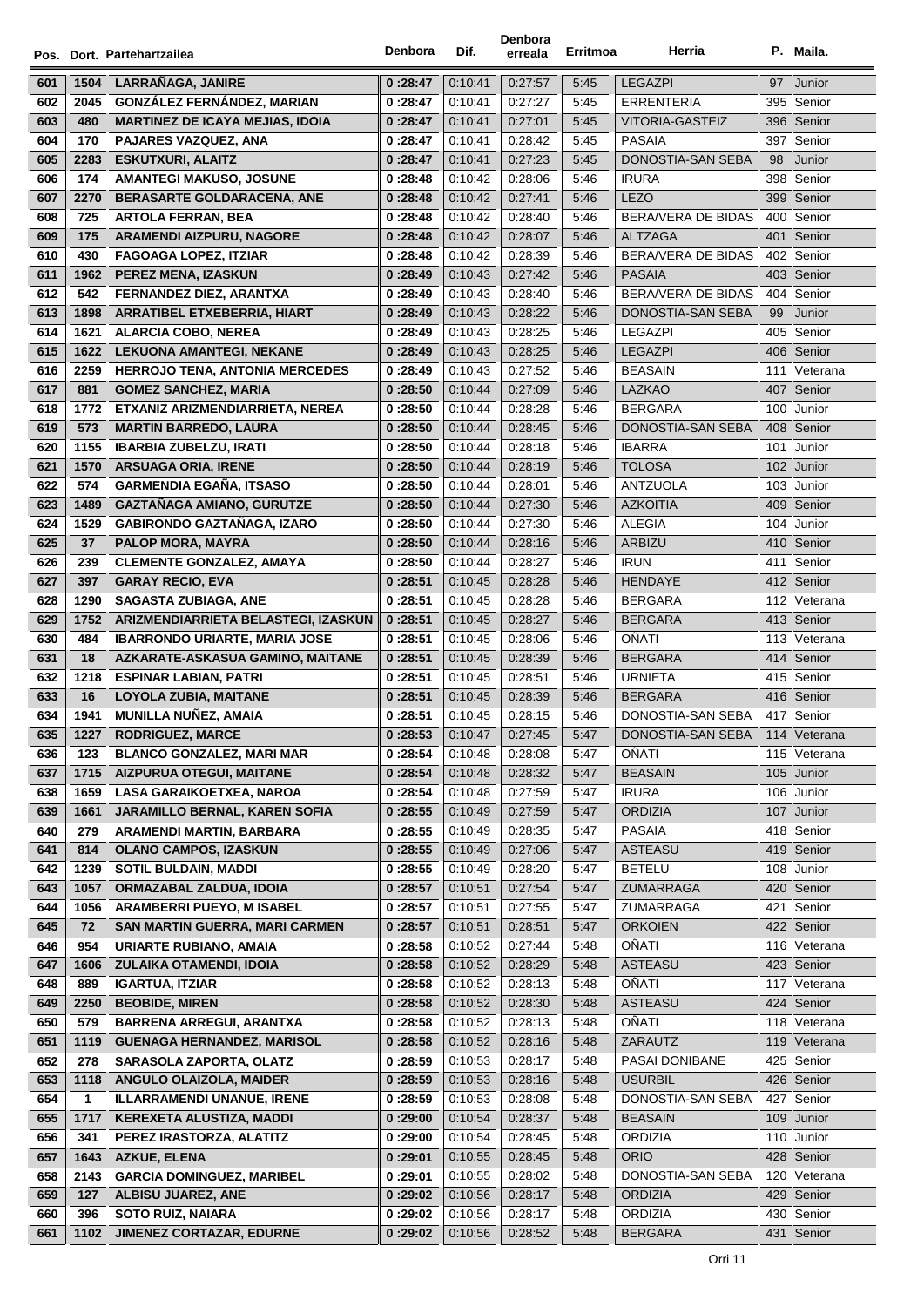|            |             | Pos. Dort. Partehartzailea                                  | Denbora             | Dif.               | Denbora<br>erreala | Erritmoa     | Herria                       |     | P. Maila.                  |
|------------|-------------|-------------------------------------------------------------|---------------------|--------------------|--------------------|--------------|------------------------------|-----|----------------------------|
| 662        | 409         | LOINAZ, IDOIA                                               | 0:29:03             | 0:10:57            | 0:28:25            | 5:49         | DONOSTIA-SAN SEBA            |     | 432 Senior                 |
| 663        | 722         | SIERRA DAVILA, MANUELA                                      | 0:29:04             | 0:10:58            | 0.28.56            | 5:49         | <b>BERGARA</b>               |     | 433 Senior                 |
| 664        | 1254        | <b>SALLABERRY, MONIK</b>                                    | 0:29:05             | 0:10:59            | 0:28:03            | 5:49         | SAINT-JEAN-DE-LUZ            |     | 121 Veterana               |
| 665        | 611         | <b>HOSFORD, SARA</b>                                        | 0:29:06             | 0:11:00            | 0:27:33            | 5:49         | DONOSTIA-SAN SEBA            |     | 111 Junior                 |
| 666        | 1220        | <b>BUJANDA OÑEDERRA, IDOIA</b>                              | 0:29:07             | 0:11:01            | 0:28:37            | 5:49         | DONOSTIA-SAN SEBA            |     | 122 Veterana               |
| 667        | 92          | ARRIZABALAGA ALDALUR, NAIARA                                | 0:29:07             | 0:11:01            | 0:27:53            | 5:49         | <b>AZPEITIA</b>              |     | 434 Senior                 |
| 668        | 389         | HERNANDEZ ORTIZ DE URBINA, OIHANA                           | 0:29:07             | 0:11:01            | 0:28:10            | 5:49         | <b>BERGARA</b>               |     | 435 Senior                 |
| 669        | 1393        | <b>SAIZAR MENDIZABAL, JOSUNE</b>                            | 0:29:08             | 0:11:02            | 0:28:23            | 5:50         | <b>AZPEITIA</b>              |     | 112 Junior                 |
| 670        | 1392        | <b>IBARBIA GARITANO, AIZPEA</b>                             | 0:29:09             | 0:11:03            | 0:28:23            | 5:50         | <b>AZPEITIA</b>              |     | 113 Junior                 |
| 671        | 1454        | ALVAREZ SANCHEZ, AINARA                                     | 0:29:09             | 0:11:03            | 0:27:50            | 5:50         | <b>LIZARTZA</b>              |     | 436 Senior                 |
| 672        | 851         | ARRUABARRENA UGARTEMENDIA, MAIDE                            | 0:29:09             | 0:11:03            | 0.28.51            | 5:50         | DONOSTIA-SAN SEBA            |     | 437 Senior                 |
| 673        | 1039        | <b>SANCHEZ HERNANDEZ, YANET</b>                             | 0:29:09             | 0:11:03            | 0.28.49            | 5:50         | <b>ERRENTERIA</b>            |     | 438 Senior                 |
| 674        | 1287        | <b>JAIO GALLANO, NEREA</b>                                  | 0:29:10             | 0:11:04            | 0:28:52            | 5:50         | <b>BILBAO</b>                |     | 123 Veterana               |
| 675        | 2021        | <b>IRASTORZA ARTOLA, NAGORE</b>                             | 0:29:11             | 0:11:05            | 0:27:55            | 5:50         | <b>HERNANI</b>               |     | 439 Senior                 |
| 676        | 492         | <b>PAVON GOMEZ, KAREN</b>                                   | 0:29:11             | 0:11:05            | 0:28:52            | 5:50         | <b>ERRENTERIA</b>            |     | 440 Senior                 |
| 677        | 2097        | <b>IÑIGO HURTADO, ISA</b>                                   | 0:29:12             | 0:11:06            | 0:28:35            | 5:50         | DONOSTIA-SAN SEBA            |     | 441 Senior                 |
| 678        | 2300        | ZUBIZARRETA GERENDIAIAN, MAITANE                            | 0:29:12             | 0:11:06            | 0:28:20            | 5:50         | <b>OIARTZUN</b>              |     | 442 Senior                 |
| 679        | 1082        | <b>INZA GABILONDO, MARIJO</b>                               | 0:29:13             | 0:11:07            | 0:28:53            | 5:51         | <b>BERGARA</b>               |     | 124 Veterana               |
| 680        | 1870        | <b>BLANCO MARTINEZ, YOLANDA</b>                             | 0:29:13             | 0:11:07            | 0:28:26            | 5:51         | <b>BILBAO</b>                |     | 443 Senior                 |
| 681        | 2291        | <b>AZALDEGI GARMENDIA, AITZIBER</b>                         | 0:29:13             | 0:11:07            | 0:27:30            | 5:51         | ARRASATE/MONDRA              |     | 114 Junior                 |
| 682        | 909         | <b>GALARDI OGALLAR, OIHANA</b>                              | 0:29:14             | 0:11:08            | 0:28:03            | 5:51         | <b>IRUN</b>                  |     | 444 Senior                 |
| 683        | 1710        | <b>GARCÍA ELIZALDE, EDURNE</b>                              | 0:29:14             | 0:11:08            | 0:28:03            | 5:51         | <b>HONDARRIBIA</b>           |     | 445 Senior                 |
| 684        | 561         | <b>BURTON, HAYLEY</b>                                       | 0:29:14             | 0:11:08            | 0.27:41            | 5:51         | DONOSTIA-SAN SEBA            |     | 115 Junior                 |
| 685        | 1604        | VIGUERA, BEGOÑA                                             | 0:29:14             | 0:11:08            | 0:29:12            | 5:51         | DONOSTIA-SAN SEBA            |     | 125 Veterana               |
| 686        | 1003        | <b>MAYOR, MARIA JOSE</b>                                    | 0:29:15             | 0:11:09            | 0:29:13            | 5:51         | DONOSTIA-SAN SEBA            |     | 126 Veterana               |
| 687        | 178         | <b>MONTES SAENZ, IRATXE</b>                                 | 0:29:15             | 0:11:09            | 0.28.41            | 5:51         | <b>LEKEITIO</b>              |     | 446 Senior                 |
| 688        | 194         | <b>DIEZ GARAI, LAURA</b>                                    | 0:29:15             | 0.11.09            | 0.28:41            | 5:51         | <b>LEKEITIO</b>              |     | 447 Senior                 |
| 689        | 723         | <b>ZENDOIA GIL, JASONE</b>                                  | 0:29:15             | 0:11:09            | 0.28.43            | 5:51         | <b>LEKEITIO</b>              |     | 448 Senior                 |
| 690        | 1616        | <b>MENDIZABAL SANDONIS, OIHANE</b>                          | 0:29:15             | 0.11.09            | 0:28:21            | 5:51         | DONOSTIA-SAN SEBA            |     | 116 Junior                 |
| 691        | 1493        | <b>AZPIROZ, ALAZNE</b>                                      | 0:29:15             | 0:11:09            | 0:29:00            | 5:51         | <b>AIA</b>                   |     | 449 Senior                 |
| 692        | 1658        | <b>TENA MURILLO, DOLO</b>                                   | 0:29:16             | 0:11:10            | 0:29:16            | 5:51         | ZARAUTZ                      |     | 450 Senior                 |
| 693        | 1777        | <b>ARREGUI IZAGUIRRE, ROSI</b>                              | 0:29:16             | 0:11:10            | 0:28:06            | 5:51         | <b>HERNANI</b>               |     | 451 Senior                 |
| 694        | 1599        | <b>ARKAIA RODRIGUEZ, ITXIAR</b>                             | 0:29:16             | 0:11:10            | 0:28:43            | 5:51         | <b>LEKEITIO</b>              |     | 452 Senior                 |
| 695        | 790         | <b>GORDILLO LACASA, BEATRIZ</b>                             | 0:29:17             | 0:11:11            | 0:28:54            | 5:51         | <b>PASAIA</b>                |     | 453 Senior                 |
| 696        | 2137        | <b>HIDALGO MOS, ELENA</b>                                   | 0 :29:17            | 0:11:11            | 0.28.52            | 5:51         | DONOSTIA-SAN SEBA            |     | 127 Veterana               |
| 697        | 1624        | ARANBURU MAZKIARAN, JASONE                                  | 0 :29:17            | 0:11:11            | 0:28:51            | 5:51         | DONOSTIA-SAN SEBA            |     | 454 Senior                 |
| 698        | 2009        | <b>BORJA GALA, SILVIA</b>                                   | 0:29:18             | 0:11:12            | 0:28:21            | 5:52         | DONOSTIA-SAN SEBA            |     | 455 Senior                 |
| 699        | 1267        | <b>CABEZUDO LOPEZ, YOANA</b>                                | 0:29:20             | 0:11:14            | 0:28:43            | 5:52         | <b>ELGOIBAR</b>              |     | 456 Senior                 |
| 700        | 22          | <b>MERINO LOPEZ, ESTIBALIZ</b>                              | 0:29:20             | 0:11:14            | 0:29:03            | 5:52         | <b>BEASAIN</b>               |     | 457 Senior                 |
| 701        | 1325        | <b>ELBERDIN GANBORENA, EIDER</b>                            | 0:29:20             | 0:11:14            | 0:28:40            | 5:52         | <b>ERRENTERIA</b>            |     | 458 Senior                 |
| 702        | 2141        | AYERZA EZAMA, AXUN                                          | 0:29:20             | 0:11:14            | 0.27:55            | 5:52         | DONOSTIA-SAN SEBA            |     | 459 Senior                 |
| 703        | 526         | <b>ALMANDOZ IRAZOKI, MIREN</b>                              | 0:29:21             | 0:11:15            | 0:29:14            | 5:52         | <b>BERA/VERA DE BIDAS</b>    | 460 | Senior                     |
| 704        | 1910        | AIZPURU INCHAURRONDO, LEIRE                                 | 0:29:21             | 0:11:15            | 0:28:21            | 5:52         | <b>AZKOITIA</b>              | 461 | Senior                     |
| 705        | 2219        | RICHARD GARCIA, VERÓNICA                                    | 0:29:22             | 0:11:16            | 0:28:22            | 5:52         | <b>PASAIA</b>                |     | 462 Senior                 |
| 706        | 163         | <b>URTXIPIA PUERTAS, CRISTINA</b>                           | 0:29:22             | 0:11:16            | 0:28:51            | 5:52         | <b>ORIO</b>                  |     | 463 Senior                 |
| 707        | 869         | <b>OIARTZABAL LAKARRA, IRAITZ</b>                           | 0:29:22             | 0:11:16            | 0:28:29            | 5:52         | <b>PASAIA</b>                |     | 464 Senior                 |
| 708        | 1336        | <b>URTIZBEREA SEIN, EDURNE</b>                              | 0:29:23             | 0:11:17            | 0:28:18            | 5:53         | PASAIA                       |     | 465 Senior                 |
| 709        | 1328        | <b>CAMARA DEL CASTILLO, KARMELE</b>                         | 0:29:23             | 0:11:17            | 0:28:19            | 5:53         | <b>PASAIA</b>                |     | 466 Senior                 |
| 710        | 442         | <b>BIZARRO GARCIA, SUSANA</b>                               | 0:29:23             | 0:11:17            | 0:28:16            | 5:53         | LASARTE-ORIA                 |     | 467 Senior                 |
| 711        | 1335        | <b>GARMENDIA GÓMEZ, OIHANE</b>                              | 0:29:24             | 0:11:18            | 0:28:20            | 5:53         | <b>PASAIA</b>                |     | 468 Senior                 |
| 712        | 811         | URKIOLA SERRANO, MIREN                                      | 0:29:24             | 0:11:18            | 0:28:27            | 5:53         | OÑATI                        |     | 128 Veterana               |
| 713        | 1676        | <b>ORIA ERASO, MARIJO</b>                                   | 0:29:24             | 0:11:18            | 0.28.27            | 5:53         | DONOSTIA-SAN SEBA            |     | 129 Veterana<br>117 Junior |
| 714<br>715 | 1245<br>370 | <b>LINAZASORO, MAITANE</b><br><b>BERAZA ALUSTIZA, LEYRE</b> | 0:29:24             | 0:11:18<br>0:11:18 | 0:28:25<br>0:29:06 | 5:53<br>5:53 | ERRENTERIA<br><b>ANDOAIN</b> |     | 469 Senior                 |
| 716        | 371         | <b>BERAZA ALUSTIZA, NEREA</b>                               | 0 :29:24<br>0:29:25 | 0:11:19            | 0:29:06            | 5:53         | DONOSTIA-SAN SEBA            |     | 470 Senior                 |
| 717        | 625         | <b>GARRO DOZAGARAT, EDURNE</b>                              |                     | 0:11:19            | 0:29:17            | 5:53         | BERA/VERA DE BIDAS           |     | 471 Senior                 |
| 718        | 1488        | <b>BARBA URDANGARIN, MAITANE</b>                            | 0:29:25<br>0:29:25  | 0:11:19            | 0:28:31            | 5:53         | DONOSTIA-SAN SEBA            |     | 472 Senior                 |
| 719        | 1480        | <b>GÓMEZ IRIBARREN, NAROA</b>                               | 0:29:25             | 0:11:19            | 0:28:31            | 5:53         | DONOSTIA-SAN SEBA            |     | 473 Senior                 |
| 720        | 1983        | <b>CARTON TELLERIA, IXASKUN</b>                             | 0:29:26             | 0:11:20            | 0:29:07            | 5:53         | AIA                          |     | 474 Senior                 |
| 721        | 2720        | ARANBURU ETXEBERRIA, GURUTZE                                | 0:29:26             | 0:11:20            | 0:28:32            | 5:53         | <b>OIARTZUN</b>              |     | 475 Senior                 |
| 722        | 2269        | <b>ABILLEIRA CILLERO, EUNATE</b>                            | 0:29:26             | 0:11:20            | 0:29:09            | 5:53         | DONOSTIA-SAN SEBA            |     | 476 Senior                 |
|            |             |                                                             |                     |                    |                    |              |                              |     |                            |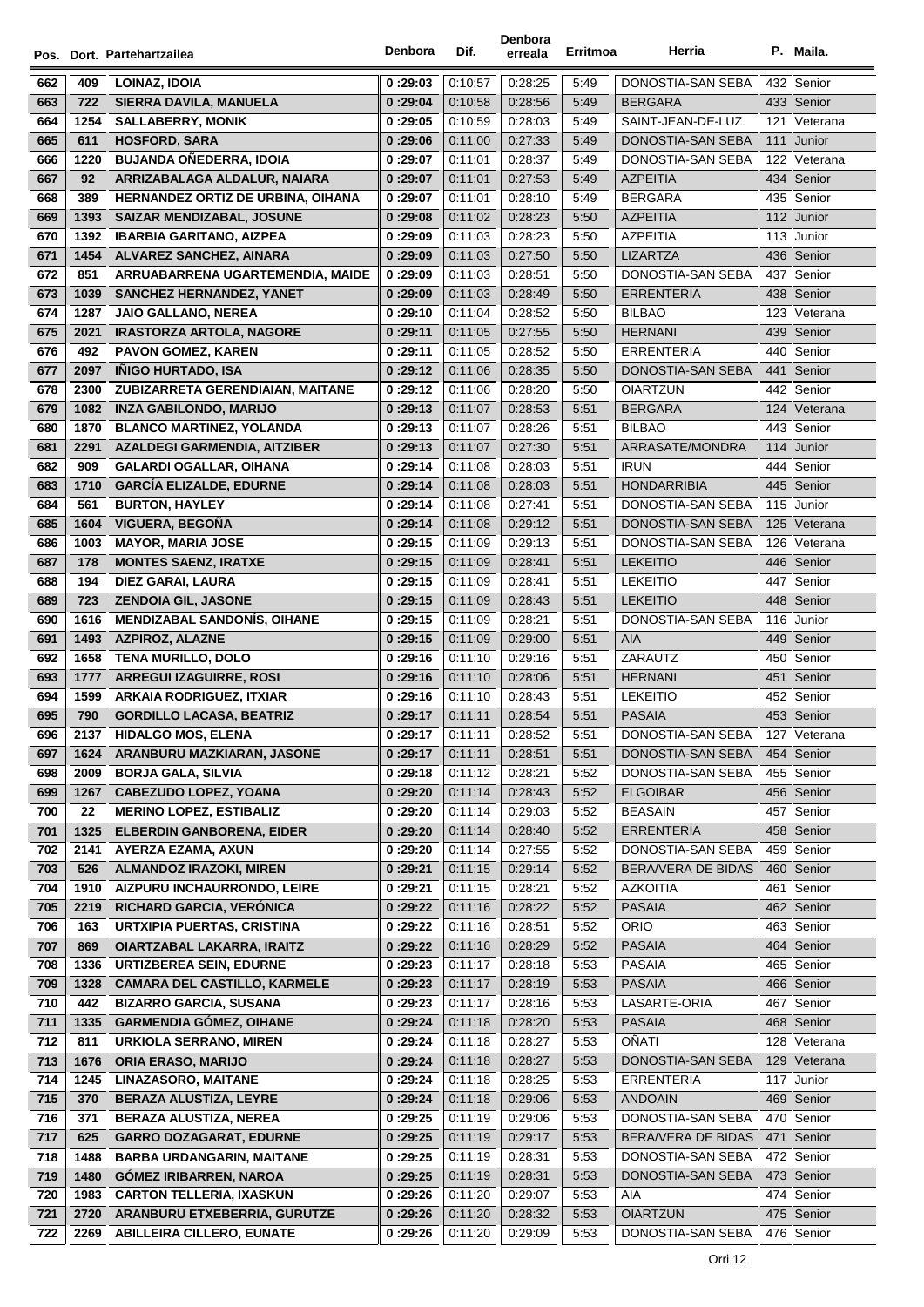|     |      | Pos. Dort. Partehartzailea                | Denbora  | Dif.    | Denbora<br>erreala | Erritmoa | Herria                    |     | P. Maila.    |
|-----|------|-------------------------------------------|----------|---------|--------------------|----------|---------------------------|-----|--------------|
| 723 | 2290 | LOPETEGUI AGOTE, IDOIA                    | 0:29:26  | 0.11.20 | 0:29:08            | 5:53     | <b>ASTEASU</b>            |     | 477 Senior   |
| 724 | 2253 | <b>FRIAS ALTUNA, AINARA</b>               | 0:29:26  | 0:11:20 | 0:28:02            | 5:53     | DONOSTIA-SAN SEBA         |     | 478 Senior   |
| 725 | 1532 | URRESTI FERNANDEZ, LAXIA                  | 0:29:27  | 0:11:21 | 0.29:00            | 5:53     | DONOSTIA-SAN SEBA         |     | 479 Senior   |
| 726 | 1080 | <b>FALCÓN ARANCETA, ESKARNE</b>           | 0:29:27  | 0:11.21 | 0.29.25            | 5:53     | DONOSTIA-SAN SEBA         |     | 480 Senior   |
| 727 | 1379 | <b>BERISTAIN SUDUPE, CRISTINA</b>         | 0:29:27  | 0:11:21 | 0:28:32            | 5:53     | <b>AZPEITIA</b>           |     | 481 Senior   |
| 728 | 1377 | LEGARDA EREÑO, OLATZ                      | 0 :29:27 | 0:11.21 | 0:28:32            | 5:53     | <b>AZPEITIA</b>           |     | 482 Senior   |
| 729 | 1375 | <b>NOGALES SANCHEZ, YOLANDA</b>           | 0:29:27  | 0:11:21 | 0:28:31            | 5:53     | <b>AZPEITIA</b>           |     | 483 Senior   |
| 730 | 86   | <b>COMBARRO PALACIOS, IZASKUN LETICIA</b> | 0:29:27  | 0:11:21 | 0:27:33            | 5:53     | DONOSTIA-SAN SEBA         |     | 484 Senior   |
| 731 | 1714 | URIBE ZUBIZARRETA, MIREN JOSUNE           | 0:29:27  | 0:11:21 | 0.27.44            | 5:53     | DONOSTIA-SAN SEBA         |     | 485 Senior   |
| 732 | 792  | <b>GARCIA CABALLERO, ANA</b>              | 0 :29:27 | 0.11.21 | 0:27:45            | 5:53     | <b>AZKOITIA</b>           |     | 486 Senior   |
| 733 | 311  | DIAZ DE GEREÑU OLABARRI, AINARA           | 0:29:28  | 0.11.22 | 0:29:01            | 5:54     | OÑATI                     |     | 487 Senior   |
| 734 | 793  | <b>SANJUAN URCELA, MAITE</b>              | 0:29:28  | 0:11:22 | 0:27:45            | 5:54     | <b>AZKOITIA</b>           |     | 488 Senior   |
| 735 | 593  | <b>INURRITEGI LEON, NEKANE</b>            | 0:29:28  | 0.11.22 | 0:28:49            | 5:54     | <b>LEGAZPI</b>            |     | 489 Senior   |
| 736 | 603  | <b>BELAUNCETA SUDUPE, ANE</b>             |          | 0.11.22 | 0:28:49            | 5:54     | <b>LEGAZPI</b>            |     | 490 Senior   |
|     |      | <b>ITURRICASTILLO ITURRIAGA, INES</b>     | 0 :29:28 |         |                    |          | <b>BERGARA</b>            |     |              |
| 737 | 463  |                                           | 0:29:28  | 0:11:22 | 0:29:08            | 5:54     |                           |     | 130 Veterana |
| 738 | 592  | <b>MAKIBAR AZTIRIA, LEIRE</b>             | 0:29:28  | 0:11:22 | 0:28:49            | 5:54     | LEGAZPI<br><b>BERGARA</b> | 491 | Senior       |
| 739 | 322  | ATORRASAGASTI ETXABE, NEREA               | 0:29:28  | 0:11:22 | 0:29:08            | 5:54     | <b>BERGARA</b>            |     | 131 Veterana |
| 740 | 2062 | LETE LARRAÑAGA, AGURTZANE                 | 0:29:28  | 0:11:22 | 0:29:08            | 5:54     |                           |     | 492 Senior   |
| 741 | 135  | <b>ARRASATE SANTAMARTA, HAIZEA</b>        | 0:29:29  | 0:11:23 | 0:28:46            | 5:54     | DONOSTIA-SAN SEBA         |     | 118 Junior   |
| 742 | 1690 | <b>MUNDUATE, GARAZI</b>                   | 0:29:29  | 0:11:23 | 0:28:27            | 5:54     | <b>ANOETA</b>             |     | 119 Junior   |
| 743 | 426  | <b>MARIEZCURRENA JIMENEZ, NEREA</b>       | 0:29:29  | 0.11.23 | 0:28:28            | 5:54     | DONOSTIA-SAN SEBA         |     | 493 Senior   |
| 744 | 137  | <b>ALONSO DOMINGUEZ, PILI</b>             | 0:29:29  | 0:11:23 | 0:28:48            | 5:54     | <b>HERNANI</b>            |     | 494 Senior   |
| 745 | 88   | <b>MARTIN MARTIN, LEIRE</b>               | 0:29:29  | 0.11.23 | 0:27:35            | 5:54     | DONOSTIA-SAN SEBA         |     | 120 Junior   |
| 746 | 1201 | ZABALA BIANA, ITXARO                      | 0:29:29  | 0.11.23 | 0:27:43            | 5:54     | <b>BERMEO</b>             |     | 132 Veterana |
| 747 | 1754 | <b>ALONSO SÁNCHEZ, MARIMAR</b>            | 0:29:30  | 0:11:24 | 0:29:10            | 5:54     | <b>TOLOSA</b>             |     | 495 Senior   |
| 748 | 789  | MUÑOZ ASTIGARRAGA, ITZIAR                 | 0:29:30  | 0.11.24 | 0:29:06            | 5:54     | <b>ERRENTERIA</b>         |     | 496 Senior   |
| 749 | 1999 | <b>OTAEGUI ARSUAGA, AIORA</b>             | 0:29:30  | 0.11.24 | 0:28:50            | 5:54     | <b>BEIZAMA</b>            |     | 497 Senior   |
| 750 | 1712 | DAVILA MUÑOZ, MARIA TERESA                | 0:29:30  | 0.11.24 | 0:28:40            | 5:54     | <b>LEGAZPI</b>            |     | 498 Senior   |
| 751 | 2281 | <b>GESALAGA AZPIAZU, JAIONE</b>           | 0:29:30  | 0.11.24 | 0:28:50            | 5:54     | <b>AZPEITIA</b>           |     | 121 Junior   |
| 752 | 1695 | <b>EIZAGIRRE ITURRI, MAITE</b>            | 0:29:30  | 0.11.24 | 0:29:22            | 5:54     | <b>ZESTOA</b>             |     | 122 Junior   |
| 753 | 187  | <b>ASTARLOZA CHAURREAU, IDOIA</b>         | 0:29:31  | 0.11.25 | 0:29:09            | 5:54     | <b>ERRENTERIA</b>         |     | 499 Senior   |
| 754 | 1139 | <b>MARIEZKURRENA, OIHANA</b>              | 0 :29:31 | 0:11:25 | 0:28:57            | 5:54     | <b>ORDIZIA</b>            |     | 500 Senior   |
| 755 | 1138 | <b>GONZALEZ OLALLA, MAIKA</b>             | 0:29:31  | 0:11:25 | 0:29:09            | 5:54     | <b>ERRENTERIA</b>         |     | 501 Senior   |
| 756 | 210  | PICOT, CAROL                              | 0:29:31  | 0:11:25 | 0:28:52            | 5:54     | DONOSTIA-SAN SEBA         |     | 502 Senior   |
| 757 | 2185 | PARRONDO ARRONDO, AMAIA                   | 0:29:31  | 0:11:25 | 0:28:19            | 5:54     | <b>HERNANI</b>            |     | 503 Senior   |
| 758 | 406  | <b>BADIOLA ZORZANO, NEREA</b>             | 0 :29:31 | 0.11.25 | 0:28:52            | 5:54     | DONOSTIA-SAN SEBA         |     | 504 Senior   |
| 759 | 472  | <b>IRIONDO AIZPITARTE, ANE</b>            | 0:29:32  | 0:11:26 | 0:28:31            | 5:54     | <b>ELGOIBAR</b>           |     | 505 Senior   |
| 760 | 456  | <b>BARRENETXE SANTAS, AINHARA</b>         | 0:29:32  | 0:11:26 | 0:27:53            | 5:54     | EIBAR                     |     | 506 Senior   |
| 761 | 2225 | <b>TOLOSA INDA, DORLETA</b>               | 0:29:33  | 0:11:27 | 0:29:19            | 5:55     | <b>HERNIALDE</b>          |     | 507 Senior   |
| 762 | 1174 | <b>TOLOSA INDA, AINHOA</b>                | 0:29:33  | 0.11.27 | 0:29:21            | 5:55     | DONOSTIA-SAN SEBA         |     | 508 Senior   |
| 763 | 1406 | <b>CHANCA CHORRO, SARA</b>                | 0:29:35  | 0:11:29 | 0:29:08            | 5:55     | DONOSTIA-SAN SEBA         |     | 123 Junior   |
| 764 | 252  | <b>JIMENEZ MARTIN, EVA</b>                | 0:29:35  | 0.11.29 | 0.29.16            | 5:55     | <b>ERRENTERIA</b>         |     | 509 Senior   |
| 765 | 1547 | <b>OIARZABAL ZUMETA, ANA</b>              | 0:29:35  | 0:11:29 | 0:28:55            | 5:55     | <b>ZUMAIA</b>             |     | 510 Senior   |
| 766 | 1935 | AIZPURUA MENESES, MARIA ISABEL            | 0:29:35  | 0.11.29 | 0:28:55            | 5:55     | ZUMAIA                    |     | 511 Senior   |
| 767 | 141  | <b>ZURIARRAIN GARMENDIA, KONTXI</b>       | 0:29:36  | 0:11:30 | 0:29:14            | 5:55     | <b>AZKOITIA</b>           |     | 512 Senior   |
| 768 | 290  | LARRAÑAGA AIZPURU, IZASKUN                | 0:29:36  | 0:11:30 | 0:29:14            | 5:55     | <b>AZKOITIA</b>           |     | 513 Senior   |
| 769 | 1231 | SAGASTUME MARAÑON, ANA ISABEL             | 0:29:37  | 0:11:31 | 0:29:33            | 5:55     | DONOSTIA-SAN SEBA         |     | 133 Veterana |
| 770 | 1232 | <b>GOMEZ ARRICIBITA, IDOIA</b>            | 0:29:37  | 0:11:31 | 0.29.33            | 5:55     | DONOSTIA-SAN SEBA         |     | 134 Veterana |
| 771 | 969  | <b>MORENO FERNANDEZ, ELENA</b>            | 0:29:37  | 0:11:31 | 0:28:06            | 5:55     | DONOSTIA-SAN SEBA         |     | 514 Senior   |
| 772 | 977  | <b>FUENTE OYARZABAL, NEREA</b>            | 0:29:37  | 0.11.31 | 0.28:06            | 5:55     | DONOSTIA-SAN SEBA         |     | 515 Senior   |
| 773 | 962  | PEREZ IRASTORZA, MAIALEN                  | 0:29:38  | 0:11:32 | 0:28:40            | 5:56     | <b>HERNANI</b>            |     | 124 Junior   |
| 774 | 852  | RODRÍGUEZ GÓMEZ, MARÍA                    | 0:29:38  | 0:11:32 | 0:28:41            | 5:56     | PASAIA                    |     | 516 Senior   |
| 775 | 770  | <b>BELOKI IRASTORZA, ENARA</b>            | 0:29:38  | 0:11:32 | 0:29:21            | 5:56     | <b>ORIO</b>               |     | 125 Junior   |
| 776 | 1028 | <b>LAZKANO SOLAZ, NAHIA</b>               | 0:29:39  | 0:11:33 | 0:28:32            | 5:56     | <b>PASAIA</b>             |     | 126 Junior   |
| 777 | 2163 | <b>SAN JOSE URTEAGA, BELEN</b>            | 0:29:39  | 0:11:33 | 0:28:54            | 5:56     | DONOSTIA-SAN SEBA         |     | 135 Veterana |
| 778 | 1027 | ANGULO ZALDUA, IZARO                      | 0:29:39  | 0:11:33 | 0.28.32            | 5:56     | URRETXU                   |     | 517 Senior   |
| 779 | 769  | ARISTI SARASOLA, AINTZANE                 | 0:29:39  | 0:11:33 | 0:29:21            | 5:56     | <b>AZPEITIA</b>           |     | 127 Junior   |
| 780 | 1742 | <b>GONZALEZ GONZALEZ, LAURA</b>           | 0:29:39  | 0:11:33 | 0:28:01            | 5:56     | DONOSTIA-SAN SEBA         |     | 128 Junior   |
| 781 | 598  | <b>OZOLLO RODRIGUEZ, CRISTINA</b>         | 0:29:39  | 0.11.33 | 0.28.42            | 5:56     | ERRENTERIA                |     | 518 Senior   |
| 782 | 1169 | <b>MOLINA LARREA, ARANTZA</b>             | 0 :29:40 | 0:11:34 | 0:29:01            | 5:56     | DONOSTIA-SAN SEBA         |     | 519 Senior   |
| 783 | 448  | <b>BILBAO ALTUBE, NAIARA</b>              | 0:29:40  | 0:11:34 | 0:28:49            | 5:56     | <b>BERGARA</b>            |     | 520 Senior   |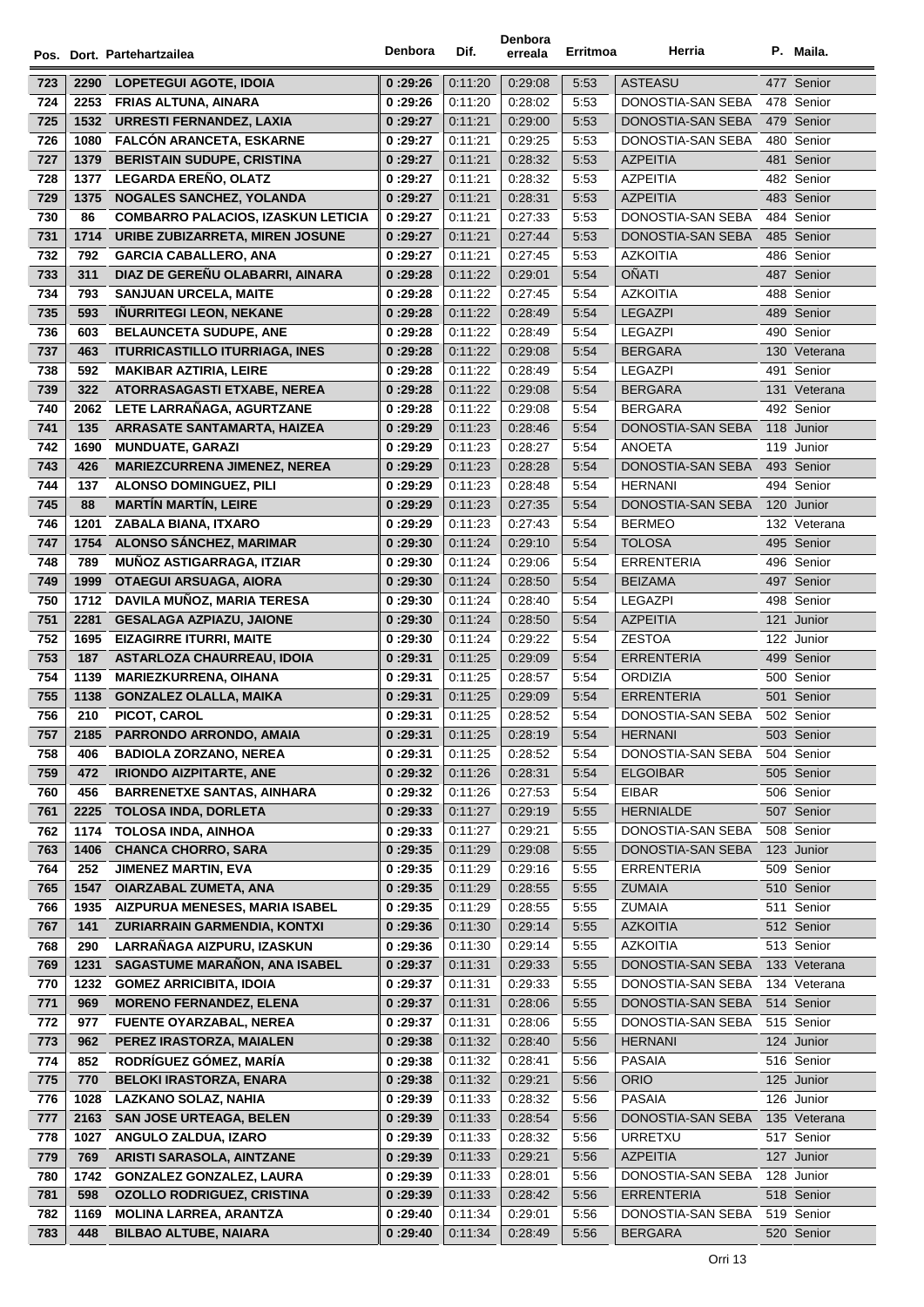|     |              | Pos. Dort. Partehartzailea                                          | Denbora  | Dif.    | Denbora<br>erreala | Erritmoa     | Herria                                 | P. Maila.    |
|-----|--------------|---------------------------------------------------------------------|----------|---------|--------------------|--------------|----------------------------------------|--------------|
| 784 | 1277         | <b>MINDEGUIA CESTAU, IZASKUN</b>                                    | 0:29:40  | 0:11:34 | 0:28:51            | 5:56         | DONOSTIA-SAN SEBA                      | 521 Senior   |
| 785 | 2020         | <b>URKIZU ALDAY, LEIRE</b>                                          | 0:29:40  | 0:11:34 | 0.28.25            | 5:56         | DONOSTIA-SAN SEBA                      | 522 Senior   |
| 786 | 116          | <b>ALONSO ZAPIRAIN, KATIXA</b>                                      | 0:29:40  | 0:11:34 | 0:27:57            | 5:56         | <b>ERRENTERIA</b>                      | 523 Senior   |
| 787 | 449          | <b>EZENARRO LETE, OIHANA</b>                                        | 0:29:40  | 0.11.34 | 0:28:49            | 5:56         | <b>BERGARA</b>                         | 524 Senior   |
| 788 | 1170         | TXINTXURRETA GABARAIN, IZASKUN                                      | 0:29:40  | 0:11:34 | 0:29:02            | 5:56         | <b>IBARRA</b>                          | 525 Senior   |
| 789 | 1168         | <b>SARASA MAIA, ELENA</b>                                           | 0:29:40  | 0.11.34 | 0:29:02            | 5:56         | DONOSTIA-SAN SEBA                      | 526 Senior   |
| 790 | 715          | <b>BARRETO CESPEDES, VIRGINIA</b>                                   | 0:29:41  | 0:11:35 | 0:28:01            | 5:56         | <b>HONDARRIBIA</b>                     | 527 Senior   |
| 791 | 1571         | <b>ETXEBERRIA ARISTI, LIDE</b>                                      | 0:29:41  | 0.11.35 | 0:29:12            | 5:56         | <b>TOLOSA</b>                          | 129 Junior   |
| 792 | 1619         | ARRUEBARRENA ALBENIZ, EIDER                                         | 0:29:41  | 0:11:35 | 0:29:10            | 5:56         | <b>TOLOSA</b>                          | 130 Junior   |
| 793 | 965          | <b>CELORRIO CELAYA, CRISTINA</b>                                    | 0:29:42  | 0:11:36 | 0:28:53            | 5:56         | <b>ERRENTERIA</b>                      | 528 Senior   |
| 794 | 2314         | <b>MIGUEL HERNANDEZ, MAILO</b>                                      | 0:29:42  | 0:11:36 | 0.27:53            | 5:56         |                                        | 529 Senior   |
| 795 | 271          | <b>MARTINO MONTERRUBIO, Mª CARMEN</b>                               | 0:29:42  | 0.11.36 | 0:28:09            | 5:56         | <b>ERRENTERIA</b>                      | 136 Veterana |
| 796 | 966          | <b>SANCHEZ LUENA, MIRIAM</b>                                        | 0:29:42  | 0:11:36 | 0:28:53            | 5:56         | <b>ERRENTERIA</b>                      | 530 Senior   |
| 797 | 2079         | <b>PEDROSA LENS, NEREA</b>                                          | 0:29:42  | 0.11.36 | 0:29:15            | 5:56         | <b>OÑATI</b>                           | 531 Senior   |
| 798 | 270          | <b>IBARRA PARRONDO, LURDES</b>                                      | 0:29:42  | 0:11:36 | 0:28:09            | 5:56         | <b>ERRENTERIA</b>                      | 137 Veterana |
| 799 | 153          | AZPIROZ IBARRETA, FATIMA                                            | 0:29:43  | 0.11.37 | 0:29:06            | 5:57         | <b>ORIO</b>                            | 532 Senior   |
| 800 | 152          | <b>SAN SEBASTIAN CORTA, ARRITXU</b>                                 | 0:29:43  | 0:11:37 | 0:29:06            | 5:57         | ORIO                                   | 533 Senior   |
| 801 | 1492         | <b>PURAS ALONSO, MAIALEN</b>                                        | 0:29:44  | 0:11:38 | 0:29:13            | 5:57         | ANOETA                                 | 131 Junior   |
| 802 | 35           | <b>AZKUE LEUNDA, IRATI</b>                                          | 0:29:45  | 0:11:39 | 0.29.32            | 5:57         | <b>GETARIA</b>                         | 534 Senior   |
| 803 | 1868         | <b>GONZALEZ MARTINEZ, AFRIKA</b>                                    | 0:29:45  | 0.11.39 | 0:29:34            | 5:57         | DONOSTIA-SAN SEBA                      | 132 Junior   |
| 804 | 1104         | ZABALETA ZALDUA, JAIONE                                             | 0:29:46  | 0:11:40 | 0:28:56            | 5:57         | <b>LEGAZPI</b>                         | 535 Senior   |
| 805 |              |                                                                     |          | 0.11.40 | 0:29:17            | 5:57         | <b>OIARTZUN</b>                        | 138 Veterana |
| 806 | 2038<br>1053 | <b>MADARIAGA IRAGORRI, IXIAR</b><br><b>IRAGORRI GAZTAÑAGA, ESTI</b> | 0:29:46  | 0:11:40 | 0:28:54            | 5:57         | <b>OIARTZUN</b>                        | 139 Veterana |
|     |              |                                                                     | 0:29:46  |         |                    |              |                                        |              |
| 807 | 2037         | <b>CAMIO AMAS, ARANTZA</b>                                          | 0:29:46  | 0.11.40 | 0:29:46            | 5:57<br>5:57 | DONOSTIA-SAN SEBA                      | 140 Veterana |
| 808 | 1141         | <b>ALDASORO ITURBE, EDURNE</b>                                      | 0:29:47  | 0.11.41 | 0:29:19            |              | DONOSTIA-SAN SEBA<br>DONOSTIA-SAN SEBA | 536 Senior   |
| 809 | 1061         | <b>GONZALEZ ACHA, ISABEL</b>                                        | 0:29:48  | 0:11:42 | 0.29.17            | 5:58<br>5:58 |                                        | 141 Veterana |
| 810 | 1143         | <b>ALDASORO ITURBE, INTZA</b>                                       | 0:29:48  | 0:11:42 | 0.29.18            |              | DONOSTIA-SAN SEBA                      | 537 Senior   |
| 811 | 1036         | <b>MENDEZ CARRETERO, MARGA</b>                                      | 0:29:48  | 0.11.42 | 0:28:48            | 5:58         | DONOSTIA-SAN SEBA                      | 538 Senior   |
| 812 | 718          | <b>ROWELL, MEGAN</b>                                                | 0:29:48  | 0:11:42 | 0:28:15            | 5:58         | DONOSTIA-SAN SEBA                      | 539 Senior   |
| 813 | 136          | <b>MADOZ LOIDI, NEREA</b>                                           | 0:29:49  | 0.11.43 | 0:29:08            | 5:58         | DONOSTIA-SAN SEBA                      | 133 Junior   |
| 814 | 1763         | <b>ETXEBERRIA LIZARRALDE, LEIRE</b>                                 | 0:29:50  | 0:11:44 | 0:29:42            | 5:58         | <b>ZESTOA</b>                          | 540 Senior   |
| 815 | 1691         | <b>LOPETEGI BERGARA, AMAIA</b>                                      | 0:29:50  | 0.11.44 | 0:29:42            | 5:58         | <b>ZESTOA</b>                          | 541 Senior   |
| 816 | 1640         | <b>BUSTOS ROSAS, ESTIBALIZ</b>                                      | 0:29:50  | 0.11.44 | 0:28:59            | 5:58         | <b>ERRENTERIA</b>                      | 134 Junior   |
| 817 | 1748         | INTXAURRANDIETA ORMAZABAL, ALOÑA                                    | 0:29:51  | 0:11:45 | 0:29:37            | 5:58         | <b>LEZO</b>                            | 542 Senior   |
| 818 | 945          | <b>ESTEBAN VILLA, NAHIARA</b>                                       | 0:29:51  | 0:11:45 | 0:29:37            | 5.58         | ZARAUTZ                                | 543 Senior   |
| 819 | 860          | <b>HERRERO LANBERRI, AINARA</b>                                     | 0 :29:51 | 0:11:45 | 0:28:04            | 5:58         | <b>HERNANI</b>                         | 135 Junior   |
| 820 | 585          | <b>ZULAIKA ERRASTI, OLATZ</b>                                       | 0:29:52  | 0.11.46 | 0:29:35            | 5:58         | <b>ANDOAIN</b>                         | 544 Senior   |
| 821 | 462          | <b>URALDE ARRONDO, NEREA</b>                                        | 0 :29:52 | 0:11:46 | 0.29.34            | 5:58         | <b>ANDOAIN</b>                         | 545 Senior   |
| 822 | 1680         | PEREZ BRIT, ARANTXA                                                 | 0:29:52  | 0.11.46 | 0.29.10            | 5:58         | LASARTE-ORIA                           | 546 Senior   |
| 823 | 483          | <b>TAPIA MUGICA, LEIRE</b>                                          | 0:29:52  | 0.11.46 | 0:29:34            | 5:58         | <b>ANDOAIN</b>                         | 547 Senior   |
| 824 | 591          | AZPITARTE ARRUABARRENA, IRATXE                                      | 0:29:52  | 0.11.46 | 0.28:04            | 5:58         | <b>DURANGO</b>                         | 548 Senior   |
| 825 | 1944         | <b>GARATE ANIA, JAIONE</b>                                          | 0:29:52  | 0:11:46 | 0:28:05            | 5:58         | <b>ABADIÑO</b>                         | 549 Senior   |
| 826 | 787          | <b>IRULEGI OTAÑO, XARE</b>                                          | 0 :29:52 | 0:11:46 | 0:29:05            | 5:58         | <b>ANDOAIN</b>                         | 550 Senior   |
| 827 | 786          | <b>IRULEGI OTAÑO, AIARA</b>                                         | 0:29:53  | 0.11.47 | 0.29:05            | 5:59         | <b>ANDOAIN</b>                         | 136 Junior   |
| 828 | 415          | <b>GARCIA SANTESTEBAN, JAIONE</b>                                   | 0:29:53  | 0.11.47 | 0:29:47            | 5:59         | <b>ERRENTERIA</b>                      | 551 Senior   |
| 829 | 2162         | <b>IRASTORZA GOITIA, MAIXI</b>                                      | 0:29:54  | 0:11:48 | 0:28:57            | 5:59         | <b>HERNANI</b>                         | 142 Veterana |
| 830 | 721          | <b>INSAUSTI ECHEVERRIA, ARANTZA</b>                                 | 0:29:54  | 0:11:48 | 0:28:55            | 5:59         | DONOSTIA-SAN SEBA                      | 143 Veterana |
| 831 | 1749         | <b>BELLERIN PONCE, MARIA</b>                                        | 0:29:55  | 0:11:49 | 0:29:28            | 5:59         | DONOSTIA-SAN SEBA                      | 137 Junior   |
| 832 | 737          | RODAS ITURRIZA, NAIARA                                              | 0:29:55  | 0:11:49 | 0.29.23            | 5:59         | <b>BERROBI</b>                         | 138 Junior   |
| 833 | 1689         | <b>GOIKOETXEA AIZPURUA, NEREA</b>                                   | 0:29:55  | 0:11:49 | 0:29:48            | 5:59         | <b>ZESTOA</b>                          | 552 Senior   |
| 834 | 729          | LARREA MADINABEITIA, ITZIAR                                         | 0:29:55  | 0:11:49 | 0:28:39            | 5:59         | OÑATI                                  | 553 Senior   |
| 835 | 218          | <b>TORRES CUESTA, MAITE</b>                                         | 0:29:55  | 0.11.49 | 0.29.28            | 5:59         | DONOSTIA-SAN SEBA                      | 144 Veterana |
| 836 | 2177         | <b>CENDOYA GURRUCHAGA, PILAR</b>                                    | 0:29:55  | 0.11.49 | 0:29:26            | 5:59         | DONOSTIA-SAN SEBA                      | 145 Veterana |
| 837 | 730          | <b>DIEGO ELGUEA, MARIASUN</b>                                       | 0:29:55  | 0:11:49 | 0.28:40            | 5:59         | <b>OTXANDIO</b>                        | 554 Senior   |
| 838 | 219          | <b>RODERO LANAS, CARMEN</b>                                         | 0:29:55  | 0.11.49 | 0.29.29            | 5:59         | DONOSTIA-SAN SEBA                      | 146 Veterana |
| 839 | 2276         | <b>MUJIKA, NEKANE</b>                                               | 0:29:55  | 0:11:49 | 0:28:59            | 5:59         | <b>BEASAIN</b>                         | 555 Senior   |
| 840 | 2307         | <b>MUJIKA SUESKUN, AMAIA</b>                                        | 0:29:56  | 0:11:50 | 0.28.59            | 5:59         | <b>BEASAIN</b>                         | 556 Senior   |
| 841 | 807          | <b>ETXEBERRIA SORIANO, EIDER</b>                                    | 0:29:56  | 0:11:50 | 0:29:05            | 5:59         | <b>LEGAZPI</b>                         | 557 Senior   |
| 842 | 1708         | ETXEBERRIA AIZPURU, IDOIA                                           | 0 :29:56 | 0:11:50 | 0.29.45            | 5:59         | <b>ZESTOA</b>                          | 558 Senior   |
| 843 | 821          | ELORZA PUYADENA, MILA                                               | 0:29:57  | 0:11:51 | 0:29:05            | 5:59         | <b>LEGAZPI</b>                         | 147 Veterana |
| 844 | 1705         | <b>MENDIZABAL ARIAS, ITSASO</b>                                     | 0:29:57  | 0:11:51 | 0:29:48            | 5:59         | <b>ZESTOA</b>                          | 559 Senior   |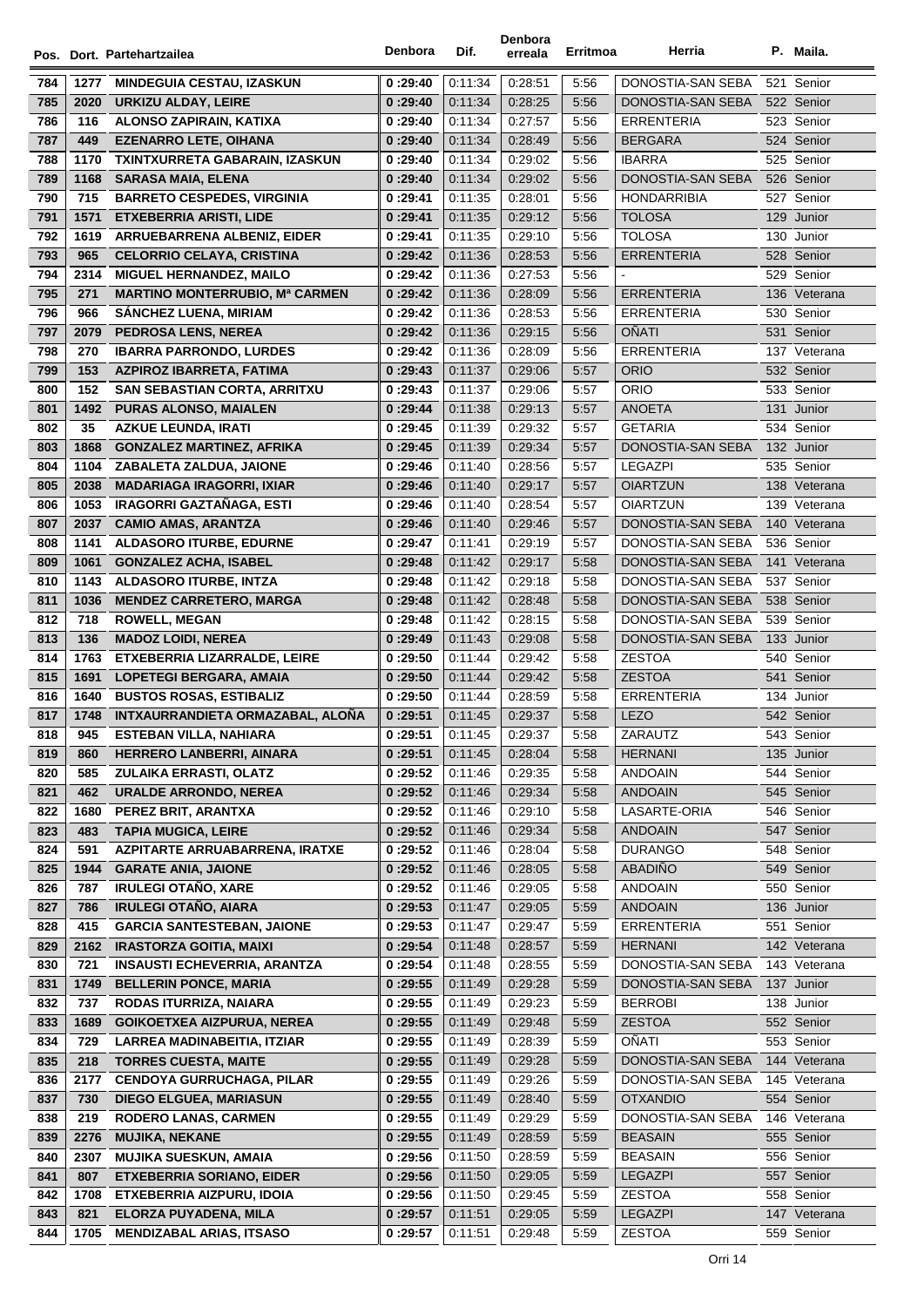|     |      | Pos. Dort. Partehartzailea                                      | Denbora  | Dif.               | Denbora<br>erreala | Erritmoa     | Herria                   |     | P. Maila.                  |
|-----|------|-----------------------------------------------------------------|----------|--------------------|--------------------|--------------|--------------------------|-----|----------------------------|
| 845 | 233  | SENOSIAIN LABAT, MARÍA                                          | 0:29:58  | 0:11:52            | 0:28:08            | 6:00         | <b>ZIZUR MAYOR/ZIZUR</b> |     | 560 Senior                 |
| 846 | 531  | <b>MEOKI PLAZA, MIREN</b>                                       | 0:29:58  | 0:11:52            | 0:28:32            | 6:00         | <b>BAZTAN</b>            |     | 561 Senior                 |
| 847 | 583  | <b>MEOKI PLAZA, AMAIA</b>                                       | 0:29:58  | 0:11:52            | 0:28:32            | 6:00         | <b>BAZTAN</b>            |     | 562 Senior                 |
| 848 | 1989 | <b>SEGURA TRINCADO, JULIA</b>                                   | 0:29:58  | 0.11.52            | 0:29:52            | 6:00         | <b>BILBAO</b>            |     | 148 Veterana               |
| 849 | 600  | SUSPERREGUI SAGARZAZU, AINHOA                                   | 0:30:00  | 0:11:54            | 0:29:30            | 6:00         | <b>IRUN</b>              |     | 563 Senior                 |
| 850 | 1672 | <b>ESKISABEL BEREZIARTU, ANA</b>                                | 0:30:00  | 0:11:54            | 0:29:35            | 6:00         | LAZKAO                   |     | 564 Senior                 |
| 851 | 1157 | <b>ADAMS, CATHERINE</b>                                         | 0:30:01  | 0:11:55            | 0:29:39            | 6:00         | PAMPLONA/IRUÑA           |     | 565 Senior                 |
| 852 | 1381 | <b>IZAGIRRE SARASKI, OLATZ</b>                                  | 0:30:02  | 0:11:56            | 0:28:21            | 6:00         | <b>AZPEITIA</b>          |     | 566 Senior                 |
| 853 | 1206 | <b>KORTA URIA, ESTIBALIZ</b>                                    | 0:30:02  | 0:11:56            | 0:29:56            | 6:00         | <b>ZESTOA</b>            |     | 567 Senior                 |
| 854 | 1026 | SANSIÑENA LASARTE, SUSANA                                       | 0:30:03  | 0:11:57            | 0.28.26            | 6:01         | VILLABONA                |     | 568 Senior                 |
| 855 | 791  | <b>CHOCARRO UBIRIA, EDURNE</b>                                  | 0:30:04  | 0:11:58            | 0:29:37            | 6:01         | <b>HERNANI</b>           |     | 569 Senior                 |
| 856 | 295  | <b>GUILLAN NORES, MARIA EUGENIA</b>                             | 0:30:04  | 0:11:58            | 0:28:58            | 6:01         | DONOSTIA-SAN SEBA        |     | 570 Senior                 |
| 857 | 209  | <b>SAEZ BAZTAN, AINARA</b>                                      | 0:30:04  | 0:11:58            | 0:29:38            | 6:01         | <b>VILLAFRANCA</b>       |     | 571 Senior                 |
| 858 | 967  | SALABERRIA ARANEGUI, MARTA                                      | 0:30:04  | 0:11:58            | 0:28:33            | 6:01         | DONOSTIA-SAN SEBA        |     | 139 Junior                 |
| 859 | 70   | VÁZQUEZ VÁZQUEZ, TOÑI                                           | 0:30:05  | 0:11:59            | 0:30:00            | 6:01         | VITORIA-GASTEIZ          |     | 572 Senior                 |
| 860 |      |                                                                 |          |                    |                    |              | <b>IRUN</b>              |     |                            |
|     | 120  | <b>GARCIA CRESPO, JUNCAL</b><br><b>SARASOLA AZKETA, MAIALEN</b> | 0:30:05  | 0:11:59<br>0:11:59 | 0.28.26<br>0:29:15 | 6:01<br>6:01 | DONOSTIA-SAN SEBA        |     | 573 Senior                 |
| 861 | 1641 |                                                                 | 0:30:05  |                    |                    |              |                          |     | 140 Junior                 |
| 862 | 2081 | <b>RODRIGUEZ AGIRRE, ITXASO</b>                                 | 0:30:08  | 0:12:02<br>0:12:02 | 0.29.11<br>0:28:56 | 6:02<br>6:02 | <b>ARAMAIO</b>           | 141 | Junior<br>574 Senior       |
| 863 | 1843 | OYANGUREN LOPEZ DE BERGARA, AINHO                               | 0:30:08  |                    |                    |              |                          |     |                            |
| 864 | 1922 | <b>ERIZ UNZUETA, IGONE</b>                                      | 0:30:09  | 0.12:03            | 0:28:58            | 6:02         | <b>ARAMAIO</b>           |     | 149 Veterana<br>575 Senior |
| 865 | 1844 | <b>ARRIARAN MENDIALDUA, BEGO</b>                                | 0:30:09  | 0:12:03            | 0:28:55            | 6:02         | <b>ARAMAIO</b>           |     |                            |
| 866 | 1564 | <b>IBARRA LOIDI, MAITANE</b>                                    | 0:30:09  | 0:12:03            | 0:29:22            | 6:02         | <b>ERRENTERIA</b>        |     | 576 Senior                 |
| 867 | 1563 | <b>ARBILLAGA ETXARRI, EIDER</b>                                 | 0:30:09  | 0:12:03            | 0:29:22            | 6:02         | <b>PASAIA</b>            |     | 577 Senior                 |
| 868 | 644  | <b>SÁNCHEZ BENITO, MÓNICA</b>                                   | 0:30:10  | 0:12:04            | 0:29:43            | 6:02         | DONOSTIA-SAN SEBA        |     | 578 Senior                 |
| 869 | 1630 | <b>SANDIN RAMOS, ARANTXA</b>                                    | 0:30:10  | 0:12:04            | 0:30:03            | 6:02         | <b>ERRENTERIA</b>        |     | 150 Veterana               |
| 870 | 142  | <b>UNSAIN ZALA, GLORIA</b>                                      | 0:30:10  | 0:12:04            | 0:28:17            | 6:02         | <b>ERRENTERIA</b>        |     | 579 Senior                 |
| 871 | 1797 | URKIZU LASARTE, NAIARA                                          | 0:30:10  | 0:12:04            | 0:29:37            | 6:02         | <b>BERASTEGI</b>         |     | 142 Junior                 |
| 872 | 1656 | <b>IBARBURU OKARIZ, MAITE</b>                                   | 0:30:11  | 0:12:05            | 0:29:00            | 6:02         | <b>URNIETA</b>           |     | 580 Senior                 |
| 873 | 762  | <b>GRINCHE, AINHOA</b>                                          | 0:30:11  | 0:12:05            | 0:29:34            | 6:02         | <b>URNIETA</b>           |     | 581 Senior                 |
| 874 | 1638 | <b>MUNDUATE ORUESAGASTI, LIERNI</b>                             | 0:30:11  | 0:12:05            | 0:29:45            | 6:02         | DONOSTIA-SAN SEBA        |     | 143 Junior                 |
| 875 | 1648 | <b>ARRONDO MUGICA, LARRAITZ</b>                                 | 0:30:11  | 0:12:05            | 0:29:00            | 6:02         | <b>HERNANI</b>           |     | 582 Senior                 |
| 876 | 772  | ORDOÑEZ BERMEJO, MERRI                                          | 0:30:11  | 0:12:05            | 0:29:34            | 6:02         | <b>URNIETA</b>           |     | 583 Senior                 |
| 877 | 1352 | <b>ALBERDI MENDEZ, MAITANE</b>                                  | 0:30:12  | 0:12:06            | 0:28:58            | 6:02         | <b>AZPEITIA</b>          |     | 144 Junior                 |
| 878 |      | 1371 YEREGUI REKONDO, OLATZ                                     | 0:30:12  | 0:12:06            | 0.28.59            | 6:02         | <b>AZPEITIA</b>          |     | 584 Senior                 |
| 879 | 1331 | VÁZQUEZ PÉREZ, MARI CARMEN                                      | 0:30:13  | 0:12:07            | 0:29:55            | 6:03         | PASAIA                   |     | 585 Senior                 |
| 880 | 1655 | <b>SANZ GORRITI, MAITE</b>                                      | 0:30:14  | 0:12:08            | 0:29:06            | 6:03         | <b>HERNANI</b>           |     | 151 Veterana               |
| 881 | 1324 | PARADA GARMENDIA, ESTIBALITZ                                    | 0:30:14  | 0:12:08            | 0:29:34            | 6:03         | DONOSTIA-SAN SEBA        |     | 586 Senior                 |
| 882 | 2088 | <b>AZPEITIA MENDIOROZ, ESTHER</b>                               | 0:30:15  | 0:12:09            | 0:29:46            | 6:03         | DONOSTIA-SAN SEBA        |     | 152 Veterana               |
| 883 | 1339 | <b>USABIAGA LOPEZ, MARIA</b>                                    | 0:30:15  | 0:12:09            | 0:29:02            | 6:03         | <b>BEASAIN</b>           |     | 587 Senior                 |
| 884 | 171  | <b>AGIRRE EGUARAS, ITSASO</b>                                   | 0:30:15  | 0:12:09            | 0:28:51            | 6:03         | PAMPLONA/IRUÑA           |     | 145 Junior                 |
| 885 | 1340 | <b>URANGA ZUBELDIA, MAIDER</b>                                  | 0:30:15  | 0:12:09            | 0:29:03            | 6:03         | <b>BEASAIN</b>           |     | 588 Senior                 |
| 886 | 2022 | <b>BAILON LAORDEN, CONCHI</b>                                   | 0:30:15  | 0:12:09            | 0:29:47            | 6:03         | DONOSTIA-SAN SEBA        |     | 153 Veterana               |
| 887 | 1513 | <b>BUENO, LARRAITZ</b>                                          | 0:30:17  | 0:12:11            | 0:29:28            | 6:03         | <b>LEGAZPI</b>           |     | 589 Senior                 |
| 888 | 1517 | <b>FRAILE, ADRIANA</b>                                          | 0:30:17  | 0:12:11            | 0:29:31            | 6:03         | LEGAZPI                  |     | 590 Senior                 |
| 889 | 2030 | <b>VILLANUEVA LLANOS, YOANA</b>                                 | 0:30:17  | 0:12:11            | 0:29:30            | 6:03         | DONOSTIA-SAN SEBA        |     | 591 Senior                 |
| 890 | 2146 | <b>EGUZKIZA ARROYO, MªEUGENIA</b>                               | 0:30:19  | 0:12:13            | 0:29:15            | 6:04         | DONOSTIA-SAN SEBA        |     | 154 Veterana               |
| 891 | 1281 | <b>EGUZKIZA ARROYO, ANA</b>                                     | 0:30:19  | 0:12:13            | 0:29:16            | 6:04         | DONOSTIA-SAN SEBA        |     | 155 Veterana               |
| 892 | 347  | LIZARRALDE ZALAKAIN, LEIRE                                      | 0 :30:21 | 0:12:15            | 0:29:00            | 6:04         | <b>VILLABONA</b>         |     | 592 Senior                 |
| 893 | 368  | <b>ITURROSPE IBARRA, AMAIA</b>                                  | 0:30:21  | 0:12:15            | 0:29:25            | 6:04         | EZKIO-ITSASO             |     | 593 Senior                 |
| 894 | 993  | <b>ORMAZABAL LASA, EDURNE</b>                                   | 0 :30:22 | 0:12:16            | 0:29:32            | 6:04         | ANTZUOLA                 |     | 146 Junior                 |
| 895 | 1229 | <b>IRAGORRI PETUYA, IDOYA</b>                                   | 0:30:22  | 0:12:16            | 0:28:41            | 6:04         | <b>SESTAO</b>            |     | 594 Senior                 |
| 896 | 2318 | <b>HERRERAS ROIG, IHUDITH</b>                                   | 0:30:22  | 0:12:16            | 0:29:00            | 6:04         | ESTELLA/LIZARRA          |     | 595 Senior                 |
| 897 | 1224 | <b>CARRERAS FISAS, Mª JOSE</b>                                  | 0:30:22  | 0:12:16            | 0:30:03            | 6:04         | DONOSTIA-SAN SEBA        |     | 596 Senior                 |
| 898 | 825  | <b>LLORENTE OLMOS, PILI</b>                                     | 0:30:23  | 0:12:17            | 0:29:44            | 6:05         | DONOSTIA-SAN SEBA        |     | 597 Senior                 |
| 899 | 1292 | <b>AGIRRE URDANGARIN, ENERITZ</b>                               | 0:30:23  | 0:12:17            | 0:28:33            | 6:05         | <b>USURBIL</b>           |     | 147 Junior                 |
| 900 | 1955 | <b>MARITXALAR GOROSTEGI, PILAR</b>                              | 0:30:23  | 0:12:17            | 0:28:38            | 6:05         | <b>GABIRIA</b>           |     | 598 Senior                 |
| 901 | 589  | <b>GASTIAIN ITURBE, OLAIA</b>                                   | 0:30:23  | 0:12:17            | 0:29:32            | 6:05         | <b>ANTZUOLA</b>          |     | 148 Junior                 |
| 902 | 350  | <b>BARRUTIA AYASTUY, JONE</b>                                   | 0:30:23  | 0:12:17            | 0:29:25            | 6:05         | <b>BERGARA</b>           |     | 599 Senior                 |
| 903 | 1223 | <b>MARTIARENA ARREGUI, MIREN</b>                                | 0:30:23  | 0:12:17            | 0:29:15            | 6:05         | ARRASATE/MONDRA          |     | 156 Veterana               |
| 904 | 1398 | <b>VARELA, EIDER</b>                                            | 0:30:23  | 0:12:17            | 0:29:45            | 6:05         | SORALUZE/PLACENCI        |     | 600 Senior                 |
| 905 | 1399 | EZPELETA GARAIKOETXEA, SILVIA                                   | 0:30:24  | 0:12:18            | 0:29:47            | 6:05         | <b>BERGARA</b>           |     | 601 Senior                 |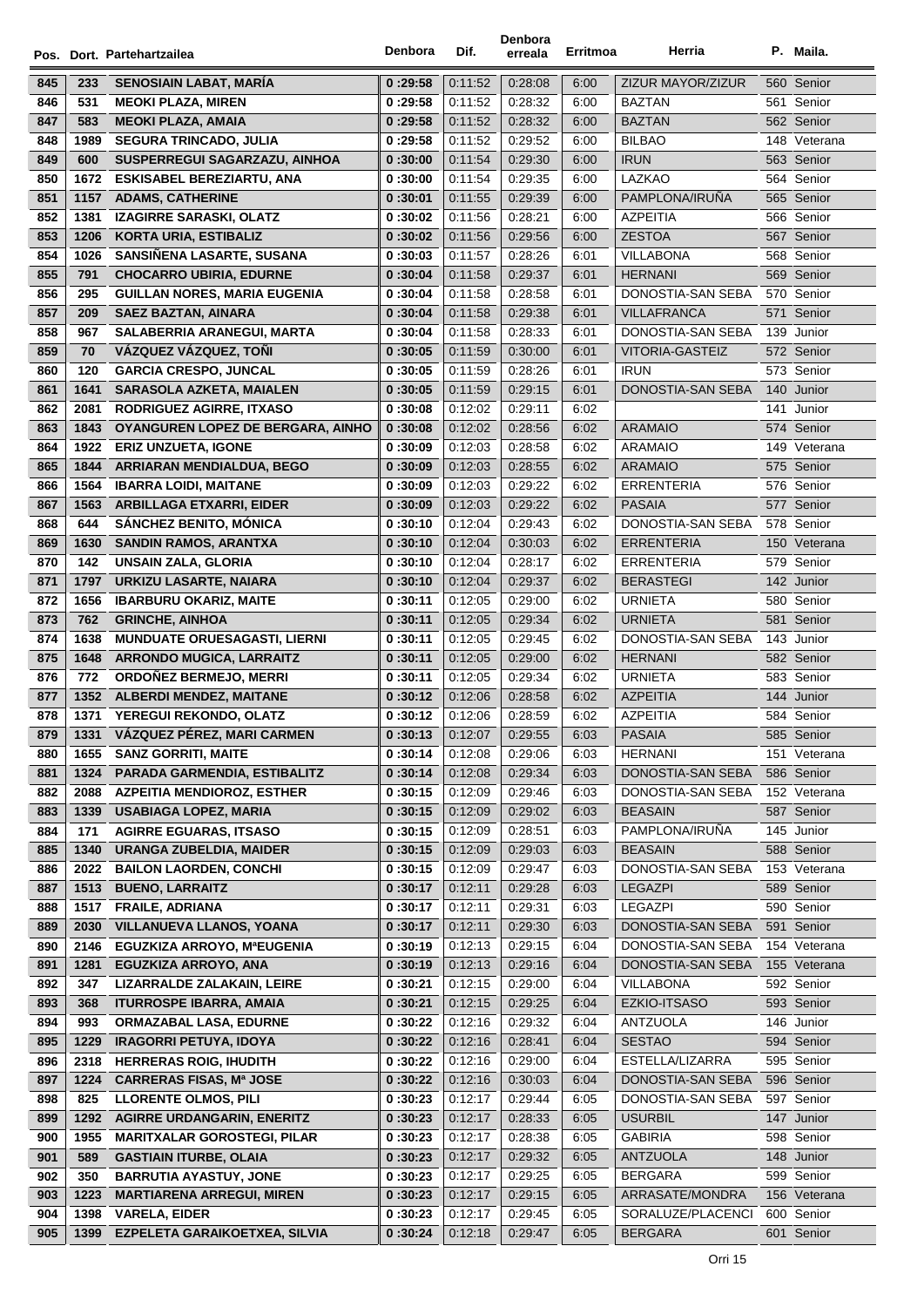|     |      | Pos. Dort. Partehartzailea            | Denbora  | Dif.    | Denbora<br>erreala | Erritmoa | Herria               |     | P. Maila.    |
|-----|------|---------------------------------------|----------|---------|--------------------|----------|----------------------|-----|--------------|
| 906 | 2268 | <b>VERGARA ARRIETA, ARANZAZU</b>      | 0:30:24  | 0:12:18 | 0:29:30            | 6:05     | DONOSTIA-SAN SEBA    |     | 149 Junior   |
| 907 | 1509 | <b>ARRIBAS, PATRICIA</b>              | 0:30:24  | 0.12:18 | 0:29:35            | 6:05     | <b>LEGAZPI</b>       |     | 602 Senior   |
| 908 | 432  | <b>PINEDA DE LA CRUZ. MARIJOSE</b>    | 0:30:25  | 0:12:19 | 0:30:06            | 6:05     | <b>BERGARA</b>       |     | 603 Senior   |
| 909 | 761  | <b>GRIJALBA SANTOS, JUNE</b>          | 0:30:25  | 0.12:19 | 0:28:45            | 6:05     | <b>IRUN</b>          |     | 150 Junior   |
| 910 | 216  | <b>HIDALGO BENITEZ, GLORIA</b>        | 0:30:25  | 0:12:19 | 0:29:26            | 6:05     | <b>AZPEITIA</b>      |     | 604 Senior   |
| 911 | 390  | <b>BASTIDA ETXEBERRIA, AINTZANE</b>   | 0:30:25  | 0.12:19 | 0:29:26            | 6:05     | <b>AZPEITIA</b>      |     | 605 Senior   |
| 912 | 99   | <b>SOLIS GARCIA, ANA ISABEL</b>       | 0:30:26  | 0:12:20 | 0:29:58            | 6:05     | <b>PASAIA</b>        |     | 157 Veterana |
| 913 | 643  | <b>AGUIRRE URCELAY, ISABEL</b>        | 0:30:26  | 0:12:20 | 0:29:31            | 6:05     | DONOSTIA-SAN SEBA    |     | 158 Veterana |
| 914 | 1384 | <b>BADIOLA ODRIOZOLA, NAGORE</b>      | 0:30:26  | 0:12:20 | 0:28:49            | 6:05     | <b>AZPEITIA</b>      |     | 606 Senior   |
| 915 | 1410 | <b>ETXEBESTE AGIRRE, EIDER</b>        | 0:30:26  | 0.12:20 | 0:29:30            | 6:05     | DONOSTIA-SAN SEBA    |     | 151 Junior   |
| 916 | 1273 | <b>HERNANDEZ ROBLEZ, LIDIA</b>        | 0:30:26  | 0:12:20 | 0:30:17            | 6:05     | <b>BEASAIN</b>       |     | 607 Senior   |
| 917 | 1383 | <b>MARTIJA ITURZAETA, ENARA</b>       | 0:30:26  | 0.12:20 | 0:28:48            | 6:05     | <b>AZPEITIA</b>      |     | 608 Senior   |
| 918 | 1812 | <b>DELGADO LEIZEA, IDOIA</b>          | 0:30:27  | 0:12:21 | 0:29:40            | 6:05     | <b>BILBAO</b>        |     | 609 Senior   |
| 919 | 1313 | OIARTZABAL OLATZIREGI, ARANTZA        | 0:30:27  | 0:12:21 | 0:30:07            | 6:05     | DONOSTIA-SAN SEBA    |     | 610 Senior   |
| 920 | 2721 | <b>OTAEGI GARMENDIA, JONE</b>         | 0:30:28  | 0.12.22 | 0:29:22            | 6:06     | ANOETA               |     | 611 Senior   |
| 921 | 2301 | <b>GALPARSORO REDONDO, AMAIA</b>      | 0:30:28  | 0:12:22 | 0:30:07            | 6:06     | <b>ERRENTERIA</b>    |     | 612 Senior   |
| 922 | 1284 | <b>GONZALEZ CASTILLEJO, ELENA</b>     | 0:30:28  | 0:12:22 | 0.29.11            | 6:06     | DONOSTIA-SAN SEBA    |     | 159 Veterana |
| 923 | 382  | <b>BUSTOS ROSAS, ITXASO</b>           | 0:30:29  | 0:12:23 | 0:29:33            | 6:06     | <b>ERRENTERIA</b>    |     | 152 Junior   |
| 924 | 73   | <b>MARAVILLA LLOPIS, MAITE</b>        | 0:30:29  | 0:12:23 | 0:30:27            | 6:06     | <b>HERNANI</b>       |     | 613 Senior   |
| 925 | 2003 | <b>VILLAREJO SIERRA, ANA ISABEL</b>   | 0:30:29  | 0:12:23 | 0:30:28            | 6:06     | <b>HERNANI</b>       |     | 614 Senior   |
| 926 | 1183 | URKOLA ETXETXIPIA, KRISTINA           | 0:30:29  | 0.12:23 | 0:29:19            | 6:06     | <b>TOLOSA</b>        |     | 615 Senior   |
| 927 | 2267 | <b>GUILLAN ASO, ITZIAR</b>            | 0:30:29  | 0.12.23 | 0.29.16            | 6:06     | DONOSTIA-SAN SEBA    |     | 616 Senior   |
| 928 | 2105 | <b>GUILLAN ASO, SAIOA</b>             | 0:30:30  | 0:12:24 | 0:29:16            | 6:06     | DONOSTIA-SAN SEBA    |     | 617 Senior   |
| 929 | 1184 | <b>URKOLA ETXETXIPIA, ITZIAR</b>      | 0:30:30  | 0.12.24 | 0:29:18            | 6:06     | <b>TOLOSA</b>        |     | 618 Senior   |
| 930 | 1144 | <b>SOLABERRIETA, JAIONE</b>           | 0:30:30  | 0:12:24 | 0:30:12            | 6:06     | ORIO                 |     | 619 Senior   |
| 931 | 1920 | <b>AGIRRETXE IRADI, IZAR</b>          | 0:30:30  | 0:12:24 | 0:29:09            | 6:06     | LASARTE-ORIA         |     | 153 Junior   |
| 932 | 1145 | <b>SALSAMENDI GONI, MIREN</b>         | 0:30:30  | 0:12:24 | 0:30:12            | 6:06     | ORIO                 |     | 620 Senior   |
| 933 | 1921 | OTXANDORENA YEREGI, UXUE              | 0:30:30  | 0.12.24 | 0:29:10            | 6:06     | LASARTE-ORIA         |     | 154 Junior   |
| 934 | 1919 | <b>IPARRAGIRRE IARTZA, MADDI</b>      | 0:30:30  | 0:12:24 | 0:29:09            | 6:06     | LASARTE-ORIA         |     | 155 Junior   |
| 935 | 2001 | <b>CUEVAS PORTILLA, MARIANA</b>       | 0:30:30  | 0.12.24 | 0:29:34            | 6:06     |                      |     | 621 Senior   |
| 936 | 2239 | <b>MUJIKA GARATE, LAIDA</b>           | 0:30:30  | 0:12:24 | 0:29:24            | 6:06     | DONOSTIA-SAN SEBA    |     | 622 Senior   |
| 937 | 320  | RODRIGUEZ LARRARTE, KONTXI            | 0:30:31  | 0.12.25 | 0:30:19            | 6:06     | ZARAUTZ              |     | 623 Senior   |
| 938 | 131  | NARBARTE PORTUGAL, ARANTZAZU          | 0 :30:31 | 0:12:25 | 0:30:09            | 6:06     | ERRENTERIA           |     | 624 Senior   |
| 939 | 133  | <b>NOGERAS BERRA, ITZIAR</b>          | 0:30:31  | 0:12:25 | 0:30:11            | 6:06     | ERRENTERIA           |     | 160 Veterana |
| 940 | 134  | <b>ERRANDONEA BALDA, JOSUNE</b>       | 0:30:31  | 0:12:25 | 0:30:10            | 6:06     | ERRENTERIA           |     | 625 Senior   |
| 941 | 364  | <b>MADARIAGA, NEKANE</b>              | 0:30:31  | 0.12.25 | 0:29:02            | 6:06     | DONOSTIA-SAN SEBA    |     | 626 Senior   |
| 942 | 660  | <b>OLAIZOLA ARRUE, SAIOA</b>          | 0:30:31  | 0.12.25 | 0.29:02            | 6:06     | DONOSTIA-SAN SEBA    |     | 627 Senior   |
| 943 | 1766 | <b>CALDERON GARCIA, EIDER</b>         | 0:30:32  | 0:12:26 | 0.29.53            | 6:06     | DONOSTIA-SAN SEBA    |     | 628 Senior   |
| 944 | 1502 | <b>RUIZ, SONIA</b>                    | 0:30:33  | 0.12.27 | 0.29.43            | 6:07     | <b>LEGAZPI</b>       |     | 629 Senior   |
| 945 | 1418 | ALMEIDA MINJARES, LILIANA             | 0:30:33  | 0:12:27 | 0.28.46            | 6:07     | <b>BENITO JUÉREZ</b> |     | 630 Senior   |
| 946 | 2000 | BERNAL MARTÍN, ARÁNTZAZU              | 0:30:33  | 0:12:27 | 0:29:36            | 6:07     | DONOSTIA-SAN SEBA    | 631 | Senior       |
| 947 | 628  | PERICACHO GRANDE, CRISTINA            | 0:30:34  | 0.12.28 | 0:29:35            | 6:07     | <b>ERRENTERIA</b>    |     | 632 Senior   |
| 948 | 760  | <b>SANTOS GARCIA, MARTA</b>           | 0:30:34  | 0.12.28 | 0.28.54            | 6:07     | <b>IRUN</b>          |     | 633 Senior   |
| 949 | 1417 | <b>CRESPO ARRIOLA, MARÍA FERNANDA</b> | 0:30:34  | 0.12.28 | 0:28:46            | 6:07     | PAMPLONA/IRUÑA       |     | 156 Junior   |
| 950 | 675  | <b>GONI ALBERDI, EDURNE</b>           | 0:30:34  | 0:12:28 | 0:30:08            | 6:07     | DONOSTIA-SAN SEBA    |     | 634 Senior   |
| 951 | 1759 | <b>ARRATE GANDIAGA, MAITE</b>         | 0:30:35  | 0:12:29 | 0:29:45            | 6:07     | MARKINA-XEMEIN       |     | 157 Junior   |
| 952 | 1760 | <b>LARRINAGA ITURRIARTE, MIRENTXU</b> | 0:30:35  | 0:12:29 | 0.29.44            | 6:07     | MARKINA-XEMEIN       |     | 158 Junior   |
| 953 | 1761 | <b>LARRINAGA ITURRIARTE, XEMEIN</b>   | 0:30:35  | 0:12:29 | 0:29:46            | 6:07     | MARKINA-XEMEIN       |     | 635 Senior   |
| 954 | 2263 | <b>BARRENA LOPETEGUI, IDOIA</b>       | 0:30:35  | 0:12:29 | 0:30:08            | 6:07     | DONOSTIA-SAN SEBA    |     | 636 Senior   |
| 955 | 677  | LEZA RUIZ DE LARRAMENDI, ANA          | 0:30:35  | 0:12:29 | 0.30.10            | 6:07     | DONOSTIA-SAN SEBA    |     | 161 Veterana |
| 956 | 459  | <b>IRIGOYEN LAPEIRA, ARRI</b>         | 0:30:36  | 0.12:30 | 0:30:22            | 6:07     | <b>ZUMAIA</b>        |     | 637 Senior   |
| 957 | 457  | BERISTAIN EGAÑA, ENARA                | 0:30:37  | 0.12.31 | 0:30:22            | 6:07     | <b>ZUMAIA</b>        |     | 638 Senior   |
| 958 | 1644 | IRIZAR GOÑI, Mª ANGELES               | 0:30:37  | 0:12:31 | 0:29:29            | 6:07     | DONOSTIA-SAN SEBA    |     | 162 Veterana |
| 959 | 15   | <b>RUIZ OCHOA, MARIA JESUS</b>        | 0:30:37  | 0:12:31 | 0:30:31            | 6:07     | <b>HERNANI</b>       |     | 639 Senior   |
| 960 | 458  | <b>AGUIRRE ALBIZU, MANOLI</b>         | 0:30:38  | 0:12:32 | 0.30.24            | 6:08     | ZUMAIA               |     | 640 Senior   |
| 961 | 2258 | URTIZBEREA AMUNARRIZ, BAKARTXO        | 0:30:39  | 0:12:33 | 0:29:47            | 6:08     | DONOSTIA-SAN SEBA    |     | 641 Senior   |
| 962 | 125  | <b>AIZPURU RUBIO, AMALUR</b>          | 0:30:39  | 0:12:33 | 0:29:55            | 6:08     | <b>ORDIZIA</b>       |     | 642 Senior   |
| 963 | 1617 | <b>SOLANA VECINO, LOURDES</b>         | 0:30:39  | 0:12:33 | 0:29:58            | 6:08     | <b>HERNANI</b>       |     | 643 Senior   |
| 964 | 128  | <b>MUGICA MUGICA, GARAZI</b>          | 0:30:39  | 0:12:33 | 0:29:55            | 6:08     | ORDIZIA              |     | 644 Senior   |
| 965 | 124  | <b>ZURUTUZA LASA, USUE</b>            | 0:30:39  | 0.12.33 | 0.29.55            | 6:08     | <b>ORDIZIA</b>       |     | 159 Junior   |
| 966 | 61   | <b>ALTUBE GALDOS, NEREA</b>           | 0:30:40  | 0:12:34 | 0:30:21            | 6:08     | OÑATI                |     | 645 Senior   |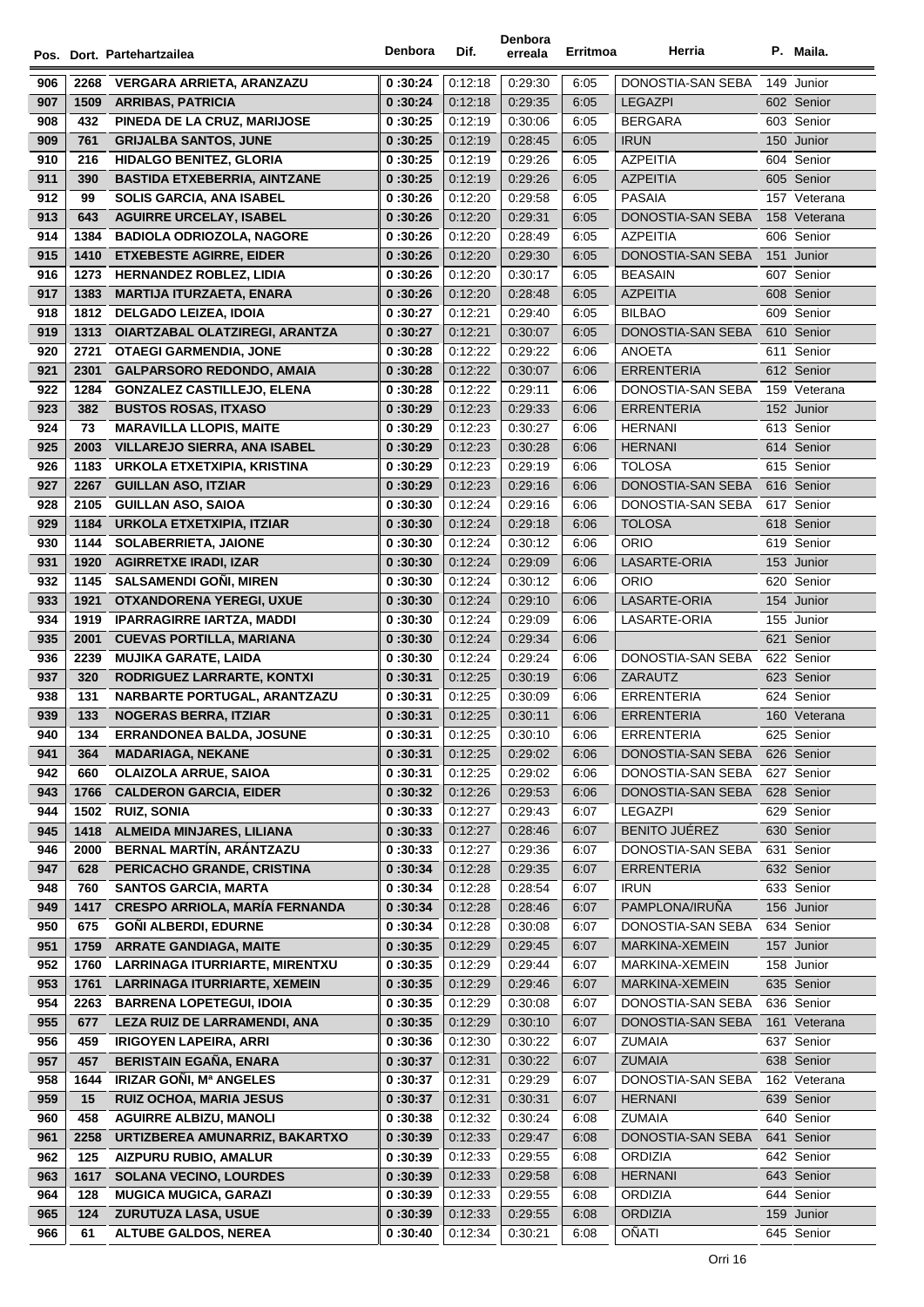|              |              | Pos. Dort. Partehartzailea                                   | Denbora            | Dif.               | Denbora<br>erreala | Erritmoa     | Herria                                 |     | P. Maila.                |
|--------------|--------------|--------------------------------------------------------------|--------------------|--------------------|--------------------|--------------|----------------------------------------|-----|--------------------------|
|              |              |                                                              |                    | 0:12:34            | 0:29:25            |              | <b>AZKOITIA</b>                        |     | 160 Junior               |
| 967<br>968   | 1545<br>1546 | <b>LOINAZ GARATE, MIREN</b><br>ALDAZABAL LARRAÑAGA, OIHANA   | 0:30:40<br>0:30:41 | 0:12:35            | 0:29:26            | 6:08<br>6:08 | AZKOITIA                               |     | 161 Junior               |
| 969          | 1249         | <b>HERNANDEZ RODRIGUEZ, ASUN</b>                             | 0:30:41            | 0:12:35            | 0:29:47            | 6:08         | <b>HONDARRIBIA</b>                     |     | 163 Veterana             |
| 970          | 1009         | LARRAÑAGA IRIBAR, LIERNI                                     | 0:30:41            | 0:12:35            | 0:30:05            | 6:08         | LAZKAO                                 |     | 646 Senior               |
| 971          | 877          | <b>CEMBRERO MARTINEZ, MARTA</b>                              | 0:30:42            | 0:12:36            | 0:30:00            | 6:08         | <b>ZESTOA</b>                          |     | 647 Senior               |
| 972          | 1068         | <b>MARTINEZ GOMEZ, ISABEL</b>                                | 0:30:42            | 0:12:36            | 0:30:00            | 6:08         | <b>ZESTOA</b>                          |     | 164 Veterana             |
| 973          | 870          | <b>ERRASTI IRAEGUI, LIERNI</b>                               | 0:30:42            | 0:12:36            | 0:29:45            | 6:08         | <b>BERGARA</b>                         |     | 648 Senior               |
| 974          | 844          | <b>GARCIA SANCHEZ, NEREA</b>                                 | 0:30:42            | 0:12:36            | 0:29:21            | 6:08         | <b>IRUN</b>                            |     | 649 Senior               |
| 975          | 2089         | <b>VÁZQUEZ HERCE, MAMEN</b>                                  | 0:30:44            | 0:12:38            | 0:30:32            | 6:09         | DONOSTIA-SAN SEBA                      |     | 650 Senior               |
| 976          | 1543         | PAULINO TAVARES, JOELMA                                      | 0:30:44            | 0:12:38            | 0:30:07            | 6:09         | DONOSTIA-SAN SEBA                      |     | 651 Senior               |
| 977          | 1572         | <b>AZPITARTE GONI, JASONE</b>                                | 0:30:45            | 0:12:39            | 0:30:00            | 6:09         | <b>HONDARRIBIA</b>                     |     | 652 Senior               |
| 978          | 1389         | <b>BEREAU GOIKOETXEA, EIDER</b>                              | 0:30:45            | 0:12:39            | 0:30:01            | 6:09         | <b>HONDARRIBIA</b>                     |     | 653 Senior               |
| 979          | 2287         | <b>SUAREZ GONZALO, SUSANA</b>                                | 0:30:45            | 0:12:39            | 0:30:25            | 6:09         | DONOSTIA-SAN SEBA                      |     | 654 Senior               |
| 980          | 1429         | SOARES YÁÑEZ, VERÓNICA                                       | 0:30:45            | 0:12:39            | 0:30:22            | 6:09         | DONOSTIA-SAN SEBA                      |     | 655 Senior               |
| 981          | 758          | <b>EGIA BERROTARAN, JAIONE</b>                               | 0:30:45            | 0:12:39            | 0:30:00            | 6:09         | <b>HONDARRIBIA</b>                     |     | 656 Senior               |
| 982          | 1195         | PEREZ MUGURUZA, SILVIA                                       | 0:30:45            | 0:12:39            | 0:29:20            | 6:09         | <b>IRUN</b>                            |     | 657 Senior               |
| 983          | 1394         | <b>ZUMETA ETXABE, MAITANE</b>                                | 0:30:46            | 0:12:40            | 0.30.46            | 6:09         | AIZARNAZABAL                           |     | 658 Senior               |
| 984          | 1396         | <b>MURILLO ELKANO, IOSUNE</b>                                | 0:30:46            | 0.12.40            | 0:29:53            | 6:09         | PAMPLONA/IRUÑA                         |     | 659 Senior               |
| 985          | 82           | <b>ARLEGI IÑIGO, EUNATE</b>                                  | 0:30:47            | 0.12.41            | 0:30:28            | 6:09         | <b>PASAIA</b>                          |     | 660 Senior               |
| 986          | 1427         | IZA MIKELEIZ, ANA                                            | 0:30:48            | 0:12:42            | 0:29:53            | 6:10         | <b>HONDARRIBIA</b>                     | 661 | Senior                   |
| 987          | 1126         | NUÑEZ MONTOYA, MARIA LOURDES                                 | 0:30:48            | 0:12:42            | 0:29:53            | 6:10         | <b>HONDARRIBIA</b>                     |     | 165 Veterana             |
| 988          | 2172         | <b>BASURTO ARRAZTIO, AINHOA</b>                              | 0:30:48            | 0:12:42            | 0:30:02            | 6:10         | <b>HERNANI</b>                         |     | 662 Senior               |
| 989          | 1060         | <b>GINEA MUNDIÑANO, IRUNE</b>                                | 0:30:48            | 0:12:42            | 0:30:11            | 6:10         | <b>ARBIZU</b>                          |     | 663 Senior               |
| 990          | 1058         | <b>BERASTEGI LEIZA, NEREA</b>                                | 0:30:48            | 0:12:42            | 0:30:12            | 6:10         | ARBIZU                                 |     | 664 Senior               |
| 991          | 39           | <b>BRIÑAS MANTEROLA, LARRAITZ</b>                            | 0:30:49            | 0:12:43            | 0:30:22            | 6:10         | <b>IRUN</b>                            |     | 665 Senior               |
| 992          | 601          | ACHALANDABASO, MARIA                                         | 0:30:49            | 0:12:43            | 0:30:10            | 6:10         | DONOSTIA-SAN SEBA                      |     | 666 Senior               |
| 993          | 1677         | <b>DUEÑAS ETXABE, ALAITZ</b>                                 | 0:30:49            | 0:12:43            | 0:30:16            | 6:10         | DONOSTIA-SAN SEBA                      |     | 667 Senior               |
| 994          | 334          | <b>HUERTAS ELORZA, EIDER</b>                                 | 0:30:49            | 0:12:43            | 0.30.14            | 6:10         | DONOSTIA-SAN SEBA                      |     | 668 Senior               |
| 995          | 126          | <b>TAPIA ALONSO, HIRUNE</b>                                  | 0:30:50            | 0:12:44            | 0:30:05            | 6:10         | <b>ORDIZIA</b>                         |     | 162 Junior               |
| 996          | 623          | <b>ESTARLOA IRAZUSTA, JOXEPI</b>                             | 0:30:50            | 0:12:44            | 0:29:57            | 6:10         | HERNANI                                |     | 669 Senior               |
| 997          | 1343         | <b>ESTARLOA IRAZUSTA, BEGOÑA</b>                             | 0:30:50            | 0:12:44            | 0:29:55            | 6:10         | <b>HERNANI</b>                         |     | 166 Veterana             |
| 998          | 440          | <b>GONZALEZ LAZKANO, NERE</b>                                | 0:30:50            | 0:12:44            | 0:29:06            | 6:10         | <b>BERGARA</b>                         |     | 670 Senior               |
| 999          | 191          | LARRAÑAGA AGUIRREZABAL, OLATZ                                | 0:30:50            | 0:12:44            | 0:29:06            | 6:10         | BERGARA                                |     | 163 Junior               |
| 1000         | 2220         | <b>SUBIZA LASKARAI, SAIOA</b>                                | 0:30:51            | 0.12.45            | 0:30:25            | 6:10         | DONOSTIA-SAN SEBA                      |     | 671 Senior               |
| 1001         | 2041         | RODRIGUEZ RODRIGUEZ, MARIA                                   | 0:30:51            | 0:12:45            | 0:29:58            | 6:10         | DONOSTIA-SAN SEBA                      |     | 672 Senior               |
| 1002         | 2067         | PIÑEIRO MARTINEZ, DORI                                       | 0:30:51            | 0:12:45            | 0:29:58            | 6:10         | DONOSTIA-SAN SEBA                      |     | 673 Senior               |
| 1003         | 1308         | <b>LOPEZ BIDAGUREN, IZARO</b>                                | 0:30:52            | 0:12:46            | 0:30:16            | 6:10         | <b>GERNIKA-LUMO</b><br><b>OIARTZUN</b> |     | 674 Senior               |
| 1004         | 680          | LIZASO AIZPURUA, JASONE<br><b>MONTILLA MAZUECOS, LOURDES</b> | 0:30:53            | 0:12:47<br>0:12:47 | 0:29:58            | 6:11         | <b>HONDARRIBIA</b>                     |     | 675 Senior<br>676 Senior |
| 1005<br>1006 | 920<br>550   | ELORZA IGLESIAS, GARAZI                                      | 0:30:53<br>0:30:53 | 0:12:47            | 0:29:26<br>0:29:50 | 6:11<br>6:11 | DONOSTIA-SAN SEBA                      |     | 164 Junior               |
| 1007         | 843          | <b>BERMEJO FERNÁNDEZ, KATIA</b>                              | 0:30:53            | 0:12:47            | 0:30:30            | 6:11         | <b>ERRENTERIA</b>                      |     | 677 Senior               |
| 1008         | 919          | <b>MONTILLA MAZUECOS, DIANA</b>                              | 0:30:53            | 0:12:47            | 0:29:26            | 6:11         | <b>HONDARRIBIA</b>                     |     | 678 Senior               |
| 1009         | 1852         | <b>MENDEZ CERNUDA, MARI JOSE</b>                             | 0:30:54            | 0:12:48            | 0:29:54            | 6:11         | DONOSTIA-SAN SEBA                      |     | 167 Veterana             |
| 1010         | 551          | <b>IGLESIAS BENGOECHEA, LURDES</b>                           | 0:30:54            | 0:12:48            | 0:29:51            | 6:11         | DONOSTIA-SAN SEBA                      |     | 168 Veterana             |
| 1011         | 1901         | <b>MURILLO OLAIZOLA, LEIRE</b>                               | 0:30:54            | 0:12:48            | 0.30.09            | 6:11         | DONOSTIA-SAN SEBA                      |     | 165 Junior               |
| 1012         | 1820         | LIZARRALDE GOROSABEL, GEMA                                   | 0 :30:54           | 0:12:48            | 0:30:54            | 6:11         | DONOSTIA-SAN SEBA                      |     | 169 Veterana             |
| 1013         | 1904         | <b>VERBRUGGEN, CATETHERINE</b>                               | 0:30:54            | 0:12:48            | 0:30:08            | 6:11         | <b>BILBAO</b>                          |     | 679 Senior               |
| 1014         | 29           | <b>CALVILLO MERINO, JANIRE</b>                               | 0:30:54            | 0:12:48            | 0:30:41            | 6:11         | ORDIZIA                                |     | 166 Junior               |
| 1015         | 2018         | <b>SANCHEZ ALDEA, IRATI</b>                                  | 0:30:55            | 0:12:49            | 0:30:09            | 6:11         | DONOSTIA-SAN SEBA                      |     | 167 Junior               |
| 1016         | 2704         | <b>ALONSO RUIZ, SARA</b>                                     | 0 :30:55           | 0:12:49            | 0.30.10            | 6:11         | DONOSTIA-SAN SEBA                      |     | 168 Junior               |
| 1017         | 2206         | ALCORTA MUGICA, YOLANDA                                      | 0:30:56            | 0:12:50            | 0:29:06            | 6:11         | DONOSTIA-SAN SEBA                      |     | 680 Senior               |
| 1018         | 1176         | <b>MADINABEITIA OSKILA, ALAZNE</b>                           | 0:30:57            | 0:12:51            | 0:30:37            | 6:11         | PASAIA                                 |     | 169 Junior               |
| 1019         | 1947         | JAUREGI LARRETXEA, OIHANA                                    | 0:30:58            | 0:12:52            | 0:29:35            | 6:12         | DONOSTIA-SAN SEBA                      |     | 681 Senior               |
| 1020         | 57           | <b>ARANBURU, ITXASO</b>                                      | 0:30:58            | 0:12:52            | 0:29:57            | 6:12         | <b>TOLOSA</b>                          |     | 170 Junior               |
| 1021         | 1577         | <b>USARRAGA, NAHIKARI</b>                                    | 0:30:58            | 0:12:52            | 0:29:35            | 6:12         | DONOSTIA-SAN SEBA                      |     | 682 Senior               |
| 1022         | 1431         | <b>CELAYETA OLAZABAL, GARBIÑE</b>                            | 0:30:58            | 0:12:52            | 0:30:58            | 6:12         | HONDARRIBIA                            |     | 683 Senior               |
| 1023         | 59           | <b>BORDAGARAY EIZAGIRRE, ANE</b>                             | 0:30:58            | 0:12:52            | 0:29:57            | 6:12         | <b>TOLOSA</b>                          |     | 684 Senior               |
| 1024         | 429          | <b>GUETARIA GASTIASORO, JAIONE</b>                           | 0:30:59            | 0:12:53            | 0:29:40            | 6:12         | <b>ERRENTERIA</b>                      |     | 685 Senior               |
| 1025         | 1809         | <b>GUTIERREZ GENDE, IZASKUN</b>                              | 0:30:59            | 0:12:53            | 0:29:32            | 6:12         | <b>HONDARRIBIA</b>                     |     | 686 Senior               |
| 1026         | 1200         | <b>CELAYETA OLAZABAL, ALAITZ</b>                             | 0:30:59            | 0:12:53            | 0:30:13            | 6:12         | <b>HONDARRIBIA</b>                     |     | 687 Senior               |
| 1027         | 50           | OTXANDORENA NOBLE, MIRARI                                    | 0:31:00            | 0:12:54            | 0:30:05            | 6:12         | DONOSTIA-SAN SEBA                      |     | 170 Veterana             |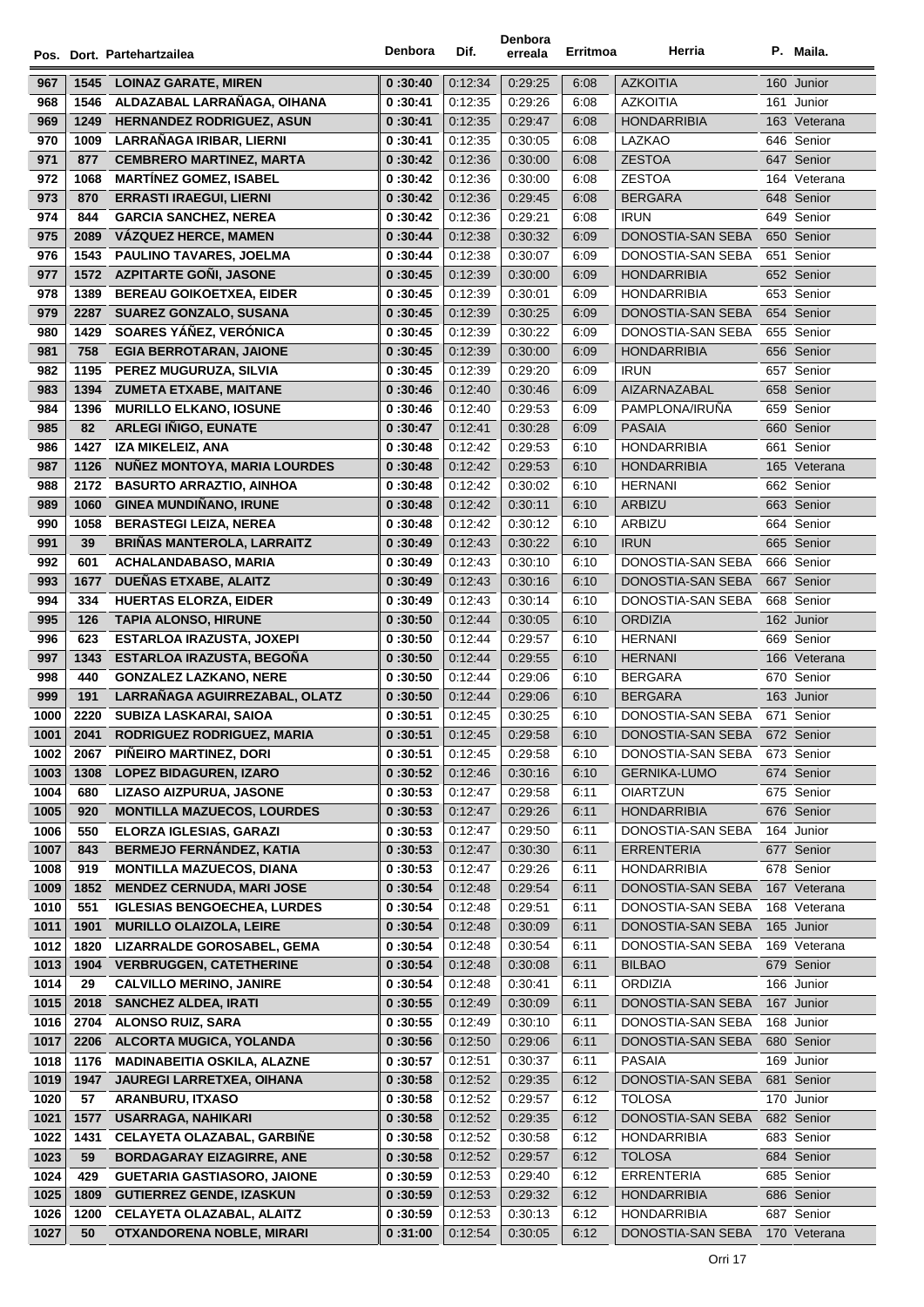|      |                |                                     | Denbora  |         | Denbora |                 | Herria             |              |
|------|----------------|-------------------------------------|----------|---------|---------|-----------------|--------------------|--------------|
|      |                | Pos. Dort. Partehartzailea          |          | Dif.    | erreala | <b>Erritmoa</b> |                    | P. Maila.    |
| 1028 | 2013           | <b>IRIONDO AZURMENDI, EDURNE</b>    | 0:31:00  | 0:12:54 | 0:30:06 | 6:12            | DONOSTIA-SAN SEBA  | 171 Veterana |
| 1029 | 1770           | ZARAGÜETA ZULAICA, BLANCA           | 0:31:01  | 0:12:55 | 0:30:53 | 6:12            | DONOSTIA-SAN SEBA  | 172 Veterana |
| 1030 | 1575           | <b>GOENAGA MENDIOLA, AIZPEA</b>     | 0:31:02  | 0:12:56 | 0:30:55 | 6:12            | DONOSTIA-SAN SEBA  | 173 Veterana |
| 1031 | 179            | <b>RUEDA MARTIN, VANESSA</b>        |          | 0:12:56 | 0:30:47 | 6:12            | <b>ERRENTERIA</b>  | 688 Senior   |
|      |                |                                     | 0:31:02  |         |         |                 |                    | 689 Senior   |
| 1032 | 1023           | <b>ARANO IZQUIERDO, BEGONA</b>      | 0:31:03  | 0:12:57 | 0:30:25 | 6:13            | <b>ERRENTERIA</b>  |              |
| 1033 | 1022           | <b>AUZMENDI ARANO, GARAZI</b>       | 0:31:03  | 0:12:57 | 0:30:25 | 6:13            | <b>ERRENTERIA</b>  | 171 Junior   |
| 1034 | 155            | INDO LARRAÑAGA, MARIA JESUS         | 0:31:03  | 0.12.57 | 0:29:35 | 6:13            | <b>ORIO</b>        | 174 Veterana |
| 1035 | 955            | <b>GARCIA RODRIGUEZ, MARIVI</b>     | 0:31:03  | 0:12:57 | 0:30:41 | 6:13            | DONOSTIA-SAN SEBA  | 690 Senior   |
| 1036 | 2205           | <b>BLANCO MARTIN, NEREA</b>         | 0:31:03  | 0:12:57 | 0:29:14 | 6:13            | OIARTZUN           | 691 Senior   |
| 1037 | 956            | <b>GARCIA RODRIGUEZ, SONIA</b>      | 0:31:04  | 0:12:58 | 0:30:40 | 6:13            | <b>USURBIL</b>     | 692 Senior   |
| 1038 | 1199           | LEIBAR ALCORTA, ELUSKA              | 0:31:04  | 0:12:58 | 0.29.15 | 6:13            | <b>OIARTZUN</b>    | 172 Junior   |
| 1039 | 910            | <b>VERTIZ MALLOTTI, ELIZABETH</b>   | 0:31:04  | 0:12:58 | 0:30:17 | 6:13            | HONDARRIBIA        | 693 Senior   |
| 1040 | 1197           | <b>BEATO BLANCO, ANDREA</b>         | 0:31:04  | 0:12:58 | 0.29.15 | 6:13            | <b>OIARTZUN</b>    | 173 Junior   |
| 1041 | 1663           | ARANBURU GOIKOETXEA, AINARA         | 0:31:04  | 0:12:58 | 0:30:09 | 6:13            | ANOETA             | 174 Junior   |
| 1042 | 77             | JIMENEZ LARRAÑAGA, NAIARA           | 0:31:04  | 0:12:58 | 0:30:00 | 6:13            | <b>IRUN</b>        | 694 Senior   |
| 1043 | 1662           | <b>ESTANGA LOPETEGI, ITXASO</b>     | 0:31:04  | 0:12:58 | 0:31:04 | 6:13            | <b>ANOETA</b>      | 175 Junior   |
| 1044 | 78             |                                     |          | 0:12:58 | 0:30:00 | 6:13            | <b>IRUN</b>        | 176 Junior   |
|      |                | URDICIAN GONZALEZ, AMAYA            | 0:31:04  |         |         |                 |                    |              |
| 1045 | 1665           | <b>ESTANGA LOPETEGI, AMAIA</b>      | 0:31:05  | 0:12:59 | 0:30:08 | 6:13            | <b>ANOETA</b>      | 177 Junior   |
| 1046 | 1342           | ZUBELDIA APAOLAZA, ORREAGA          | 0:31:05  | 0:12:59 | 0:29:41 | 6:13            | ETXARRI-ARANATZ    | 695 Senior   |
| 1047 | $\overline{2}$ | <b>MONTERO SORIA, LOLI</b>          | 0:31:05  | 0:12:59 | 0:30:27 | 6:13            | <b>IRUN</b>        | 696 Senior   |
| 1048 | 5              | <b>ERRAZKIN ALONSO, LOURDES</b>     | 0:31:06  | 0:13:00 | 0:30:28 | 6:13            | <b>HONDARRIBIA</b> | 697 Senior   |
| 1049 | 2167           | GUTIÉRREZ DELGADO, LOLA             | 0:31:06  | 0:13:00 | 0:30:57 | 6:13            | DONOSTIA-SAN SEBA  | 175 Veterana |
| 1050 | 1625           | LEGORBURU ARTOLA, OIHANA            | 0:31:06  | 0:13:00 | 0:30:09 | 6:13            | <b>TOLOSA</b>      | 698 Senior   |
| 1051 | 410            | HERNANDEZ CABALLERO, CRISTINA       | 0:31:06  | 0:13:00 | 0:30:25 | 6:13            | <b>ORDIZIA</b>     | 699 Senior   |
| 1052 | 1927           | <b>ERRAZKIN UGARTE, ARANTZA</b>     | 0:31:06  | 0:13:00 | 0:29:56 | 6:13            | <b>HERNANI</b>     | 176 Veterana |
| 1053 | 2152           | <b>GARCIA MARTIN, LAURA</b>         | 0:31:06  | 0:13:00 | 0.29.14 | 6:13            | DONOSTIA-SAN SEBA  | 178 Junior   |
| 1054 | 1948           | <b>MARTIN GARCIA, MIREN JOSEBE</b>  | 0:31:06  | 0:13:00 | 0:29:56 | 6:13            | <b>URNIETA</b>     | 177 Veterana |
| 1055 | 1813           | <b>MUJIKA TOLARETXIPI, AMAGOIA</b>  | 0:31:06  | 0.13:00 | 0:29:49 | 6:13            | <b>URNIETA</b>     | 700 Senior   |
| 1056 | 1647           | ALBERDI LANDALUZE, IZASKUN          | 0:31:06  | 0:13:00 | 0:30:30 | 6:13            | <b>EIBAR</b>       | 179 Junior   |
| 1057 | 411            | <b>HERNANDEZ CABALLERO, SONIA</b>   | 0:31:06  | 0:13:00 | 0:30:27 | 6:13            | VALLE DE TRÁPAGA-T | 701 Senior   |
| 1058 | 875            | <b>MENDIGUREN ALUSTIZA, ARRATE</b>  | 0:31:07  | 0.13:01 | 0:29:21 | 6:13            | <b>MUTRIKU</b>     | 702 Senior   |
|      |                |                                     |          |         |         |                 |                    |              |
| 1059 | 876            | LARRAÑAGA, MIRARI                   | 0:31:07  | 0.13.01 | 0:29:21 | 6:13            | <b>MUTRIKU</b>     | 178 Veterana |
| 1060 | 1586           | <b>OTAOLA LOPEZ, MAIDER</b>         | 0:31:07  | 0.13.01 | 0:30:28 | 6:13            | <b>EIBAR</b>       | 180 Junior   |
| 1061 | 348            | PEREZ BERDONCES, IDOIA              | 0:31:07  | 0:13:01 | 0.29.45 | 6:13            | <b>TOLOSA</b>      | 703 Senior   |
| 1062 | 1554           | UGARTE ZULOAGA, AINHOA              | 0 :31:07 | 0.13.01 | 0.30.28 | 6:13            | EIBAR              | 181 Junior   |
| 1063 | 283            | <b>GOMEZ SARASOLA, JOSUNE</b>       | 0:31:07  | 0:13:01 | 0:29:33 | 6:13            | <b>IRUN</b>        | 704 Senior   |
| 1064 | 1230           | <b>CENZANO, NORA</b>                | 0:31:07  | 0:13:01 | 0:31:02 | 6:13            | DONOSTIA-SAN SEBA  | 182 Junior   |
| 1065 | 422            | <b>GOMEZ SARASOLA, ITZIAR</b>       | 0:31:07  | 0:13:01 | 0.29.33 | 6:13            | <b>IRUN</b>        | 179 Veterana |
| 1066 | 2100           | <b>CHAVARRI ALONSO, ELENA</b>       | 0:31:08  | 0:13:02 | 0:30:19 | 6:14            | DONOSTIA-SAN SEBA  | 705 Senior   |
| 1067 | 331            | <b>MARTINEZ BARASTAY, PILI</b>      | 0:31:08  | 0:13:02 | 0:30:22 | 6:14            | DONOSTIA-SAN SEBA  | 706 Senior   |
| 1068 | 1581           | ZABALA AGUIRREZABALA, LIERNI        | 0:31:08  | 0:13:02 | 0:29:33 | 6:14            | <b>TOLOSA</b>      | 183 Junior   |
| 1069 | 1579           | UZKUDUN URANGA, NAROA               | 0:31:08  | 0:13:02 | 0:29:35 | 6:14            | <b>TOLOSA</b>      | 184 Junior   |
| 1070 | 294            | <b>GARATE FERNÁNDEZ, MARISA</b>     | 0:31:08  | 0:13:02 | 0:30:01 | 6:14            | DONOSTIA-SAN SEBA  | 707 Senior   |
| 1071 | 332            | <b>CORTEGOSO GONZALEZ, LOREA</b>    | 0:31:08  | 0:13:02 | 0:30:21 | 6:14            | DONOSTIA-SAN SEBA  | 708 Senior   |
| 1072 | 1580           | <b>BERASATEGUI LOPETEGUI. LOREA</b> | 0:31:09  | 0:13:03 | 0:29:35 | 6:14            | <b>TOLOSA</b>      | 185 Junior   |
| 1073 | 988            | <b>EIZAGIRRE AGIRRE, IRATI</b>      | 0:31:09  | 0:13:03 | 0:30:48 | 6:14            | <b>AIA</b>         | 186 Junior   |
| 1074 | 989            | <b>EIZAGIRRE UBEGUN, MAREN</b>      | 0:31:09  | 0:13:03 | 0:30:48 | 6:14            | AIA                | 187 Junior   |
| 1075 | 1957           | <b>MURUA SALSAMENDI, IRATI</b>      | 0:31:09  | 0:13:03 | 0:29:20 | 6:14            | ZALDIBIA           | 188 Junior   |
| 1076 | 1698           | ARANBURU GARMENDIA, AINTZANE        | 0:31:09  | 0:13:03 |         | 6:14            | ZALDIBIA           | 189 Junior   |
|      |                |                                     |          |         | 0:29:21 |                 |                    |              |
| 1077 | 1700           | ELIZEGI ARMENDARIZ, LAIDA           | 0:31:09  | 0:13:03 | 0:29:21 | 6:14            | ZALDIBIA           | 190 Junior   |
| 1078 | 1699           | MUJIKA MARIEZKURRENA, EZTITXU       | 0:31:10  | 0:13:04 | 0.29.22 | 6:14            | ZALDIBIA           | 191 Junior   |
| 1079 | 1402           | <b>MARIEZCURRENA MIRANDA, MAITE</b> | 0:31:10  | 0:13:04 | 0.29:08 | 6:14            | <b>IRUN</b>        | 709 Senior   |
| 1080 | 306            | <b>ISASTI JAUREGUI, MAITANE</b>     | 0:31:11  | 0:13:05 | 0:30:53 | 6:14            | <b>OIARTZUN</b>    | 710 Senior   |
| 1081 | 747            | LEDESMA FERNÁNDEZ, TANIA            | 0:31:11  | 0:13:05 | 0.30.53 | 6:14            | DONOSTIA-SAN SEBA  | 711 Senior   |
| 1082 | 1401           | <b>CATALINA LÓPEZ, MACARENA</b>     | 0:31:11  | 0:13:05 | 0:29:09 | 6:14            | <b>IRUN</b>        | 712 Senior   |
| 1083 | 748            | GOIENETXEA LIZARTZA, BEGOÑA         | 0:31:11  | 0:13:05 | 0.30.54 | 6:14            | LASARTE-ORIA       | 713 Senior   |
| 1084 | 745            | <b>GONZÁLEZ RODRÍGUEZ, OHIANA</b>   | 0:31:11  | 0:13:05 | 0:30:54 | 6:14            | DONOSTIA-SAN SEBA  | 714 Senior   |
| 1085 | 746            | <b>GONZÁLEZ RODRÍGUEZ, MARIA</b>    | 0:31:11  | 0:13:05 | 0:30:53 | 6:14            | DONOSTIA-SAN SEBA  | 715 Senior   |
| 1086 | 1791           | <b>LASARTE SEARA, MIRIAM</b>        | 0:31:11  | 0:13:05 | 0:30:37 | 6:14            | <b>BERASTEGI</b>   | 192 Junior   |
| 1087 | 1796           | AGIRREZABALA ITURRALDE, ANNE        | 0:31:11  | 0:13:05 | 0:30:39 | 6:14            | <b>BERASTEGI</b>   | 193 Junior   |
| 1088 | 1538           | <b>AZKUE EIZAGIRRE, AMAIA</b>       | 0:31:11  | 0:13:05 | 0:30:38 | 6:14            | <b>BERASTEGI</b>   | 716 Senior   |
|      |                |                                     |          |         |         |                 |                    |              |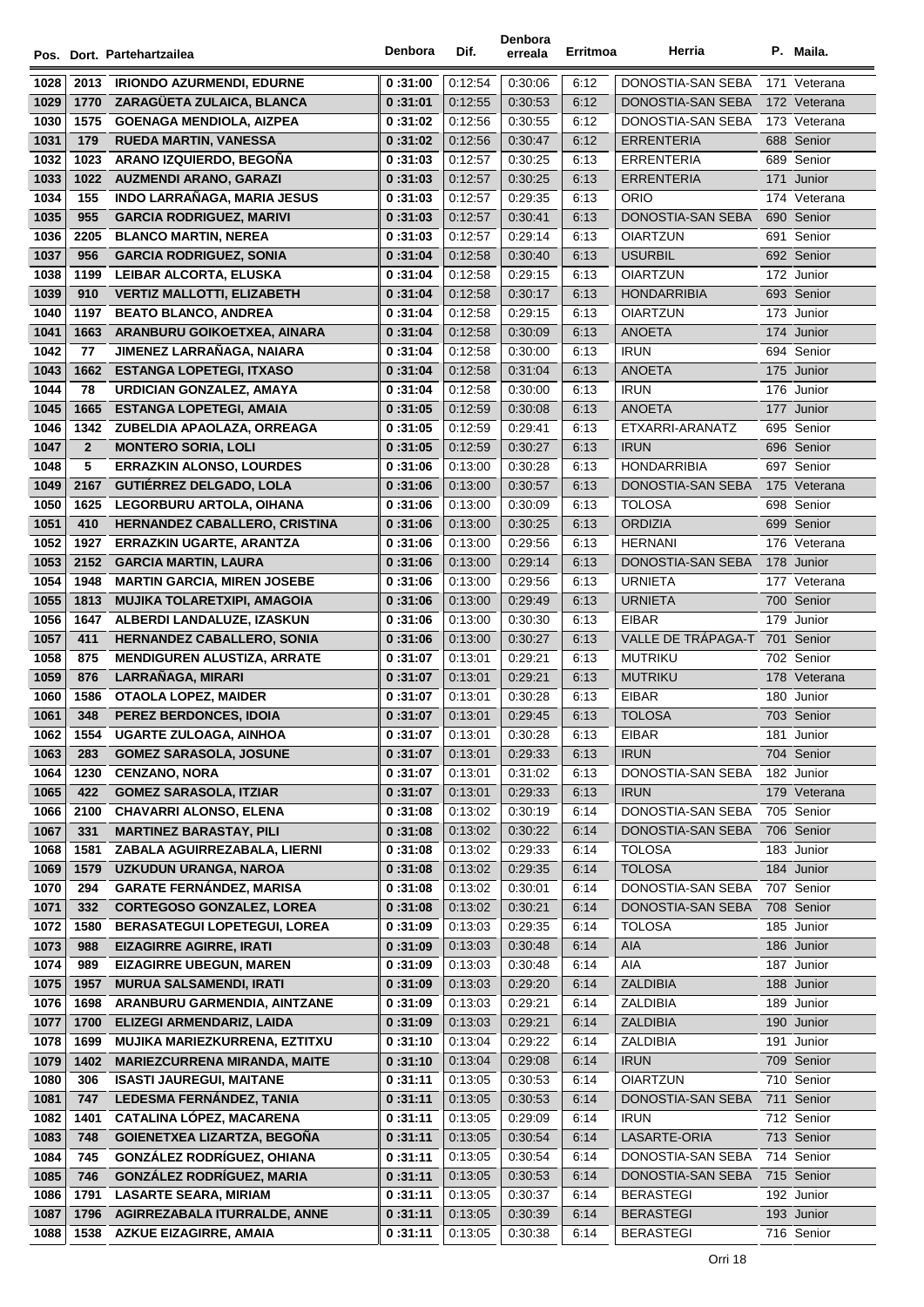|              |      | Pos. Dort. Partehartzailea           | Denbora | Dif.               | Denbora<br>erreala | Erritmoa     | Herria                                 | P. Maila.                  |
|--------------|------|--------------------------------------|---------|--------------------|--------------------|--------------|----------------------------------------|----------------------------|
|              |      |                                      |         |                    |                    |              | <b>BERGARA</b>                         |                            |
| 1089         | 1103 | DE PEDRO LASKURAIN, BELEN            | 0:31:12 | 0:13:06            | 0:31:02            | 6:14         |                                        | 717 Senior                 |
| 1090         | 719  | <b>NELSON, LAUREN</b>                | 0:31:12 | 0:13:06            | 0:29:37            | 6:14         | DONOSTIA-SAN SEBA<br>DONOSTIA-SAN SEBA | 194 Junior                 |
| 1091         | 1116 | <b>MIRASOLAIN OSORO, AMAGOIA</b>     | 0:31:13 | 0:13:07            | 0.30.48<br>0:29:48 | 6:15<br>6:15 |                                        | 718 Senior                 |
| 1092<br>1093 | 2107 | <b>HUARTE LACABE, ASUN</b>           | 0:31:13 | 0:13:07<br>0:13:07 | 0:30:46            | 6:15         | DONOSTIA-SAN SEBA<br>DONOSTIA-SAN SEBA | 180 Veterana<br>719 Senior |
|              | 1035 | <b>ORMAZABAL, EUKENE</b>             | 0:31:13 | 0:13:08            | 0:30:48            |              | DONOSTIA-SAN SEBA                      | 720 Senior                 |
| 1094<br>1095 | 1115 | DEL BARRIO ROBLEDO, AINHOA           | 0:31:14 |                    |                    | 6:15         | <b>ANDOAIN</b>                         |                            |
|              | 300  | <b>AUDIKANA, ELENA</b>               | 0:31:14 | 0:13:08            | 0:29:52            | 6:15         |                                        | 721 Senior                 |
| 1096         | 1400 | <b>MARCOS ETXAIDE, ELENA</b>         | 0:31:14 | 0:13:08            | 0:29:53            | 6:15         | <b>ANDOAIN</b>                         | 722 Senior                 |
| 1097         | 90   | <b>HERNANDEZ SANS, CRISTINA</b>      | 0:31:14 | 0:13:08            | 0:29:19            | 6:15         | PAMPLONA/IRUÑA                         | 723 Senior                 |
| 1098         | 211  | LOPEZ DE ARREGUI DIAZ DE ARANGUIZ, M | 0:31:14 | 0:13:08            | 0:29:53            | 6:15         | <b>ANDOAIN</b>                         | 724 Senior                 |
| 1099         | 1414 | <b>CANFLANCA GARMENDIA, BEGOÑA</b>   | 0:31:14 | 0:13:08            | 0:29:54            | 6:15         | <b>ANDOAIN</b>                         | 725 Senior                 |
| 1100         | 1264 | AMONDARAIN RODRIGUEZ, ANE            | 0:31:14 | 0:13:08            | 0:29:53            | 6:15         | <b>ANDOAIN</b>                         | 726 Senior                 |
| 1101         |      | 2308 ALKORTA ARREGI, AITZIBER        | 0:31:15 | 0:13:09            | 0:30:34            | 6:15         | <b>IRURA</b>                           | 727 Senior                 |
| 1102         | 1718 | ANSA EZEIZA, IXIAR                   | 0:31:15 | 0:13:09            | 0:29:53            | 6:15         | <b>ANDOAIN</b>                         | 728 Senior                 |
| 1103         | 866  | <b>MATEOS OLIDEN, AINHOA</b>         | 0:31:15 | 0:13:09            | 0:30:00            | 6:15         | <b>ORIO</b>                            | 195 Junior                 |
| 1104         | 631  | <b>ESOAIN PEÑA, MAIALEN</b>          | 0:31:15 | 0:13:09            | 0:30:01            | 6:15         | <b>ORIO</b>                            | 729 Senior                 |
| 1105         | 633  | <b>URANGA GAMA, NAGORE</b>           | 0:31:15 | 0:13:09            | 0:30:02            | 6:15         | <b>ORIO</b>                            | 196 Junior                 |
| 1106         | 582  | <b>CONDE URRUZOLA, GEMA</b>          | 0:31:15 | 0:13:09            | 0:29:54            | 6:15         | <b>ANDOAIN</b>                         | 181 Veterana               |
| 1107         | 323  | <b>ANTUNEZ IMAZ, IBONE</b>           | 0:31:16 | 0:13:10            | 0:30:46            | 6:15         | DONOSTIA-SAN SEBA                      | 730 Senior                 |
| 1108         | 2112 | AMOTXATEGI FERNANDEZ, GARBIÑE        | 0:31:16 | 0:13:10            | 0:29:55            | 6:15         | <b>ANDOAIN</b>                         | 182 Veterana               |
| 1109         | 1829 | <b>TXAPARTEGI GARMENDIA, MAITANE</b> | 0:31:16 | 0:13:10            | 0:29:22            | 6:15         | <b>URNIETA</b>                         | 731 Senior                 |
| 1110         | 1807 | <b>ENRIQUEZ SANCHEZ, ARGEME</b>      | 0:31:16 | 0:13:10            | 0:29:17            | 6:15         | <b>LEZO</b>                            | 732 Senior                 |
| 1111         | 1130 | <b>AZURMENDI ISASA, AINHOA</b>       | 0:31:16 | 0:13:10            | 0:29:32            | 6:15         | <b>BEASAIN</b>                         | 733 Senior                 |
| 1112         | 1077 | FERNANDINO BUENO, IRATI              | 0:31:16 | 0:13:10            | 0:29:55            | 6:15         | LASARTE-ORIA                           | 197 Junior                 |
| 1113         | 1806 | <b>ENRÍQUEZ SÁNCHEZ, ANA</b>         | 0:31:16 | 0:13:10            | 0:29:17            | 6:15         | <b>FUENMAYOR</b>                       | 734 Senior                 |
| 1114         | 324  | ANTUNEZ IRASTORZA, KARMELE           | 0:31:16 | 0:13:10            | 0:30:47            | 6:15         | DONOSTIA-SAN SEBA                      | 735 Senior                 |
| 1115         | 1132 | <b>SOMOZA PULIDO, CARMEN</b>         | 0:31:16 | 0:13:10            | 0:29:31            | 6:15         | <b>BEASAIN</b>                         | 736 Senior                 |
| 1116         | 282  | <b>BARACE LLORENTE, CARMEN</b>       | 0:31:17 | 0:13:11            | 0:30:20            | 6:15         | DONOSTIA-SAN SEBA                      | 737 Senior                 |
| 1117         | 597  | <b>LASA URKIZU, JOSUNE</b>           | 0:31:17 | 0:13:11            | 0:30:19            | 6:15         | <b>AZPEITIA</b>                        | 738 Senior                 |
| 1118         | 433  | <b>ARAIZTEGI ARANA, MERTXE</b>       | 0:31:17 | 0:13:11            | 0:30:58            | 6:15         | <b>ANTZUOLA</b>                        | 739 Senior                 |
| 1119         | 26   | <b>ZAPIRAIN GARCIA, ALAITZ</b>       | 0:31:18 | 0:13:12            | 0:30:50            | 6:16         | <b>IRUN</b>                            | 740 Senior                 |
| 1120         | 451  | <b>AGINAGALDE ALDAI, IRAIA</b>       | 0:31:18 | 0:13:12            | 0:29:44            | 6:16         | ARETXABALETA                           | 741 Senior                 |
| 1121         | 454  | <b>ANTXIA UNANUE, ENERITZ</b>        | 0:31:18 | 0:13:12            | 0:29:45            | 6:16         | ARETXABALETA                           | 742 Senior                 |
| 1122         | 453  | <b>LEZETA GARCIANDIA, JONE</b>       | 0:31:18 | 0:13:12            | 0:29:44            | 6:16         | ARETXABALETA                           | 743 Senior                 |
| 1123         | 827  | HERNANDEZ RODRIGUEZ, ESTIBALITZ      | 0:31:18 | 0:13:12            | 0:30:33            | 6:16         | <b>HONDARRIBIA</b>                     | 744 Senior                 |
| 1124         | 1265 | <b>JUAREZ URRACO, NAROA</b>          | 0:31:19 | 0:13:13            | 0:31:00            | 6:16         | DONOSTIA-SAN SEBA                      | 745 Senior                 |
| 1125         | 1918 | <b>ERRAZKIN SAGARZAZU, LEIRE</b>     | 0:31:19 | 0:13:13            | 0:30:41            | 6:16         | <b>USURBIL</b>                         | 746 Senior                 |
| 1126         | 1397 | TELLETXEA LÓPEZ, MAITANE             | 0:31:19 | 0:13:13            | 0:30:26            | 6:16         | AIZARNAZABAL                           | 747 Senior                 |
| 1127         | 507  | <b>EGITEGI ELIZASU, JONE</b>         | 0:31:19 | 0:13:13            | 0:30:55            | 6:16         | DONOSTIA-SAN SEBA                      | 183 Veterana               |
| 1128         | 1654 | ZABALA GARMENDIA, GARBIÑE            | 0:31:19 | 0:13:13            | 0:30:11            | 6:16         | <b>HERNANI</b>                         | 184 Veterana               |
| 1129         | 2230 | <b>EGITEGI IGLESIAS, ANE</b>         | 0:31:20 | 0:13:14            | 0:30:55            | 6:16         | DONOSTIA-SAN SEBA                      | 198 Junior                 |
| 1130         | 2092 | <b>EGITEGI ELIZASU, MIREN</b>        | 0:31:20 | 0:13:14            | 0:30:54            | 6:16         | <b>HERNANI</b>                         | 185 Veterana               |
| 1131         | 2091 | <b>EGITEGI ELIZASU, ARANTZA</b>      | 0:31:20 | 0:13:14            | 0:30:55            | 6:16         | DONOSTIA-SAN SEBA                      | 186 Veterana               |
| 1132         | 506  | <b>IGLESIAS VALLE, MARTXELI</b>      | 0:31:20 | 0:13:14            | 0:30:56            | 6:16         | DONOSTIA-SAN SEBA                      | 187 Veterana               |
| 1133         | 1382 | <b>MIRANDA PADIERNA, MAITE</b>       | 0:31:20 | 0:13:14            | 0:31:08            | 6:16         | <b>AZPEITIA</b>                        | 188 Veterana               |
| 1134         | 413  | ARRILUCEA OZAETA, MARÍA              | 0:31:21 | 0:13:15            | 0:29:55            | 6:16         | VITORIA-GASTEIZ                        | 748 Senior                 |
| 1135         | 2712 | <b>HERRERO BARBA, RAQUEL</b>         | 0:31:21 | 0:13:15            | 0:30:41            | 6:16         | DONOSTIA-SAN SEBA                      | 749 Senior                 |
| 1136         | 864  | <b>MENDEZ ALMOHALLA, YOLANDA</b>     | 0:31:21 | 0:13:15            | 0:31:00            | 6:16         | <b>ERRENTERIA</b>                      | 189 Veterana               |
| 1137         | 1827 | <b>ALBERDI, LEIRE</b>                | 0:31:21 | 0:13:15            | 0:30:50            | 6:16         | <b>TOLOSA</b>                          | 199 Junior                 |
| 1138         | 974  | <b>LLAMAS ANGULO, ISABEL</b>         | 0:31:22 | 0:13:16            | 0:29:44            | 6:16         | DONOSTIA-SAN SEBA                      | 190 Veterana               |
| 1139         | 2157 | <b>ARREGUI AMIANO, ELENA</b>         | 0:31:22 | 0:13:16            | 0:31:09            | 6:16         | DONOSTIA-SAN SEBA                      | 750 Senior                 |
| 1140         | 1720 | <b>ARREGUI DIEZ, ANE</b>             | 0:31:22 | 0:13:16            | 0:31:10            | 6:16         | DONOSTIA-SAN SEBA                      | 200 Junior                 |
| 1141         | 188  | ETXEBERRIA AGIRRE, ALAITZ            | 0:31:23 | 0:13:17            | 0:30:19            | 6:17         | <b>SEGURA</b>                          | 751 Senior                 |
| 1142         | 1358 | <b>CABALLERO SANCHEZ, EMI</b>        | 0:31:23 | 0:13:17            | 0.31.10            | 6:17         | <b>AZPEITIA</b>                        | 752 Senior                 |
| 1143         | 1372 | <b>AIZPURUA ALBERT, MAIDER</b>       | 0:31:23 | 0:13:17            | 0.31.14            | 6:17         | <b>AZPEITIA</b>                        | 753 Senior                 |
| 1144         | 917  | LEGARISTI LIZARRA, IZASKUN           | 0:31:25 | 0:13:19            | 0:30:28            | 6:17         | OÑATI                                  | 754 Senior                 |
| 1145         | 2294 | AMIANO ZULUETA, ELOISA               | 0:31:25 | 0:13:19            | 0:30:26            | 6:17         | <b>OÑATI</b>                           | 755 Senior                 |
| 1146         | 1011 | <b>JAUREGI ZUBELZU, MAIDER</b>       | 0:31:25 | 0:13:19            | 0:30:51            | 6:17         | LAZKAO                                 | 756 Senior                 |
| 1147         | 2156 | <b>IRAZU GARITAONANDIA, LEIRE</b>    | 0:31:25 | 0:13:19            | 0:30:36            | 6:17         | <b>ERMUA</b>                           | 757 Senior                 |
| 1148         | 1338 | ORDOÑEZ GARMENDIA, ARANTXA           | 0:31:26 | 0:13:20            | 0:30:13            | 6:17         | <b>BEASAIN</b>                         | 758 Senior                 |
| 1149         | 44   | <b>MITXELENA IRIBARREN, OIHANE</b>   | 0:31:26 | 0:13:20            | 0:30:53            | 6:17         | DONOSTIA-SAN SEBA                      | 201 Junior                 |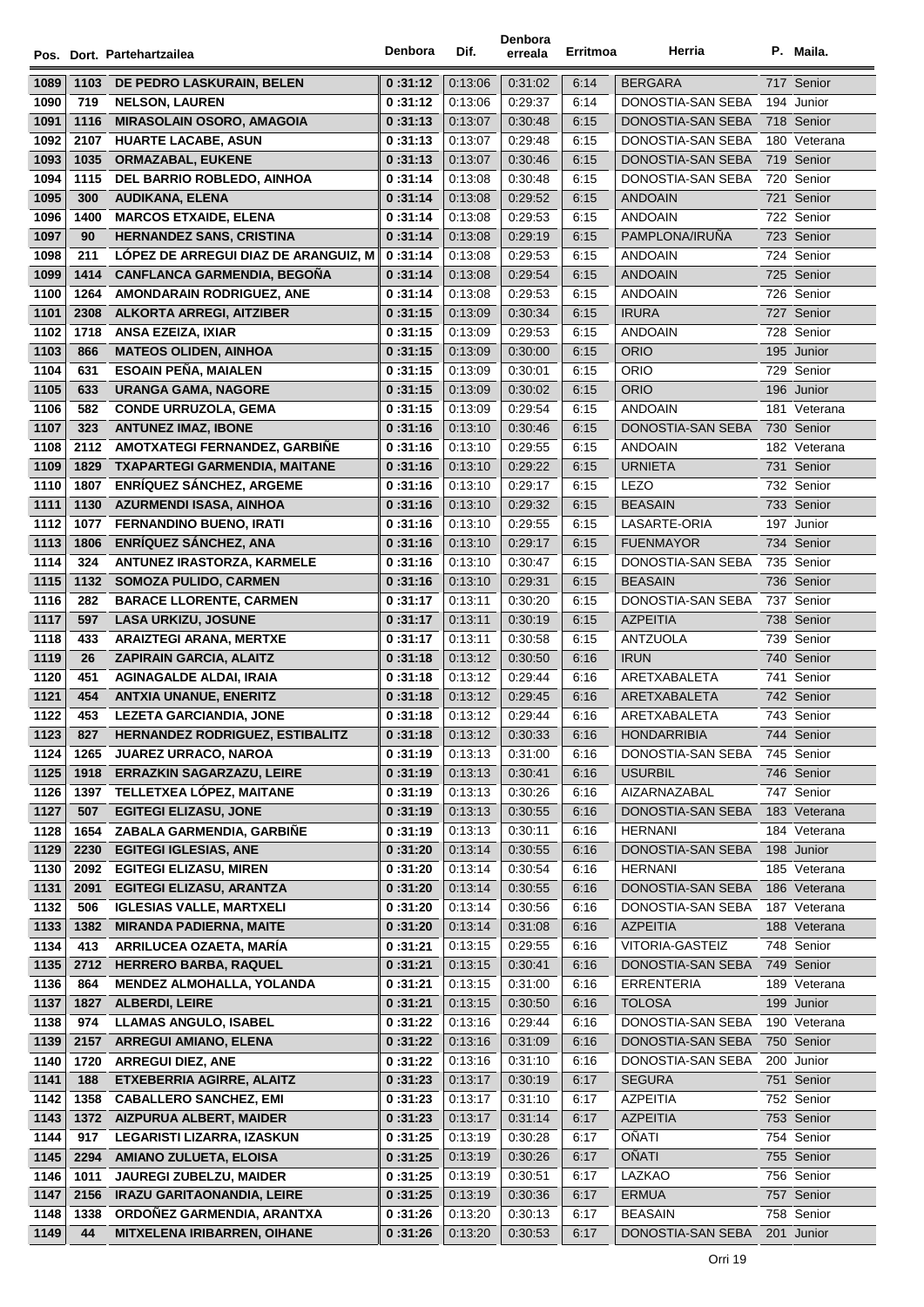|      |      |                                         | Denbora  | Dif.    | Denbora | Erritmoa | Herria                 | P. Maila.    |
|------|------|-----------------------------------------|----------|---------|---------|----------|------------------------|--------------|
|      |      | Pos. Dort. Partehartzailea              |          |         | erreala |          |                        |              |
| 1150 | 241  | <b>ROSAS, HEIKE</b>                     | 0:31:26  | 0:13:20 | 0:30:55 | 6:17     | <b>HENDAYE</b>         | 759 Senior   |
| 1151 | 773  | <b>CAMINO EGIZALA, KONTXI</b>           | 0:31:26  | 0:13:20 | 0:30:12 | 6:17     | <b>BEASAIN</b>         | 760 Senior   |
| 1152 | 46   | ARAMBURU IRIONDO, MADDI                 | 0:31:26  | 0.13.20 | 0:30:55 | 6:17     | DONOSTIA-SAN SEBA      | 202 Junior   |
| 1153 | 45   | <b>BILBAO ARIZKORRETA, MAIDER</b>       | 0:31:26  | 0:13:20 | 0:30:53 | 6:17     | DONOSTIA-SAN SEBA      | 203 Junior   |
| 1154 | 48   | <b>GARTZIA IBABE, AINHOA</b>            | 0:31:27  | 0:13:21 | 0:30:53 | 6:17     | DONOSTIA-SAN SEBA      | 204 Junior   |
| 1155 | 2110 | <b>RAMIREZ BAHAMONDE, ANA</b>           | 0:31:27  | 0:13:21 | 0:29:40 | 6:17     | <b>EIBAR</b>           | 761 Senior   |
| 1156 | 716  | EIZMENDI SANZ, BEGOÑA                   | 0:31:27  | 0:13:21 | 0:29:40 | 6:17     | <b>EIBAR</b>           | 762 Senior   |
| 1157 | 2130 | <b>FERNANDEZ ABALDE, ITSASO</b>         | 0 :31:27 | 0:13:21 | 0:29:55 | 6:17     | DONOSTIA-SAN SEBA      | 763 Senior   |
| 1158 | 1667 | ATXA GORROTXATEGI, NATALIA              | 0:31:27  | 0:13:21 | 0.29.41 | 6:17     | <b>EIBAR</b>           | 764 Senior   |
| 1159 | 1349 | RODRÍGUEZ GONZÁLEZ. JAIONE              | 0:31:28  | 0:13:22 | 0:30:44 | 6:18     | DONOSTIA-SAN SEBA      | 765 Senior   |
| 1160 | 753  | VAZQUEZ BELLOSO, ALICIA                 | 0:31:28  | 0:13:22 | 0:30:44 | 6:18     | DONOSTIA-SAN SEBA      | 766 Senior   |
| 1161 | 615  | KANPANDEGI MITXELENA, MADDI             | 0:31:28  | 0:13:22 | 0:31:07 | 6:18     | <b>HONDARRIBIA</b>     | 767 Senior   |
| 1162 | 1889 | AMONARRIZ ZUBIONDO, UXUE                | 0:31:29  | 0:13:23 | 0:30:56 | 6:18     | <b>HERNANI</b>         | 205 Junior   |
| 1163 | 1031 | LAUZIRIKA ZUBILLAGA, BEGO               | 0:31:29  | 0:13:23 | 0:30:29 | 6:18     | <b>LEKEITIO</b>        | 191 Veterana |
| 1164 | 1885 | <b>HUIZI IZAGIRRE, MAIDER</b>           | 0:31:29  | 0.13.23 | 0:30:59 | 6:18     | <b>HERNANI</b>         | 206 Junior   |
| 1165 | 1890 | <b>GOIKOETXEA UGALDE, MIREN</b>         | 0:31:29  | 0.13.23 | 0:30:57 | 6:18     | <b>URNIETA</b>         | 207 Junior   |
| 1166 | 1030 | LAUZIRIKA ZUBILLAGA, KARMEN             | 0:31:29  | 0.13.23 | 0:30:29 | 6:18     | <b>LEKEITIO</b>        | 192 Veterana |
| 1167 | 1149 | <b>GARCIA SANCHEZ, ALAITZ</b>           | 0:31:30  | 0.13.24 | 0:30:07 | 6:18     | DONOSTIA-SAN SEBA      | 768 Senior   |
| 1168 | 865  | PASCUAL CARBALLARES, MAITE              | 0:31:30  | 0:13:24 | 0:31:08 | 6:18     | <b>ERRENTERIA</b>      | 769 Senior   |
| 1169 | 327  | <b>GOMEZ MUGARZA, MIRIAN</b>            | 0:31:31  | 0:13:25 | 0:30:14 | 6:18     | <b>VITORIA-GASTEIZ</b> | 770 Senior   |
| 1170 | 2029 | <b>BEA ANTORANZ, JULIA</b>              | 0:31:32  | 0:13:26 | 0.30.16 | 6:18     | <b>OIARTZUN</b>        | 193 Veterana |
| 1171 | 1075 | <b>ESTEVEZ RODRIGUEZ, NEKANE</b>        | 0:31:32  | 0:13:26 | 0:30:16 | 6:18     | <b>LEZO</b>            | 194 Veterana |
| 1172 | 2042 | ARBELAITZ GALARRAGA, ANNE               | 0:31:32  | 0:13:26 | 0:29:52 | 6:18     | <b>HERNANI</b>         | 208 Junior   |
| 1173 | 385  | <b>SORRON URDANGARIN, MAITANE</b>       | 0:31:33  | 0:13:27 | 0:29:50 | 6:19     | <b>HERNIALDE</b>       | 209 Junior   |
| 1174 | 1074 | <b>ESTEVEZ RODRIGUEZ, CHARO</b>         | 0:31:33  | 0:13:27 | 0:30:15 | 6:19     | <b>OIARTZUN</b>        | 195 Veterana |
| 1175 | 1980 | <b>ESTARBE GIL, YOLANDA</b>             | 0:31:33  | 0:13:27 | 0.29.51 | 6:19     | <b>TOLOSA</b>          | 210 Junior   |
| 1176 | 1614 | BERASTEGUI ZABALZA, AMAIA               | 0:31:33  | 0:13:27 | 0:29:44 | 6:19     | ARAKIL                 | 771 Senior   |
| 1177 | 813  | <b>ECAY TORRES, MIRIAN</b>              | 0:31:33  | 0:13:27 | 0:29:44 | 6:19     | DONOSTIA-SAN SEBA      | 772 Senior   |
| 1178 | 349  | <b>GARMENDIA LASA, MUNIA</b>            | 0:31:34  | 0:13:28 | 0:30:12 | 6:19     | <b>ANDOAIN</b>         | 773 Senior   |
| 1179 | 2176 | DURA ANABITARTE, AINHOA                 | 0:31:34  | 0:13:28 | 0:30:24 | 6:19     | DONOSTIA-SAN SEBA      | 774 Senior   |
| 1180 | 2198 | <b>BARRERO IRURETA, MIRENTXU</b>        | 0:31:34  | 0:13:28 | 0:30:25 | 6:19     | DONOSTIA-SAN SEBA      | 775 Senior   |
| 1181 | 707  | <b>ARRAIAGO GANTXEGI, LEIRE</b>         | 0:31:34  | 0:13:28 | 0:31:09 | 6:19     | DONOSTIA-SAN SEBA      | 211 Junior   |
| 1182 | 292  | <b>ALONSO SANCHEZ, ITZIAR</b>           | 0:31:35  | 0:13:29 | 0:30:38 | 6:19     | DONOSTIA-SAN SEBA      | 776 Senior   |
| 1183 |      | 1422 ARBONIES ORTIZ, PILAR              | 0:31:35  | 0.13.29 | 0:29:33 | 6:19     | <b>HERNANI</b>         | 196 Veterana |
| 1184 | 1306 | <b>SEGOVIA PENA, ARACELI</b>            | 0 :31:35 | 0:13:29 | 0:30:48 | 6:19     | DONOSTIA-SAN SEBA      | 777 Senior   |
| 1185 | 2215 | RIPALDA MARTINEZ, AINARA                | 0:31:35  | 0:13:29 | 0:30:48 | 6:19     | DONOSTIA-SAN SEBA      | 778 Senior   |
| 1186 | 2164 | <b>GOENAGA ITURBE, UXUE</b>             | 0:31:35  | 0.13.29 | 0:30:03 | 6:19     | DONOSTIA-SAN SEBA      | 779 Senior   |
| 1187 | 1359 | <b>GONZALEZ RODRIGUEZ, MONICA</b>       | 0:31:36  | 0.13.30 | 0:30:17 | 6:19     | <b>AZPEITIA</b>        | 780 Senior   |
| 1188 | 1305 | <b>RIPALDA MARTINEZ, NAGORE</b>         | 0:31:36  | 0:13:30 | 0:30:48 | 6:19     | DONOSTIA-SAN SEBA      | 781 Senior   |
| 1189 | 656  | <b>JUANGO FRANCO, PILAR</b>             | 0:31:36  | 0:13:30 | 0:29:43 | 6:19     | PAMPLONA/IRUÑA         | 197 Veterana |
| 1190 | 1025 | <b>CEBERIO ORCAIZTEGUI, IZASKUN</b>     | 0:31:36  | 0.13:30 | 0:29:59 | 6:19     | <b>TOLOSA</b>          | 782 Senior   |
| 1191 | 1024 | <b>CEBERIO ORCAIZTEGUI, ELISABET</b>    | 0:31:37  | 0:13:31 | 0:29:59 | 6:19     | <b>TOLOSA</b>          | 783 Senior   |
| 1192 | 734  | <b>USABIAGA UZKUDUN, IRAITZ</b>         | 0 :31:37 | 0:13:31 | 0:30:24 | 6:19     | ZIZURKIL               | 212 Junior   |
| 1193 | 735  | USABIAGA UZKUDUN, ALAITZ                | 0:31:37  | 0:13:31 | 0:30:21 | 6:19     | ZIZURKIL               | 213 Junior   |
| 1194 | 738  | TATO GAYA, NADIUSKA                     | 0:31:37  | 0:13:31 | 0:30:24 | 6:19     | <b>BEASAIN</b>         | 784 Senior   |
| 1195 | 1562 | <b>GURRUTXAGA SANTOS, IDOIA</b>         | 0:31:38  | 0:13:32 | 0:30:54 | 6:20     | <b>LEZO</b>            | 785 Senior   |
| 1196 | 701  | DALTON, JOANNE                          | 0:31:38  | 0:13:32 | 0:31:03 | 6:20     | VITORIA-GASTEIZ        | 786 Senior   |
| 1197 | 1967 | <b>ETXEBERRIA MATEOS, LOREA</b>         | 0:31:38  | 0:13:32 | 0:30:23 | 6:20     | <b>ERRENTERIA</b>      | 214 Junior   |
| 1198 | 1991 | <b>BEITIA LOINAZ, ELENE</b>             | 0:31:38  | 0:13:32 | 0:30:23 | 6:20     | <b>ERRENTERIA</b>      | 215 Junior   |
| 1199 | 1133 | <b>ITURRALDE ARANBURU, MAITE</b>        | 0:31:38  | 0:13:32 | 0:29:54 | 6:20     | ZUMARRAGA              | 787 Senior   |
| 1200 | 1867 | RODRIGUEZ IÑIGUEZ DE HEREDIA, ITZIAR    | 0:31:38  | 0:13:32 | 0:31:25 | 6:20     | VITORIA-GASTEIZ        | 216 Junior   |
| 1201 | 711  | <b>JIMENEZ TRINIDAD, NURIA</b>          | 0:31:38  | 0.13.32 | 0:31:04 | 6:20     | VITORIA-GASTEIZ        | 788 Senior   |
| 1202 | 678  | UGALDE USANDIZAGA, DORLETA              | 0:31:39  | 0:13:33 | 0:31:04 | 6:20     | ZARAUTZ                | 789 Senior   |
| 1203 | 1111 | <b>MUGICA ELORZA, JOSEFINA</b>          | 0:31:39  | 0:13:33 | 0:30:19 | 6:20     | ARRASATE/MONDRA        | 198 Veterana |
| 1204 | 2293 | <b>AGIRRE URKIZU, KATTALIN</b>          | 0:31:39  | 0:13:33 | 0:31:10 | 6:20     | DONOSTIA-SAN SEBA      | 790 Senior   |
| 1205 | 2282 | <b>IRURETAGOIENA GOIKOETXEA, AINHOA</b> | 0:31:39  | 0:13:33 | 0:31:07 | 6:20     | <b>IBARRA</b>          | 217 Junior   |
| 1206 | 2083 | TELLERIA GALLASTEGI, ANA                | 0:31:39  | 0:13:33 | 0:29:59 | 6:20     | DONOSTIA-SAN SEBA      | 791 Senior   |
| 1207 | 1915 | LARRAYOZ ARAMBILLET, IDOIA              | 0:31:39  | 0:13:33 | 0:31:19 | 6:20     | <b>ERRENTERIA</b>      | 792 Senior   |
| 1208 | 1821 | <b>GONZALEZ BLANCO, MERTXE</b>          | 0:31:40  | 0:13:34 | 0:31:18 | 6:20     | <b>ERRENTERIA</b>      | 199 Veterana |
| 1209 | 1122 | RODRIGUEZ CARNERO, ISABEL               | 0:31:41  | 0:13:35 | 0:30:25 | 6:20     | <b>BEASAIN</b>         | 200 Veterana |
| 1210 | 1974 | <b>NUÑEZ PEREZ, ALAZNE</b>              | 0:31:41  | 0:13:35 | 0:29:46 | 6:20     | <b>URNIETA</b>         | 793 Senior   |
|      |      |                                         |          |         |         |          |                        |              |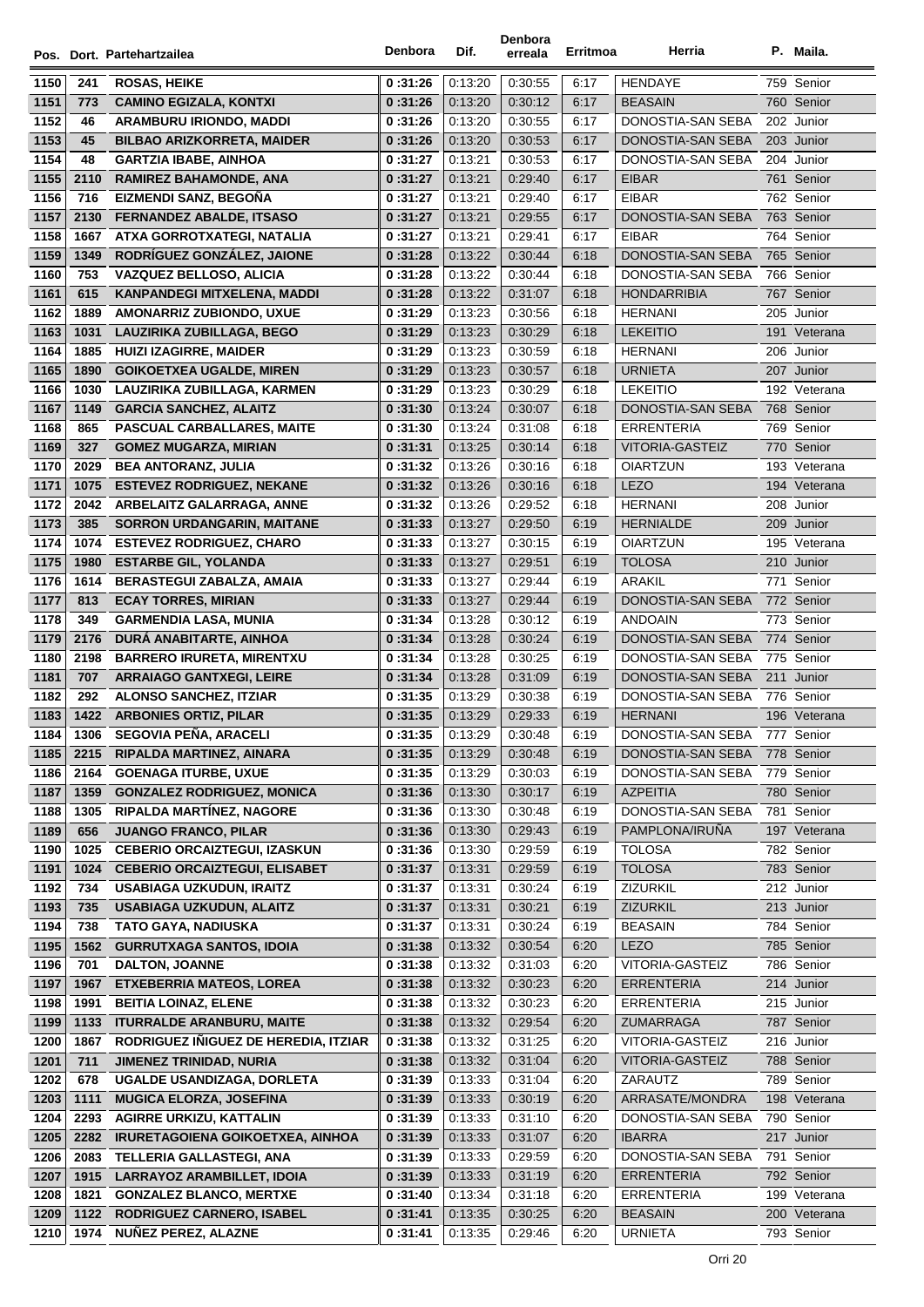|              |             | Pos. Dort. Partehartzailea                                         | Denbora            | Dif.               | Denbora<br>erreala | Erritmoa     | Herria                                | P. Maila.                |
|--------------|-------------|--------------------------------------------------------------------|--------------------|--------------------|--------------------|--------------|---------------------------------------|--------------------------|
| 1211         | 1975        | <b>HERNANDEZ, MAIDER</b>                                           | 0:31:41            | 0:13:35            | 0:29:46            | 6:20         | <b>URNIETA</b>                        | 794 Senior               |
| 1212         | 420         | LARREA ETXEBERRIA, ANA Mª                                          | 0:31:41            | 0:13:35            | 0:31:26            | 6:20         | ZARAUTZ                               | 201 Veterana             |
| 1213         | 469         | <b>SANCHEZ GARCIA, CLARA</b>                                       | 0:31:42            | 0:13:36            | 0:30:48            | 6:20         | DONOSTIA-SAN SEBA                     | 795 Senior               |
| 1214         | 404         | <b>AZNAR BERNET, AINHOA</b>                                        | 0:31:42            | 0:13:36            | 0:30:48            | 6:20         | <b>ERRENTERIA</b>                     | 796 Senior               |
| 1215         | 403         | LÓPEZ HERMOSILLA, CORO                                             | 0:31:42            | 0:13:36            | 0:30:47            | 6:20         | DONOSTIA-SAN SEBA                     | 797 Senior               |
| 1216         | 1433        | <b>GOROSTIDI KORTAJARENA, INMA</b>                                 | 0:31:42            | 0:13:36            | 0:30:44            | 6:20         | TOLOSA                                | 202 Veterana             |
| 1217         | 8           | <b>REDONDO LEGARRE, MONIKA</b>                                     | 0:31:42            | 0:13:36            | 0.30.46            | 6:20         | <b>LEGAZPI</b>                        | 798 Senior               |
| 1218         | 9           | URZELAI SUDUPE, MIREN                                              | 0:31:43            | 0:13:37            | 0:30:46            | 6:21         | LEGAZPI                               | 799 Senior               |
| 1219         | 363         | <b>GARMENDIA MENDIZABAL, BELEN</b>                                 | 0:31:43            | 0:13:37            | 0:30:46            | 6:21         | ZUMARRAGA                             | 203 Veterana             |
| 1220         | 924         | TUMAS DE LA CRUZ, MAIDER                                           | 0:31:43            | 0:13:37            | 0:31:07            | 6:21         | DONOSTIA-SAN SEBA                     | 800 Senior               |
| 1221         | 2154        | <b>ARENAS MARTINEZ, MARIA</b>                                      | 0:31:43            | 0:13:37            | 0:30:27            | 6:21         | DONOSTIA-SAN SEBA                     | 218 Junior               |
| 1222         | 346         | <b>GABIOLA ZABALA, MIREN SORKUNDE</b>                              | 0:31:43            | 0:13:37            | 0:31:24            | 6:21         | MARKINA-XEMEIN                        | 801 Senior               |
| 1223         | 479         | DA CRUZ MARQUES, MARIAN                                            | 0:31:43            | 0:13:37            | 0:30:37            | 6:21         | DONOSTIA-SAN SEBA                     | 802 Senior               |
| 1224         | 1739        | <b>DORADOR RUBIO, MADDALEN</b>                                     | 0:31:43            | 0:13:37            | 0:31:18            | 6:21         | ERRENTERIA                            | 219 Junior               |
| 1225         | 344         | <b>ZALDUA HUICI, ANE MIREN</b>                                     | 0:31:44            | 0:13:38            | 0:31:24            | 6:21         | DONOSTIA-SAN SEBA                     | 204 Veterana             |
| 1226         | 872         | <b>ROBIN, ISABELLE</b>                                             | 0:31:44            | 0:13:38            | 0:30:30            | 6:21         | DONOSTIA-SAN SEBA                     | 220 Junior               |
| 1227         | 345         | <b>ARTETXE JAIO, IZASKUN</b>                                       | 0:31:44            | 0:13:38            | 0:31:24            | 6:21         | MARKINA-XEMEIN                        | 803 Senior               |
| 1228         | 1740        | LARRAÑAGA RUBIO, AINHITZE                                          | 0:31:44            | 0:13:38            | 0:31:17            | 6:21         | ERRENTERIA                            | 804 Senior               |
| 1229         | 1440        | <b>GASTESI MENDIZABAL, IDOIA</b>                                   | 0:31:44            | 0:13:38            | 0:30:47            | 6:21         | <b>AZPEITIA</b>                       | 805 Senior               |
| 1230         | 1441        | <b>GASTESI MENDIZABAL, MAIDER</b>                                  | 0:31:44            | 0:13:38            | 0:30:49            | 6:21         | <b>ZUMAIA</b>                         | 806 Senior               |
| 1231         | 28          | <b>GURIDI SILANES, AINHOA</b>                                      | 0:31:45            | 0:13:39            | 0:31:31            | 6:21         | <b>BERGARA</b>                        | 807 Senior               |
| 1232         | 2234        | <b>SANZ INORIZA, OIHANA</b>                                        | 0:31:45            | 0:13:39            | 0:31:30            | 6:21         | <b>ANDOAIN</b>                        | 808 Senior               |
| 1233         | 1464        | <b>ODRIOZOLA UGARTE, ANABELA</b>                                   | 0:31:46            | 0:13:40            | 0:30:55            | 6:21         | <b>LEGAZPI</b>                        | 809 Senior               |
| 1234         | 1188        | ETXEBERRIA, MARIA JESUS                                            | 0:31:46            | 0:13:40            | 0:30:54            | 6:21         | <b>LEGAZPI</b>                        | 205 Veterana             |
| 1235         | 183         | <b>LORIENTE ARIAS, NEREA</b>                                       | 0:31:46            | 0:13:40            | 0:31:17            | 6:21         | <b>BEASAIN</b>                        | 221 Junior               |
| 1236         | 1508        | <b>DEHESA, NAIARA</b>                                              | 0:31:47            | 0.13.41            | 0:30:59            | 6:21         | <b>LEGAZPI</b>                        | 810 Senior               |
| 1237         | 1217        | REGIL GARMENDIA, INMA                                              | 0:31:47            | 0:13:41            | 0:30:52            | 6:21         | <b>ORDIZIA</b>                        | 811 Senior               |
| 1238         | 1512        | YANCI, PUY                                                         | 0:31:47            | 0:13:41            | 0:30:56            | 6:21         | <b>LEGAZPI</b>                        | 206 Veterana             |
| 1239         | 1569        | AZANZA ELUSTONDO, OIHANA                                           | 0:31:47            | 0:13:41            | 0:30:54            | 6:21         | <b>BERRIATUA</b>                      | 812 Senior               |
| 1240<br>1241 | 1248        | <b>GONZÁLEZ IRASTORZA, USOA</b>                                    | 0:31:47            | 0:13:41            | 0:31:29            | 6:21         | DONOSTIA-SAN SEBA                     | 813 Senior               |
| 1242         | 1568<br>121 | ARRIZABALAGA ELUSTONDO, AMAIA<br><b>PARRONDO ETXABE, RIANSARES</b> | 0:31:47            | 0:13:41<br>0:13:41 | 0:30:56<br>0:31:35 | 6:21<br>6:21 | <b>BERRIATUA</b><br>DONOSTIA-SAN SEBA | 814 Senior<br>815 Senior |
| 1243         | 122         | <b>OLCOZ SESMA, PALOMA</b>                                         | 0:31:47<br>0:31:47 | 0:13:41            | 0:31:35            | 6:21         | DONOSTIA-SAN SEBA                     | 207 Veterana             |
| 1244         | 1721        | <b>MENDIA, JAIONE</b>                                              | 0:31:47            | 0.13.41            | 0:31:05            | 6:21         | ASTIGARRAGA                           | 816 Senior               |
| 1245         | 1723        | <b>GARMENDIA, ENERITZ</b>                                          | 0:31:47            | 0:13:41            | 0:31:02            | 6:21         | ASTIGARRAGA                           | 817 Senior               |
| 1246         | 1420        | <b>MITXELENA IPARRAGIRRE, MAIDER</b>                               | 0:31:48            | 0:13:42            | 0:30:54            | 6:22         | DONOSTIA-SAN SEBA                     | 818 Senior               |
| 1247         | 522         | <b>BERNEDO OLANO, IZASKUN</b>                                      | 0:31:48            | 0:13:42            | 0:30:54            | 6:22         | DONOSTIA-SAN SEBA                     | 819 Senior               |
| 1248         | 1236        | BARANDIARAN FERNANDEZ, ENARA                                       | 0:31:48            | 0:13:42            | 0:31:22            | 6:22         | LAZKAO                                | 222 Junior               |
| 1249         | 766         | <b>ARRIOLA ORMAETXEA, IDOIA</b>                                    | 0:31:48            | 0:13:42            | 0:30:39            | 6:22         | <b>EIBAR</b>                          | 820 Senior               |
| 1250         | 1237        | LASA BARRENA, OIHANA                                               | 0:31:49            | 0:13:43            | 0:31:23            | 6:22         | LAZKAO                                | 223 Junior               |
| 1251         | 925         | <b>SOLOGAISTUA, ANE</b>                                            | 0:31:49            | 0:13:43            | 0:30:37            | 6:22         | <b>EIBAR</b>                          | 821 Senior               |
| 1252         | 357         | <b>URBIETA ATXA, JANIRE</b>                                        | 0:31:50            | 0:13:44            | 0:30:52            | 6:22         | <b>BERGARA</b>                        | 822 Senior               |
| 1253         | 513         | <b>MENDINUETA BERIAIN, ANA</b>                                     | 0:31:50            | 0:13:44            | 0:30:26            | 6:22         | PAMPLONA/IRUÑA                        | 208 Veterana             |
| 1254         | 31          | <b>LARREA IMAZ, AMAIA</b>                                          | 0:31:50            | 0:13:44            | 0:31:31            | 6:22         | DONOSTIA-SAN SEBA                     | 209 Veterana             |
| 1255         | 205         | ZATIKA BARRUTIA, AMAIA                                             | 0:31:50            | 0:13:44            | 0:31:17            | 6:22         | <b>AMOROTO</b>                        | 823 Senior               |
| 1256         | 199         | <b>MENDIETA IBARRA, MIREN MAITE</b>                                | 0:31:50            | 0:13:44            | 0:31:16            | 6:22         | <b>LEKEITIO</b>                       | 210 Veterana             |
| 1257         | 2295        | LARREA AIZPURU, ARRATE                                             | 0:31:50            | 0:13:44            | 0:31:04            | 6:22         | <b>IRURA</b>                          | 824 Senior               |
| 1258         | 2115        | <b>IDIGORAS PASCUAL, SILVIA</b>                                    | 0:31:50            | 0:13:44            | 0:30:09            | 6:22         | DONOSTIA-SAN SEBA                     | 825 Senior               |
| 1259         | 101         | <b>CANO, EVA</b>                                                   | 0:31:50            | 0:13:44            | 0.29.49            | 6:22         | <b>GETXO</b>                          | 211 Veterana             |
| 1260         | 619         | <b>IDIGORAS PASCUAL, EVA</b>                                       | 0:31:51            | 0:13:45            | 0:30:11            | 6:22         | DONOSTIA-SAN SEBA                     | 826 Senior               |
| 1261         | 2118        | <b>IDIGORAS PASCUAL, DIANA</b>                                     | 0:31:51            | 0:13:45            | 0:30:10            | 6:22         | DONOSTIA-SAN SEBA                     | 827 Senior               |
| 1262         | 1279        | <b>ASTUDILLO SEGURA, LIDE</b>                                      | 0:31:51            | 0:13:45            | 0:31:34            | 6:22         | DONOSTIA-SAN SEBA                     | 212 Veterana             |
| 1263         | 2127        | <b>IDIGORAS PASCUAL, ISABEL</b>                                    | 0:31:51            | 0:13:45            | 0:30:10            | 6:22         | DONOSTIA-SAN SEBA                     | 213 Veterana             |
| 1264         | 1304        | <b>SOTO LOZANO, SANDRA</b>                                         | 0:31:51            | 0:13:45            | 0:31:04            | 6:22         | DONOSTIA-SAN SEBA                     | 828 Senior               |
| 1265         | 670         | <b>GARMENDIA BEGUIRISTAIN, ELISABET</b>                            | 0:31:51            | 0:13:45            | 0:30:10            | 6:22         | <b>ORDIZIA</b>                        | 829 Senior               |
| 1266         | 669         | <b>MUJIKA EIZMENDI, NEKANE</b>                                     | 0:31:52            | 0:13:46            | 0:30:10            | 6:22         | ORDIZIA                               | 830 Senior               |
| 1267         | 1943        | <b>BENGOA ITURBE, MAITE</b>                                        | 0:31:52            | 0:13:46            | 0:31:00            | 6:22         | <b>BERGARA</b>                        | 831 Senior               |
| 1268         | 102         | <b>TAPIADOR MARRODAN, ANA</b>                                      | 0:31:52            | 0:13:46            | 0:29:48            | 6:22         | <b>BILBAO</b>                         | 214 Veterana             |
| 1269         | 1801        | LOPEZ DE ARETXAGA, EDITH                                           | 0:31:52            | 0:13:46            | 0:31:00            | 6:22         | <b>BERGARA</b>                        | 832 Senior               |
| 1270         | 824         | <b>BELOKI ARIZTI, NEKANE</b>                                       | 0:31:52            | 0:13:46            | 0:30:57            | 6:22         | <b>LEGAZPI</b>                        | 833 Senior               |
| 1271         | 1516        | <b>BERASATEGI, MARIA</b>                                           | 0:31:52            | 0:13:46            | 0:31:00            | 6:22         | LEGAZPI                               | 224 Junior               |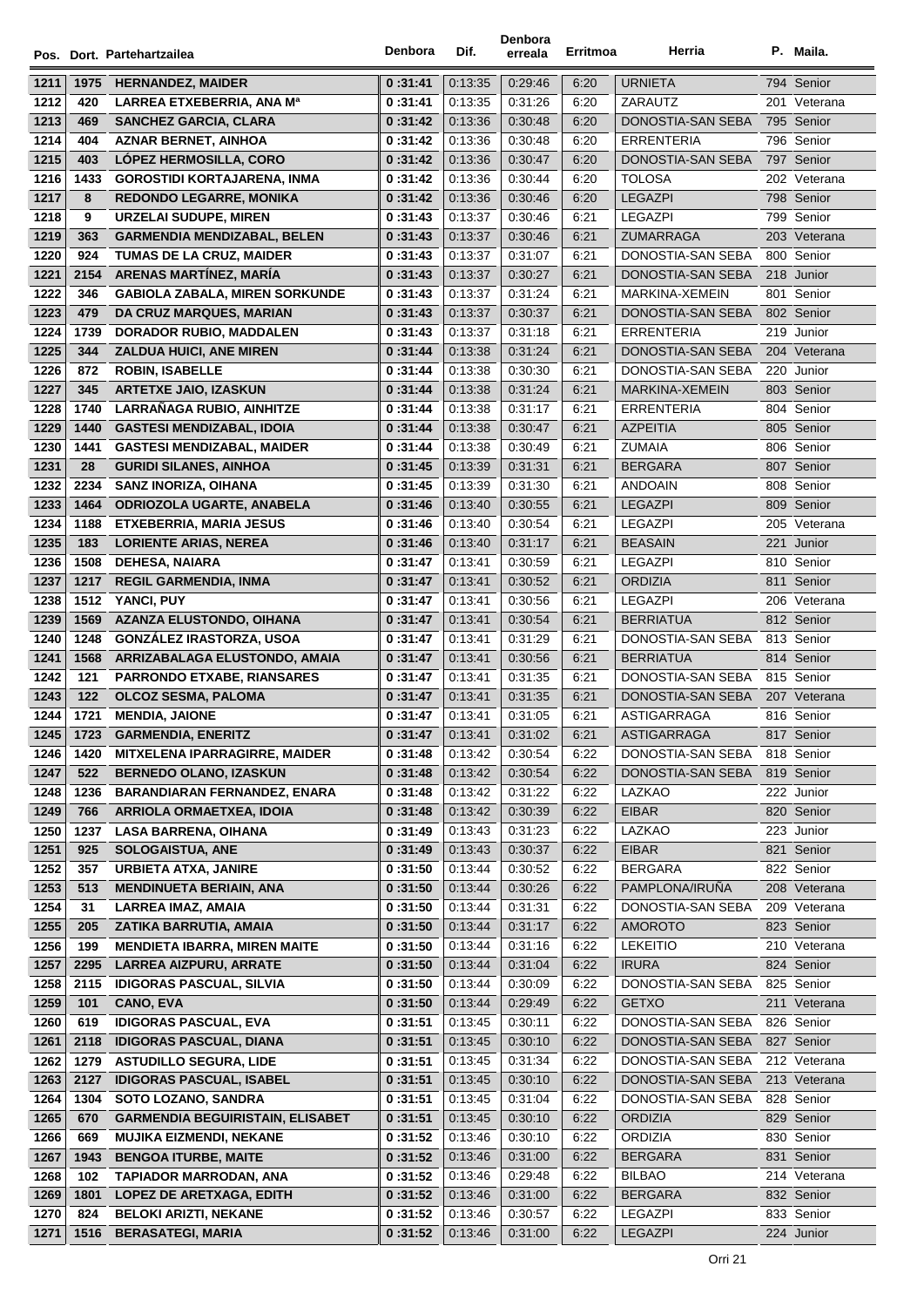|      |      |                                      | Denbora | Dif.    | Denbora | Erritmoa | Herria                 | P. Maila.    |
|------|------|--------------------------------------|---------|---------|---------|----------|------------------------|--------------|
|      |      | Pos. Dort. Partehartzailea           |         |         | erreala |          |                        |              |
| 1272 |      | 1855 AIZPIRI OLIVAN, IZASKUN         | 0:31:52 | 0:13:46 | 0:31:07 | 6:22     | <b>EIBAR</b>           | 225 Junior   |
| 1273 | 1506 | URIBE-ETXEBERRIA, RAKEL              | 0:31:53 | 0:13:47 | 0.31:00 | 6:23     | <b>LEGAZPI</b>         | 834 Senior   |
| 1274 | 1856 | <b>AIZPIRI GABILONDO, BEATRIZ</b>    | 0:31:53 | 0:13:47 | 0:31:07 | 6:23     | <b>ELGOIBAR</b>        | 835 Senior   |
| 1275 | 1040 | PEREA GARATE, LOREA                  | 0:31:53 | 0:13:47 | 0:30:42 | 6:23     | ZUMARRAGA              | 836 Senior   |
| 1276 | 1799 | <b>ARRATE IGLESIAS, PAULA</b>        | 0:31:53 | 0:13:47 | 0:31:39 | 6:23     | DONOSTIA-SAN SEBA      | 226 Junior   |
| 1277 | 1436 | <b>VILLAVA IBARROLA, LUPE</b>        | 0:31:54 | 0:13:48 | 0:31:26 | 6:23     | PAMPLONA/IRUNA         | 837 Senior   |
| 1278 | 1598 | EGIGUREN AGIRREBENGOA, NEREA         | 0:31:54 | 0:13:48 | 0.30.41 | 6:23     | <b>ZUMARRAGA</b>       | 838 Senior   |
| 1279 | 1408 | <b>RUIZ DE AZUA SUDUPE, ANA</b>      | 0:31:54 | 0:13:48 | 0:30:04 | 6:23     | <b>AZKOITIA</b>        | 839 Senior   |
| 1280 | 1407 | <b>IRURETA SANCHEZ, YOHANA</b>       | 0:31:54 | 0:13:48 | 0:30:05 | 6:23     | <b>AZKOITIA</b>        | 840 Senior   |
| 1281 | 882  | ARIZMENDIARRIETA ASTARLOA, MAIDER    | 0:31:54 | 0:13:48 | 0.30.42 | 6:23     | <b>DURANGO</b>         | 841 Senior   |
| 1282 | 81   | OROZCO PIÑEIRA, OLATZ                | 0:31:55 | 0.13.49 | 0:30:36 | 6:23     | <b>LEGAZPI</b>         | 227 Junior   |
| 1283 | 883  | NARBAIZA GALLASTEGI, NEREA           | 0:31:55 | 0.13.49 | 0:30:41 | 6:23     | <b>ABADIÑO</b>         | 842 Senior   |
| 1284 | 884  | <b>NARBAIZA GALLASTEGI, IONE</b>     | 0:31:55 | 0:13:49 | 0:30:43 | 6:23     | ABADIÑO                | 843 Senior   |
| 1285 | 1166 | ARRIZABALAGA URREAGA, LORAINE        | 0:31:57 | 0:13:51 | 0:31:12 | 6:23     | <b>ASTIGARRAGA</b>     | 844 Senior   |
| 1286 | 1722 | <b>OLAZIREGI, IONE</b>               | 0:31:57 | 0.13.51 | 0:31:12 | 6:23     | ASTIGARRAGA            | 845 Senior   |
| 1287 | 2161 | <b>LARREA CALVO, EUGENIA</b>         | 0:31:58 | 0:13:52 | 0:30:13 | 6:24     | PAMPLONA/IRUÑA         | 846 Senior   |
| 1288 | 662  | HERNÁNDEZ MORÁN, SYLVIA              | 0:31:58 | 0:13:52 | 0:30:17 | 6:24     | <b>ERRENTERIA</b>      | 847 Senior   |
| 1289 | 1180 | <b>BLANCO ZABALETA, CRISTINA</b>     | 0:31:59 | 0:13:53 | 0:31:27 | 6:24     | DONOSTIA-SAN SEBA      | 848 Senior   |
| 1290 | 1439 | PADILLA LAPUENTE, ANA                | 0:31:59 | 0:13:53 | 0:31:28 | 6:24     | <b>PASAIA</b>          | 849 Senior   |
| 1291 | 594  | <b>GASTAÑARES ARRIARAN, JOSUNE</b>   | 0:32:00 | 0:13:54 | 0:31:44 | 6:24     | <b>ZARAUTZ</b>         | 850 Senior   |
| 1292 | 437  | GASTAÑARES ARRIARAN, EDURNE          | 0:32:00 | 0:13:54 | 0:31:45 | 6:24     | ZARAUTZ                | 851 Senior   |
| 1293 | 1848 | <b>IRIZAR OTAEGI, IRATXE</b>         | 0:32:00 | 0:13:54 | 0:31:08 | 6:24     | LASARTE-ORIA           | 228 Junior   |
| 1294 | 1903 | <b>VERDUGO NAVEIRO, CRISTINA</b>     | 0:32:01 | 0:13:55 | 0:31:07 | 6:24     | LASARTE-ORIA           | 229 Junior   |
| 1295 | 1872 | <b>SASIAIN SALABERRIA, ANE</b>       | 0:32:01 | 0:13:55 | 0:31:09 | 6:24     | LASARTE-ORIA           | 230 Junior   |
| 1296 | 803  | <b>IDIGORAS, OLATZ</b>               | 0:32:03 | 0:13:57 | 0:31:34 | 6:25     | <b>ZUMAIA</b>          | 852 Senior   |
| 1297 | 804  | <b>ALBIZU, ONINTZA</b>               | 0:32:03 | 0:13:57 | 0:31:37 | 6:25     | <b>GETARIA</b>         | 853 Senior   |
| 1298 | 949  | ALCELAY ORMAZABAL, MIREN GURUTZE     | 0:32:04 | 0:13:58 | 0:31:32 | 6:25     | <b>ZUIA</b>            | 215 Veterana |
| 1299 | 539  | ALKAIN AIESTARAN, AINHOA             | 0:32:04 | 0:13:58 | 0:30:28 | 6:25     | DONOSTIA-SAN SEBA      | 854 Senior   |
| 1300 | 2297 | ARANA ZABALA, LEIRE                  | 0:32:04 | 0:13:58 | 0:31:43 | 6:25     | <b>ATXONDO</b>         | 855 Senior   |
| 1301 | 2273 | LETAMENDIA ARAMBURU, ANA             | 0:32:04 | 0:13:58 | 0:31:43 | 6:25     | DONOSTIA-SAN SEBA      | 856 Senior   |
| 1302 | 657  | <b>BILBAO MESO, AMAGOIA</b>          | 0:32:05 | 0:13:59 | 0:31:03 | 6:25     | <b>HERNANI</b>         | 857 Senior   |
| 1303 | 2246 | <b>CONDE SANTA CRUZ, EVA</b>         | 0:32:05 | 0:13:59 | 0:31:03 | 6:25     | <b>HERNANI</b>         | 858 Senior   |
| 1304 | 1830 | <b>ESNAL MARTIARENA, AMAIA</b>       | 0:32:06 | 0:14:00 | 0:30:11 | 6:25     | <b>URNIETA</b>         | 859 Senior   |
| 1305 | 235  | <b>IBARGUREN UGARTEMENDIA, OIANE</b> | 0:32:07 | 0:14:01 | 0:31:11 | 6:25     | <b>TOLOSA</b>          | 860 Senior   |
| 1306 | 1610 | LANDA GOROSTIZA, DORLETA             | 0:32:08 | 0.14.02 | 0:31:20 | 6:26     | BERRIZ                 | 861 Senior   |
| 1307 | 1607 | ARANTZAMENDI BARRENETXEA, Mª PILAR   | 0:32:08 | 0:14:02 | 0:31:21 | 6:26     | MARKINA-XEMEIN         | 216 Veterana |
| 1308 | 1674 | <b>ARTOLA IPARRAGIRRE, MILA</b>      | 0:32:08 | 0:14:02 | 0:31:06 | 6:26     | <b>HERNANI</b>         | 862 Senior   |
| 1309 | 1609 | SOLOZABAL ARANTZAMENDI, AINHOA       | 0:32:08 | 0:14:02 | 0:31:20 | 6:26     | <b>MALLABIA</b>        | 863 Senior   |
| 1310 | 2257 | <b>ARRONDO DIEZ, IDOIA</b>           | 0:32:09 | 0:14:03 | 0:30:34 | 6:26     | DONOSTIA-SAN SEBA      | 864 Senior   |
| 1311 | 1190 | <b>MARTÍN MIGUEL, CRISTINA</b>       | 0:32:09 | 0:14:03 | 0:30:33 | 6:26     | DONOSTIA-SAN SEBA      | 865 Senior   |
| 1312 | 1608 | IBARLUZEA ZENARRUZABEITIA, AGUSTINA  | 0:32:09 | 0:14:03 | 0:31:21 | 6:26     | MARKINA-XEMEIN         | 217 Veterana |
| 1313 | 1673 | SALABERRIA NARBARTE, MARIAN          | 0:32:09 | 0:14:03 | 0:31:08 | 6:26     | <b>HERNANI</b>         | 866 Senior   |
| 1314 | 1191 | AROZAMENA ELORZA, IDOIA              | 0:32:09 | 0:14:03 | 0:30:34 | 6:26     | DONOSTIA-SAN SEBA      | 867 Senior   |
| 1315 | 1968 | <b>BEOBIDE LARRAÑAGA, MAITE</b>      | 0:32:09 | 0:14:03 | 0:31:09 | 6:26     | <b>AZPEITIA</b>        | 231 Junior   |
| 1316 | 1526 | ZENDOIA IRURETAGOIENA, IZASKUN       | 0:32:09 | 0:14:03 | 0.31.13 | 6:26     | <b>AZPEITIA</b>        | 868 Senior   |
| 1317 | 504  | MITXELENA LARRETA, ONINTZA           | 0:32:10 | 0:14:04 | 0:30:39 | 6:26     | <b>OIARTZUN</b>        | 232 Junior   |
| 1318 | 1463 | <b>GONZALEZ CASTAÑEDA, JUDIT</b>     | 0:32:10 | 0:14:04 | 0:30:39 | 6:26     | <b>OIARTZUN</b>        | 233 Junior   |
| 1319 | 1874 | <b>SAGASTA, MIREN</b>                | 0:32:10 | 0:14:04 | 0:30:18 | 6:26     | ARRASATE/MONDRA        | 869 Senior   |
| 1320 | 1013 | <b>MORENO, LETICIA</b>               | 0:32:10 | 0:14:04 | 0:31:42 | 6:26     | DONOSTIA-SAN SEBA      | 870 Senior   |
| 1321 | 1002 | <b>CHOCARRO UBIRIA, MIREN</b>        | 0:32:10 | 0:14:04 | 0:31:42 | 6:26     | DONOSTIA-SAN SEBA      | 871 Senior   |
| 1322 | 950  | <b>BILBAO ALZELAI, MIREN</b>         | 0:32:10 | 0:14:04 | 0:31:40 | 6:26     | ZUIA                   | 234 Junior   |
| 1323 | 1876 | <b>ARGINZONIZ, MIREN</b>             | 0:32:11 | 0:14:05 | 0:30:19 | 6:26     | ARRASATE/MONDRA        | 872 Senior   |
| 1324 | 1660 | <b>UNANUE MENDIZABAL, JOSUNE</b>     | 0:32:11 | 0:14:05 | 0.31.13 | 6:26     | <b>IRURA</b>           | 218 Veterana |
| 1325 | 1101 | <b>GOMEZ RODRIGUEZ, ZURIÑE</b>       | 0:32:12 | 0:14:06 | 0:30:54 | 6:26     | <b>VITORIA-GASTEIZ</b> | 873 Senior   |
| 1326 | 755  | <b>IZA ETXEGARAI, LURDES</b>         | 0:32:12 | 0:14:06 | 0:32:04 | 6:26     | <b>IRUN</b>            | 874 Senior   |
| 1327 | 1524 | <b>MUÑOZ GUTIERREZ, ANDONE</b>       | 0:32:12 | 0.14.06 | 0:31:12 | 6:26     | <b>PASAIA</b>          | 875 Senior   |
| 1328 | 1274 | OSA ODRIOZOLA, MARIA TERESA          | 0:32:13 | 0:14:07 | 0:31:59 | 6:27     | <b>AZPEITIA</b>        | 876 Senior   |
| 1329 | 1275 | <b>OLAIZOLA SUDUPE, AITZIBER</b>     | 0:32:13 | 0:14:07 | 0:31:59 | 6:27     | <b>AZPEITIA</b>        | 877 Senior   |
| 1330 | 505  | <b>GALIANA ERGUIN, NORA</b>          | 0:32:13 | 0:14:07 | 0:30:43 | 6:27     | DONOSTIA-SAN SEBA      | 235 Junior   |
| 1331 | 535  | <b>GARMENDIA OLLOKIEGI, IDURRE</b>   | 0:32:14 | 0:14:08 | 0:30:38 | 6:27     | ASTIGARRAGA            | 878 Senior   |
| 1332 | 1574 | BIKUÑA AUZMENDI, ELIXABET            | 0:32:14 | 0:14:08 | 0:30:34 | 6:27     | <b>ATAUN</b>           | 879 Senior   |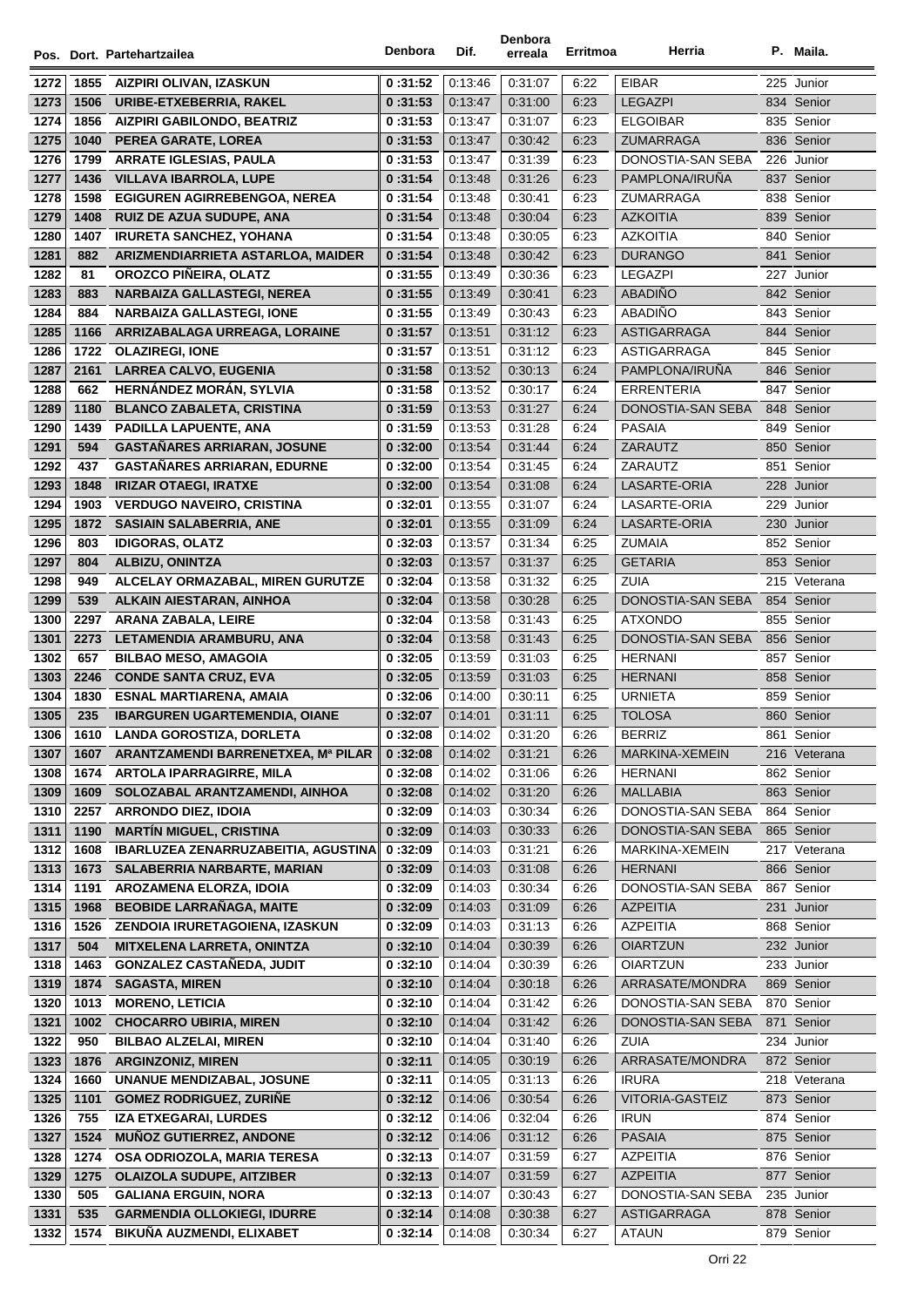|              |              | Pos. Dort. Partehartzailea                                          | Denbora            | Dif.               | Denbora<br>erreala | Erritmoa     | Herria                  |     | P. Maila.                |
|--------------|--------------|---------------------------------------------------------------------|--------------------|--------------------|--------------------|--------------|-------------------------|-----|--------------------------|
| 1333         | 873          | <b>IRASTORZA ASURABARRENA, SARA</b>                                 | 0:32:15            | 0:14:09            | 0:30:34            | 6:27         | <b>ATAUN</b>            |     | 880 Senior               |
| 1334         | 1670         | ERAUSKIN BARANDIARAN, ALOÑA                                         | 0:32:15            | 0:14:09            | 0:30:35            | 6:27         | <b>ATAUN</b>            |     | 881 Senior               |
| 1335         | 272          | ELORZA ARIZNABARRETA, MAIDER                                        | 0:32:15            | 0:14:09            | 0:31:20            | 6:27         | <b>TOLOSA</b>           |     | 882 Senior               |
| 1336         | 733          | <b>GARCÍA-SALAZAR OSINAGA, ANIA</b>                                 | 0:32:16            | 0:14:10            | 0:31:17            | 6:27         | VITORIA-GASTEIZ         |     | 883 Senior               |
| 1337         | 232          | PEREZ FUENTE, SONIA                                                 | 0:32:16            | 0:14:10            | 0:31:17            | 6:27         | DONOSTIA-SAN SEBA       |     | 884 Senior               |
| 1338         | 1140         | ALDALUR, MARIA                                                      | 0:32:16            | 0:14:10            | 0:31:39            | 6:27         | ORDIZIA                 |     | 885 Senior               |
| 1339         | 892          | <b>BITERI, IRAIA</b>                                                | 0:32:16            | 0:14:10            | 0:31:47            | 6:27         | <b>BASAURI</b>          |     | 886 Senior               |
| 1340         | 1925         | <b>CARNES URIBEETXEBERRIA, IRENE</b>                                | 0:32:17            | 0.14.11            | 0:31:16            | 6:27         | <b>PASAIA</b>           |     | 887 Senior               |
| 1341         | 702          | <b>REDONDO GONZALEZ, MAITE</b>                                      | 0:32:17            | 0:14:11            | 0:31:44            | 6:27         | <b>ORIO</b>             |     | 219 Veterana             |
| 1342         | 36           | RODRIGUEZ LABURU, ANA                                               | 0:32:17            | 0:14:11            | 0:31:08            | 6:27         | <b>HERNANI</b>          |     | 220 Veterana             |
| 1343         | 1291         | <b>IRAETA URIBEETXEBERRIA, INTZA</b>                                | 0:32:17            | 0:14:11            | 0:30:37            | 6:27         | <b>LEGAZPI</b>          |     | 236 Junior               |
| 1344         | 1522         | RUIZ VAQUERIZA, AGARA                                               | 0:32:17            | 0:14:11            | 0:31:30            | 6:27         | <b>AZKOITIA</b>         |     | 237 Junior               |
| 1345         | 754          | <b>AGIRRE MANTEROLA, LOURDES</b>                                    | 0:32:17            | 0:14:11            | 0:32:05            | 6:27         | ZARAUTZ                 |     | 221 Veterana             |
| 1346         | 1520         | <b>ARTETXE EIZAGIRRE, IRATI</b>                                     | 0:32:17            | 0:14:11            | 0:31:30            | 6:27         | <b>AZKOITIA</b>         |     | 238 Junior               |
| 1347         | 1521         | <b>SUDUPE MUJIKA, INTZA</b>                                         | 0:32:17            | 0:14:11            | 0:31:30            | 6:27         | <b>AZKOITIA</b>         |     | 239 Junior               |
| 1348         | 1071         | <b>MESANZA ZABALETA, AMAIA</b>                                      | 0:32:17            | 0:14:11            | 0:30:37            | 6:27         | <b>LEGAZPI</b>          |     | 240 Junior               |
| 1349         | 1054         | <b>OLONDRIS MICHELENA, MAITE</b>                                    | 0:32:18            | 0:14:12            | 0:30:32            | 6:28         | DONOSTIA-SAN SEBA       |     | 888 Senior               |
| 1350         | 236          | <b>ROBLES FIGUEIRAS, ELENA</b>                                      | 0:32:18            | 0:14:12            | 0:31:22            | 6:28         | <b>TOLOSA</b>           |     | 889 Senior               |
| 1351         | 2175         | MICHELENA ARIZCUREN, AMAIA                                          | 0:32:18            | 0:14:12            | 0:30:34            | 6:28         | DONOSTIA-SAN SEBA       |     | 890 Senior               |
| 1352         | 1055         | <b>OLONDRIS, ANA</b>                                                | 0:32:18            | 0:14:12            | 0:30:33            | 6:28         | DONOSTIA-SAN SEBA       | 891 | Senior                   |
| 1353         | 12           | <b>RUIZ ARREGI, EDURNE</b>                                          | 0:32:18            | 0:14:12            | 0:31:13            | 6:28         | <b>OÑATI</b>            |     | 892 Senior               |
| 1354         | 220          | LOPEZ, RAKEL                                                        | 0:32:18            | 0:14:12            | 0:31:13            | 6:28         | OÑATI                   |     | 893 Senior               |
| 1355         | 1650         | LÓPEZ GARCÍA, RAQUEL                                                | 0:32:19            | 0:14:13            | 0:32:04            | 6:28         | ZARAUTZ                 |     | 894 Senior               |
| 1356         | 1953         | <b>ARROSPIDE LABAYEN, NAGORE</b>                                    | 0:32:19            | 0:14:13            | 0:31:50            | 6:28         | LEABURU                 | 241 | Junior                   |
| 1357         | 1741         | <b>HIDALGO MATEO, TONI</b>                                          | 0:32:19            | 0:14:13            | 0:32:03            | 6:28         | ZARAUTZ                 |     | 895 Senior               |
| 1358         | 1209         | HERNANDEZ MARIEZKURRENA, MAIDER                                     | 0:32:19            | 0:14:13            | 0:30:52            | 6:28         | <b>SEGURA</b>           |     | 896 Senior               |
| 1359         | 2705         | <b>TEJERO, MAITANE</b>                                              | 0:32:19            | 0:14:13            | 0:31:18            | 6:28         | <b>MENDARO</b>          |     | 897 Senior               |
| 1360         | 1496         | ULANGA MUJIKA, IZASKUN                                              | 0:32:20            | 0.14.14            | 0:30:30            | 6:28         | <b>IKAZTEGIETA</b>      |     | 898 Senior               |
| 1361         | 1208         | KEREJETA SALABERRIA, LURDES                                         | 0:32:20            | 0:14:14            | 0:30:52            | 6:28         | <b>SEGURA</b>           |     | 222 Veterana             |
| 1362         | 1495         | <b>HERNANDEZ MORALES, ALMUDENA</b>                                  | 0:32:20            | 0.14.14            | 0:30:31            | 6:28         | <b>BERASTEGI</b>        |     | 899 Senior               |
| 1363         | 93           | <b>BILBAO GARITAGOITIA, AMAIA</b>                                   | 0:32:20            | 0:14:14            | 0:30:32            | 6:28         | <b>ERMUA</b>            |     | 900 Senior               |
| 1364         | 858          | <b>PRIETO VELEZ DE MENDIZABAL, ROSA</b>                             | 0:32:20            | 0:14:14            | 0:32:17            | 6:28         | ZARAUTZ                 |     | 223 Veterana             |
| 1365         | 288          | <b>BARBERO BLANCO, LEIRE</b>                                        | 0:32:21            | 0:14:15            | 0:31:15            | 6:28         | <b>OÑATI</b>            |     | 901 Senior               |
| 1366         | 1283         | <b>IRAOLA SARASUA, BEGOÑA</b>                                       | 0:32:22            | 0:14:16            | 0:31:04            | 6:28         | <b>TOLOSA</b>           |     | 224 Veterana             |
| 1367         | 1282         | URRESTARAZU CARRERA, MARIAN                                         | 0:32:22            | 0:14:16            | 0:31:05            | 6:28         | <b>TOLOSA</b>           |     | 225 Veterana             |
| 1368         | 1419         | <b>UGARTE ARABAOLAZA, USUE</b>                                      | 0:32:22            | 0:14:16            | 0.31.12            | 6:28         | OÑATI                   |     | 902 Senior               |
| 1369         | 1270         | TIMPE, LISA                                                         | 0:32:23            | 0:14:17            | 0:30:45            | 6:29         | DONOSTIA-SAN SEBA       |     | 903 Senior               |
| 1370         | 1804         | <b>MADINA ANDUAGA, SANDRA</b>                                       | 0:32:23            | 0:14:17            | 0:31:12            | 6:29         | OÑATI                   |     | 904 Senior               |
| 1371         | 2174         | ECEOLAZA SORALUCE, AINTZANE                                         | 0:32:23            | 0:14:17            | 0:31:12            | 6:29         | <b>OÑATI</b>            |     | 905 Senior               |
| 1372         | 1069         | <b>IZTUETA IRARRETA, MILA</b>                                       | 0:32:23            | 0:14:17            | 0:31:40            | 6:29         | ASTEASU                 |     | 906 Senior               |
| 1373         | 1485         | NUÑEZ AIZPURUA, AINHOA                                              | 0:32:24            | 0:14:18            | 0.31.40            | 6:29         | ZARAUTZ                 |     | 907 Senior               |
| 1374         | 1484         | <b>FERNANDEZ JIMENEZ, AITZIBER</b>                                  | 0:32:24            | 0:14:18            | 0:31:40            | 6:29         | ZARAUTZ                 |     | 908 Senior               |
| 1375         | 1435         | <b>ALTUNA IBARGUREN, AROIA</b>                                      | 0:32:24            | 0:14:18            | 0:30:45            | 6:29         | <b>OIARTZUN</b>         |     | 242 Junior               |
| 1376         | 1956         | <b>MUGARZA GALAR, ENARA</b>                                         | 0:32:24            | 0:14:18            | 0:30:45            | 6:29         | <b>OIARTZUN</b>         |     | 243 Junior               |
| 1377         | 1808         | <b>ESKUDERO ESNAOLA, UDANE</b>                                      | 0:32:24            | 0:14:18            | 0:30:44            | 6:29         | <b>OIARTZUN</b>         |     | 244 Junior               |
| 1378         | 1897         | <b>MACUSO IRIBAR, INTZA</b>                                         | 0:32:25            | 0:14:19            | 0:31:16            | 6:29         | <b>USURBIL</b>          |     | 909 Senior               |
| 1379         | 1969         | APERRIBAI BASTERRETXEA, ELISABET                                    | 0:32:25            | 0:14:19            | 0:31:16            | 6:29         | <b>USURBIL</b>          |     | 910 Senior               |
| 1380<br>1381 | 1423<br>1242 | AMONDARAIN GALPARSORO, IXIAR<br><b>DIOSDADO MIGUELTORENA, SAIOA</b> | 0:32:25<br>0:32:26 | 0:14:19<br>0:14:20 | 0:31:19<br>0.31.25 | 6:29<br>6:29 | ANOETA<br><b>LEITZA</b> |     | 245 Junior<br>911 Senior |
| 1382         | 2275         | GOÑI LIZARRALDE, AMAYA                                              |                    | 0.14.20            | 0:30:43            | 6:29         | DONOSTIA-SAN SEBA       |     | 912 Senior               |
| 1383         | 1244         | <b>MENDIGUTXIA MANRIQUE, JONE</b>                                   | 0:32:26<br>0:32:26 | 0:14:20            | 0:31:26            | 6:29         | <b>ERRENTERIA</b>       |     | 246 Junior               |
| 1384         | 2271         | <b>QUEREJETA URTEAGA, ANE LORE</b>                                  | 0:32:26            | 0:14:20            | 0:30:44            | 6:29         | DONOSTIA-SAN SEBA       |     | 913 Senior               |
| 1385         | 501          | <b>ALBERDI ANDUEZA, MIREN</b>                                       | 0:32:26            | 0:14:20            | 0:31:25            | 6:29         | ZUMARRAGA               |     | 226 Veterana             |
| 1386         | 502          | URZELAI IBARZABAL, ITZIAR                                           | 0:32:26            | 0:14:20            | 0:31:25            | 6:29         | <b>URRETXU</b>          |     | 227 Veterana             |
| 1387         | 500          | AZPIAZU AIZPIOLEA, ARANTZA                                          | 0:32:26            | 0:14:20            | 0:31:26            | 6:29         | ZUMARRAGA               |     | 228 Veterana             |
| 1388         | 499          | <b>DOMINGUEZ MUJIKA, ELISABETH</b>                                  | 0:32:26            | 0:14:20            | 0:31:26            | 6:29         | ZUMARRAGA               |     | 229 Veterana             |
| 1389         | 498          | <b>DOMINGUEZ MUJIKA, GURUTZE</b>                                    | 0:32:26            | 0:14:20            | 0:31:26            | 6:29         | <b>URRETXU</b>          |     | 230 Veterana             |
| 1390         | 266          | <b>ARREGI AGIRRE, OIHANE</b>                                        | 0:32:27            | 0:14:21            | 0:32:07            | 6:29         | <b>AZKOITIA</b>         |     | 247 Junior               |
| 1391         | 1380         | VÁZQUEZ DOMENECH, IDOIA                                             | 0:32:27            | 0:14:21            | 0:31:51            | 6:29         | <b>AZKOITIA</b>         |     | 914 Senior               |
| 1392         | 1368         | <b>GARATE SAMANIEGO, AMAIA</b>                                      | 0:32:27            | 0:14:21            | 0:31:51            | 6:29         | <b>AZKOITIA</b>         |     | 915 Senior               |
| 1393         | 267          | <b>ARREGI AGIRRE, AMAIA</b>                                         | 0:32:27            | 0:14:21            | 0.32:07            | 6:29         | <b>AZKOITIA</b>         |     | 916 Senior               |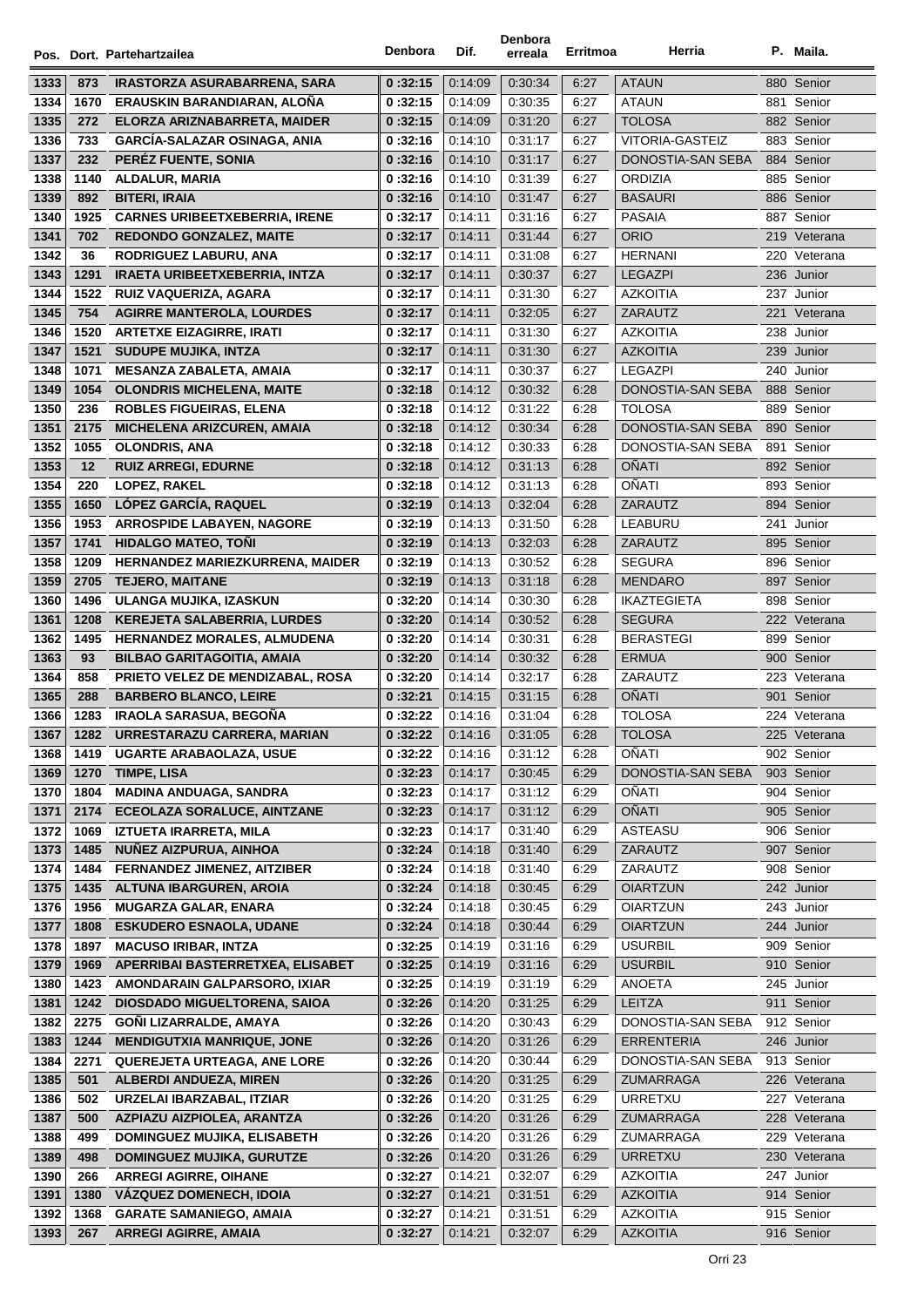|              |              | Pos. Dort. Partehartzailea                                          | Denbora            | Dif.               | Denbora<br>erreala | Erritmoa     | Herria                                 | P. Maila.                  |
|--------------|--------------|---------------------------------------------------------------------|--------------------|--------------------|--------------------|--------------|----------------------------------------|----------------------------|
|              |              |                                                                     |                    |                    |                    |              |                                        |                            |
| 1394         | 1501         | PLAZA, INMA                                                         | 0:32:27            | 0:14:21            | 0:31:38            | 6:29         | <b>LEGAZPI</b>                         | 917 Senior                 |
| 1395         | 1686         | <b>ZAMORANO FERNANDEZ, BEGONA</b>                                   | 0:32:28            | 0:14:22            | 0:31:51            | 6:30         | <b>ERRENTERIA</b>                      | 918 Senior                 |
| 1396         | 1687         | <b>CABELLO MURIEL, ENCARNA</b>                                      | 0:32:28            | 0:14:22            | 0:31:53            | 6:30         | <b>ERRENTERIA</b>                      | 919 Senior                 |
| 1397         | 195          | PEREZ GOIKOETXEA, IZASKUN                                           | 0:32:28            | 0:14:22            | 0:32:00            | 6:30         | <b>ERRENTERIA</b>                      | 920 Senior                 |
| 1398         | 1826         | <b>IRIBERRI MUGICA, LEIRE</b>                                       | 0:32:28            | 0.14.22            | 0:32:12            | 6:30         | <b>URNIETA</b>                         | 248 Junior                 |
| 1399         | 1124         | PUERTA LARRAÑAGA, ANE                                               | 0:32:28            | 0:14:22            | 0:31:55            | 6:30         | DONOSTIA-SAN SEBA                      | 249 Junior                 |
| 1400         | 1276         | SOLANO SALABERRIA, NORA                                             | 0:32:28            | 0:14:22            | 0:31:53            | 6:30         | ASTIGARRAGA                            | 921 Senior                 |
| 1401         | 339          | ZAPIRAIN YARZABAL, MAIDER                                           | 0:32:29            | 0:14:23            | 0.32:13            | 6:30         | DONOSTIA-SAN SEBA                      | 922 Senior                 |
| 1402         | 1120         | PUERTA LARRAÑAGA, AINARA                                            | 0:32:29            | 0.14.23            | 0:31:53            | 6:30         | DONOSTIA-SAN SEBA                      | 250 Junior                 |
| 1403         | 518          | <b>CANDO LAPIDO, SARAI</b>                                          | 0:32:29            | 0:14:23            | 0:31:46            | 6:30         | <b>PASAIA</b>                          | 251 Junior                 |
| 1404         | 11           | <b>MARÍN SANTAMARÍA, ANDREA</b>                                     | 0:32:30            | 0:14:24            | 0:31:20            | 6:30         | <b>ERRENTERIA</b>                      | 252 Junior                 |
| 1405         | 1241         | <b>LIZARRAGA BONETA, AITZIBER</b>                                   | 0:32:30            | 0:14:24            | 0:31:29            | 6:30         | <b>HERNANI</b>                         | 923 Senior                 |
| 1406         | 10           | SANTAMARÍA CANTERA, SONIA                                           | 0:32:30            | 0:14:24            | 0:31:20            | 6:30         | <b>ERRENTERIA</b>                      | 924 Senior                 |
| 1407         | 1129         | <b>KURTH, BIRTE</b>                                                 | 0:32:31            | 0:14:25            | 0:30:56            | 6:30         | DONOSTIA-SAN SEBA                      | 925 Senior                 |
| 1408         | 1127         | <b>LABAYEN, FRANCISCA</b>                                           | 0:32:32            | 0:14.26            | 0:31:54            | 6:30         | <b>BERASTEGI</b>                       | 231 Veterana               |
| 1409         | 1933         | AIZPURUA IRAZUSTA, ANA ISABEL                                       | 0:32:32            | 0:14.26            | 0:31:04            | 6:30         | <b>USURBIL</b>                         | 232 Veterana               |
| 1410         | 1330         | <b>GUAL OSKILA, EIDER</b>                                           | 0:32:32            | 0.14.26            | 0:31:28            | 6:30         | <b>PASAIA</b>                          | 926 Senior                 |
| 1411         | 1746         | <b>IZAGIRRE, EDURNE</b>                                             | 0:32:32            | 0:14:26            | 0:31:20            | 6:30         | <b>TOLOSA</b>                          | 927 Senior                 |
| 1412         | 1713         | <b>SALAZAR BADIOLA, IZASKUN</b>                                     | 0:32:32            | 0:14:26            | 0:31:24            | 6:30         | <b>LASARTE-ORIA</b>                    | 928 Senior                 |
| 1413         | 555          | <b>MUJIKA LIZASO, OIHANE</b>                                        | 0:32:32            | 0:14:26            | 0:31:20            | 6:30         | <b>TOLOSA</b>                          | 929 Senior                 |
| 1414         | 496          | <b>ARRAZTIO SARALEGI, KONTXI</b>                                    | 0:32:32            | 0:14.26            | 0:31:23            | 6:30         | <b>BETELU</b>                          | 930 Senior                 |
| 1415         | 1731         | ARTOLA VAZQUEZ, KATTALIN                                            | 0:32:33            | 0:14:27            | 0:30:50            | 6:31         | <b>HERNANI</b>                         | 253 Junior                 |
| 1416         | 224          | ANTUNEZ OYARZABAL, ESTITXU                                          | 0:32:34            | 0:14:28            | 0:32:30            | 6:31         | LEZO                                   | 931 Senior                 |
| 1417         | 703          | URIBELARREA OTXOA DE ASPURU, ESTIT                                  | 0:32:35            | 0:14:29            | 0:31:55            | 6:31         | DONOSTIA-SAN SEBA                      | 932 Senior                 |
| 1418         | 1965         | ALCALDE TREMIÑO, ANDREA                                             | 0:32:35            | 0:14:29            | 0:31:44            | 6:31         | DONOSTIA-SAN SEBA                      | 933 Senior                 |
| 1419         | 1802         | <b>GALLASTEGI, NAIARA</b>                                           | 0:32:36            | 0:14:30            | 0:31:45            | 6:31         | <b>BERGARA</b>                         | 934 Senior                 |
| 1420         | 1803         | <b>MINGEZ, ENARA</b>                                                | 0:32:36            | 0:14:30            | 0:31:45            | 6:31         | <b>BERGARA</b>                         | 935 Senior                 |
| 1421         | 478          | <b>GARCIA DE VICUÑA ZABALA, SARAY</b>                               | 0:32:36            | 0:14:30            | 0:31:35            | 6:31         | DONOSTIA-SAN SEBA                      | 936 Senior                 |
| 1422         | 1177         | <b>OBREGON PRADO, CATALINA</b>                                      | 0:32:37            | 0:14:31            | 0:31:22            | 6:31         | DONOSTIA-SAN SEBA                      | 233 Veterana               |
| 1423         | 705          | <b>AZCONA MINGO, ARIANA</b>                                         | 0:32:37            | 0:14:31            | 0:31:36            | 6:31         | DONOSTIA-SAN SEBA                      | 937 Senior                 |
| 1424         | 951          | <b>BILBAO ALZELAI, ANE</b>                                          | 0:32:37            | 0:14:31            | 0:32:06            | 6:31         | ZUIA                                   | 254 Junior                 |
| 1425         | 1771         | <b>ALZELAI, ARANTZA</b>                                             | 0:32:37            | 0:14:31            | 0:32:06            | 6:31         | <b>LEGAZPI</b>                         | 938 Senior                 |
| 1426         | 250          | <b>GARMENDIA LANDA, AINHOA</b>                                      | 0:32:38            | 0:14:32            | 0:32:17            | 6:32         | <b>AZPEITIA</b>                        | 939 Senior                 |
| 1427         | 249          | OIARZABAL ITURZAETA, GURUTZE                                        | 0:32:38            | 0:14:32            | 0:32:17            | 6:32         | <b>AZPEITIA</b>                        | 940 Senior                 |
| 1428         | 1675         | TOLOSA USARRAGA, MAIDER                                             | 0:32:38            | 0:14:32            | 0.31.36            | 6:32         | HERNANI                                | 941 Senior                 |
| 1429         | 847          | ORIVE GÓMEZ DE SEGURA, IRATXE                                       | 0:32:39            | 0:14:33            | 0:31:43            | 6:32         | VITORIA-GASTEIZ                        | 942 Senior                 |
| 1430         | 845          | <b>VALENCIANO TAMAYO, PILAR</b>                                     | 0:32:39            | 0:14:33            | 0:31:43            | 6:32         | DONOSTIA-SAN SEBA                      | 943 Senior                 |
| 1431         | 1269         | <b>URIA GIGORRO, MADDI</b>                                          | 0:32:40            | 0:14:34            | 0:31:39            | 6:32         | <b>HERNANI</b>                         | 944 Senior                 |
| 1432         | 928          | LÓPEZ LANDA, LIDE                                                   | 0:32:40            | 0:14:34            | 0:31:00            | 6:32         | <b>MUSKIZ</b><br>DONOSTIA-SAN SEBA     | 255 Junior                 |
| 1433         | 1472         | <b>ALZAGA LOPETEGUI, TANIA</b>                                      | 0:32:41            | 0:14:35            | 0.32:17            | 6:32         |                                        | 945 Senior                 |
| 1434         | 720          | <b>INSAUSTI ECHEVERRIA, IOSUNE</b>                                  | 0:32:42            | 0.14.36            | 0.31.44            | 6:32         | DONOSTIA-SAN SEBA                      | 946 Senior                 |
| 1435         | 1438         | <b>LENDINEZ, AMAIA</b>                                              | 0:32:43            | 0:14:37            | 0:31:32            | 6:33         | DONOSTIA-SAN SEBA<br>DONOSTIA-SAN SEBA | 947 Senior                 |
| 1436         | 1444         | GONZALEZ LARRAÑAGA, ELENA                                           | 0:32:43            | 0:14:37            | 0:31:32            | 6:33         |                                        | 948 Senior                 |
| 1437         | 416          | <b>CALLE PRIETO, LEIRE</b>                                          | 0:32:43            | 0:14:37            | 0:31:24<br>0:31:56 | 6:33<br>6:33 | DONOSTIA-SAN SEBA<br><b>BILBAO</b>     | 256 Junior<br>234 Veterana |
| 1438<br>1439 | 1871<br>1437 | <b>LOMAS LOPEZ, MARIA JOSE</b><br><b>GALARRAGA ARANGUREN, IXONE</b> | 0:32:43            | 0:14:37<br>0:14:37 | 0:31:31            | 6:33         | DONOSTIA-SAN SEBA                      | 949 Senior                 |
| 1440         | 388          | <b>ETXEBERRIA GURIDI, MIREN</b>                                     | 0:32:43<br>0:32:43 | 0:14:37            | 0:30:50            | 6:33         | <b>ORIO</b>                            | 950 Senior                 |
| 1441         | 783          | <b>UNANUE AGIRREBEITIA, MAITE</b>                                   | 0:32:43            | 0:14:37            | 0:32:28            | 6:33         | <b>BERGARA</b>                         | 951 Senior                 |
| 1442         | 2264         | <b>OLARIAGA SARASOLA, OLATZ</b>                                     | 0:32:43            | 0:14:37            | 0:30:50            | 6:33         | <b>ORIO</b>                            | 952 Senior                 |
| 1443         | 782          | <b>MADINABEITIA GARAIKOETXEA, AMAIA</b>                             | 0:32:43            | 0:14:37            | 0:32:29            | 6:33         | <b>BERGARA</b>                         | 235 Veterana               |
| 1444         | 784          | ZUBIMENDI ORMAZABAL, NEREA                                          | 0:32:43            | 0:14:37            | 0:32:29            | 6:33         | <b>BERGARA</b>                         | 953 Senior                 |
| 1445         | 934          | <b>GOMEZ BLANCO, LAURA</b>                                          | 0:32:44            | 0:14:38            | 0:32:02            | 6:33         | DONOSTIA-SAN SEBA                      | 236 Veterana               |
| 1446         | 979          | <b>VILLAVERDE AMUNDAAIN, M ASUNCION</b>                             | 0:32:44            | 0:14:38            | 0:32:08            | 6:33         | DONOSTIA-SAN SEBA                      | 237 Veterana               |
| 1447         | 743          | AGIRREGOMEZKORTA ARANBURU, SUSAN                                    | 0:32:44            | 0:14:38            | 0:30:53            | 6:33         | <b>EIBAR</b>                           | 954 Senior                 |
| 1448         | 238          | ETXEBARRIA UNZURRUNZAGA, ANE                                        | 0:32:44            | 0:14:38            | 0:31:39            | 6:33         | <b>BILBAO</b>                          | 955 Senior                 |
| 1449         | 1052         | <b>GARCIA CORRAL, MARIA BELEN</b>                                   | 0:32:44            | 0:14:38            | 0:31:38            | 6:33         | <b>BARAKALDO</b>                       | 956 Senior                 |
| 1450         | 1246         | <b>AZPITARTE SANCHEZ, MARIA</b>                                     | 0:32:44            | 0:14:38            | 0:31:38            | 6:33         | OÑATI                                  | 957 Senior                 |
| 1451         | 1212         | <b>TREKU FERRERO, MARIA</b>                                         | 0:32:45            | 0:14:39            | 0:31:14            | 6:33         | <b>DEBA</b>                            | 257 Junior                 |
| 1452         | 1425         | <b>ARROZPIDE BARO, MIRIAM</b>                                       | 0:32:45            | 0:14:39            | 0:31:38            | 6:33         | <b>HERNANI</b>                         | 258 Junior                 |
| 1453         | 1211         | <b>SALEGI ANSORREGI, IRATXE</b>                                     | 0:32:45            | 0:14:39            | 0:31:14            | 6:33         | <b>DEBA</b>                            | 958 Senior                 |
| 1454         | 1426         | <b>REKALDE AMONDARAIN, LAIDA</b>                                    | 0:32:45            | 0:14:39            | 0:31:37            | 6:33         | <b>HERNANI</b>                         | 259 Junior                 |
|              |              |                                                                     |                    |                    |                    |              |                                        |                            |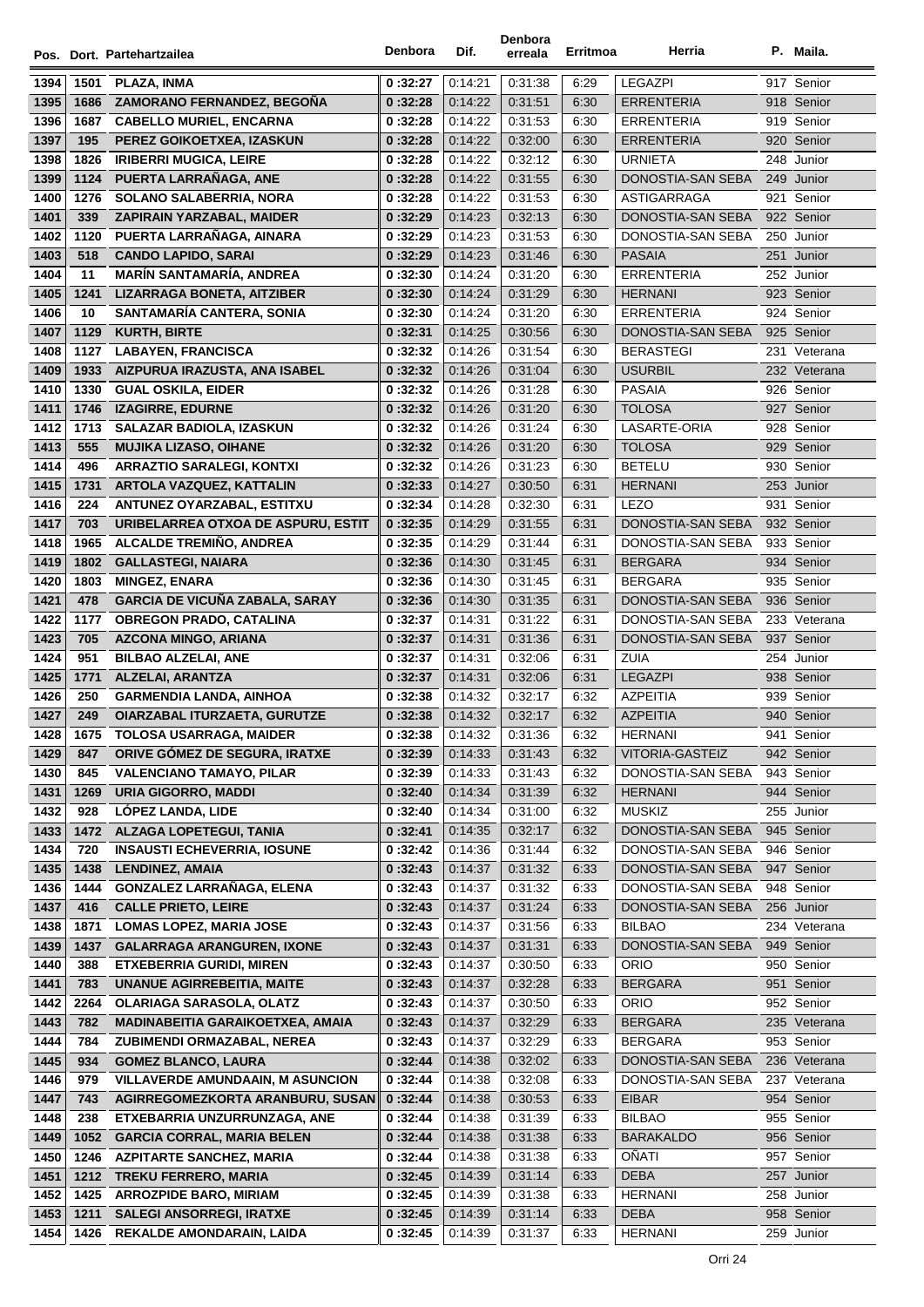|      |             | Pos. Dort. Partehartzailea        | Denbora  | Dif.    | Denbora<br>erreala | Erritmoa | Herria            | P. Maila.    |
|------|-------------|-----------------------------------|----------|---------|--------------------|----------|-------------------|--------------|
| 1455 |             | <b>GARATE SUINANGA, CRISTINA</b>  | 0:32:45  | 0.14.39 | 0:31:43            | 6:33     | <b>MENDARO</b>    | 959 Senior   |
| 1456 | 109<br>1210 | <b>AROSTEGI KAREAGA, NERE</b>     | 0:32:45  | 0:14:39 | 0:31:14            | 6:33     | <b>DEBA</b>       | 960 Senior   |
| 1457 | 1235        | <b>ARNAEZ TELLERIA, UXUE</b>      | 0:32:47  | 0:14:41 | 0:32:22            | 6:33     | <b>ZERAIN</b>     | 260 Junior   |
| 1458 | 1081        | <b>TOLEDO SARALEGI, MAITE</b>     | 0:32:47  | 0.14.41 | 0:32:28            | 6:33     | <b>ELGETA</b>     | 961 Senior   |
| 1459 | 568         | <b>GARCÍA JORGE, AMAIA</b>        | 0:32:47  | 0.14.41 | 0:31:05            | 6:33     | <b>BEASAIN</b>    | 962 Senior   |
| 1460 | 569         | <b>GARCÍA JORGE, SONIA</b>        | 0:32:47  | 0.14.41 | 0:31:05            | 6:33     | <b>BEASAIN</b>    | 963 Senior   |
| 1461 | 1240        | AMUNDARAIN ARANBURU, SAIOA        | 0:32:48  | 0.14.42 | 0:32:13            | 6:34     | <b>ARAITZ</b>     | 261 Junior   |
| 1462 | 802         | <b>OLANO JIMENEZ, LEIRE</b>       | 0:32:48  | 0.14.42 | 0:32:12            | 6:34     | <b>ASTEASU</b>    | 262 Junior   |
| 1463 | 186         | <b>GAGO BETELU, ELENA</b>         | 0:32:48  | 0.14.42 | 0:32:00            | 6:34     | LASARTE-ORIA      | 964 Senior   |
| 1464 | 1730        | REDONDO ETXEBERRIA, GARAZI        | 0:32:48  | 0:14:42 | 0:31:05            | 6:34     | HERNANI           | 263 Junior   |
| 1465 | 1750        | <b>PAVON PIQUER, OLATZ</b>        | 0:32:48  | 0.14.42 | 0:31:04            | 6:34     | <b>HERNANI</b>    | 264 Junior   |
| 1466 | 222         | <b>PALACIOS GRANADO, CORO</b>     | 0:32:48  | 0:14:42 | 0:32:01            | 6:34     | LASARTE-ORIA      | 965 Senior   |
| 1467 | 1744        | URKOLA AGIRREZABALA, ANE          | 0:32:48  | 0:14:42 | 0:32:13            | 6:34     | ANOETA            | 265 Junior   |
| 1468 | 1883        | <b>OLAETXEA AMENABAR, IRATI</b>   | 0:32:49  | 0:14:43 | 0:32:13            | 6:34     | <b>TOLOSA</b>     | 266 Junior   |
| 1469 | 1651        | <b>ASENSIO MANTEROLA, ITZIAR</b>  | 0:32:49  | 0.14.43 | 0:31:31            | 6:34     | <b>ANDOAIN</b>    | 966 Senior   |
| 1470 | 788         | <b>LANDROBE SANTOME, KONTXI</b>   | 0:32:50  | 0:14:44 | 0:32:26            | 6:34     | <b>PASAIA</b>     | 967 Senior   |
| 1471 | 1800        | <b>ARISTEGI, AMAGOIA</b>          | 0:32:51  | 0.14.45 | 0:32:00            | 6:34     | <b>BERGARA</b>    | 968 Senior   |
| 1472 | 798         | <b>JIMÉNEZ MARTINEZ, MARGA</b>    | 0 :32:51 | 0:14:45 | 0:32:13            | 6:34     | ASTEASU           | 238 Veterana |
| 1473 | 1049        | <b>RAZKIN GARCIA, JOSUNE</b>      | 0:32:52  | 0:14:46 | 0:32:22            | 6:34     | DONOSTIA-SAN SEBA | 969 Senior   |
| 1474 | 1790        | <b>FERNANDEZ, MARIBI</b>          | 0:32:53  | 0:14:47 | 0:31:27            | 6:35     | DONOSTIA-SAN SEBA | 970 Senior   |
| 1475 | 961         | <b>GALLARDO DE ESTEBAN, NEREA</b> | 0:32:53  | 0.14.47 | 0:31:45            | 6:35     | DONOSTIA-SAN SEBA | 267 Junior   |
| 1476 | 1851        | <b>FERNANDEZ, RAQUEL</b>          | 0:32:53  | 0:14:47 | 0:31:26            | 6:35     | LASARTE-ORIA      | 971 Senior   |
| 1477 | 2002        | <b>BARRENETXEA GOENAGA, AMETZ</b> | 0:32:53  | 0.14.47 | 0:31:46            | 6:35     | <b>HERNANI</b>    | 972 Senior   |
| 1478 | 2700        | <b>GUEDES CARRERA, NEREA</b>      | 0:32:53  | 0:14:47 | 0:31:45            | 6:35     | <b>HERNANI</b>    | 973 Senior   |
| 1479 | 2701        | <b>ALMENA HERVAS, REBECA</b>      | 0:32:53  | 0.14.47 | 0:31:45            | 6:35     | <b>HERNANI</b>    | 974 Senior   |
| 1480 | 2058        | <b>ALMENA HERVAS, ESTELA</b>      | 0:32:53  | 0.14.47 | 0:31:46            | 6:35     | DONOSTIA-SAN SEBA | 268 Junior   |
| 1481 | 742         | ETXEBERRIA ETXABE, SUSANA         | 0:32:53  | 0:14:47 | 0:31:02            | 6:35     | <b>EIBAR</b>      | 239 Veterana |
| 1482 | 1612        | <b>CAMIÑO ARANCETA, AMAIA</b>     | 0:32:54  | 0:14:48 | 0:31:23            | 6:35     | <b>EIBAR</b>      | 975 Senior   |
| 1483 | 417         | PRIETO GARCIA, SUSANA             | 0:32:55  | 0:14:49 | 0:31:36            | 6:35     | DONOSTIA-SAN SEBA | 240 Veterana |
| 1484 | 1794        | <b>GOROSTARZU ETXEBESTE, JONE</b> | 0:32:55  | 0:14:49 | 0:32:23            | 6:35     | <b>BERASTEGI</b>  | 976 Senior   |
| 1485 | 1523        | <b>SENAR LASA, ANA</b>            | 0:32:55  | 0:14:49 | 0:32:25            | 6:35     | ETXARRI-ARANATZ   | 977 Senior   |
| 1486 | 1684        | <b>MORENO, MONICA</b>             | 0:32:55  | 0:14:49 | 0:31:45            | 6:35     | DONOSTIA-SAN SEBA | 978 Senior   |
| 1487 | 1387        | <b>IMAZ ZENDOIA, IDOIA</b>        | 0:32:55  | 0.14.49 | 0:31:36            | 6:35     | <b>AZPEITIA</b>   | 979 Senior   |
| 1488 |             | 1490 ALKORTA RODRIGUEZ, IRUNE     | 0:32:55  | 0.14.49 | 0:32:26            | 6:35     | LEITZA            | 980 Senior   |
| 1489 | 1301        | <b>GONZALEZ PERURENA, MAIALEN</b> | 0:32:55  | 0:14:49 | 0:32:25            | 6:35     | LEITZA            | 981 Senior   |
| 1490 | 1683        | <b>AGUIRRE ARRESE, MIREN</b>      | 0:32:56  | 0:14:50 | 0:31:45            | 6:35     | <b>ELGOIBAR</b>   | 269 Junior   |
| 1491 | 1050        | <b>TORES VALVERDE, MIREN JONE</b> | 0:32:56  | 0:14:50 | 0:32:26            | 6:35     | DONOSTIA-SAN SEBA | 982 Senior   |
| 1492 | 1923        | AGIRRE APEZETXEA, ARANTXA         | 0:32:56  | 0.14.50 | 0:32:27            | 6:35     | LEITZA            | 983 Senior   |
| 1493 | 1795        | <b>GOROSTARZU ETXEBESTE, UXUE</b> | 0:32:56  | 0:14:50 | 0:32:23            | 6:35     | <b>BERASTEGI</b>  | 270 Junior   |
| 1494 | 1685        | <b>BONNEFOND, AUDREY</b>          | 0:32:56  | 0:14:50 | 0:31:46            | 6:35     | DONOSTIA-SAN SEBA | 984 Senior   |
| 1495 | 649         | <b>ARNAEZ, MARTA</b>              | 0:32:56  | 0:14:50 | 0:32:14            | 6:35     | <b>BEASAIN</b>    | 985 Senior   |
| 1496 | 1048        | <b>ANGULO NAVARRO, PILI</b>       | 0:32:56  | 0:14:50 | 0:32:24            | 6:35     | ZARAGOZA          | 986 Senior   |
| 1497 | 650         | PLAZAOLA ARRETXE, LEIRE           | 0:32:56  | 0:14:50 | 0:32:14            | 6:35     | <b>BEASAIN</b>    | 987 Senior   |
| 1498 | 438         | <b>CORTÉS ARTOLA, ELENA</b>       | 0:32:56  | 0:14:50 | 0:31:34            | 6:35     | <b>LEZO</b>       | 988 Senior   |
| 1499 | 904         | <b>MUJIKA PEREA, NEREA</b>        | 0:32:56  | 0:14:50 | 0:31:41            | 6:35     | <b>HERNANI</b>    | 989 Senior   |
| 1500 | 1312        | ECHEGARAY IBAÑEZ, ANA ISABEL      | 0:32:56  | 0:14:50 | 0:31:34            | 6:35     | <b>ERRENTERIA</b> | 990 Senior   |
| 1501 | 900         | <b>ALBERDI PEREA, ESTITXU</b>     | 0:32:56  | 0:14:50 | 0:31:42            | 6:35     | <b>HERNANI</b>    | 991 Senior   |
| 1502 | 1153        | <b>LABANDERA TORREGARAY, ANE</b>  | 0:32:56  | 0:14:50 | 0:31:30            | 6:35     | DONOSTIA-SAN SEBA | 271 Junior   |
| 1503 | 903         | <b>ALBENIZ OTEGUI, SAIOA</b>      | 0:32:56  | 0:14:50 | 0:31:42            | 6:35     | <b>HERNANI</b>    | 992 Senior   |
| 1504 | 2292        | <b>IZAGIRRE BALDA, ESTITXU</b>    | 0:32:57  | 0:14:51 | 0:31:49            | 6:35     | LASARTE-ORIA      | 993 Senior   |
| 1505 | 41          | <b>EZENARRO ZUMETA, ARANTZA</b>   | 0:32:57  | 0:14:51 | 0:32:12            | 6:35     | <b>GETARIA</b>    | 994 Senior   |
| 1506 | 1150        | RODRÍGUEZ SÁNCHEZ, NAIARA         | 0 :32:57 | 0:14:51 | 0:31:31            | 6:35     | DONOSTIA-SAN SEBA | 995 Senior   |
| 1507 | 1152        | <b>CAMIO BARINAGA, ANE</b>        | 0:32:57  | 0:14:51 | 0:31:31            | 6:35     | DONOSTIA-SAN SEBA | 272 Junior   |
| 1508 | 529         | <b>IGARTUA URZELAI, SAIOA</b>     | 0:32:57  | 0:14:51 | 0:30:59            | 6:35     | <b>URRETXU</b>    | 273 Junior   |
| 1509 | 530         | MILLET OYARZABAL, UXUE            | 0:32:57  | 0:14:51 | 0:30:59            | 6:35     | <b>URRETXU</b>    | 274 Junior   |
| 1510 | 338         | <b>RASERO MANGAS, ANA</b>         | 0:32:58  | 0.14.52 | 0:32:02            | 6:36     | <b>ERRENTERIA</b> | 996 Senior   |
| 1511 | 2235        | <b>VERGARA DONOSO, NAGORE</b>     | 0:32:58  | 0:14:52 | 0:32:03            | 6:36     | DONOSTIA-SAN SEBA | 997 Senior   |
| 1512 | 2213        | <b>EGIBAR IKUTZA, IXIAR</b>       | 0:32:58  | 0.14.52 | 0:31:23            | 6:36     | DONOSTIA-SAN SEBA | 998 Senior   |
| 1513 | 2210        | <b>ALUSTIZA ARROITA, IERA</b>     | 0:32:58  | 0:14:52 | 0:31:24            | 6:36     | DONOSTIA-SAN SEBA | 999 Senior   |
| 1514 | 297         | <b>MARCOS ARRIET, AMAIA</b>       | 0 :32:58 | 0:14:52 | 0:32:03            | 6:36     | ERRENTERIA        | 1000 Senior  |
| 1515 | 1860        | <b>GARCIA OCIO, LEIRE</b>         | 0:32:59  | 0:14:53 | 0:31:39            | 6:36     | <b>ERRENTERIA</b> | 1001 Senior  |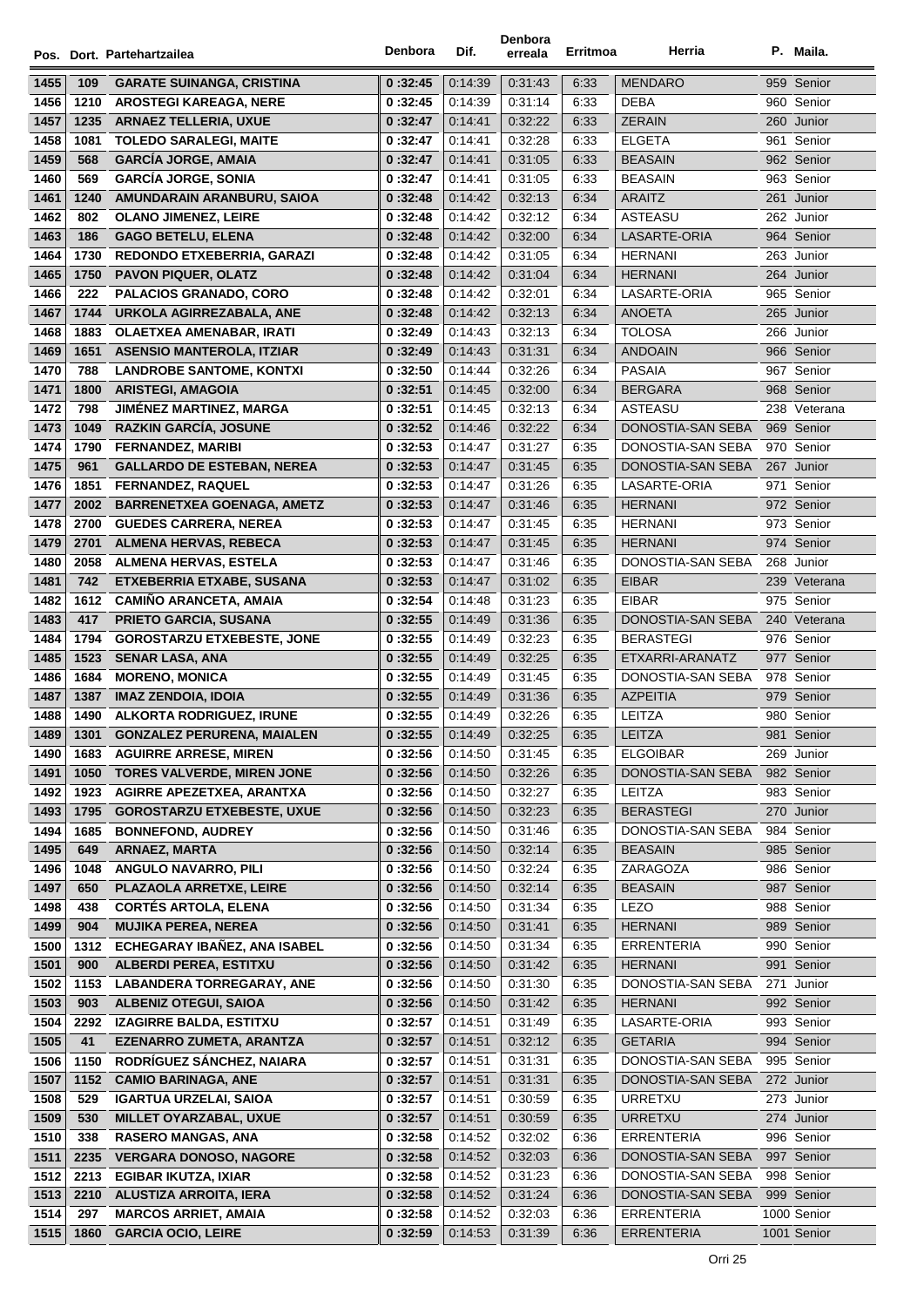|              |              | Pos. Dort. Partehartzailea                         | Denbora            | Dif.               | Denbora<br>erreala | Erritmoa     | Herria                          | P. Maila.                   |
|--------------|--------------|----------------------------------------------------|--------------------|--------------------|--------------------|--------------|---------------------------------|-----------------------------|
| 1516         | 1859         | <b>VIVAR SAENZ, IARA</b>                           | 0:32:59            | 0:14:53            | 0:31:39            | 6:36         | <b>ERRENTERIA</b>               | 1002 Senior                 |
| 1517         | 820          | <b>ARRAZOLA ZABALETA, IRENE</b>                    | 0:32:59            | 0:14:53            | 0:32:05            | 6:36         | <b>LEGAZPI</b>                  | 1003 Senior                 |
| 1518         | 1494         | <b>DORRONSORO BERAZA, LEA</b>                      | 0:32:59            | 0:14:53            | 0:31:18            | 6:36         | DONOSTIA-SAN SEBA               | 241 Veterana                |
| 1519         | 2124         | <b>ARIN BERAZA, USOA</b>                           | 0:32:59            | 0:14:53            | 0:31:18            | 6:36         | DONOSTIA-SAN SEBA               | 1004 Senior                 |
| 1520         | 461          | <b>ERDOZAIN ZAPIRAIN, ALAZNE</b>                   | 0:33:00            | 0:14:54            | 0.31.51            | 6:36         | <b>HENDAYE</b>                  | 1005 Senior                 |
| 1521         | 2718         | <b>VIAN PEREZ, JOSUNE</b>                          | 0:33:00            | 0:14:54            | 0:31:51            | 6:36         | <b>IRUN</b>                     | 1006 Senior                 |
| 1522         | 1653         | <b>GARMENDIA OTAEGI, NEIDE</b>                     | 0:33:00            | 0:14:54            | 0:31:43            | 6:36         | <b>ANDOAIN</b>                  | 1007 Senior                 |
| 1523         | 1847         | <b>AMONDARAIN OTAEGI, IRATI</b>                    | 0:33:00            | 0:14:54            | 0:31:44            | 6:36         | <b>ANDOAIN</b>                  | 275 Junior                  |
| 1524         | 1951         | <b>MUJIKA BIDAURRETA, ILAZKI</b>                   | 0:33:01            | 0:14:55            | 0:31:42            | 6:36         | <b>ANDOAIN</b>                  | 1008 Senior                 |
| 1525         | 1905         | <b>MUJIKA TOLARETXIPI, ESTIBALITZ</b>              | 0:33:01            | 0:14:55            | 0:31:43            | 6:36         | <b>ANDOAIN</b>                  | 1009 Senior                 |
| 1526         | 143          | <b>JAUREGI CASARES, IXIAR</b>                      | 0:33:01            | 0:14:55            | 0:32:57            | 6:36         | <b>PASAIA</b>                   | 1010 Senior                 |
| 1527         | 146          | <b>JAUREGI CASARES, EDURNE</b>                     | 0:33:01            | 0:14:55            | 0:32:57            | 6:36         | <b>PASAIA</b>                   | 1011 Senior                 |
| 1528         |              | 2122 PLAZA AYERDI, NEREA                           | 0:33:04            | 0:14:58            | 0:31:27            | 6:37         | DONOSTIA-SAN SEBA 1012 Senior   |                             |
| 1529         | 2171         | <b>AYCART ECHEVARRIA, CECILIA</b>                  | 0:33:04            | 0:14:58            | 0:31:05            | 6:37         | DONOSTIA-SAN SEBA               | 276 Junior                  |
| 1530         | 392          | <b>GAMINDE ECHEVARRÍA, CRISTINA</b>                | 0:33:04            | 0:14:58            | 0:31:04            | 6:37         | DONOSTIA-SAN SEBA               | 277 Junior                  |
| 1531         | 1811         | PLAZA AYERDI, OLATZ                                | 0:33:04            | 0:14:58            | 0:31:27            | 6:37         | DONOSTIA-SAN SEBA               | 1013 Senior                 |
| 1532         | 398          | <b>AGIRIANO ERRASTI, AINTZANE</b>                  | 0:33:05            | 0:14:59            | 0:31:28            | 6:37         | <b>ESKORIATZA</b>               | 1014 Senior                 |
| 1533         | 189          | <b>ANDUAGA ALTUNA, NEREA</b>                       | 0:33:05            | 0:14:59            | 0:31:22            | 6:37         | <b>BERGARA</b>                  | 278 Junior                  |
| 1534         | 394          | <b>LAMARAIN ALTUNA, MAIDER</b>                     | 0:33:05            | 0:14:59            | 0:31:28            | 6:37         | <b>ESKORIATZA</b>               | 1015 Senior                 |
| 1535         | 395          | <b>ANDRES FERNANDEZ, IRENE</b>                     | 0:33:06            | 0:15:00            | 0:31:29            | 6:37         | <b>TORRELAVEGA</b>              | 1016 Senior                 |
| 1536         | 710          | <b>LOIDI ZULET, SAIOA</b>                          | 0:33:06            | 0:15:00            | 0:31:56            | 6:37         | <b>IRUN</b>                     | 279 Junior                  |
| 1537         | 800          | EL BUSTO MARTIN, CRISTINA                          | 0:33:06            | 0:15:00            | 0:31:27            | 6:37         | <b>HONDARRIBIA</b>              | 1017 Senior                 |
| 1538         | 801          | <b>CUESTA PEREZ, LAURA</b>                         | 0:33:06            | 0:15:00            | 0:31:28            | 6:37         | <b>IRUN</b>                     | 1018 Senior                 |
| 1539         | 1363         | <b>UGARTE EPELDE, NEKANE</b>                       | 0:33:07            | 0:15:01            | 0:32:58            | 6:37         | <b>AZPEITIA</b>                 | 242 Veterana                |
| 1540         | 1602         | <b>ETXEBESTE RAZKIN, IASONE</b>                    | 0:33:08            | 0:15:02            | 0:32:19            | 6:38         | LAKUNTZA                        | 1019 Senior                 |
| 1541         | 393          | <b>URIBE OIANGUREN, MAITE</b>                      | 0:33:08            | 0:15:02            | 0:31:30            | 6:38         | DONOSTIA-SAN SEBA               | 1020 Senior                 |
| 1542         | 2286         | <b>ETXARRI FODEL, AMAIA</b>                        | 0:33:08            | 0:15:02            | 0.32:16            | 6:38         | <b>HONDARRIBIA</b>              | 243 Veterana                |
| 1543         | 104          | <b>IZETA CARRIL, IRUNE</b>                         | 0:33:08            | 0:15:02            | 0:32:01            | 6:38         | DONOSTIA-SAN SEBA               | 280 Junior                  |
| 1544         |              | 1182 AMUNDARAIN AIESTARAN, MAITE                   | 0:33:08            | 0:15:02            | 0:32:16            | 6:38         | <b>HONDARRIBIA</b>              | 1021 Senior                 |
| 1545         | 103          | LEGARRETA ZABALA, LOURDES                          | 0:33:08            | 0:15:02            | 0:32:01            | 6:38         | DONOSTIA-SAN SEBA 1022 Senior   |                             |
| 1546         | 399          | <b>VILLAR VELAZQUEZ, ITSASO</b>                    | 0:33:08            | 0:15:02            | 0.31.31            | 6:38         | <b>ESKORIATZA</b>               | 1023 Senior                 |
| 1547         | 2278         | <b>TENA AZABAL, LAURA</b>                          | 0:33:08            | 0:15:02            | 0:32:04            | 6:38         | ZARAUTZ                         | 281 Junior                  |
| 1548         | 1424         | <b>ITURRIOZ AMONDARAIN, EIDER</b>                  | 0:33:08            | 0:15:02            | 0:32:02            | 6:38         | ANOETA                          | 1024 Senior                 |
| 1549         |              | 1926 LARRAÑAGA ZABALETA, UXUA                      | 0:33:09            | 0:15:03            | 0:32:03            | 6:38         | <b>BEASAIN</b>                  | 1025 Senior                 |
| 1550         | 1202         | <b>KARRERA BEGUIRISTAIN, NAIARA</b>                | 0:33:09            | 0.15.03            | 0:31:07            | 6:38         | AZPEITIA                        | 1026 Senior                 |
| 1551         | 1841         | ZABALA CASTEIG, AINARA                             | 0:33:10            | 0:15:04            | 0.31.18            | 6:38         | <b>ARAMAIO</b>                  | 1027 Senior                 |
| 1552         | 1869         | <b>LASA GRACIA, HAIZEA</b>                         | 0:33:10            | 0:15:04            | 0:31:14            | 6:38         | <b>OIARTZUN</b>                 | 1028 Senior                 |
| 1553         | 1315         | <b>MARKINEZ IURRE, ESTIBALITZ</b>                  | 0:33:10            | 0:15:04            | 0:31:08            | 6:38         | SALVATIERRA/AGURA 1029 Senior   |                             |
| 1554         | 1316         | <b>MARTINEZ ALKORTA, MARI</b>                      | 0:33:11            | 0:15:05            | 0:31:09            | 6:38         | SALVATIERRA/AGURA 1030 Senior   |                             |
| 1555         | 2303         | <b>LASA GRACIA, NEREA</b>                          | 0:33:11            | 0:15:05            | 0:31:14            | 6:38         | <b>OIARTZUN</b>                 | 1031 Senior                 |
| 1556         | 1086         | <b>BAGLIETTO GABILONDO, AINHOA</b>                 | 0:33:11            | 0:15:05            | 0:32:02            | 6:38         | ZARAUTZ                         | 1032 Senior                 |
| 1557         | 785          | <b>UGARTE AIZPURU, EDURNE</b>                      | 0:33:11            | 0:15:05            | 0:31:23            | 6:38         | DONOSTIA-SAN SEBA               | 1033 Senior                 |
| 1558         | 1085         | <b>MENDIZABAL GALARRAGA, MIRIAM</b>                | 0:33:11            | 0:15:05            | 0:32:03            | 6:38         | ZARAUTZ                         | 1034 Senior                 |
| 1559         | 1017         | <b>LEIZAOLA, LEIRE</b>                             | 0:33:11            | 0:15:05            | 0:31:25            | 6:38         | DONOSTIA-SAN SEBA 1035 Senior   |                             |
| 1560         | 1704         | <b>CIGARAN BIDEBIETA, ARANTXA</b>                  | 0:33:12            | 0:15:06            | 0:31:54            | 6:38         | <b>ZESTOA</b>                   | 244 Veterana                |
| 1561         | 1297         | <b>URRUTIA ARANDIA, OLATZ</b>                      | 0:33:12            | 0:15:06            | 0:31:40            | 6:38         | DONOSTIA-SAN SEBA 1036 Senior   |                             |
| 1562         | 1703<br>1038 | PEREZ GARCIA, LUISA<br>ETXEBERRIA GONZALEZ, OIHANA | 0:33:12            | 0:15:06            | 0:31:54            | 6:38         | <b>ZESTOA</b><br><b>HERNANI</b> | 245 Veterana<br>1037 Senior |
| 1563<br>1564 | 976          | <b>BRAVO DURAN, ANA</b>                            | 0:33:12<br>0:33:12 | 0:15:06<br>0:15:06 | 0:33:03<br>0:31:35 | 6:38<br>6:38 | DONOSTIA-SAN SEBA 1038 Senior   |                             |
| 1565         | 2165         | <b>ARANALDE ARRUTI, LOREA</b>                      | 0:33:12            | 0:15:06            | 0:33:01            | 6:38         | <b>USURBIL</b>                  | 1039 Senior                 |
| 1566         | 1047         | <b>VITERI LABACA, IDOIA</b>                        | 0:33:12            | 0:15:06            | 0:33:03            | 6:38         | DONOSTIA-SAN SEBA 1040 Senior   |                             |
| 1567         | 1121         | PEREZ ASEGUINOLAZA, CRISTINA                       | 0:33:13            | 0:15:07            | 0:31:57            | 6:39         | <b>ARAMA</b>                    | 1041 Senior                 |
| 1568         | 298          | EGAÑA DIEZ, GOTO                                   | 0:33:13            | 0:15:07            | 0:32:33            | 6:39         | DONOSTIA-SAN SEBA 1042 Senior   |                             |
| 1569         | 899          | <b>CADARSO ZAMARBIDE, ELENA</b>                    | 0:33:13            | 0:15:07            | 0:32:33            | 6:39         | DONOSTIA-SAN SEBA 1043 Senior   |                             |
| 1570         | 408          | <b>LOINAZ, JOSUNE</b>                              | 0:33:13            | 0:15:07            | 0:32:33            | 6:39         | <b>ELDUAIN</b>                  | 1044 Senior                 |
| 1571         | 630          | <b>GARMENDIA PEREZ, ANE</b>                        | 0:33:13            | 0:15:07            | 0:31:59            | 6:39         | <b>ORIO</b>                     | 1045 Senior                 |
| 1572         | 1878         | <b>AROSTEGI URRETA, IRATI</b>                      | 0:33:13            | 0:15:07            | 0:31:28            | 6:39         | <b>IDIAZABAL</b>                | 1046 Senior                 |
| 1573         | 1877         | <b>SANZ ORIA, OIHANE</b>                           | 0:33:14            | 0:15:08            | 0:31:28            | 6:39         | <b>EIBAR</b>                    | 282 Junior                  |
| 1574         | 151          | <b>INDO ARIZAGA, ANNE</b>                          | 0:33:14            | 0:15:08            | 0:31:58            | 6:39         | <b>ORIO</b>                     | 1047 Senior                 |
| 1575         | 629          | <b>ITURRALDE LARRAÑAGA, LAIDA</b>                  | 0:33:14            | 0:15:08            | 0:31:59            | 6:39         | <b>ORIO</b>                     | 283 Junior                  |
| 1576         | 1776         | UNZURRUNZAGA ALTUBE, MAITE                         | 0:33:14            | 0:15:08            | 0:31:23            | 6:39         | <b>BERGARA</b>                  | 1048 Senior                 |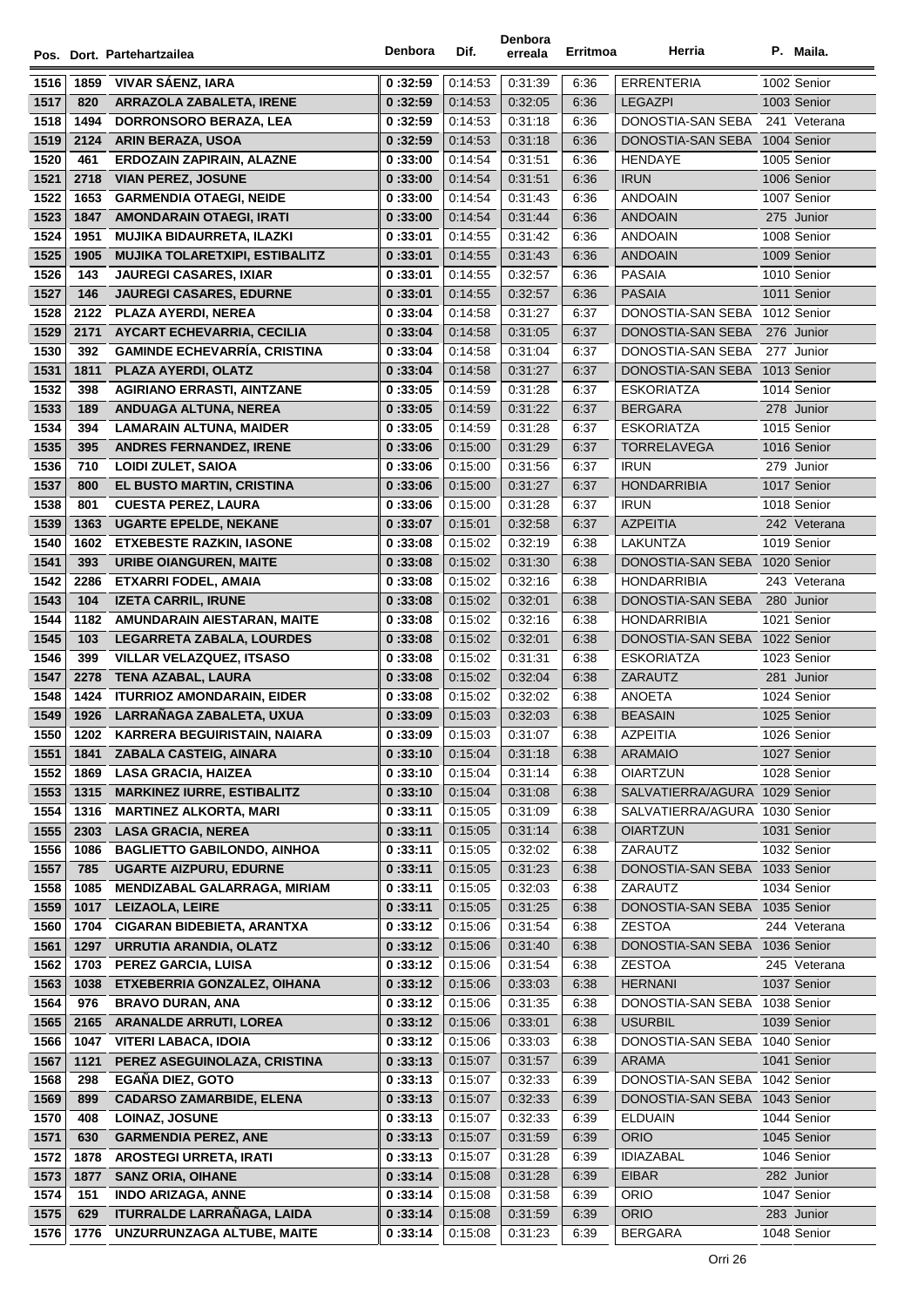|              |            | Pos. Dort. Partehartzailea                                              | Denbora            | Dif.               | Denbora<br>erreala | Erritmoa     | Herria                                   | P. Maila.                  |
|--------------|------------|-------------------------------------------------------------------------|--------------------|--------------------|--------------------|--------------|------------------------------------------|----------------------------|
| 1577         | 1775       | <b>ANSA ETXEBESTE, MAITANE</b>                                          | 0:33:14            | 0:15:08            | 0:31:23            | 6:39         | <b>IBARRA</b>                            | 1049 Senior                |
| 1578         | 139        | URKIZU JAUREGI, AINHOA                                                  | 0:33:14            | 0:15:08            | 0:31:59            | 6:39         | <b>ORIO</b>                              | 284 Junior                 |
| 1579         | 1987       | ALVAREZ DOMINGUEZ, DEBORAH                                              | 0:33:15            | 0:15:09            | 0:31:23            | 6:39         | <b>ERRENTERIA</b>                        | 1050 Senior                |
| 1580         | 2266       | <b>CASADO FRANCISCO, ANA</b>                                            | 0:33:15            | 0:15:09            | 0:31:14            | 6:39         | DONOSTIA-SAN SEBA                        | 1051 Senior                |
| 1581         | 383        | ARBELAIZ SARASOLA, ANE                                                  | 0:33:15            | 0:15:09            | 0:32:05            | 6:39         | <b>HONDARRIBIA</b>                       | 285 Junior                 |
| 1582         | 58         | PÉREZ OUTEIRAL, JESSICA                                                 | 0:33:16            | 0:15:10            | 0:32:14            | 6:39         | <b>ERRENTERIA</b>                        | 286 Junior                 |
| 1583         | 20         | <b>BLANCO EGOSKOZABAL, LORENA</b>                                       | 0:33:16            | 0:15:10            | 0:31:51            | 6:39         | DONOSTIA-SAN SEBA                        | 1052 Senior                |
| 1584         | 731        | <b>SOLA GAINTZA, IZASKUN</b>                                            | 0:33:16            | 0:15:10            | 0:31:51            | 6:39         | DONOSTIA-SAN SEBA                        | 1053 Senior                |
| 1585         | 1356       | OIARTZABAL LEJARRETA, LEIRE                                             | 0:33:17            | 0:15:11            | 0:31:35            | 6:39         | <b>AZPEITIA</b>                          | 1054 Senior                |
| 1586         | 1365       | LARREA ARANGUREN, ITZIAR                                                | 0:33:17            | 0:15:11            | 0:31:35            | 6:39         | <b>AZPEITIA</b>                          | 1055 Senior                |
| 1587         | 775        | LOMBA DIAZ, MONIKA                                                      | 0:33:18            | 0:15:12            | 0:32:35            | 6:40         | <b>LEGAZPI</b>                           | 1056 Senior                |
| 1588         | 1589       | AGIRREGOMEZKORTA LEKUBE, GARBIÑE                                        | 0:33:19            | 0:15:13            | 0:32:42            | 6:40         | <b>MUTRIKU</b>                           | 1057 Senior                |
| 1589         | 1591       | <b>BERNABE ARANBERRI, AINHOA</b>                                        | 0:33:20            | 0:15:14            | 0:32:43            | 6:40         | <b>MUTRIKU</b>                           | 1058 Senior                |
| 1590         | 361        | <b>DEL CAMPO VICENTE, MAITE</b>                                         | 0:33:22            | 0:15:16            | 0:31:55            | 6:40         | DONOSTIA-SAN SEBA                        | 246 Veterana               |
| 1591         | 1627       | <b>RUIZ SANILDEFONSO, AINARA</b>                                        | 0:33:22            | 0:15:16            | 0:32:25            | 6:40         | <b>HERNANI</b>                           | 1059 Senior                |
| 1592         | 359        | <b>ITURRIOZ AGIRRE, BEATRIZ</b>                                         | 0:33:22            | 0:15:16            | 0:31:53            | 6:40         | DONOSTIA-SAN SEBA                        | 247 Veterana               |
| 1593         | 1159       | <b>MORENO CARRILLO, ELI</b>                                             | 0:33:22            | 0:15:16            | 0:31:43            | 6:40         | <b>BERRIZ</b>                            | 1060 Senior                |
| 1594         | 558        | <b>ARRIOLA, MARIAN</b>                                                  | 0:33:23            | 0:15:17            | 0:31:53            | 6:41         | <b>ELGOIBAR</b>                          | 248 Veterana               |
| 1595         | 557        | <b>FERNANDEZ ROMERO, MAPI</b>                                           | 0:33:23            | 0:15:17            | 0:31:54            | 6:41         | <b>ELGOIBAR</b>                          | 249 Veterana               |
| 1596         | 1260       | <b>ATELA GOITIZ, ESTHER</b>                                             | 0:33:23            | 0:15:17            | 0:31:44            | 6:41         | <b>BERRIZ</b>                            | 1061 Senior                |
| 1597         | 1369       | <b>ELORZA GUEREÑO, IRENE</b>                                            | 0:33:25            | 0:15:19            | 0:32:49            | 6:41         | <b>AZPEITIA</b>                          | 1062 Senior                |
| 1598         | 1345       | ELORTZA GEREÑO, ARBIL                                                   | 0:33:26            | 0.15.20            | 0:32:49            | 6:41         | <b>AZKOITIA</b>                          | 250 Veterana               |
| 1599         | 538        | ELIZONDO LOPETEGI, ARANTXA                                              | 0:33:26            | 0:15:20            | 0:33:04            | 6:41         | DONOSTIA-SAN SEBA                        | 1063 Senior                |
| 1600         | 537        | <b>LARRAZ IRIBAS, MAITE</b>                                             | 0:33:27            | 0:15:21            | 0:33:03            | 6:41         | DONOSTIA-SAN SEBA                        | 1064 Senior                |
| 1601         | 330        | <b>BLANCO MARTIN, ESTHER</b>                                            | 0:33:27            | 0:15:21            | 0:31:40            | 6:41         | <b>ANDOAIN</b>                           | 1065 Senior                |
| 1602         | 1582       | <b>MUNOZ BLANCO, LOREA</b>                                              | 0:33:27            | 0:15:21            | 0:31:40            | 6:41         | <b>ANDOAIN</b>                           | 1066 Senior                |
| 1603         | 1156       | ZUBIZARRETA IRURETAGOIENA, KORO                                         | 0:33:28            | 0:15:22            | 0:31:39            | 6:42         | <b>MUTRIKU</b>                           | 1067 Senior                |
| 1604         | 2302       | HERRERO DOMINGUEZ, LAURA                                                | 0:33:28            | 0.15.22            | 0:31:39            | 6:42         | DONOSTIA-SAN SEBA 1068 Senior            |                            |
| 1605         | 968        | <b>ARISTI DOMINGO, OLATZ</b>                                            | 0:33:28            | 0:15:22            | 0:31:56            | 6:42         | DONOSTIA-SAN SEBA 1069 Senior            |                            |
| 1606         | 562        | <b>MAKATZAGA ELIZALDE, NORA</b>                                         | 0:33:28            | 0.15.22            | 0:31:39            | 6:42         | <b>MUTRIKU</b>                           | 1070 Senior                |
| 1607         | 975        | <b>MARTINEZ VILLANUEVA, FLOR</b>                                        | 0:33:29            | 0:15:23            | 0:31:52            | 6:42         | DONOSTIA-SAN SEBA                        | 251 Veterana               |
| 1608         | 709        | ALVAREZ ZUBELDIA, ZALOA                                                 | 0:33:29            | 0.15.23            | 0:32:49            | 6:42         | <b>HERNANI</b>                           | 1071 Senior                |
| 1609         | 964        | <b>GARAIOA ESTEBAN, MAITE</b>                                           | 0:33:29            | 0:15:23            | 0:32:30            | 6:42         | <b>HERNANI</b>                           | 252 Veterana               |
| 1610         | 963        | <b>AURTENECHE MENDIOLAGARAI, MABI</b>                                   | 0:33:30            | 0:15:24            | 0:32:28            | 6:42         | <b>HERNANI</b>                           | 253 Veterana               |
| 1611         | 1449       | <b>SAGARDIA REY, MARINA</b>                                             | 0:33:30            | 0:15:24            | 0:32:47            | 6:42         | <b>PASAIA</b>                            | 1072 Senior                |
| 1612         | 1448       | <b>OLMEDO CORTIJO, KARMELE</b>                                          | 0:33:30            | 0:15:24            | 0:32:47            | 6:42         | PASAIA                                   | 1073 Senior                |
| 1613         | 617        | <b>GOMEZ MUJUKA, KRISTINA</b>                                           | 0:33:31            | 0:15:25<br>0.15.25 | 0:32:47<br>0.32:12 | 6:42<br>6:42 | <b>HONDARRIBIA</b><br><b>HONDARRIBIA</b> | 1074 Senior<br>1075 Senior |
| 1614<br>1615 | 374<br>930 | <b>RUIZ DE ANGULO BERTIZ, LEIRE</b><br><b>CAMPILLO URIARTE, IZASKUN</b> | 0:33:31<br>0:33:31 | 0:15:25            | 0:31:49            | 6:42         | <b>GALDAKAO</b>                          | 1076 Senior                |
| 1616         | 466        | <b>ELICES BALDA, AINHOA</b>                                             | 0:33:31            | 0:15:25            | 0:32:51            | 6:42         | DONOSTIA-SAN SEBA                        | 1077 Senior                |
| 1617         | 931        | <b>BIKANDI MARKAIDA, ELISA</b>                                          | 0:33:31            | 0:15:25            | 0:31:50            | 6:42         | <b>GALDAKAO</b>                          | 1078 Senior                |
| 1618         | 1172       | <b>ESPARZA SIERRA, LOLY</b>                                             | 0:33:31            | 0:15:25            | 0:32:08            | 6:42         | PAMPLONA/IRUÑA                           | 254 Veterana               |
| 1619         | 1548       | <b>DOMINGUEZ BUENO, ASUN</b>                                            | 0:33:32            | 0:15:26            | 0:32:05            | 6:42         | PAMPLONA/IRUÑA                           | 1079 Senior                |
| 1620         | 1519       | <b>MURUZABAL MURUZABAL, IDOIA</b>                                       | 0:33:32            | 0.15.26            | 0:32:05            | 6:42         | PAMPLONA/IRUÑA                           | 1080 Senior                |
| 1621         | 1341       | <b>MANZANO GARAIOA, KRISTINA</b>                                        | 0:33:32            | 0:15:26            | 0:32:07            | 6:42         | <b>IRUÑEA</b>                            | 1081 Senior                |
| 1622         | 1403       | <b>OLLO LARREA, ISABEL</b>                                              | 0:33:32            | 0:15:26            | 0:32:05            | 6:42         | PAMPLONA/IRUÑA                           | 255 Veterana               |
| 1623         | 1193       | <b>ECHEVERRIA MARTIN, AINHOA</b>                                        | 0:33:32            | 0:15:26            | 0:32:07            | 6:42         | PAMPLONA/IRUÑA                           | 1082 Senior                |
| 1624         | 698        | KORTAJARENA ZUBIZARRETA, NAGORE                                         | 0:33:32            | 0:15:26            | 0:32:48            | 6:42         | DONOSTIA-SAN SEBA                        | 1083 Senior                |
| 1625         | 1205       | <b>AZNAREZ ZUDAIRE, MERTXE</b>                                          | 0:33:32            | 0:15:26            | 0:32:06            | 6:42         | PAMPLONA/IRUÑA                           | 1084 Senior                |
| 1626         | 260        | <b>CALATAYUD ORTEGA, ANA ISABEL</b>                                     | 0:33:33            | 0:15:27            | 0:31:42            | 6:43         | <b>EIBAR</b>                             | 1085 Senior                |
| 1627         | 604        | <b>MONTES AGUIRRESAROBE, AINHOA</b>                                     | 0:33:33            | 0:15:27            | 0.32.50            | 6:43         | <b>ASTIGARRAGA</b>                       | 1086 Senior                |
| 1628         | 1615       | <b>MAKATZAGA URRUTIA, ARRATE</b>                                        | 0:33:33            | 0.15.27            | 0:32:09            | 6:43         | ZARAUTZ                                  | 256 Veterana               |
| 1629         | 605        | <b>BOUBETA SANDE, TXUS</b>                                              | 0:33:33            | 0:15:27            | 0:32:51            | 6:43         | DONOSTIA-SAN SEBA                        | 257 Veterana               |
| 1630         | 274        | ECHEVARRIA ECHEBERRIA, SUSANA                                           | 0:33:33            | 0:15:27            | 0:31:34            | 6:43         | DONOSTIA-SAN SEBA                        | 258 Veterana               |
| 1631         | 1737       | ZAMAKONA ORMAETXE, IDOIA                                                | 0:33:33            | 0:15:27            | 0:32:09            | 6:43         | ZARAUTZ                                  | 259 Veterana               |
| 1632         | 1736       | PIKABEA ATXEGA, MARIJE                                                  | 0:33:33            | 0:15:27            | 0:32:09            | 6:43         | ORIO                                     | 1087 Senior                |
| 1633         | 1445       | <b>IBARGARAI SAHARREA, ITZIAR</b>                                       | 0:33:33            | 0:15:27            | 0:31:41            | 6:43         | <b>PASAIA</b>                            | 1088 Senior                |
| 1634         | 1854       | ELORZA ZORROZUA, ITZIAR                                                 | 0:33:33            | 0:15:27            | 0:31:41            | 6:43         | PASAIA                                   | 1089 Senior                |
| 1635         | 1466       | <b>LAHOZ GARCÍA, INÉS</b>                                               | 0:33:33            | 0:15:27            | 0:32:08            | 6:43         | <b>LOGROÑO</b>                           | 1090 Senior                |
| 1636         | 313        | ARELLANO LARRINAGA, MARINA                                              | 0:33:33            | 0:15:27            | 0:32:08            | 6:43         | LOGROÑO                                  | 1091 Senior                |
| 1637         | 412        | <b>BARRIO MARTÍNEZ, M.CARMEN</b>                                        | 0:33:34            | 0:15:28            | 0:32:10            | 6:43         | VILLAMEDIANA DE IR                       | 1092 Senior                |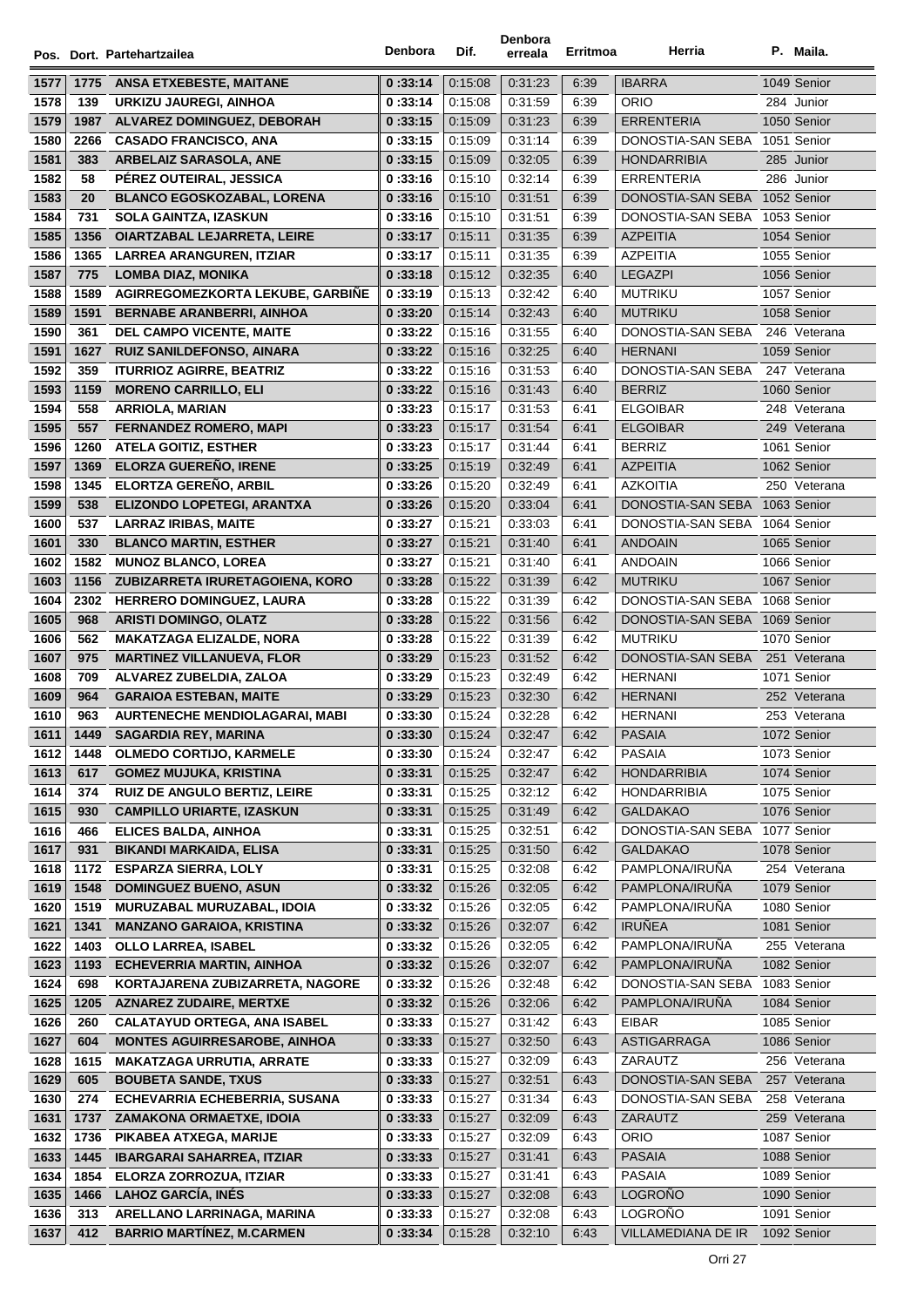|      |      | Pos. Dort. Partehartzailea              | Denbora | Dif.    | Denbora<br>erreala | Erritmoa | Herria                        |              | P. Maila.     |
|------|------|-----------------------------------------|---------|---------|--------------------|----------|-------------------------------|--------------|---------------|
| 1638 | 287  | <b>MAGUREGI UNAMUNZAGA, NEREA</b>       | 0:33:34 | 0:15:28 | 0:32:17            | 6:43     | <b>EIBAR</b>                  |              | 260 Veterana  |
| 1639 | 1465 | <b>RABANAL PUEYO, CHELO</b>             | 0:33:34 | 0:15:28 | 0:32:07            | 6:43     | <b>LOGROÑO</b>                |              | 1093 Senior   |
| 1640 | 1455 | <b>DOMINGUEZ MANEIRO, LEIRE</b>         | 0:33:34 | 0:15:28 | 0:31:42            | 6:43     | <b>PASAIA</b>                 |              | 1094 Senior   |
| 1641 | 285  | <b>ARRILLAGA SAN MARTIN, PIEDAD</b>     | 0:33:34 | 0:15:28 | 0:32:17            | 6:43     | <b>EIBAR</b>                  |              | 261 Veterana  |
| 1642 | 2279 | <b>ASENSIIO MERINO, LAURA</b>           | 0:33:35 | 0:15:29 | 0:33:24            | 6:43     | DONOSTIA-SAN SEBA             |              | 1095 Senior   |
| 1643 | 1986 | <b>LEON BERASATEGI, IZASKUN</b>         | 0:33:36 | 0:15:30 | 0:33:27            | 6:43     | DONOSTIA-SAN SEBA             |              | 1096 Senior   |
| 1644 | 441  | <b>BIZARRO GARCIA, BEATRIZ</b>          | 0:33:36 | 0:15:30 | 0:32:29            | 6:43     | LASARTE-ORIA                  |              | 1097 Senior   |
| 1645 | 1537 | <b>BERASATEGI AGIRRE, ARANTXA</b>       | 0:33:36 | 0:15:30 | 0:32:00            | 6:43     | DONOSTIA-SAN SEBA             |              | 262 Veterana  |
| 1646 | 384  | <b>SÁNCHEZ GARCÍA, NURIA</b>            | 0:33:37 | 0:15:31 | 0:32:14            | 6:43     | <b>OIARTZUN</b>               |              | 1098 Senior   |
| 1647 | 1456 | <b>JAUREGI IZAGIRRE, MARIA</b>          | 0:33:37 | 0:15:31 | 0:32:33            | 6:43     | <b>PASAIA</b>                 |              | 1099 Senior   |
| 1648 | 3209 | <b>BRAVO VELAR, ANE ALAZNE</b>          | 0:33:37 | 0:15:31 | 0:32:49            | 6:43     | ERMUA                         | $\mathbf{1}$ | <b>ROLLER</b> |
| 1649 | 1332 | <b>SALABERRIA GARMENDIA, LURDES</b>     | 0:33:37 | 0:15:31 | 0:32:32            | 6:43     | <b>PASAIA</b>                 |              | 1100 Senior   |
| 1650 | 2017 | SAN SEBASTIAN ARAMBURU, ANA             | 0:33:38 | 0:15:32 | 0:32:15            | 6:44     | DONOSTIA-SAN SEBA 1101 Senior |              |               |
| 1651 | 1226 | <b>ESCUDERO SARASOLA, NIEVES</b>        | 0:33:38 | 0:15:32 | 0:32:17            | 6:44     | <b>OIARTZUN</b>               |              | 263 Veterana  |
| 1652 | 1333 | <b>FIGUEROA LABOA, MARIAN</b>           | 0:33:38 | 0:15:32 | 0:32:33            | 6:44     | <b>PASAIA</b>                 |              | 264 Veterana  |
| 1653 | 444  | <b>DUBOIS, JEANNE</b>                   | 0:33:41 | 0:15:35 | 0:33:20            | 6:44     | <b>BIDART</b>                 |              | 265 Veterana  |
| 1654 | 2251 | JAKA IRIZAR, OIHANE                     | 0:33:43 | 0:15:37 | 0:32:24            | 6:45     | DONOSTIA-SAN SEBA 1102 Senior |              |               |
| 1655 | 1311 | <b>GOMEZ DE SEGURA GRACIA, IDOIA</b>    | 0:33:43 | 0.15.37 | 0:32:24            | 6:45     | DONOSTIA-SAN SEBA 1103 Senior |              |               |
| 1656 | 1556 | <b>EIZAGIRRE BIKONDOA, LOREA</b>        | 0:33:44 | 0:15:38 | 0:32:24            | 6:45     | <b>ZARAUTZ</b>                |              | 1104 Senior   |
| 1657 | 1557 | LOINAZ BARRIOLA, ARANTZA                | 0:33:44 | 0:15:38 | 0:32:25            | 6:45     | ZARAUTZ                       |              | 1105 Senior   |
| 1658 | 929  | LANDA GONZÁLEZ. MARÍA                   | 0:33:44 | 0:15:38 | 0:32:02            | 6:45     | CASTRO-URDIALES               |              | 287 Junior    |
| 1659 | 325  | <b>LASA ELGEZUA, OLATZ</b>              | 0:33:45 | 0:15:39 | 0:32:39            | 6:45     | <b>DURANGO</b>                |              | 1106 Senior   |
| 1660 | 326  | <b>LASA ELGEZUA, ARRATE</b>             | 0:33:45 | 0:15:39 | 0:32:39            | 6:45     | VITORIA-GASTEIZ               |              | 1107 Senior   |
| 1661 | 51   | <b>ROMEO BERASATEGUI, LIBE</b>          | 0:33:45 | 0:15:39 | 0:33:22            | 6:45     | <b>IRUN</b>                   |              | 1108 Senior   |
| 1662 | 1258 | <b>BEATO ELORZA, NEREA</b>              | 0:33:45 | 0:15:39 | 0:33:22            | 6:45     | <b>ERRENTERIA</b>             |              | 1109 Senior   |
| 1663 | 2063 | <b>LASA ELGEZUA, IDOIA</b>              | 0:33:45 | 0:15:39 | 0:32:40            | 6:45     | <b>BERRIATUA</b>              |              | 1110 Senior   |
| 1664 | 115  | FERREIRA ZAMALLOA, NAGORE               | 0:33:46 | 0:15:40 | 0:32:34            | 6:45     | <b>GALDAKAO</b>               |              | 1111 Senior   |
| 1665 | 192  | <b>GARCIA PIZARRO, ANA BELEN</b>        | 0:33:46 | 0:15:40 | 0:32:35            | 6:45     | <b>ERMUA</b>                  |              | 1112 Senior   |
| 1666 | 1151 | <b>GARCIA PASCUAL, NEKANE</b>           | 0:33:46 | 0:15:40 | 0:32:22            | 6:45     | DONOSTIA-SAN SEBA             |              | 288 Junior    |
| 1667 | 173  | <b>ASPIAZU ASTARLOA, LEIRE</b>          | 0:33:46 | 0:15:40 | 0:32:35            | 6:45     | DONOSTIA-SAN SEBA 1113 Senior |              |               |
| 1668 | 310  | <b>LARREA EREÑO, SAIOA</b>              | 0:33:47 | 0:15:41 | 0:32:35            | 6:45     | <b>BILBAO</b>                 |              | 1114 Senior   |
| 1669 | 1148 | <b>RUIZ FERNANDEZ, ELI</b>              | 0:33:47 | 0:15:41 | 0:32:21            | 6:45     | DONOSTIA-SAN SEBA 289 Junior  |              |               |
| 1670 | 1175 | ETXANIZ MUÑOZ, JOSUNE                   | 0:33:47 | 0:15:41 | 0.32:16            | 6:45     | <b>EIBAR</b>                  |              | 1115 Senior   |
| 1671 | 1171 | <b>BAQUÉ IZCUE, GEMA</b>                | 0:33:47 | 0:15:41 | 0.32:16            | 6:45     | <b>EIBAR</b>                  |              | 1116 Senior   |
| 1672 | 1457 | ETXEANDIA LASKURAIN, MONIKA             | 0:33:47 | 0:15:41 | 0:32:29            | 6:45     | LEGAZPI                       |              | 1117 Senior   |
| 1673 | 197  | <b>VAZQUEZ SAN JOSE, ELENA</b>          | 0:33:47 | 0:15:41 | 0:32:27            | 6:45     | <b>LAZKAO</b>                 |              | 1118 Senior   |
| 1674 | 1533 | URTEAGA MARTÍN, AGURTZANE               | 0:33:47 | 0:15:41 | 0:32:29            | 6:45     | ARRASATE/MONDRA               |              | 1119 Senior   |
| 1675 | 360  | <b>OREGI URIARTE, SUSANA</b>            | 0:33:49 | 0:15:43 | 0:32:19            | 6:46     | DONOSTIA-SAN SEBA             |              | 266 Veterana  |
| 1676 | 1094 | <b>AGIRRE ARIN, EVA</b>                 | 0:33:49 | 0:15:43 | 0:32:20            | 6:46     | DONOSTIA-SAN SEBA             |              | 267 Veterana  |
| 1677 | 911  | AMUNDARAIN FERNANDEZ, NAGORE            | 0:33:50 | 0:15:44 | 0:33:25            | 6:46     | <b>ARAMA</b>                  |              | 1120 Senior   |
| 1678 | 912  | AYERRA MUNDUATE, AMAIA                  | 0:33:50 | 0.15.44 | 0:33:23            | 6:46     | ORDIZIA                       |              | 1121 Senior   |
| 1679 | 263  | <b>IMAZ LERCHUNDI, LEYRE</b>            | 0:33:50 | 0:15:44 | 0:32:06            | 6:46     | DONOSTIA-SAN SEBA             |              | 1122 Senior   |
| 1680 | 377  | LUARIZAYERDI GOÑI, MAITE                | 0:33:51 | 0:15:45 | 0:32:47            | 6:46     | <b>TOLOSA</b>                 |              | 1123 Senior   |
| 1681 | 376  | YARZA AMANTEGI, ALOÑA                   | 0:33:51 | 0:15:45 | 0:32:47            | 6:46     | <b>VILLABONA</b>              |              | 290 Junior    |
| 1682 | 375  | <b>GARMENDIA CALLEJA, IDOIA</b>         | 0:33:51 | 0.15.45 | 0:32:48            | 6:46     | <b>ZIZURKIL</b>               |              | 291 Junior    |
| 1683 | 1215 | <b>DEOGRACIAS HORRILLO, MARIJO</b>      | 0:33:51 | 0:15:45 | 0:33:36            | 6:46     | AJANGIZ                       |              | 1124 Senior   |
| 1684 | 626  | LAKA MUÑOZ, ELENA                       | 0:33:51 | 0.15.45 | 0:33:36            | 6:46     | <b>BERGARA</b>                |              | 268 Veterana  |
| 1685 | 768  | DELGADO VALLEJO, MARI CARMEN            | 0:33:51 | 0:15:45 | 0:32:13            | 6:46     | <b>IRUN</b>                   |              | 269 Veterana  |
| 1686 | 1530 | <b>MALMASORO MENIZABAL, AINARA</b>      | 0:33:51 | 0.15.45 | 0:32:01            | 6:46     | <b>GETARIA</b>                |              | 1125 Senior   |
| 1687 | 378  | RUIZ DE EGUILAZ BERNABE, GARBIÑE        | 0:33:51 | 0:15:45 | 0:32:48            | 6:46     | <b>TOLOSA</b>                 |              | 270 Veterana  |
| 1688 | 774  | <b>GORROCHATEGUI TEJERA, ROSA MARIA</b> | 0:33:52 | 0:15:46 | 0:32:13            | 6:46     | DONOSTIA-SAN SEBA             |              | 271 Veterana  |
| 1689 | 1525 | <b>GARRASTAZU IRIBAR, MIREN</b>         | 0:33:52 | 0:15:46 | 0.32:04            | 6:46     | <b>GETARIA</b>                |              | 1126 Senior   |
| 1690 | 1531 | ETXEBERRIA ALBISU, LEIRE                | 0:33:52 | 0:15:46 | 0:32:02            | 6:46     | ZARAUTZ                       |              | 1127 Senior   |
| 1691 | 908  | <b>UZKUDUN LOIDI, ANA</b>               | 0:33:53 | 0:15:47 | 0:32:40            | 6:47     | <b>ZIZURKIL</b>               |              | 272 Veterana  |
| 1692 | 2031 | <b>BADIOLA MARIEZKURRENA, NAGORE</b>    | 0:33:53 | 0.15.47 | 0:32:22            | 6:47     | DONOSTIA-SAN SEBA             |              | 1128 Senior   |
| 1693 | 1001 | <b>CAÑAVERAS CARRETERO, CELE</b>        | 0:33:54 | 0:15:48 | 0:32:04            | 6:47     | <b>EIBAR</b>                  |              | 273 Veterana  |
| 1694 | 1015 | <b>IRIBAR IÑARRA, AROA</b>              | 0:33:55 | 0:15:49 | 0:32:45            | 6:47     | <b>ORIO</b>                   |              | 1129 Senior   |
| 1695 | 198  | <b>SANZ CERDA, NEREA</b>                | 0:33:55 | 0:15:49 | 0:32:22            | 6:47     | <b>ORDIZIA</b>                |              | 1130 Senior   |
| 1696 | 1757 | <b>ERKIZIA ZABALA, ENERITZ</b>          | 0:33:55 | 0:15:49 | 0:32:44            | 6:47     | AIA                           |              | 1131 Senior   |
| 1697 | 193  | <b>OIARBIDE BEGIRISTAIN, AMAIA</b>      | 0:33:55 | 0:15:49 | 0:32:22            | 6:47     | LAZKAO                        |              | 1132 Senior   |
| 1698 | 839  | <b>AMER ESTRADA, MAITE</b>              | 0:33:56 | 0:15:50 | 0:32:32            | 6:47     | <b>TOLOSA</b>                 |              | 274 Veterana  |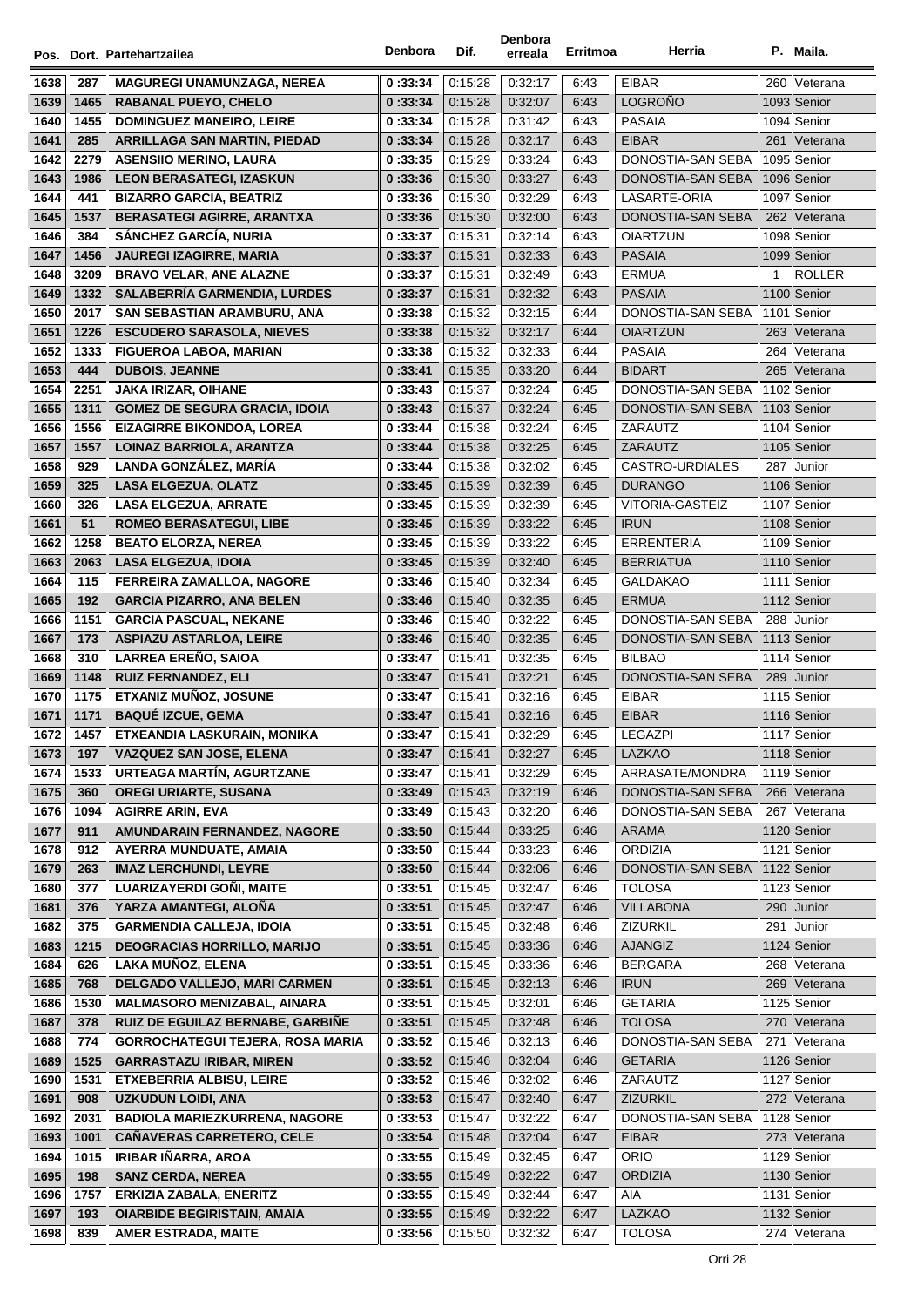|      |      | Pos. Dort. Partehartzailea               | Denbora | Dif.    | Denbora<br>erreala | Erritmoa | Herria                        | P. Maila.    |
|------|------|------------------------------------------|---------|---------|--------------------|----------|-------------------------------|--------------|
| 1699 | 736  | <b>USABIAGA ORUEZABAL, MAITE</b>         | 0:33:56 | 0:15:50 | 0:32:41            | 6:47     | <b>BALIARRAIN</b>             | 1133 Senior  |
| 1700 | 1810 | LABORRA VELILLA, LAURA                   | 0:33:56 | 0:15:50 | 0:32:10            | 6:47     | DONOSTIA-SAN SEBA 1134 Senior |              |
| 1701 | 2277 | OTXOA GARZIA, MARIA CRISTINA             | 0:33:56 | 0:15:50 | 0:32:12            | 6:47     | DONOSTIA-SAN SEBA             | 275 Veterana |
| 1702 | 110  | <b>CASTAÑON BEDIALAUNETA, SONIA</b>      | 0:33:57 | 0:15:51 | 0:32:52            | 6:47     | ONDARROA                      | 1135 Senior  |
| 1703 | 108  | ARISTONDO NATXIONDO, ANA                 | 0:33:57 | 0:15:51 | 0:32:53            | 6:47     | <b>ONDARROA</b>               | 1136 Senior  |
| 1704 | 106  | <b>LERSUNDI BEREZIARTUA, NAGORE</b>      | 0:33:58 | 0.15.52 | 0:32:52            | 6:48     | <b>ONDARROA</b>               | 1137 Senior  |
| 1705 | 2069 | <b>SEGUROLA ARREGUI, MARIA</b>           | 0:33:59 | 0:15:53 | 0:33:05            | 6:48     | DONOSTIA-SAN SEBA             | 1138 Senior  |
| 1706 | 1268 | <b>ADARRAGA BUENO, REGINA</b>            | 0:33:59 | 0:15:53 | 0:33:06            | 6:48     | DONOSTIA-SAN SEBA             | 276 Veterana |
| 1707 | 380  | AZPILLAGA GURRUTXAGA, ALAZNE             | 0:33:59 | 0:15:53 | 0:33:06            | 6:48     | DONOSTIA-SAN SEBA             | 1139 Senior  |
| 1708 | 1007 | <b>DURALDE LEJARDI, NERE</b>             | 0:34:00 | 0:15:54 | 0:32:30            | 6:48     | MARKINA-XEMEIN                | 277 Veterana |
| 1709 | 1008 | <b>IDOETA IRAZABAL, TXARO</b>            | 0:34:01 | 0:15:55 | 0:32:30            | 6:48     | MARKINA-XEMEIN                | 278 Veterana |
| 1710 | 1006 | CHILARI, ANA                             | 0:34:01 | 0:15:55 | 0:32:30            | 6:48     | MARKINA-XEMEIN                | 1140 Senior  |
| 1711 | 465  | ETXARRI ESTARLOA, AMAIA                  | 0:34:02 | 0:15:56 | 0:32:01            | 6:48     | <b>HERNANI</b>                | 1141 Senior  |
| 1712 | 1447 | <b>ELUSTONDO USCOLA, LOREA</b>           | 0:34:02 | 0:15:56 | 0:32:08            | 6:48     | <b>PASAIA</b>                 | 1142 Senior  |
| 1713 | 517  | <b>ETXANIZ USARRALDE, NAGORE</b>         | 0:34:02 | 0:15:56 | 0:32:02            | 6:48     | <b>ORIO</b>                   | 1143 Senior  |
| 1714 | 185  | PEGO REIRIZ, YOLANDA                     | 0:34:02 | 0:15:56 | 0:32:08            | 6:48     | PASAIA                        | 279 Veterana |
| 1715 | 1814 | HURTADO GURRUTXAGA, ANA                  | 0:34:03 | 0:15:57 | 0:32:19            | 6:49     | DONOSTIA-SAN SEBA 1144 Senior |              |
| 1716 | 2289 | <b>LASPIUR GOROSABEL, JONE</b>           | 0:34:03 | 0:15:57 | 0:32:19            | 6:49     | DONOSTIA-SAN SEBA             | 292 Junior   |
| 1717 | 2288 | <b>TREBIÑO BRIONGOS, GARAZI</b>          | 0:34:04 | 0:15:58 | 0:32:20            | 6:49     | DONOSTIA-SAN SEBA             | 293 Junior   |
| 1718 | 922  | <b>UBILLOS ECHEVERRIA, NAROA</b>         | 0:34:04 | 0.15.58 | 0:32:15            | 6:49     | DONOSTIA-SAN SEBA             | 294 Junior   |
| 1719 | 921  | ECHEVERRIA ARRIZABALAGA, CORO            | 0:34:04 | 0:15:58 | 0.32:14            | 6:49     | DONOSTIA-SAN SEBA             | 280 Veterana |
| 1720 | 1179 | <b>GASCÓN, RAQUEL</b>                    | 0:34:04 | 0:15:58 | 0:32:29            | 6:49     | DONOSTIA-SAN SEBA             | 1145 Senior  |
| 1721 | 1896 | ROSON GOIKOETXEA, ELIXABETE              | 0:34:06 | 0:16:00 | 0:32:25            | 6:49     | PAMPLONA/IRUÑA                | 1146 Senior  |
| 1722 | 1895 | <b>ROSON GOIKOETXEA, SILBIA</b>          | 0:34:06 | 0:16:00 | 0:32:26            | 6:49     | <b>OIARTZUN</b>               | 1147 Senior  |
| 1723 | 1861 | <b>ETXEBESTE LASA, MAIDER</b>            | 0:34:06 | 0.16:00 | 0:32:26            | 6:49     | <b>OIARTZUN</b>               | 1148 Senior  |
| 1724 | 1204 | <b>BELLOSO MUJIKA, NEREA</b>             | 0:34:06 | 0.16:00 | 0:32:45            | 6:49     | <b>ERRENTERIA</b>             | 1149 Senior  |
| 1725 | 2068 | <b>BELDARRAIN UGALDE, NEREA</b>          | 0:34:06 | 0:16:00 | 0:32:14            | 6:49     | DONOSTIA-SAN SEBA 1150 Senior |              |
| 1726 | 362  | <b>ECHEVERRIA ZARRANTZ, ITXASNE</b>      | 0:34:06 | 0:16:00 | 0.32:17            | 6:49     | <b>DEBA</b>                   | 1151 Senior  |
| 1727 | 1203 | <b>KARRERA MUNIAIN, IXABEL</b>           | 0:34:06 | 0:16:00 | 0.32.45            | 6:49     | <b>ERRENTERIA</b>             | 1152 Senior  |
| 1728 | 2072 | URBIETA LIZARRIBAR, MADDI                | 0:34:07 | 0:16:01 | 0:33:39            | 6:49     |                               | 1153 Senior  |
| 1729 | 1595 | <b>IMAZ ARAMBURU, IDOIA</b>              | 0:34:07 | 0:16:01 | 0:32:39            | 6:49     | <b>BEASAIN</b>                | 1154 Senior  |
| 1730 | 1593 | <b>GARMENDIA AMIAMA, NAIARA</b>          | 0:34:07 | 0:16:01 | 0:32:38            | 6:49     | <b>TOLOSA</b>                 | 1155 Senior  |
| 1731 | 1594 | <b>ECEIZABARRENA JAUREGUI, ANE</b>       | 0:34:07 | 0:16:01 | 0:32:37            | 6:49     | <b>TOLOSA</b>                 | 1156 Senior  |
| 1732 |      | 1134 TOLOSA QUEREJETA, MARIA DE LA ANTIG | 0:34:08 | 0:16:02 | 0:32:25            | 6:50     | <b>BEASAIN</b>                | 281 Veterana |
| 1733 | 1928 | <b>GOIBURU IRASTORZA, ELIAS</b>          | 0:34:08 | 0:16:02 | 0:32:23            | 6:50     | <b>IDIAZABAL</b>              | 1157 Senior  |
| 1734 | 1734 | PALACIOS NAVAZO, MARIA LUISA             | 0:34:08 | 0.16.02 | 0:32:09            | 6:50     | <b>GETARIA</b>                | 1158 Senior  |
| 1735 | 168  | <b>MORALES PADILLA, VICTORIA</b>         | 0:34:08 | 0:16:02 | 0:33:31            | 6:50     | <b>ORIO</b>                   | 1159 Senior  |
| 1736 | 169  | <b>MUJIKA SARABIA, OLATZ</b>             | 0:34:08 | 0.16.02 | 0:33:31            | 6:50     | ORIO                          | 1160 Senior  |
| 1737 | 1135 | ARAMENDI ILLARRAMENDI, AINGERU           | 0:34:08 | 0:16:02 | 0:32:10            | 6:50     | <b>GETARIA</b>                | 1161 Senior  |
| 1738 | 1735 | UCIN BERASALUZE, JOSUNE                  | 0:34:08 | 0:16:02 | 0:32:11            | 6:50     | <b>GETARIA</b>                | 1162 Senior  |
| 1739 | 447  | <b>VILLAR AZPILLAGA, JARA</b>            | 0:34:08 | 0:16:02 | 0:32:37            | 6:50     | DONOSTIA-SAN SEBA             | 295 Junior   |
| 1740 | 1996 | <b>NARBAIZA, LOREA</b>                   | 0:34:09 | 0:16:03 | 0:32:06            | 6:50     | DONOSTIA-SAN SEBA             | 1163 Senior  |
| 1741 | 1014 | <b>ALDEZABAL ROTETA, ITZIAR</b>          | 0:34:09 | 0:16:03 | 0:32:06            | 6:50     | ASTIGARRAGA                   | 1164 Senior  |
| 1742 | 243  | ARRIETA MANTEROLA, MACARENA              | 0:34:09 | 0:16:03 | 0:32:49            | 6:50     | ORIO                          | 296 Junior   |
| 1743 | 1592 | <b>VAQUERO LEGARRA, IDOIA</b>            | 0:34:10 | 0:16:04 | 0:32:40            | 6:50     | <b>TOLOSA</b>                 | 1165 Senior  |
| 1744 | 1010 | ORMAZABAL DORRONSORO, JOSUNE             | 0:34:10 | 0:16:04 | 0:33:34            | 6:50     | LAZKAO                        | 1166 Senior  |
| 1745 | 161  | URRETABIZKAIA UDABE, MARIBI              | 0:34:11 | 0:16:05 | 0:32:43            | 6:50     | <b>ORIO</b>                   | 282 Veterana |
| 1746 | 982  | <b>CEBRIAN FUENTE, MARIMAR</b>           | 0:34:12 | 0:16:06 | 0:32:46            | 6:50     | <b>MENDARO</b>                | 1167 Senior  |
| 1747 | 1234 | ARAMENDIA IPARRAGIRRE, EIHARTZE          | 0:34:13 | 0:16:07 | 0:32:44            | 6:51     | <b>OIARTZUN</b>               | 1168 Senior  |
| 1748 | 868  | <b>FERNANDEZ DUARTE, ITSASNE</b>         | 0:34:13 | 0:16:07 | 0:32:44            | 6:51     | OIARTZUN                      | 297 Junior   |
| 1749 | 196  | <b>FLORES ARRIOLA, AINHOA</b>            | 0:34:15 | 0:16:09 | 0.32.55            | 6:51     | <b>LAZKAO</b>                 | 1169 Senior  |
| 1750 | 1233 | <b>IRAOLA LARRAIA, AINITZE</b>           | 0:34:15 | 0:16:09 | 0:34:08            | 6:51     | DONOSTIA-SAN SEBA             | 298 Junior   |
| 1751 | 1012 | <b>AROZENA GOROSTIDI, PATRI</b>          | 0:34:16 | 0:16:10 | 0:33:27            | 6:51     | DONOSTIA-SAN SEBA 1170 Senior |              |
| 1752 | 1549 | <b>ROSAS FERNANDEZ, ROSA</b>             | 0:34:16 | 0:16:10 | 0:33:52            | 6:51     | DONOSTIA-SAN SEBA 1171 Senior |              |
| 1753 | 107  | <b>ARBIDE ESTENSORO, ANA</b>             | 0:34:16 | 0:16:10 | 0:32:58            | 6:51     | DONOSTIA-SAN SEBA 1172 Senior |              |
| 1754 | 2025 | <b>FRANCO MERINO, ELISABETH</b>          | 0:34:16 | 0:16:10 | 0:32:16            | 6:51     | DONOSTIA-SAN SEBA 1173 Senior |              |
| 1755 | 111  | <b>OSA LOIOLA, MIREN-ITZIAR</b>          | 0:34:16 | 0:16:10 | 0:32:58            | 6:51     | DONOSTIA-SAN SEBA 1174 Senior |              |
| 1756 | 94   | <b>TXURRUKA URKIDI, GURUTZE</b>          | 0:34:17 | 0:16:11 | 0:32:28            | 6.51     | DONOSTIA-SAN SEBA 1175 Senior |              |
| 1757 | 831  | FERNANDEZ ARRAZOLA, LAURA                | 0:34:17 | 0:16:11 | 0:32:19            | 6:51     | DONOSTIA-SAN SEBA 1176 Senior |              |
| 1758 | 262  | SORONDO ZABALA, AMAIA                    | 0:34:17 | 0:16:11 | 0:32:29            | 6:51     | HENDAYE                       | 1177 Senior  |
| 1759 | 261  | ESTÉVEZ LEÓN, AMELIA                     | 0:34:17 | 0:16:11 | 0:32:28            | 6:51     | <b>IRUN</b>                   | 1178 Senior  |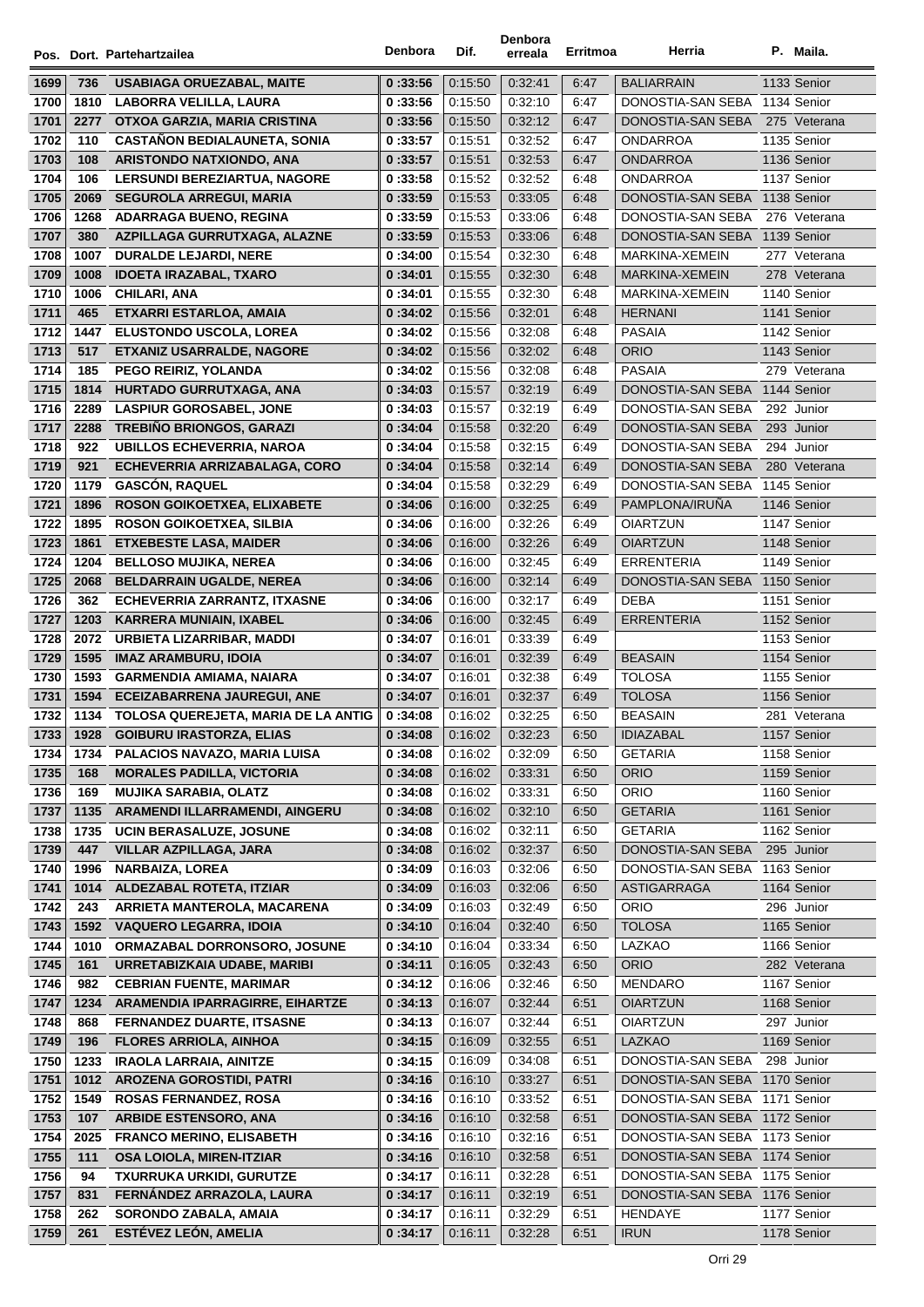|              |      |                                          | Denbora            | Dif.               | Denbora            | Erritmoa | Herria                        | P. Maila.    |
|--------------|------|------------------------------------------|--------------------|--------------------|--------------------|----------|-------------------------------|--------------|
|              |      | Pos. Dort. Partehartzailea               |                    |                    | erreala            |          |                               |              |
| 1760         | 1573 | <b>SUKIA IMAZ, ENEIDER</b>               | 0:34:18            | 0:16:12            | 0:32:29            | 6:52     | ZALDIBIA                      | 1179 Senior  |
| 1761         | 1902 | GOÑI, ITZAL                              | 0:34:18            | 0:16:12            | 0:33:26            | 6:52     | <b>LEGAZPI</b>                | 1180 Senior  |
| 1762         | 1866 | SOLDEVILLA SANTAMARIA, OLATZ             | 0:34:18            | 0:16:12            | 0:34:07            | 6:52     | <b>BASAURI</b>                | 299 Junior   |
| 1763         | 1092 | <b>ROTETA ARTETXE, LUISA</b>             | 0:34:19            | 0:16:13            | 0:34:06            | 6:52     | ZARAUTZ                       | 283 Veterana |
| 1764         | 1093 | <b>ANTON SONDESA, AZUCENA</b>            | 0:34:19            | 0.16.13            | 0:34:06            | 6:52     | ZARAUTZ                       | 284 Veterana |
| 1765         | 830  | <b>APERRIBAY SOLOZABAL, MAITE</b>        | 0:34:20            | 0:16:14            | 0:32:21            | 6:52     | DONOSTIA-SAN SEBA             | 1181 Senior  |
| 1766         | 525  | <b>BLANCO ALONSO, PILAR</b>              | 0:34:20            | 0:16:14            | 0:33:11            | 6:52     | <b>HONDARRIBIA</b>            | 300 Junior   |
| 1767         | 381  | <b>BERRIDI ETXEBERRIA, JAIONE</b>        | 0:34:20            | 0:16:14            | 0:33:10            | 6:52     | <b>IRUN</b>                   | 301 Junior   |
| 1768         | 1937 | URIBESALGO JAUREGI, IZASKUN              | 0:34:20            | 0:16:14            | 0:32:40            | 6:52     | DONOSTIA-SAN SEBA 1182 Senior |              |
| 1769         | 1528 | AZPILIKUETA GURRUTXAGA, SUSANA           | 0:34:20            | 0:16:14            | 0:32:40            | 6:52     | <b>ELGOIBAR</b>               | 285 Veterana |
| 1770         | 2024 | <b>MARTINEZ EIZAGUIRRE, LARRAITZ</b>     | 0:34:20            | 0:16:14            | 0:32:18            | 6:52     | DONOSTIA-SAN SEBA 1183 Senior |              |
| 1771         | 563  | <b>SANTOS BELMONTE, HELENKA</b>          | 0:34:20            | 0:16:14            | 0:33:37            | 6:52     | <b>ERRENTERIA</b>             | 1184 Senior  |
| 1772         | 2280 | <b>GONZALEZ ZABALETA, EIDER</b>          | 0:34:21            | 0:16:15            | 0:32:25            | 6:52     | DONOSTIA-SAN SEBA 1185 Senior |              |
| 1773         | 1779 | PEÑACOBA ETXEBARRIA, IDOIA               | 0:34:21            | 0:16:15            | 0:32:40            | 6:52     | ARRASATE/MONDRA               | 1186 Senior  |
| 1774         | 894  | PELAGE, NATHALIE                         | 0:34:22            | 0:16:16            | 0:33:11            | 6:52     | <b>HENDAYE</b>                | 286 Veterana |
| 1775         | 1542 | <b>ARTOZKI MORRÁS, OLGA</b>              | 0:34:22            | 0:16:16            | 0:33:10            | 6:52     | TIEBAS-MURUARTE D             | 1187 Senior  |
| 1776         | 1477 | LARRAÑAGA GORROTXATEGI, NEREA            | 0:34:22            | 0:16:16            | 0:32:25            | 6:52     | <b>DEBA</b>                   | 1188 Senior  |
| 1777         | 1726 | <b>GABARI ARREGUI, UXUE</b>              | 0:34:23            | 0:16:17            | 0:33:02            | 6:53     | PAMPLONA/IRUNA                | 1189 Senior  |
| 1778         | 1478 | LARRAÑAGA GORROTXATEGI, IDOIA            | 0:34:23            | 0.16.17            | 0:32:25            | 6:53     | <b>MENDARO</b>                | 1190 Senior  |
| 1779         | 1476 | <b>ELORZA IRIONDO, IRENE</b>             | 0:34:23            | 0:16:17            | 0:32:26            | 6:53     | <b>MENDARO</b>                | 1191 Senior  |
| 1780         | 1668 | <b>JIMENEZ BUA, NAGORE</b>               | 0:34:24            | 0.16.18            | 0:33:24            | 6:53     | <b>ERRENTERIA</b>             | 1192 Senior  |
| 1781         | 372  | <b>LABARBERA ONAINDIA, ELENA</b>         | 0:34:24            | 0:16:18            | 0:33:43            | 6:53     | DONOSTIA-SAN SEBA             | 287 Veterana |
| 1782         | 2075 | <b>RECONDO ECEIZA, SUSANE</b>            | 0:34:24            | 0.16.18            | 0:33:45            | 6:53     | DONOSTIA-SAN SEBA             | 1193 Senior  |
| 1783         | 373  | <b>MATILLA URREIZTI, KORO</b>            | 0:34:24            | 0:16:18            | 0:33:43            | 6:53     | DONOSTIA-SAN SEBA             | 1194 Senior  |
| 1784         | 352  | <b>URKIRI LAZKANO, IHINTZ</b>            | 0:34:24            | 0.16.18            | 0:32:33            | 6:53     | <b>DEBA</b>                   | 1195 Senior  |
|              | 354  | <b>CORTÉS URBIETA, SEDNA</b>             |                    | 0.16.18            | 0:32:34            | 6:53     | <b>DEBA</b>                   | 1196 Senior  |
| 1785<br>1786 | 2316 | <b>ANDUEZA, MAIALEN</b>                  | 0:34:24<br>0:34:24 | 0:16:18            | 0:33:33            | 6:53     | <b>LEGAZPI</b>                | 302 Junior   |
| 1787         | 1507 | <b>OYARBIDE, ANA</b>                     | 0:34:25            | 0:16:19            | 0:33:33            | 6:53     | <b>LEGAZPI</b>                | 1197 Senior  |
| 1788         | 663  | <b>ODRIOZOLA ELIZONDO, KAREN</b>         | 0:34:25            | 0:16:19            | 0:32:42            | 6:53     | ORIO                          | 1198 Senior  |
| 1789         | 276  | <b>MALINVERNI, FEDERICA ANNA</b>         | 0:34:25            | 0:16:19            | 0:32:54            | 6:53     | DONOSTIA-SAN SEBA 1199 Senior |              |
| 1790         | 664  | <b>ODRIOZOLA, MAIDER</b>                 | 0:34:25            | 0:16:19            | 0:32:42            | 6:53     | ORIO                          | 1200 Senior  |
| 1791         | 690  | <b>MAYOR MARTINEZ, JOSUNE</b>            | 0:34:25            | 0:16:19            | 0:32:33            | 6:53     | DONOSTIA-SAN SEBA             | 1201 Senior  |
| 1792         | 639  | ANDUEZA ARTEAGA, AURKENE                 | 0:34:26            |                    |                    | 6:53     | DONOSTIA-SAN SEBA             | 288 Veterana |
| 1793         | 1147 | <b>AIARTZA BLANCO, OLAIA</b>             | 0:34:26            | 0:16:20<br>0:16:20 | 0:33:24<br>0:32:44 | 6:53     | <b>BILBAO</b>                 | 303 Junior   |
| 1794         | 1146 | <b>GONZALEZ LARENA, IRATI</b>            | 0:34:27            | 0:16:21            | 0:32:45            | 6:53     | <b>SANTURTZI</b>              | 1202 Senior  |
| 1795         | 744  | <b>BÁRCENA TORRES, MARÍA JOSÉ</b>        | 0:34:27            | 0:16:21            | 0:34:03            | 6:53     | DONOSTIA-SAN SEBA             | 1203 Senior  |
| 1796         | 741  | <b>IBARZABAL EMEZABAL, NEKANE</b>        | 0:34:27            | 0.16.21            | 0:34:03            | 6:53     | DONOSTIA-SAN SEBA             | 1204 Senior  |
| 1797         | 2227 | <b>DIEZ LASHERAS, ELENA</b>              | 0:34:28            | 0:16:22            | 0:32:56            | 6:54     | DONOSTIA-SAN SEBA             | 1205 Senior  |
| 1798         | 2123 | <b>SOTO IMAZ, MAIDER</b>                 | 0:34:28            | 0:16:22            | 0:32:51            | 6:54     | DONOSTIA-SAN SEBA             | 1206 Senior  |
| 1799         | 2714 | <b>MADINA ELIZONDO, KATIXA</b>           | 0:34:28            | 0:16:22            | 0:32:57            | 6:54     | DONOSTIA-SAN SEBA             | 1207 Senior  |
| 1800         | 937  | DIEZ SAINZ, MAURA                        | 0:34:28            | 0:16:22            | 0:34:08            | 6:54     | <b>ZUMAIA</b>                 | 289 Veterana |
| 1801         | 1857 | <b>ESPILLA ARRIETA, ANE</b>              | 0:34:29            | 0:16:23            | 0:32:43            | 6:54     | MARKINA-XEMEIN                | 1208 Senior  |
| 1802         | 1781 | PRIETO ARTETXE, NAROA                    | 0:34:29            | 0:16:23            | 0:32:44            | 6:54     | DONOSTIA-SAN SEBA 1209 Senior |              |
| 1803         | 85   | <b>PALACIOS ELVIRA, MARIA DEL CARMEN</b> | 0:34:30            | 0:16:24            | 0:32:32            | 6:54     | <b>IRUN</b>                   | 1210 Senior  |
| 1804         | 1823 | <b>PALACIOS ELVIRA, BELEN</b>            | 0:34:30            | 0:16:24            | 0:32:33            | 6:54     | <b>ERRENTERIA</b>             | 1211 Senior  |
| 1805         | 981  | <b>MARTIJA MANEIRO, MAITE</b>            | 0:34:30            | 0:16:24            | 0:33:05            | 6:54     | <b>MENDARO</b>                | 1212 Senior  |
| 1806         | 1185 | <b>CEBRIAN FUENTE, ARANTXA</b>           | 0:34:31            | 0:16:25            | 0:33:05            | 6:54     | <b>MENDARO</b>                | 1213 Senior  |
| 1807         | 1824 | <b>SOTELO, MARIJOSE</b>                  | 0:34:31            | 0:16:25            | 0:32:33            | 6:54     | <b>ERRENTERIA</b>             | 1214 Senior  |
| 1808         | 1833 | LOPEZ DE LUZURIAGA ASKATU, GOTZONE       | 0:34:31            | 0:16:25            | 0:33:38            | 6:54     | DONOSTIA-SAN SEBA 1215 Senior |              |
| 1809         | 1839 | <b>GUEMES ASKATU, ITSASO</b>             | 0:34:31            | 0:16:25            | 0:33:39            | 6:54     | DONOSTIA-SAN SEBA 1216 Senior |              |
| 1810         | 1831 | <b>MUJIKA ASKATU, AINHOA</b>             | 0:34:32            | 0:16:26            | 0:33:37            | 6:54     | DONOSTIA-SAN SEBA 1217 Senior |              |
| 1811         | 1084 | <b>FERNANDEZ IBARBURU, ITZIAR</b>        | 0:34:33            | 0:16:27            | 0.33.15            | 6:55     | <b>OIARTZUN</b>               | 1218 Senior  |
| 1812         | 248  | AIZPURUA UNSAIN, UXUNE                   | 0:34:33            | 0:16:27            | 0.33.16            | 6:55     | <b>OIARTZUN</b>               | 1219 Senior  |
| 1813         |      | <b>FERNÁNDEZ CONCHILLO, NOELIA</b>       |                    | 0:16.27            | 0:33:02            | 6:55     | DONOSTIA-SAN SEBA             | 1220 Senior  |
|              | 277  |                                          | 0:34:33            |                    | 0:33:14            |          | ARETXABALETA                  | 1221 Senior  |
| 1814         | 2226 | <b>BERECIBAR GOMEZ, AMAIA</b>            | 0:34:33            | 0:16:27            |                    | 6:55     |                               |              |
| 1815         | 1458 | ARABAOLAZA ZUBIZARRETA, IRMA             | 0:34:34            | 0:16:28            | 0:33:14            | 6:55     | ARETXABALETA                  | 1222 Senior  |
| 1816         | 1459 | <b>ALTUBE ARRESE, LARRAITZ</b>           | 0:34:34            | 0:16:28            | 0:33:16            | 6:55     | ARETXABALETA                  | 1223 Senior  |
| 1817         | 1460 | <b>IRAZU GARCIA, OIHANA</b>              | 0:34:34            | 0:16:28            | 0:33:15            | 6:55     | ARAMAIO                       | 1224 Senior  |
| 1818         | 1845 | URIBARREN BALANZATEGI, NERE              | 0:34:35            | 0:16:29            | 0:33:21            | 6:55     | ARAMAIO                       | 1225 Senior  |
| 1819         | 2117 | LEKUONA ILUNDAIN, EDURNE                 | 0:34:35            | 0:16:29            | 0:32:47            | 6:55     | <b>HONDARRIBIA</b>            | 1226 Senior  |
| 1820         |      | 1842 IRIZAR SAINZ, AMAIA                 | 0:34:35            | 0:16:29            | 0:32:44            | 6:55     | <b>ARAMAIO</b>                | 1227 Senior  |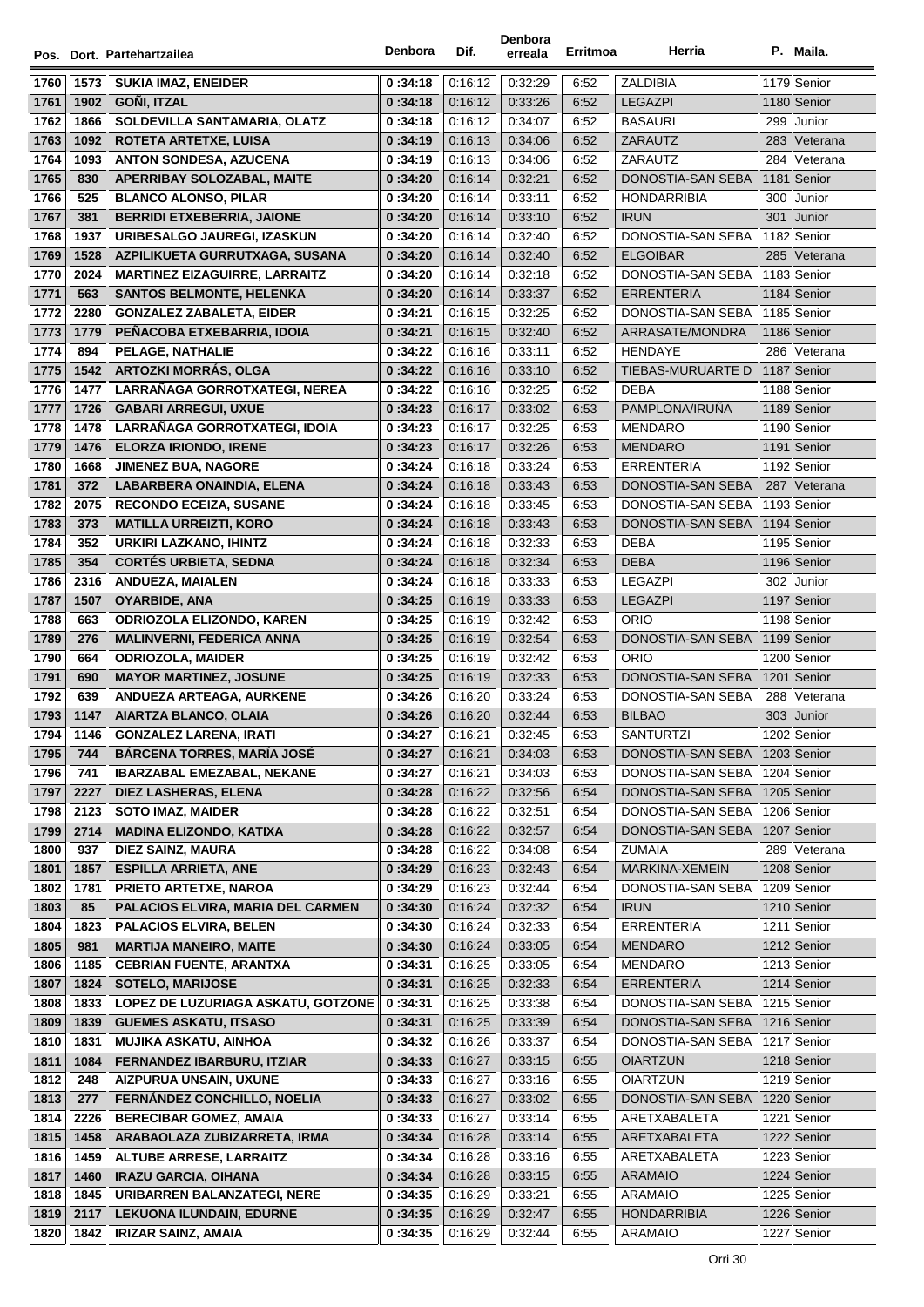|              |             | Pos. Dort. Partehartzailea                                  | Denbora            | Dif.               | Denbora<br>erreala | Erritmoa     | Herria                            |     | P. Maila.                  |
|--------------|-------------|-------------------------------------------------------------|--------------------|--------------------|--------------------|--------------|-----------------------------------|-----|----------------------------|
| 1821         | 1840        | <b>MATEO RODERA, MAITE</b>                                  | 0:34:35            | 0:16:29            | 0:33:22            | 6:55         | <b>ARAMAIO</b>                    |     | 1228 Senior                |
| 1822         | 1846        | ARRIOLABENGOA LAZPITA, LARRAITZ                             | 0:34:35            | 0:16:29            | 0:33:22            | 6:55         | <b>ARAMAIO</b>                    |     | 1229 Senior                |
| 1823         | 1076        | <b>FERNANDINO BUENO, GARAZI</b>                             | 0:34:35            | 0:16:29            | 0:32:47            | 6:55         | LASARTE-ORIA                      |     | 304 Junior                 |
| 1824         | 2138        | <b>MARTIN OTAMENDI, JAIONE</b>                              | 0:34:35            | 0.16.29            | 0:32:50            | 6:55         | LASARTE-ORIA                      |     | 305 Junior                 |
| 1825         | 2149        | <b>GARMENDIA MAYLIN, MAIALEN</b>                            | 0 :34:37           | 0:16:31            | 0:33:24            | 6:55         | <b>ERRENTERIA</b>                 |     | 1230 Senior                |
| 1826         | 1798        | <b>MONTERO RUIZ, NATALIA</b>                                | 0:34:37            | 0.16.31            | 0:33:23            | 6:55         | <b>BARAKALDO</b>                  |     | 1231 Senior                |
| 1827         | 2139        | OTAMENDI MENDIZABAL, EPIFANIA                               | 0:34:37            | 0:16:31            | 0:32:51            | 6:55         | LASARTE-ORIA                      |     | 290 Veterana               |
| 1828         | 885         | <b>MAYLIN URANGA, JULENE</b>                                | 0:34:37            | 0.16.31            | 0:33:25            | 6:55         | ERRENTERIA                        |     | 291 Veterana               |
| 1829         | 446         | PEQUEÑO AZPILLAGA, MARÍA                                    | 0:34:38            | 0:16:32            | 0:33:08            | 6:56         | DONOSTIA-SAN SEBA                 |     | 1232 Senior                |
| 1830         | 445         | <b>AZPILLAGA CARNICERO, MIREN</b>                           | 0:34:38            | 0:16:32            | 0:33:08            | 6:56         | DONOSTIA-SAN SEBA                 |     | 292 Veterana               |
| 1831         | 1471        | <b>RUBIO AURKIA, AINHOA</b>                                 | 0:34:39            | 0:16:33            | 0:33:07            | 6:56         | DONOSTIA-SAN SEBA                 |     | 1233 Senior                |
| 1832         |             | 1973 IPARRAGUIRRE GIL, LEIRE                                | 0:34:39            | 0:16:33            | 0:32:55            | 6:56         | PASAIA                            |     | 306 Junior                 |
| 1833         |             | 1972 IPARRAGUIRRE GIL, OLATZ                                | 0:34:39            | 0:16:33            | 0:32:55            | 6:56         | <b>PASAIA</b>                     |     | 307 Junior                 |
| 1834         | 1837        | <b>MAJARENAS ASKATU, SARA</b>                               | 0 :34:41           | 0:16:35            | 0:33:13            | 6:56         | DONOSTIA-SAN SEBA                 |     | 293 Veterana               |
| 1835         | 1832        | <b>CORNAGO ASKATU, GALDER</b>                               | 0:34:41            | 0:16:35            | 0:33:11            | 6:56         | DONOSTIA-SAN SEBA                 |     | 308 Junior                 |
| 1836         | 1835        | <b>BELOKI ASKATU, ELENA</b>                                 | 0:34:41            | 0.16.35            | 0:33:11            | 6:56         | DONOSTIA-SAN SEBA                 |     | 1234 Senior                |
| 1837         | 1836        | <b>BAKEDANO ASKATU, OIHANE</b>                              | 0:34:42            | 0:16:36            | 0:33:12            | 6:56         | DONOSTIA-SAN SEBA                 |     | 1235 Senior                |
| 1838         | 1834        | <b>AGIRRE ASKATU, OIHANA</b>                                | 0:34:42            | 0:16:36            | 0:33:12            | 6:56         | DONOSTIA-SAN SEBA                 |     | 294 Veterana               |
| 1839         | 1838        | <b>BARBARIN ASKATU, AINHOA</b>                              | 0:34:42            | 0:16:36            | 0.33.12            | 6:56         | DONOSTIA-SAN SEBA                 |     | 295 Veterana               |
| 1840         | 202         | <b>SANZ, NATALE</b>                                         | 0:34:42            | 0:16:36            | 0:32:57            | 6:56         | <b>ORDIZIA</b>                    |     | 309 Junior                 |
| 1841         | 614         | <b>AZURMENDI, AMAIA</b>                                     | 0:34:42            | 0:16:36            | 0:32:57            | 6:56         | <b>ORDIZIA</b>                    |     | 310 Junior                 |
| 1842         | 203         | <b>INTSAUSTI ZINKUNEGI, IZARO</b>                           | 0:34:42            | 0:16:36            | 0:32:58            | 6:56         | ORDIZIA                           | 311 | Junior                     |
| 1843         | 613         | <b>SARASOLA MIRALLES, MIREN</b>                             | 0:34:42            | 0:16:36            | 0:32:57            | 6:56         | <b>BEASAIN</b>                    |     | 296 Veterana               |
| 1844         | 808         | <b>GÓMEZ DORRONSORO, MARISA</b>                             | 0:34:43            | 0:16:37            | 0:33:05            | 6:57         | <b>CIZUR</b>                      |     | 297 Veterana               |
| 1845         | 1725        | <b>ASENSIO IBARGUREN, GARBIÑE</b>                           | 0:34:43            | 0.16:37            | 0.34.15            | 6:57         | DONOSTIA-SAN SEBA                 |     | 1236 Senior                |
| 1846         | 689         | <b>BERASTEGI LOIOLA, OLATZ</b>                              | 0:34:43            | 0:16:37            | 0:32:49            | 6:57         | <b>HERNANI</b>                    |     | 1237 Senior                |
| 1847         | 2131        | AZKONOBIETA OLANO, BEGOÑA                                   | 0:34:44            | 0:16:38            | 0:33:10            | 6:57         | DONOSTIA-SAN SEBA                 |     | 298 Veterana               |
| 1848         | 1475        | <b>ZAPIRAIN MARTINEZ, EDURNE</b>                            | 0:34:44            | 0:16:38            | 0:32:51            | 6:57         | <b>PASAIA</b>                     |     | 299 Veterana               |
| 1849         | 140         | URBE CASTELRUIZ, MIREN BEGOÑA                               | 0:34:44            | 0:16:38            | 0:33:22            | 6:57         | DONOSTIA-SAN SEBA                 |     | 1238 Senior                |
| 1850         | 671         | <b>JUANIKORENA AGIRRE, MARI JOSE</b>                        | 0:34:44            | 0:16:38            | 0:33:10            | 6:57         | DONOSTIA-SAN SEBA                 |     | 300 Veterana               |
| 1851         | 1762        | <b>TENA UGARTE, UXUNE</b>                                   | 0:34:44            | 0:16:38            | 0:33:58            | 6:57         | ANDOAIN                           |     | 1239 Senior                |
| 1852         | 1652        | OTAÑO OYARZABAL, IZASKUN                                    | 0:34:44            | 0:16:38            | 0:33:58            | 6:57         | <b>ANDOAIN</b>                    |     | 1240 Senior                |
| 1853         | 848         | <b>BASURTO GARCIA, VIRGINIA</b>                             | 0:34:45            | 0:16:39            | 0:32:54            | 6:57         | <b>SAN SALVADOR</b>               |     | 1241 Senior                |
| 1854         |             | 1409 LOZANO CARDANHA, NOELIA                                | 0:34:45            | 0:16:39            | 0:32:54            | 6:57         | DONOSTIA-SAN SEBA 1242 Senior     |     |                            |
| 1855         | 1415        | OLAZAGOITIA SANSIÑENA, EVA                                  | 0:34:45            | 0:16:39            | 0:33:01            | 6:57         | LASARTE-ORIA                      |     | 1243 Senior                |
| 1856         | 1682        | <b>ARISTONDO, RUTH</b>                                      | 0:34:45            | 0.16.39            | 0:33:13            | 6:57         | ZARAUTZ                           |     | 1244 Senior                |
| 1857         | 1738        | <b>GALARDI MENDILUZE, AINHOA</b>                            | 0:34:45            | 0:16:39            | 0:32:59            | 6:57         | LASARTE-ORIA<br>DONOSTIA-SAN SEBA |     | 1245 Senior                |
| 1858         | 1930<br>162 | <b>SAEZ FERRERO, PATRICIA</b><br>ARRILLAGA MAKAZAGA, ALAZNE | 0:34:45            | 0:16:39<br>0:16:40 | 0:33:00            | 6:57         | <b>ORIO</b>                       |     | 1246 Senior<br>1247 Senior |
| 1859<br>1860 | 303         | BELTRAN ERRANDONEA, ANE                                     | 0:34:46<br>0:34:48 | 0:16:42            | 0:33:17<br>0:34:23 | 6:57<br>6:58 | <b>ERRENTERIA</b>                 |     | 312 Junior                 |
| 1861         | 304         | <b>SAEZ DE EGILAZ PEREZ. HAIZEA</b>                         | 0:34:48            | 0:16:42            | 0.34.23            | 6:58         | <b>OIARTZUN</b>                   |     | 313 Junior                 |
| 1862         | 2309        | <b>ARREGI ARTOLA, MAIDER</b>                                | 0:34:49            | 0:16:43            | 0:32:52            | 6:58         | <b>ZESTOA</b>                     |     | 1248 Senior                |
| 1863         | 1693        | <b>ORBEGOZO ZIGARAN, MIREIA</b>                             | 0:34:49            | 0:16:43            | 0:32:50            | 6:58         | <b>ZESTOA</b>                     |     | 1249 Senior                |
| 1864         | 1294        | <b>AZKUE BIKANDI, MAIDER</b>                                | 0:34:49            | 0:16:43            | 0:34:10            | 6:58         | <b>ZUMAIA</b>                     |     | 1250 Senior                |
| 1865         | 1694        | <b>AZURMENDI AGIRRE, NAROA</b>                              | 0:34:49            | 0:16:43            | 0:32:52            | 6:58         | <b>AZPEITIA</b>                   |     | 1251 Senior                |
| 1866         | 1709        | ORBEGOZO ZIGARAN, AMAIA                                     | 0:34:49            | 0:16:43            | 0:32:51            | 6:58         | <b>AZKOITIA</b>                   |     | 1252 Senior                |
| 1867         | 1293        | <b>CHAMORRO ELOSUA, ARRITOKIETA</b>                         | 0:34:49            | 0:16:43            | 0:34:10            | 6:58         | ZUMAIA                            |     | 1253 Senior                |
| 1868         | 2243        | <b>IRURETA AZKUNE, ONINTZA</b>                              | 0:34:49            | 0:16:43            | 0:32:51            | 6:58         | <b>ZESTOA</b>                     |     | 1254 Senior                |
| 1869         | 401         | <b>ODRIA BASTARRIKA, ANE</b>                                | 0:34:51            | 0:16:45            | 0:33:38            | 6:58         | <b>AZPEITIA</b>                   |     | 314 Junior                 |
| 1870         | 400         | <b>IRAOLA URTUBIA, GOIZANE</b>                              | 0:34:51            | 0:16:45            | 0:33:38            | 6:58         | AZPEITIA                          |     | 315 Junior                 |
| 1871         | 150         | SOLABERRIETA ETXEBERRIA, JASONE                             | 0:34:52            | 0:16:46            | 0:33:24            | 6:58         | <b>ORIO</b>                       |     | 1255 Senior                |
| 1872         | 1584        | ZUBILLAGA IZAGUIRRE, ZURIÑE                                 | 0:34:52            | 0:16:46            | 0:33:15            | 6:58         | <b>IRUN</b>                       |     | 1256 Senior                |
| 1873         | 1583        | <b>MITXELTORENA SANSIÑENA, ENARA</b>                        | 0:34:52            | 0.16.46            | 0:33:15            | 6:58         | <b>BAZTAN</b>                     |     | 1257 Senior                |
| 1874         | 2119        | <b>OLANO IPARRAGIRRE, AMAIA</b>                             | 0:34:53            | 0:16:47            | 0:33:03            | 6:59         | DONOSTIA-SAN SEBA                 |     | 1258 Senior                |
| 1875         | 665         | <b>IBARGUTXI LANDAZURI, MARINA</b>                          | 0:34:53            | 0:16:47            | 0:33:04            | 6:59         | DONOSTIA-SAN SEBA                 |     | 316 Junior                 |
| 1876         | 1768        | <b>HERNANDEZ, LEIRE</b>                                     | 0:34:54            | 0:16:48            | 0:33:27            | 6:59         | DONOSTIA-SAN SEBA                 |     | 1259 Senior                |
| 1877         | 1207        | <b>MARIEZKURRENA HERNANDORENA, MILA</b>                     | 0:34:54            | 0:16:48            | 0:33:27            | 6:59         | <b>ERRENTERIA</b>                 |     | 301 Veterana               |
| 1878         | 846         | UGALDE AIERBE, ARANTXA                                      | 0:34:54            | 0:16:48            | 0:32:55            | 6:59         | DONOSTIA-SAN SEBA                 |     | 302 Veterana               |
| 1879         | 2061        | <b>GUTIERREZ VIÑUALES, BEGOÑA</b>                           | 0:34:55            | 0:16:49            | 0:32:58            | 6:59         | DONOSTIA-SAN SEBA                 |     | 303 Veterana               |
| 1880         | 1066        | <b>TORREA LUS, ANA</b>                                      | 0:34:55            | 0:16:49            | 0:33:20            | 6:59         | PAMPLONA/IRUÑA                    |     | 1260 Senior                |
| 1881         | 1064        | <b>IRIARTE CIRIZA, CRISTINA</b>                             | 0:34:55            | 0:16:49            | 0:33:21            | 6:59         | PAMPLONA/IRUÑA                    |     | 1261 Senior                |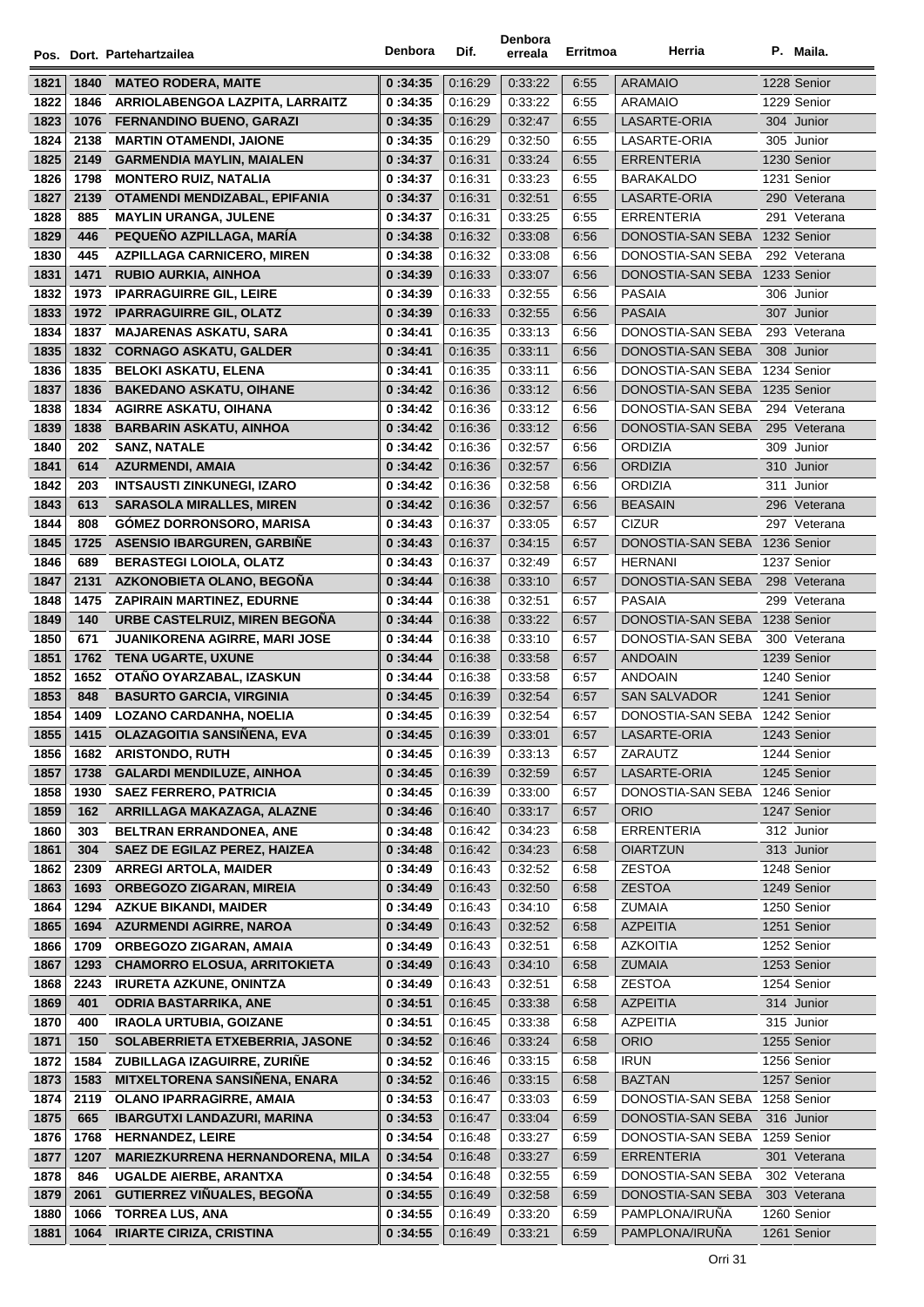|              |              | Pos. Dort. Partehartzailea                                     | Denbora            | Dif.               | Denbora<br>erreala | Erritmoa     | Herria                        | P. Maila.                 |
|--------------|--------------|----------------------------------------------------------------|--------------------|--------------------|--------------------|--------------|-------------------------------|---------------------------|
|              |              |                                                                |                    |                    |                    |              |                               |                           |
| 1882         | 1065         | <b>OSCARIZ MOSO, GEMMA</b>                                     | 0:34:55            | 0:16:49            | 0:33:20            | 6:59         | PAMPLONA/IRUÑA                | 1262 Senior               |
| 1883         | 74           | <b>MARTIN IGNACIO, ELIA</b>                                    | 0:34:55            | 0:16:49            | 0:33:13            | 6:59         | <b>TOLOSA</b>                 | 1263 Senior               |
| 1884         | 1633         | <b>URBIZU, MAIALEN</b>                                         | 0:34:55            | 0:16:49            | 0:33:13            | 6:59         | <b>IDIAZABAL</b>              | 317 Junior                |
| 1885         | 1632         | SANZ, IDOIA                                                    | 0:34:55            | 0.16.49            | 0:33:12            | 6:59         | <b>IDIAZABAL</b>              | 318 Junior                |
| 1886         | 75           | <b>REKALDE IMAZ, IBANE</b>                                     | 0:34:55            | 0:16:49            | 0:33:14            | 6:59         | DONOSTIA-SAN SEBA             | 1264 Senior               |
| 1887         | 1063         | <b>HUARTE IBARROLA, MARIA JESUS</b>                            | 0:34:55            | 0.16.49            | 0:33:20            | 6:59         | PAMPLONA/IRUÑA                | 304 Veterana              |
| 1888         | 1288         | <b>GARMENDIA BEREZIARTUA, LIBE</b>                             | 0:34:55            | 0:16:49            | 0:33:23            | 6:59         | ZARAUTZ                       | 1265 Senior               |
| 1889         | 244          | <b>ESNAOLA ARRIBILLAGA, IRATXE</b>                             | 0:34:56            | 0:16:50            | 0:33:23            | 6:59         | ZARAUTZ                       | 1266 Senior               |
| 1890         | 667          | <b>IBARGUTXI LANDAZURI, AMALIA</b>                             | 0:34:56            | 0:16:50            | 0:33:07            | 6:59         | DONOSTIA-SAN SEBA             | 319 Junior                |
| 1891         | 2126         | LANDAZURI GUINEA, INMACULADA                                   | 0:34:56            | 0:16:50            | 0:33:06            | 6:59         | DONOSTIA-SAN SEBA             | 305 Veterana              |
| 1892         | 353          | URKIRI LAZKANO, AMETS                                          | 0:34:56            | 0:16:50            | 0:33:05            | 6:59         | <b>DEBA</b>                   | 1267 Senior               |
| 1893         | 727          | ELGEZABAL LARRAÑAGA, AINHOA                                    | 0:34:57            | 0:16:51            | 0:33:30            | 6:59         | <b>ASTEASU</b>                | 1268 Senior               |
| 1894         | 259          | <b>GARCIA ARRIAGA, IDOIA</b>                                   | 0:34:57            | 0:16:51            | 0:33:06            | 6:59         | <b>EIBAR</b>                  | 306 Veterana              |
| 1895         | 251          | <b>BARRENA CAYÓN, LEIRE</b>                                    | 0:34:58            | 0.16.52            | 0:33:26            | 7:00         | ZARAUTZ                       | 1269 Senior               |
| 1896         | 996          | ALDARONDO ARRILLAGA, AINARA                                    | 0:34:58            | 0:16:52            | 0:33:12            | 7:00         | <b>PASAIA</b>                 | 1270 Senior               |
| 1897         | 1979         | <b>VEGA IÑIGO, ISABEL</b>                                      | 0:34:58            | 0:16:52            | 0:33:06            | 7:00         | <b>ERRENTERIA</b>             | 1271 Senior               |
| 1898         | 751          | <b>URBIETA GARCIA, ASUN</b>                                    | 0:35:00            | 0:16:54            | 0:33:07            | 7:00         | <b>ERRENTERIA</b>             | 307 Veterana              |
| 1899         | 795          | ZUBILLAGA UGARTEMENDIA, NEREA                                  | 0:35:02            | 0:16:56            | 0:33:03            | 7:00         | DONOSTIA-SAN SEBA             | 1272 Senior               |
| 1900         | 794          | LUJAMBIO SANTAMARIA, GEMMA                                     | 0:35:02            | 0:16:56            | 0:33:04            | 7:00         | <b>PASAIA</b>                 | 1273 Senior               |
| 1901         | 1500         | AGIRREZABALAGA, KORO                                           | 0:35:03            | 0:16:57            | 0:34:24            | 7:01         | <b>ZUMAIA</b>                 | 1274 Senior               |
| 1902         | 1337         | <b>GÓMEZ ZAPIAIN, MAITE</b>                                    | 0:35:04            | 0.16.58            | 0:34:42            | 7:01         | DONOSTIA-SAN SEBA             | 308 Veterana              |
| 1903         | 1936         | AYANI AMOZARRAIN, ELVIRA                                       | 0:35:04            | 0.16.58            | 0:33:22            | 7:01         | DONOSTIA-SAN SEBA             | 1275 Senior               |
| 1904         | 2272         | <b>MARKINA AMUCHASEGUI, MYRIAM</b>                             | 0:35:04            | 0:16:58            | 0:33:23            | 7:01         | DONOSTIA-SAN SEBA             | 1276 Senior               |
| 1905         | 302          | RODA FERNANDEZ, ESPERANZA                                      | 0:35:05            | 0:16:59            | 0:33:54            | 7:01         | DONOSTIA-SAN SEBA             | 1277 Senior               |
| 1906         | 2080         | LIZARRALDE, JONE                                               | 0:35:05            | 0:16:59            | 0:34:26            | 7:01         | DONOSTIA-SAN SEBA             | 1278 Senior               |
| 1907         | 1906         | ETXEBERRIA URRETABIZKAIA, AMAIA                                | 0:35:05            | 0:16:59            | 0.33.44            | 7:01         | DONOSTIA-SAN SEBA             | 1279 Senior               |
| 1908         | 610          | ARMENDARIZ ARRONDO, ERIKA                                      | 0:35:06            | 0.17:00            | 0:33:46            | 7:01         |                               | 1280 Senior               |
| 1909         | 80           | <b>OROZCO PIÑEIRA, MIRIAM</b>                                  | 0:35:06            | 0:17:00            | 0:33:46            | 7:01         | <b>LEGAZPI</b>                | 320 Junior                |
| 1910         | 1187         | DE LA IGLESIA ROJAS, MARIBEL                                   | 0:35:07            | 0:17:01            | 0:33:37            | 7:01         | <b>SANTURTZI</b>              | 309 Veterana              |
| 1911<br>1912 | 1186         | <b>CHUECA AMADOR, CRISTINA</b>                                 | 0:35:07            | 0:17:01            | 0:33:37            | 7:01         | DONOSTIA-SAN SEBA             | 1281 Senior               |
|              | 1253<br>1982 | <b>FAIZON SEMPE, SYLVIE</b>                                    | 0:35:08            | 0.17:02            | 0:34:05            | 7:02         | <b>MENDIONDE</b>              | 1282 Senior               |
| 1913<br>1914 |              | <b>IBARROLA LENCO, ODILE</b>                                   | 0:35:08            | 0:17:02            | 0:34:03            | 7:02         | <b>BIDARRAY</b>               | 1283 Senior               |
| 1915         | 493<br>273   | <b>BADIOLA IMAZ, BIDATZ</b><br><b>ARRATIBEL ZEBERIO, IRATI</b> | 0:35:08<br>0:35:09 | 0:17:02<br>0.17:03 | 0:33:51<br>0.33.51 | 7:02<br>7:02 | <b>ATAUN</b><br><b>ATAUN</b>  | 321 Junior<br>1284 Senior |
| 1916         | 470          | ETXEBERRIA AIZPURUA, ALAITZ                                    | 0:35:09            | 0:17:03            | 0:33:52            | 7:02         | <b>ATAUN</b>                  | 322 Junior                |
| 1917         | 1849         | <b>CINCUNEGUI, MAITE</b>                                       | 0:35:11            | 0.17:05            | 0:33:12            | 7:02         | LASARTE-ORIA                  | 1285 Senior               |
| 1918         | 1850         | <b>BARREÑA OCEJA, LEIRE</b>                                    | 0:35:12            | 0.17:06            | 0:33:09            | 7:02         | <b>ERRENTERIA</b>             | 1286 Senior               |
| 1919         | 724          | PAREDES LAPEÑA, MARÍA JOSÉ                                     | 0:35:12            | 0:17:06            | 0:34:35            | 7:02         | DONOSTIA-SAN SEBA             | 310 Veterana              |
| 1920         | 1778         | <b>MARTINEZ ANDUEZA, CAMINO</b>                                | 0:35:12            | 0.17:06            | 0:34:36            | 7:02         | ZARAUTZ                       | 311 Veterana              |
| 1921         | 2160         | <b>INTXAUSTEGI DOMINGUEZ, TERESA</b>                           | 0:35:13            | 0:17:07            | 0:34:38            | 7:03         | DONOSTIA-SAN SEBA             | 312 Veterana              |
| 1922         | 1697         | <b>AZKUE BIKANDI, AINARA</b>                                   | 0:35:13            | 0:17:07            | 0:34:33            | 7:03         | ZUMAIA                        | 1287 Senior               |
| 1923         | 935          | <b>MUNIATEGI-ANDIKOETXEA, ITZIAR</b>                           | 0:35:13            | 0.17:07            | 0:33:40            | 7:03         | <b>BERGARA</b>                | 1288 Senior               |
| 1924         | 365          | IÑARRA LASKURAIN, JOSUNE                                       | 0:35:13            | 0:17:07            | 0:33:40            | 7:03         | DONOSTIA-SAN SEBA             | 1289 Senior               |
| 1925         | 315          | <b>GORDO GUIJARRO, BEATRIZ</b>                                 | 0:35:13            | 0:17:07            | 0:33:40            | 7:03         | DONOSTIA-SAN SEBA             | 1290 Senior               |
| 1926         | 534          | <b>CARRASCAL GONZALEZ, GEMMA</b>                               | 0:35:14            | 0:17:08            | 0:33:42            | 7:03         | OÑATI                         | 1291 Senior               |
| 1927         | 586          | ELEJALDE AYASTUY, SAIOA                                        | 0:35:14            | 0:17:08            | 0:33:41            | 7:03         | <b>ARAMAIO</b>                | 1292 Senior               |
| 1928         | 1106         | <b>CARTON COSTA, JAIONE</b>                                    | 0:35:15            | 0.17:09            | 0:33:52            | 7:03         | DONOSTIA-SAN SEBA 1293 Senior |                           |
| 1929         | 913          | <b>IBEAS MERINO, MERTXE</b>                                    | 0:35:15            | 0:17:09            | 0:34:12            | 7:03         | DONOSTIA-SAN SEBA             | 313 Veterana              |
| 1930         | 914          | <b>IBARRETA FANLO, MAITE</b>                                   | 0:35:15            | 0:17:09            | 0:34:12            | 7:03         | DONOSTIA-SAN SEBA             | 1294 Senior               |
| 1931         | 819          | <b>AGIRRE BEGIRISTAIN, MARIXOL</b>                             | 0:35:15            | 0.17:09            | 0:34:12            | 7:03         | DONOSTIA-SAN SEBA             | 314 Veterana              |
| 1932         | 642          | <b>ARANO IDIGORAS, YERA</b>                                    | 0:35:16            | 0.17:10            | 0:33:23            | 7:03         | <b>HERNANI</b>                | 1295 Senior               |
| 1933         | 641          | <b>ARANO IDIGORAS, ITXASO</b>                                  | 0:35:16            | 0:17:10            | 0:33:23            | 7:03         | DONOSTIA-SAN SEBA             | 1296 Senior               |
| 1934         | 990          | <b>AZKUE ORIA, NAGORE</b>                                      | 0:35:16            | 0:17:10            | 0:33:33            | 7:03         | <b>TOLOSA</b>                 | 323 Junior                |
| 1935         | 932          | <b>LANDA MARCAIDA, VERONICA</b>                                | 0:35:16            | 0:17:10            | 0:33:34            | 7:03         | <b>MUSKIZ</b>                 | 315 Veterana              |
| 1936         | 991          | <b>AZKUE LIZEAGA, LEIRE</b>                                    | 0:35:17            | 0:17:11            | 0:33:34            | 7:03         | <b>TOLOSA</b>                 | 324 Junior                |
| 1937         | 309          | <b>ARAMBARRI ELIAS, IDOIA</b>                                  | 0:35:17            | 0:17:11            | 0:33:23            | 7:03         | <b>AZPEITIA</b>               | 1297 Senior               |
| 1938         | 308          | AIZPURU VAZQUEZ, IDOIA                                         | 0:35:17            | 0:17:11            | 0:33:24            | 7:03         | <b>AZPEITIA</b>               | 1298 Senior               |
| 1939         | 992          | <b>AZKUE ARRASTOA, MARIJULI</b>                                | 0:35:17            | 0:17:11            | 0:33:36            | 7:03         | <b>ASTEASU</b>                | 1299 Senior               |
| 1940         | 763          | <b>OTEGI ABURUZA, OIHANE</b>                                   | 0:35:18            | 0:17:12            | 0:33:34            | 7:04         | <b>BARCELONA</b>              | 1300 Senior               |
| 1941         | 1597         | <b>IRAOLA CAMIO, AITZIBER</b>                                  | 0:35:20            | 0:17:14            | 0:33:20            | 7:04         | DONOSTIA-SAN SEBA             | 1301 Senior               |
| 1942         | 823          | FERNANDEZ PORTILLA, GARBINE                                    | 0:35:20            | 0:17:14            | 0:34:29            | 7:04         | LEGAZPI                       | 1302 Senior               |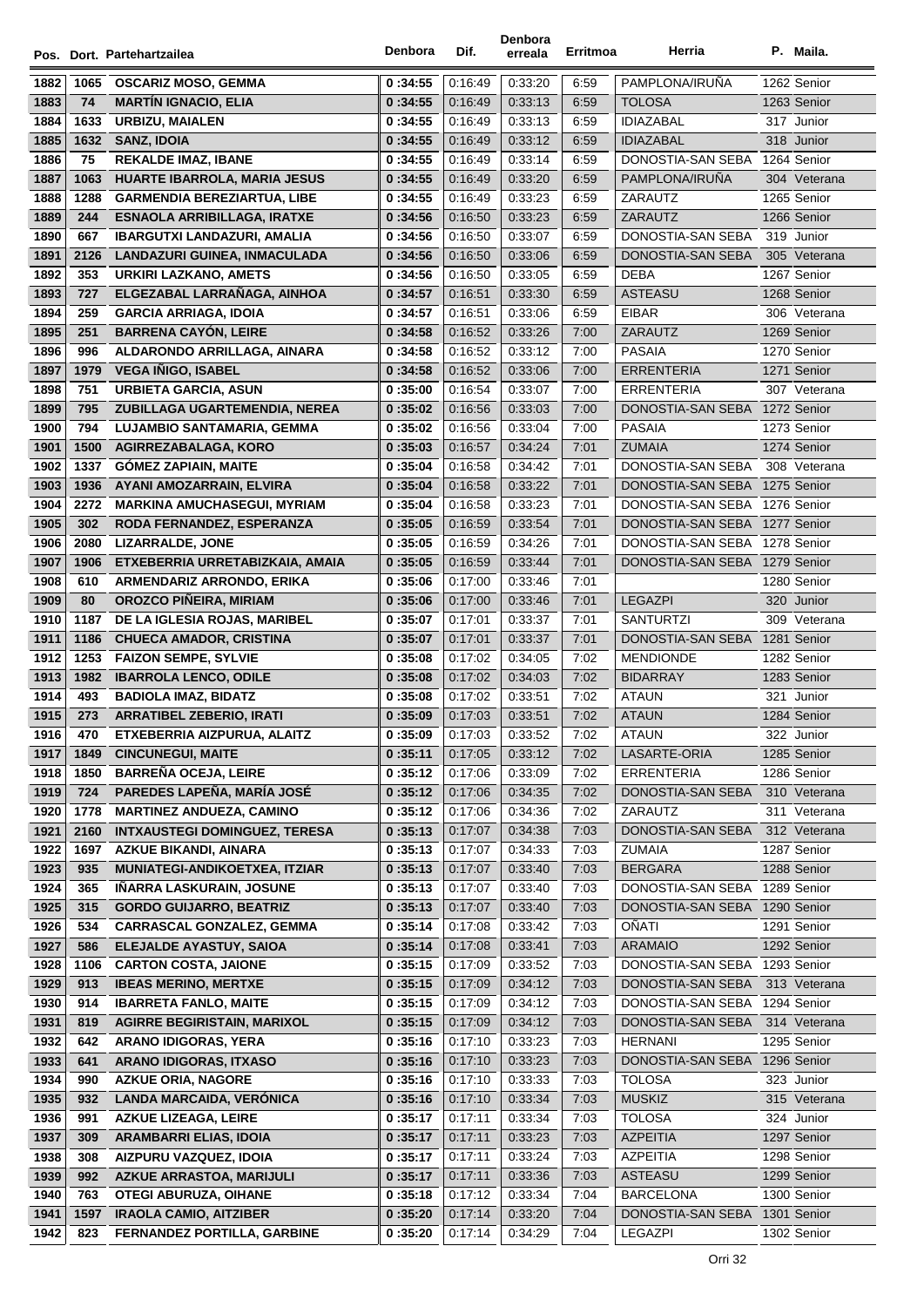|              |              | Pos. Dort. Partehartzailea                               | Denbora            | Dif.               | Denbora<br>erreala | Erritmoa     | Herria                           | P. Maila.                  |
|--------------|--------------|----------------------------------------------------------|--------------------|--------------------|--------------------|--------------|----------------------------------|----------------------------|
| 1943         |              |                                                          | 0:35:21            | 0:17:15            | 0:34:31            | 7:04         | <b>LEGAZPI</b>                   | 1303 Senior                |
| 1944         | 1511<br>1505 | <b>GUTIERREZ, OLATZ</b><br><b>GONZALEZ, NORA</b>         | 0:35:21            | 0:17:15            | 0:34:32            | 7:04         | <b>LEGAZPI</b>                   | 1304 Senior                |
| 1945         | 1887         | <b>BEREZIARTUA LONBIDE, UXUE</b>                         | 0:35:24            | 0:17:18            | 0:34:52            | 7:05         | <b>HERNANI</b>                   | 325 Junior                 |
| 1946         | 514          | <b>MINER ERROICENEA, IDOIA</b>                           | 0:35:24            | 0.17.18            | 0:33:24            | 7:05         | DONOSTIA-SAN SEBA                | 1305 Senior                |
| 1947         | 1888         | <b>IRADI SARASOLA, AMAIA</b>                             | 0:35:24            | 0:17:18            | 0:34:52            | 7:05         | <b>HERNANI</b>                   | 326 Junior                 |
| 1948         | 1886         | <b>GORROTXATEGI GOIKOETXEA, ENEKA</b>                    | 0:35:24            | 0:17:18            | 0:34:52            | 7:05         | <b>HERNANI</b>                   | 327 Junior                 |
| 1949         | 515          | EZENARRO VILLAFRUELA, IZASKUN                            | 0:35:27            | 0:17:21            | 0:33:26            | 7:05         | DONOSTIA-SAN SEBA                | 1306 Senior                |
| 1950         | 528          | <b>GARCIA MONTES, REBECA</b>                             | 0:35:27            | 0:17:21            | 0:33:26            | 7:05         | DONOSTIA-SAN SEBA                | 1307 Senior                |
| 1951         | 1788         | <b>BEITIA ZINKUNEGI, AMAIA</b>                           | 0:35:28            | 0:17:22            | 0:33:49            | 7:06         | DONOSTIA-SAN SEBA 1308 Senior    |                            |
| 1952         | 157          | <b>MUJIKA SARABIA, AITZIBER</b>                          | 0:35:28            | 0:17:22            | 0:34:00            | 7:06         | <b>ORIO</b>                      | 1309 Senior                |
| 1953         | 159          | <b>IRASTORZA CIPITRIA, ITZIAR</b>                        | 0:35:28            | 0:17:22            | 0:34:00            | 7:06         | <b>ORIO</b>                      | 1310 Senior                |
| 1954         | 1787         | <b>GURUTZEAGA SEGURA, AITZIBER</b>                       | 0:35:28            | 0:17:22            | 0:33:49            | 7:06         | DONOSTIA-SAN SEBA 1311 Senior    |                            |
| 1955         | 225          | <b>RIO ALONSO, AINHOA</b>                                | 0:35:29            | 0:17:23            | 0:33:50            | 7:06         | <b>ERRENTERIA</b>                | 1312 Senior                |
| 1956         | 97           | <b>CABADA SANTOS, NAGORE</b>                             | 0:35:30            | 0:17:24            | 0:33:50            | 7:06         | <b>ERRENTERIA</b>                | 1313 Senior                |
| 1957         | 1758         | <b>SAENZ DE OJER MARETINEZ, ITZIAR</b>                   | 0:35:30            | 0:17:24            | 0:34:02            | 7:06         | <b>LIZARTZA</b>                  | 1314 Senior                |
| 1958         | 1161         | <b>MURUA GONZALEZ, BIRGINIA</b>                          | 0:35:31            | 0:17:25            | 0:34:03            | 7:06         | DONOSTIA-SAN SEBA 1315 Senior    |                            |
| 1959         | 1162         | <b>PUJOL IRIARTE, OIHANA</b>                             | 0:35:31            | 0:17:25            | 0:34:04            | 7:06         | DONOSTIA-SAN SEBA 1316 Senior    |                            |
| 1960         | 1257         | <b>LADUCHE, MAIDER</b>                                   | 0:35:31            | 0:17:25            | 0:34:25            | 7:06         | <b>ASCAIN</b>                    | 1317 Senior                |
| 1961         | 1255         | <b>ETCHEBEST, CHRISTINE</b>                              | 0:35:32            | 0:17:26            | 0:34:27            | 7:06         | <b>ASCAIN</b>                    | 1318 Senior                |
| 1962         | 1636         | ARCONADA GONZALEZ, Mª JOSE                               | 0:35:32            | 0.17.26            | 0:34:57            | 7:06         | <b>ANDOAIN</b>                   | 316 Veterana               |
| 1963         | 1635         | <b>ARNEDO SANCHEZ, SUSANA</b>                            | 0:35:32            | 0:17:26            | 0:34:57            | 7:06         | <b>ANDOAIN</b>                   | 1319 Senior                |
| 1964         | 862          | <b>GONZALEZ BILBAO, MAITE</b>                            | 0:35:33            | 0:17:27            | 0:34:17            | 7:07         | <b>VILLABONA</b>                 | 1320 Senior                |
| 1965         | 863          | <b>OLIVARES GARCIA, EVA</b>                              | 0:35:33            | 0:17:27            | 0.34.16            | 7:07         | <b>LEKEITIO</b>                  | 1321 Senior                |
| 1966         | 1256         | <b>SANCHEZ, PATRICIA</b>                                 | 0:35:34            | 0.17.28            | 0:34:29            | 7:07         | <b>ORTHEZ</b>                    | 1322 Senior                |
| 1967         | 759          | <b>NOTTINGHAM, JENNY</b>                                 | 0:35:35            | 0:17:29            | 0:35:13            | 7:07         | <b>BERRIOZAR</b>                 | 1323 Senior                |
| 1968         | 948          | <b>DEL POZO, ELENA</b>                                   | 0:35:35            | 0.17.29            | 0:34:25            | 7:07         | DONOSTIA-SAN SEBA                | 317 Veterana               |
| 1969         | 946          | <b>BARANDIARAN FORCADA, LIDE</b>                         | 0:35:35            | 0:17:29            | 0:34:26            | 7:07         | DONOSTIA-SAN SEBA                | 318 Veterana               |
| 1970         | 2312         | ARSUAGA BILBAO, AMAYA                                    | 0:35:35            | 0:17:29            | 0:34:33            | 7:07         |                                  | 1324 Senior                |
| 1971         | 947          | <b>ELIZALDE SALABERRIA, ELO</b>                          | 0:35:35            | 0:17:29            | 0:34:27            | 7:07         | DONOSTIA-SAN SEBA                | 319 Veterana               |
| 1972         | 608          | <b>CARRASCO LUENGO, LOURDES</b>                          | 0:35:36            | 0.17.30            | 0:34:32            | 7:07         | LASARTE-ORIA                     | 320 Veterana               |
| 1973         | 634          | <b>BERASATEGI ZEBERIO, MIREN</b>                         | 0:35:36            | 0:17:30            | 0:34:32            | 7:07         | DONOSTIA-SAN SEBA                | 1325 Senior                |
| 1974         | 635          | <b>CEBERIO IRAZUSTABARRENA, MARIBEL</b>                  | 0:35:36            | 0.17.30            | 0:34:32            | 7:07         | DONOSTIA-SAN SEBA                | 321 Veterana               |
| 1975         | 1912         | <b>UGARTE ANDONEGI, KARMELE</b>                          | 0:35:37            | 0:17:31            | 0:34:32            | 7:07         | DONOSTIA-SAN SEBA                | 322 Veterana               |
| 1976         | 840          | <b>BUJAN VIDALES, MARIA PAZ</b>                          | 0:35:37            | 0:17:31            | 0:34:16            | 7:07         | DONOSTIA-SAN SEBA                | 323 Veterana               |
| 1977         | 1818         | DE LA FUENTE CATALINA, ANA                               | 0:35:38            | 0:17:32            | 0:34:18            | 7:08         | DONOSTIA-SAN SEBA 324 Veterana   |                            |
| 1978         | 1042         | <b>ESTELLA ARRANZ, JOSUNE</b>                            | 0:35:38            | 0.17.32            | 0:33:51            | 7:08         | <b>USURBIL</b>                   | 1326 Senior                |
| 1979         | 817          | <b>ADURIZ ARRUTI, ELI</b><br>ZUBIRIA ETXABEGUREN, MONICA | 0:35:38            | 0:17:32            | 0:33:59<br>0:33:58 | 7:08<br>7:08 | <b>PASAIA</b><br><b>OIARTZUN</b> | 1327 Senior<br>1328 Senior |
| 1980<br>1981 | 818<br>1043  | <b>ESTELLA ARRANZ, MARIMAR</b>                           | 0:35:38<br>0:35:38 | 0:17:32<br>0:17:32 | 0:33:51            | 7:08         | <b>USURBIL</b>                   | 1329 Senior                |
| 1982         | 1137         | AZPIROZ IBARGUREN, ONINTZA NEKANE                        | 0:35:39            | 0:17:33            | 0:34:10            | 7:08         | <b>OIARTZUN</b>                  | 1330 Senior                |
| 1983         | 543          | <b>ZARRAOA IBARGUREN, LEIRE</b>                          | 0:35:39            | 0:17:33            | 0:34:15            | 7:08         | DONOSTIA-SAN SEBA                | 1331 Senior                |
| 1984         | 1913         | <b>JAUREGI AIZPURUA, LEIRE</b>                           | 0:35:39            | 0:17:33            | 0:34:11            | 7:08         | <b>OIARTZUN</b>                  | 328 Junior                 |
| 1985         | 516          | ARRUTI MARTINEZ DE SAN VICENTE, Mª E                     | 0:35:40            | 0:17:34            | 0.34.16            | 7:08         | DONOSTIA-SAN SEBA                | 325 Veterana               |
| 1986         | 984          | <b>GALLASTEGUI MARTINEZ, ANTO</b>                        | 0:35:41            | 0:17:35            | 0:34:14            | 7:08         | <b>MENDARO</b>                   | 1332 Senior                |
| 1987         | 2023         | DE SOSA TORANZO, ELENA                                   | 0:35:41            | 0:17:35            | 0:33:36            | 7:08         | DONOSTIA-SAN SEBA 1333 Senior    |                            |
| 1988         | 2026         | <b>LARREA MATEOS, OLATZ</b>                              | 0:35:41            | 0:17:35            | 0:33:37            | 7:08         | DONOSTIA-SAN SEBA                | 1334 Senior                |
| 1989         | 2708         | <b>BLAUVELT, JENNIFER</b>                                | 0:35:43            | 0:17:37            | 0:33:55            | 7:09         | DONOSTIA-SAN SEBA                | 1335 Senior                |
| 1990         | 1357         | <b>EGIGUREN IRIARTE, HAIZEA</b>                          | 0:35:43            | 0:17:37            | 0:34:29            | 7:09         | <b>AZPEITIA</b>                  | 1336 Senior                |
| 1991         | 1353         | ZINKUNEGI UZKUDUN, IERA                                  | 0:35:43            | 0:17:37            | 0:34:31            | 7:09         | <b>AZPEITIA</b>                  | 1337 Senior                |
| 1992         | 1364         | <b>GOENAGA UZKUDUN, LEIRE</b>                            | 0:35:43            | 0:17:37            | 0:34:32            | 7:09         | AZPEITIA                         | 1338 Senior                |
| 1993         | 1366         | <b>ALKORTA EIZAGIRRE, IDOIA</b>                          | 0:35:44            | 0:17:38            | 0.34.32            | 7:09         | <b>AZPEITIA</b>                  | 1339 Senior                |
| 1994         | 997          | <b>MAQUIBAR LANDA, AMAIA</b>                             | 0:35:45            | 0:17:39            | 0:33:58            | 7:09         | DONOSTIA-SAN SEBA                | 1340 Senior                |
| 1995         | 1932         | <b>ALVAREZ PASTOR, MARTA</b>                             | 0:35:45            | 0:17:39            | 0:33:59            | 7:09         | DONOSTIA-SAN SEBA 1341 Senior    |                            |
| 1996         | 1550         | <b>DOMINGUEZ BUTRON, AINHOA</b>                          | 0:35:45            | 0:17:39            | 0:33:46            | 7:09         | DONOSTIA-SAN SEBA 1342 Senior    |                            |
| 1997         | 1946         | <b>MENDIZABAL, ITZIAR</b>                                | 0:35:46            | 0:17:40            | 0:34:19            | 7:09         | ARRASATE/MONDRA                  | 1343 Senior                |
| 1998         | 1782         | <b>INTXAUSTI, NAHIA</b>                                  | 0:35:46            | 0:17:40            | 0:34:19            | 7:09         | LASARTE-ORIA                     | 1344 Senior                |
| 1999         | 692          | <b>AZKUE ALBIZU, NEKANE</b>                              | 0:35:46            | 0:17:40            | 0:33:51            | 7:09         | <b>AZPEITIA</b>                  | 1345 Senior                |
| 2000         | 694          | AIZPURU ALBERDI, IDOIA                                   | 0:35:47            | 0:17:41            | 0:33:52            | 7:09         | <b>AZPEITIA</b>                  | 1346 Senior                |
| 2001         | 693          | <b>AZKUE ALBIZU, MAILU</b>                               | 0:35:47            | 0:17:41            | 0:33:54            | 7:09         | <b>AZPEITIA</b>                  | 1347 Senior                |
| 2002         | 40           | <b>ZULAICA ECENARRO, JAIONE</b>                          | 0:35:47            | 0:17:41            | 0:35:04            | 7:09         | DONOSTIA-SAN SEBA                | 1348 Senior                |
| 2003         | 540          | <b>ORMAZABAL, LIDE</b>                                   | 0:35:49            | 0:17:43            | 0:35:11            | 7:10         | <b>OÑATI</b>                     | 329 Junior                 |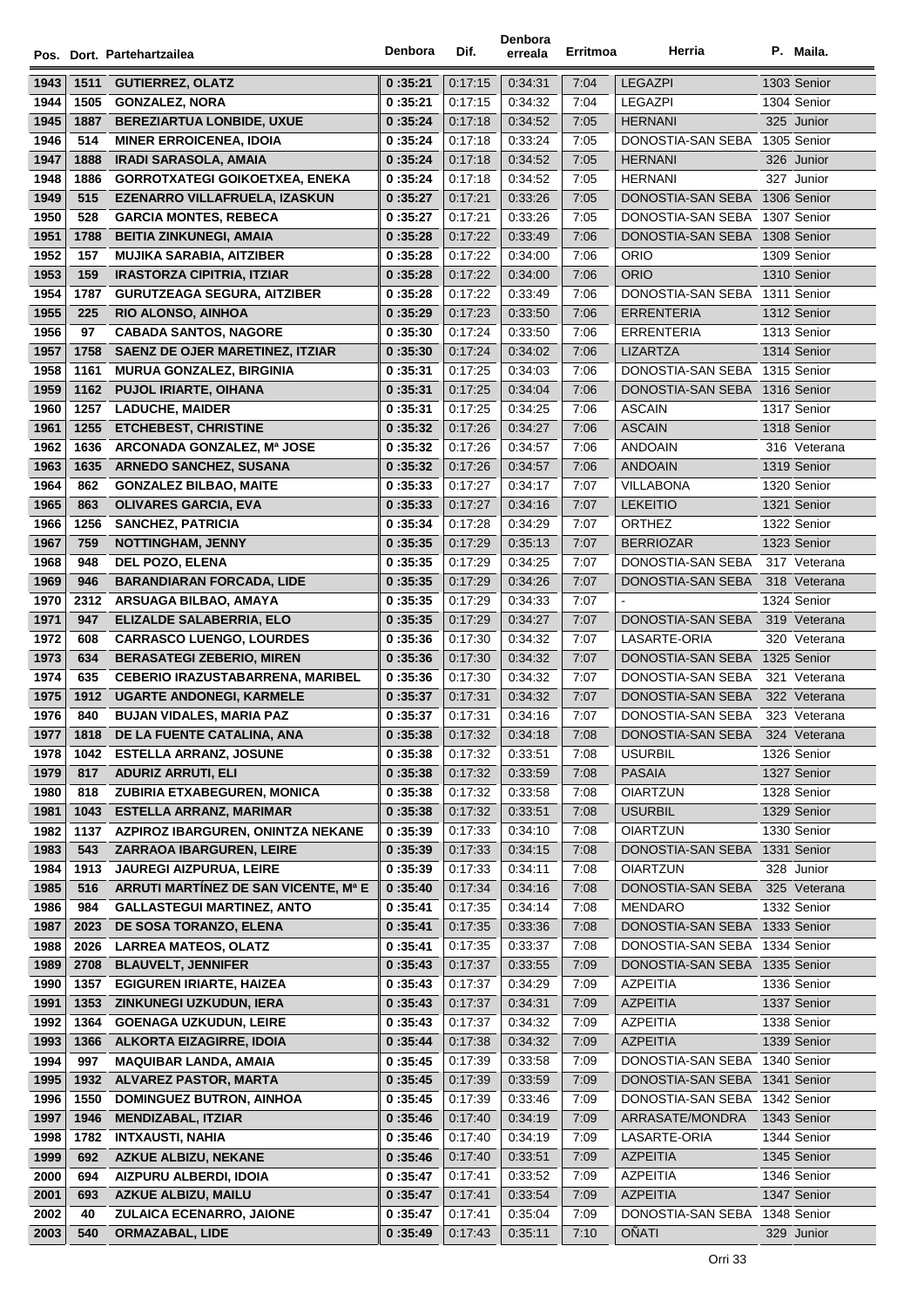|              |             | Pos. Dort. Partehartzailea                             | Denbora            | Dif.               | Denbora<br>erreala | Erritmoa     | Herria                                 | P. Maila.                    |
|--------------|-------------|--------------------------------------------------------|--------------------|--------------------|--------------------|--------------|----------------------------------------|------------------------------|
|              |             |                                                        |                    |                    |                    |              |                                        |                              |
| 2004         | 541         | GURIDI, UZURI                                          | 0:35:49            | 0:17:43            | 0:35:11            | 7:10         | DONOSTIA-SAN SEBA 1349 Senior          |                              |
| 2005         | 96          | <b>GOMARA KORTA, MIREN</b>                             | 0:35:50            | 0:17:44            | 0:34:10            | 7:10         | <b>ERRENTERIA</b>                      | 1350 Senior                  |
| 2006         | 1558        | <b>SARASKETA UNANUE, HELENA</b>                        | 0:35:53            | 0:17:47            | 0:34:33            | 7:11         | EIBAR                                  | 1351 Senior                  |
| 2007         | 1219        | ALDALUR GOIKOETXEA, ITSASO                             | 0:35:53            | 0:17:47            | 0:35:37            | 7:11         | <b>ZUMAIA</b>                          | 1352 Senior                  |
| 2008         | 697         | <b>AGIRRE, ESTHER</b>                                  | 0:35:55            | 0:17:49            | 0:35:49            | 7:11         | <b>BERGARA</b>                         | 1353 Senior                  |
| 2009         | 1346        | <b>GOITIA AMUNDARAIN, TXARO</b>                        | 0:36:00            | 0:17:54            | 0:33:59            | 7:12         | DONOSTIA-SAN SEBA                      | 326 Veterana                 |
| 2010         | 1347        | <b>GOITIA AMUNDARAIN, ISABEL</b>                       | 0:36:00            | 0.17:54            | 0:33:58            | 7:12         | DONOSTIA-SAN SEBA                      | 1354 Senior                  |
| 2011         | 2285        | OTXANDORENA DAMBOLENEA, HAIZEA                         | 0:36:00            | 0:17:54            | 0:34:52            | 7:12         | DONOSTIA-SAN SEBA                      | 1355 Senior                  |
| 2012         | 1348        | <b>GOITIA AMUNDARAIN, PILAR</b>                        | 0:36:00            | 0:17:54            | 0:33:58            | 7:12         | DONOSTIA-SAN SEBA 1356 Senior          |                              |
| 2013         |             | 1252 APETCHETCHE, LAURE                                | 0:36:00            | 0:17:54            | 0:34:52            | 7:12         | <b>BIDARRAY</b>                        | 1357 Senior                  |
| 2014         | 995         | <b>MAQUIBAR LANDA, ARRATE</b>                          | 0:36:00            | 0:17:54            | 0:34:14            | 7:12         | DONOSTIA-SAN SEBA 1358 Senior          |                              |
| 2015         | 2064        | <b>MUÑOZ MERINO, ALOÑA</b>                             | 0:36:01            | 0:17:55            | 0:34:39            | 7:12         | DONOSTIA-SAN SEBA                      | 1359 Senior                  |
| 2016         | 1108        | <b>MENDIA BERRONDO, ESTHER</b>                         | 0:36:01            | 0:17:55            | 0:34:37            | 7:12         | DONOSTIA-SAN SEBA                      | 327 Veterana                 |
| 2017         | 599         | <b>JAUREGUI GUESURAGA, LORE</b>                        | 0:36:01            | 0:17:55            | 0:34:40            | 7:12         | DONOSTIA-SAN SEBA                      | 1360 Senior                  |
| 2018         | 1107        | <b>GONZALO UDABE, ITSASO</b>                           | 0:36:01            | 0.17.55            | 0:34:38            | 7:12         | DONOSTIA-SAN SEBA                      | 1361 Senior                  |
| 2019         | 2128        | <b>GONI LOPEZ DE ARMENTIA, AINHOA</b>                  | 0:36:01            | 0:17:55            | 0:34:39            | 7:12         | <b>BEASAIN</b>                         | 1362 Senior                  |
| 2020         | 1539        | <b>KOCH, JOHANNA</b>                                   | 0:36:04            | 0:17:58            | 0:35:23            | 7:13         | DONOSTIA-SAN SEBA                      | 1363 Senior                  |
| 2021         | 757         | PACHECO PALACIO, ALAZNE                                | 0:36:06            | 0:18:00            | 0:34:57            | 7:13         | DONOSTIA-SAN SEBA                      | 330 Junior                   |
| 2022         | 756         | PACHECO PALACIO, MARISA                                | 0:36:07            | 0.18.01            | 0.34.57            | 7:13         | DONOSTIA-SAN SEBA                      | 328 Veterana                 |
| 2023         | 1862        | <b>ELIZALDE CHASCO, MALEN</b>                          | 0:36:07            | 0.18.01            | 0:34:21            | 7:13         | DONOSTIA-SAN SEBA                      | 329 Veterana                 |
| 2024         | 2148        | <b>FERNANDEZ IRISARRI, ANA</b>                         | 0:36:07            | 0.18:01            | 0:34:21            | 7:13         | DONOSTIA-SAN SEBA                      | 330 Veterana                 |
| 2025         | 1451        | <b>OSA GARCIA, KRISTINE</b>                            | 0:36:09            | 0:18:03            | 0:35:07            | 7:14         | <b>PASAIA</b>                          | 1364 Senior                  |
| 2026         | 1450        | <b>KRESPO IRARETA, AINHOA</b>                          | 0:36:09            | 0:18:03            | 0.35.07            | 7:14         | <b>PASAIA</b>                          | 1365 Senior                  |
| 2027         | 1536        | PEREA URRA, KONTXI                                     | 0:36:09            | 0:18:03            | 0:36:09            | 7:14         | DONOSTIA-SAN SEBA                      | 331 Veterana                 |
| 2028         | 1535        | <b>EGIGUREN PEREA, XIXILI</b>                          | 0:36:10            | 0.18.04            | 0:34:34            | 7:14         | DONOSTIA-SAN SEBA                      | 331 Junior                   |
| 2029         | 89          | LIEBANA ARCE, LARA                                     | 0:36:12            | 0:18:06            | 0:34:14            | 7:14         | DONOSTIA-SAN SEBA                      | 1366 Senior                  |
| 2030         | 2723        | ARISTIZABAL LEKUONA, LARRAITZ                          | 0:36:12            | 0:18:06            | 0:34:38            | 7:14         | <b>OIARTZUN</b>                        | 1367 Senior                  |
| 2031         | 1113        | <b>UGALDEBERE, JONE</b>                                | 0:36:12            | 0:18:06            | 0:34:38            | 7:14         | <b>OIARTZUN</b>                        | 332 Veterana                 |
| 2032         | 1158        | <b>CAMBERO MIGUEL, AROA</b>                            | 0:36:12            | 0:18:06            | 0:34:34            | 7:14         | <b>IRUN</b>                            | 1368 Senior                  |
| 2033         | 1442        | <b>SESMA SASIAIN, ARGI</b>                             | 0:36:12            | 0:18:06            | 0:36:00            | 7:14         | <b>ZUMAIA</b>                          | 1369 Senior                  |
| 2034         | 1631        | LOPEZ DE ARBINA BERASATEGI, GURE                       | 0:36:14            | 0:18:08            | 0:34:38            | 7:15         | VITORIA-GASTEIZ                        | 1370 Senior                  |
| 2035         | 895         | <b>TXALER BLASCO, ROSA</b>                             | 0:36:15            | 0:18:09            | 0:34:23            | 7:15         | VILLAVA/ATARRABIA                      | 1371 Senior                  |
| 2036         | 896         | <b>GONZALEZ ZAZPE, EVA</b>                             | 0:36:15            | 0:18:09            | 0:34:23            | 7:15         | PAMPLONA/IRUNA                         | 1372 Senior                  |
| 2037         | 640         | <b>IDIGORAS SANTANA, AXUN</b>                          | 0:36:17            | 0.18.11            | 0:34:24            | 7:15         | <b>HERNANI</b>                         | 333 Veterana                 |
| 2038         | 1000        | <b>IRACHETA LOPEZ DE SILANES, CRISTINA</b>             | 0:36:19            | 0:18:13            | 0:34:33            | 7:16         | DONOSTIA-SAN SEBA                      | 1373 Senior                  |
| 2039         | 998         | <b>HIERRO LAGE, GEMA</b>                               | 0:36:19            | 0:18:13            | 0:34:35            | 7:16         | DONOSTIA-SAN SEBA<br>DONOSTIA-SAN SEBA | 1374 Senior                  |
| 2040         | 999         | <b>LAGE ARAIZ, JOSEFINA</b>                            | 0:36:19            | 0:18:13            | 0:34:33            | 7:16         |                                        | 334 Veterana                 |
| 2041         | 1216<br>902 | <b>GORROTXATEGI ARIN, ANA</b>                          | 0:36:22            | 0:18:16<br>0:18:16 | 0:34:45            | 7:16<br>7:16 | <b>EIBAR</b><br>DONOSTIA-SAN SEBA      | 335 Veterana<br>336 Veterana |
| 2042<br>2043 |             | PEREA URRA, Mª ANTONIA<br><b>ESTEBAN BROZAS, PILAR</b> | 0:36:22<br>0:36:24 | 0:18:18            | 0:34:34<br>0:35:04 | 7:17         | <b>AZPEITIA</b>                        | 337 Veterana                 |
| 2044         | 1386<br>891 | <b>LARRONDO, GINA</b>                                  | 0:36:27            | 0:18:21            | 0:35:59            | 7:17         | DONOSTIA-SAN SEBA                      | 338 Veterana                 |
| 2045         | 1214        | <b>SISTIAGA LASA, OLATZ</b>                            | 0:36:31            | 0:18:25            | 0:35:32            | 7:18         | <b>PASAIA</b>                          | 1375 Senior                  |
| 2046         | 1666        | <b>LULUAGA ATXEGA, KONTXI</b>                          | 0:36:31            | 0:18:25            | 0:35:33            | 7:18         | ANOETA                                 | 339 Veterana                 |
| 2047         | 679         | ALZOLA ELIZONDO, IRUNE                                 | 0:36:34            | 0:18:28            | 0:34:44            | 7:19         | LASARTE-ORIA                           | 340 Veterana                 |
| 2048         | 1041        | <b>ESTELLA ARRANZ, ANE</b>                             | 0:36:35            | 0:18:29            | 0:34:49            | 7:19         | <b>USURBIL</b>                         | 1376 Senior                  |
| 2049         | 1385        | <b>CALERO TENO, MARISOL</b>                            | 0:36:39            | 0:18:33            | 0:35:18            | 7:20         | <b>AZPEITIA</b>                        | 1377 Senior                  |
| 2050         | 1373        | <b>EPELDE AIERDI, NAROA</b>                            | 0:36:39            | 0:18:33            | 0:36:25            | 7:20         | <b>AZKOITIA</b>                        | 1378 Senior                  |
| 2051         | 42          | ZULAIKA EZENARRO, IRUNE                                | 0:36:47            | 0:18:41            | 0:36:03            | 7:21         | <b>GETARIA</b>                         | 1379 Senior                  |
| 2052         | 1344        | URBIETA LEYARISTI, NAROA                               | 0:36:47            | 0:18:41            | 0:36:04            | 7:21         | AZPEITIA                               | 1380 Senior                  |
| 2053         | 1198        | <b>CARMONA MELO, LEONOR</b>                            | 0:36:49            | 0:18:43            | 0.35:00            | 7:22         | <b>URNIETA</b>                         | 341 Veterana                 |
| 2054         | 1351        | AMONARRIZ UGARTEBURU, EIDER                            | 0:36:50            | 0:18:44            | 0:36:01            | 7:22         | <b>AZPEITIA</b>                        | 1381 Senior                  |
| 2055         | 1370        | <b>IRIARTE ETXANIZ, MAITE</b>                          | 0:36:54            | 0:18:48            | 0:36:03            | 7:23         | <b>AZPEITIA</b>                        | 1382 Senior                  |
| 2056         | 1350        | <b>MARTINEZ ITURRIOZ, NEREA</b>                        | 0:36:54            | 0:18:48            | 0:36:04            | 7:23         | <b>AZPEITIA</b>                        | 1383 Senior                  |
| 2057         | 1784        | <b>LIZARRALDE ALBISU, MAIDER</b>                       | 0:36:54            | 0:18:48            | 0:35:37            | 7:23         | <b>BEASAIN</b>                         | 1384 Senior                  |
| 2058         | 1783        | SUDUPE ANGULO, ESTITXU                                 | 0:36:54            | 0:18:48            | 0:35:39            | 7:23         | ZUMARRAGA                              | 1385 Senior                  |
| 2059         | 942         | <b>OLASKOAGA ARRATE, ITZIAR</b>                        | 0:36:55            | 0:18:49            | 0:34:58            | 7:23         | DONOSTIA-SAN SEBA                      | 342 Veterana                 |
| 2060         | 1432        | <b>CALVO GIL, PILAR</b>                                | 0:36:55            | 0:18:49            | 0:34:58            | 7:23         | PASAIA                                 | 1386 Senior                  |
| 2061         | 95          | OLAZABAL ELORZA, ARANTZAZU                             | 0:36:55            | 0:18:49            | 0:36:52            | 7:23         | ZARAUTZ                                | 1387 Senior                  |
| 2062         | 98          | PIELHOFF WEISS, MARIANNE                               | 0:36:55            | 0:18:49            | 0:36:51            | 7:23         | ZARAUTZ                                | 1388 Senior                  |
| 2063         | 2706        | <b>OTEGUI BENGOA, ISABEL</b>                           | 0:36:55            | 0:18:49            | 0:36:51            | 7:23         | ZARAUTZ                                | 1389 Senior                  |
| 2064         | 1261        | IBARLOZA ARRIZABALAGA, YOLANDA                         | 0:36:55            | 0:18:49            | 0:34:58            | 7:23         | ONDARROA                               | 343 Veterana                 |